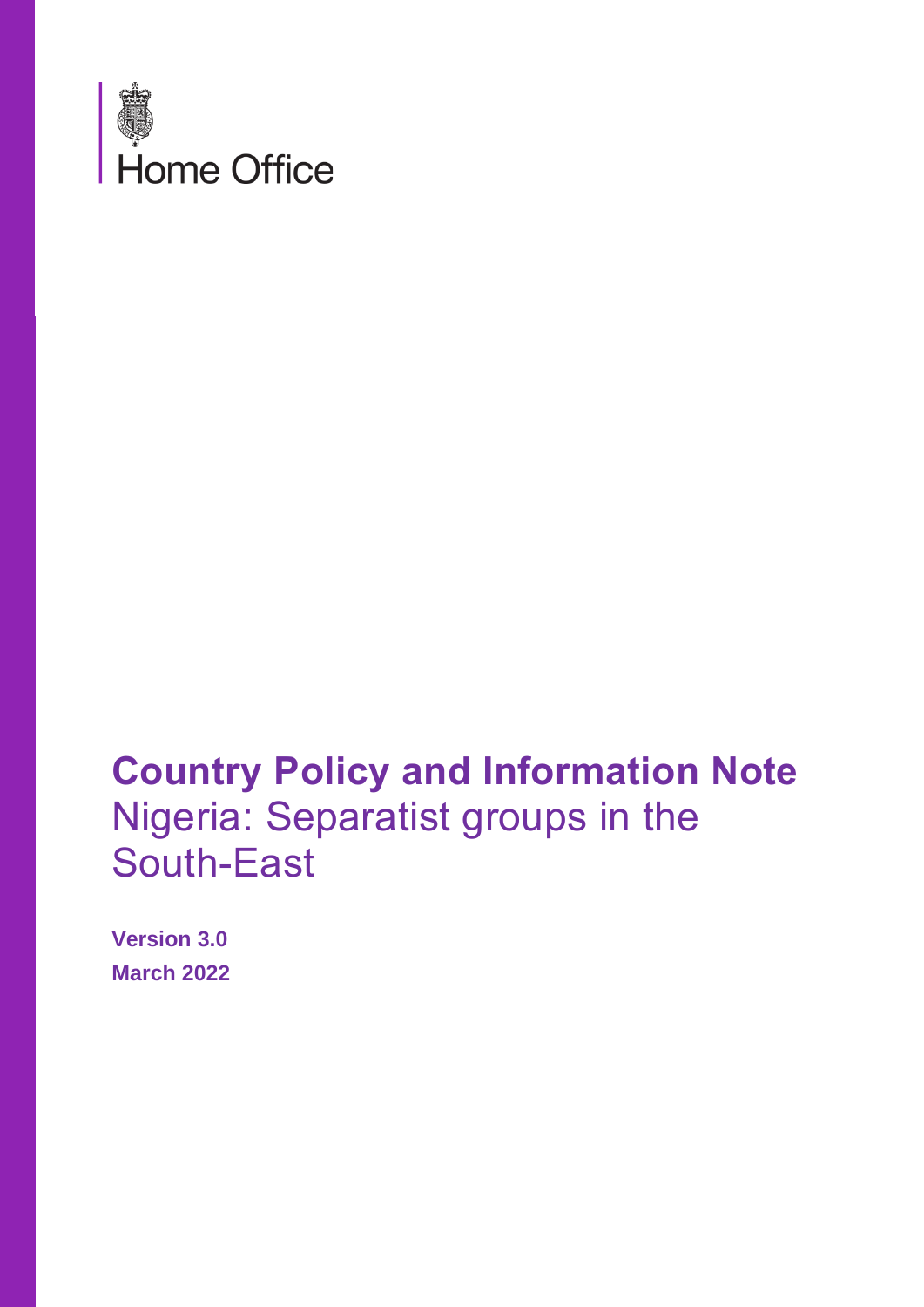# <span id="page-1-0"></span>Preface

## **Purpose**

This note provides country of origin information (COI) and analysis of COI for use by Home Office decision makers handling particular types of protection and human rights claims (as set out in the Introduction section). It is not intended to be an exhaustive survey of a particular subject or theme.

It is split into 2 parts: (1) an assessment of COI and other evidence; and (2) COI. These are explained in more detail below.

### **Assessment**

This section analyses the evidence relevant to this note - that is information in the COI section; refugee/human rights laws and policies; and applicable caselaw - by describing this and its inter-relationships, and provides an assessment of, in general, whether one or more of the following applies**:**

- a person is reasonably likely to face a real risk of persecution or serious harm
- that the general humanitarian situation is so severe that there are substantial grounds for believing that there is a real risk of serious harm because conditions amount to inhuman or degrading treatment as within [paragraphs 339C and](https://www.gov.uk/guidance/immigration-rules/immigration-rules-part-11-asylum)  [339CA\(iii\) of the Immigration Rules](https://www.gov.uk/guidance/immigration-rules/immigration-rules-part-11-asylum) / Article 3 of the [European Convention on](https://www.echr.coe.int/Pages/home.aspx?p=basictexts&c=)  [Human Rights \(ECHR\)](https://www.echr.coe.int/Pages/home.aspx?p=basictexts&c=)
- that the security situation is such that there are substantial grounds for believing there is a real risk of serious harm because there exists a serious and individual threat to a civilian's life or person by reason of indiscriminate violence in a situation of international or internal armed conflict as within [paragraphs 339C and](https://www.gov.uk/guidance/immigration-rules/immigration-rules-part-11-asylum)  [339CA\(iv\) of the Immigration Rules](https://www.gov.uk/guidance/immigration-rules/immigration-rules-part-11-asylum)
- a person is able to obtain protection from the state (or quasi state bodies)
- a person is reasonably able to relocate within a country or territory
- a claim is likely to justify granting asylum, humanitarian protection or other form of leave, and
- if a claim is refused, it is likely or unlikely to be certifiable as 'clearly unfounded' under [section 94 of the Nationality, Immigration and Asylum Act 2002.](https://www.legislation.gov.uk/ukpga/2002/41/section/94)

Decision makers **must**, however, still consider all claims on an individual basis, taking into account each case's specific facts.

## **Country of origin information**

The country information in this note has been carefully selected in accordance with the general principles of COI research as set out in the [Common EU \[European](http://www.refworld.org/docid/48493f7f2.html)  [Union\] Guidelines for Processing Country of Origin Information \(COI\),](http://www.refworld.org/docid/48493f7f2.html) April 2008, and the Austrian Centre for Country of Origin and Asylum Research and Documentation's (ACCORD), [Researching Country Origin Information –](https://www.coi-training.net/researching-coi/) Training [Manual,](https://www.coi-training.net/researching-coi/) 2013. Namely, taking into account the COI's relevance, reliability, accuracy, balance, currency, transparency and traceability.

The structure and content of the country information section follows a [terms of](#page-65-0)  [reference](#page-65-0) which sets out the general and specific topics relevant to this note.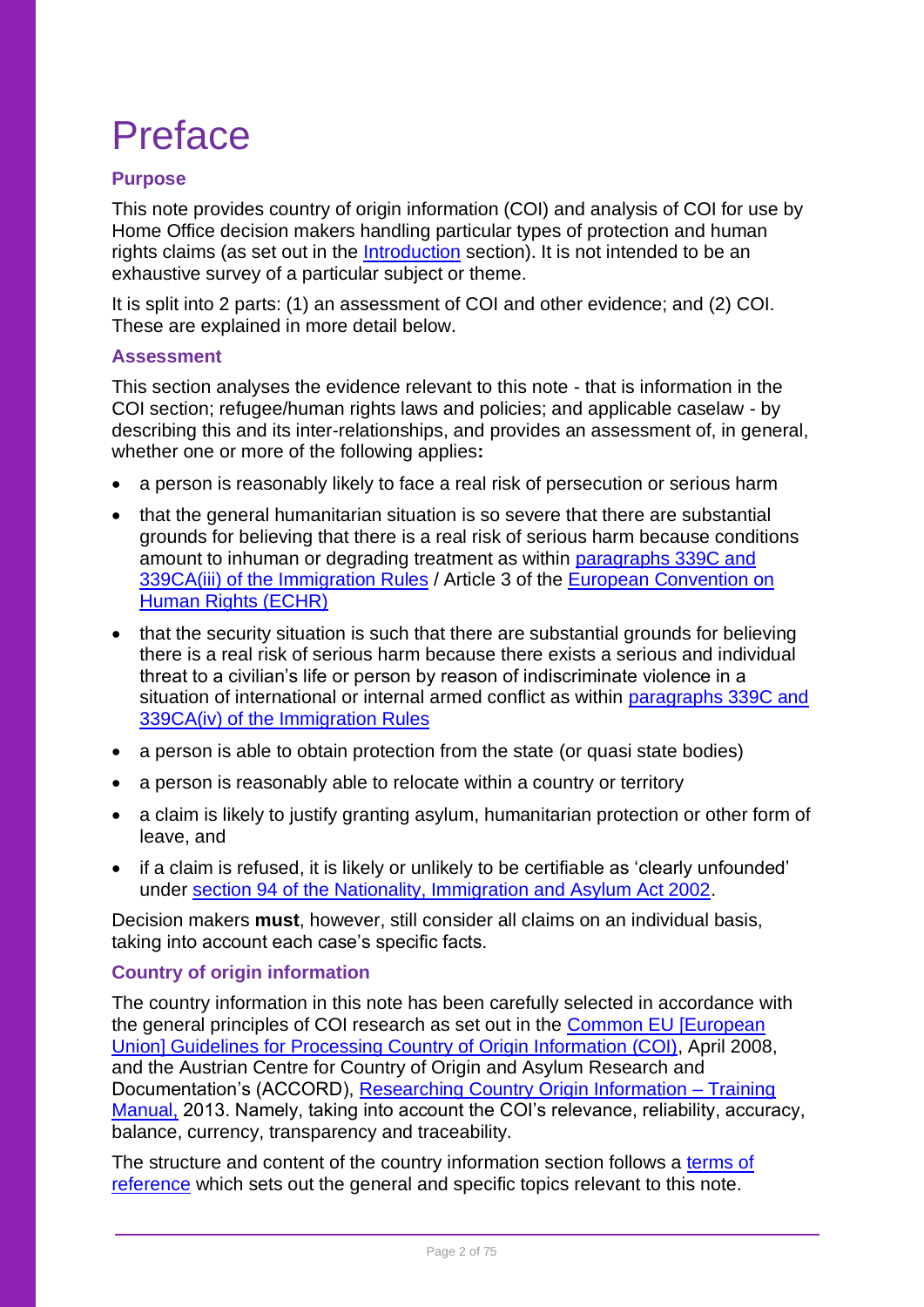All information included in the note was published or made publicly available on or before the 'cut-off' date(s) in the country information section. Any event taking place or report/article published after these date(s) is not included.

All information is publicly accessible or can be made publicly available. Sources and the information they provide are carefully considered before inclusion. Factors relevant to the assessment of the reliability of sources and information include:

- the motivation, purpose, knowledge and experience of the source
- how the information was obtained, including specific methodologies used
- the currency and detail of information
- whether the COI is consistent with and/or corroborated by other sources.

Multiple sourcing is used to ensure that the information is accurate and balanced, which is compared and contrasted where appropriate so that a comprehensive and up-to-date picture is provided of the issues relevant to this note at the time of publication.

The inclusion of a source is not, however, an endorsement of it or any view(s) expressed.

Each piece of information is referenced in a footnote. Full details of all sources cited and consulted in compiling the note are listed alphabetically in the bibliography.

## **Feedback**

Our goal is to provide accurate, reliable and up-to-date COI and clear guidance. We welcome feedback on how to improve our products. If you would like to comment on this note, please email the Country Policy and Information Team.

## **Independent Advisory Group on Country Information**

The [Independent Advisory Group on Country Information](https://www.gov.uk/government/organisations/independent-chief-inspector-of-borders-and-immigration/about/research) (IAGCI) was set up in March 2009 by the Independent Chief Inspector of Borders and Immigration to support him in reviewing the efficiency, effectiveness and consistency of approach of COI produced by the Home Office.

The IAGCI welcomes feedback on the Home Office's COI material. It is not the function of the IAGCI to endorse any Home Office material, procedures or policy. The IAGCI may be contacted at:

## **Independent Advisory Group on Country Information**

Independent Chief Inspector of Borders and Immigration 5th Floor Globe House 89 Eccleston Square London, SW1V 1PN Email: [chiefinspector@icibi.gov.uk](mailto:chiefinspector@icibi.gov.uk)

Information about the IAGCI's work and a list of the documents which have been reviewed by the IAGCI can be found on the Independent Chief Inspector's pages of the [gov.uk website.](https://www.gov.uk/government/organisations/independent-chief-inspector-of-borders-and-immigration/about/research#reviews)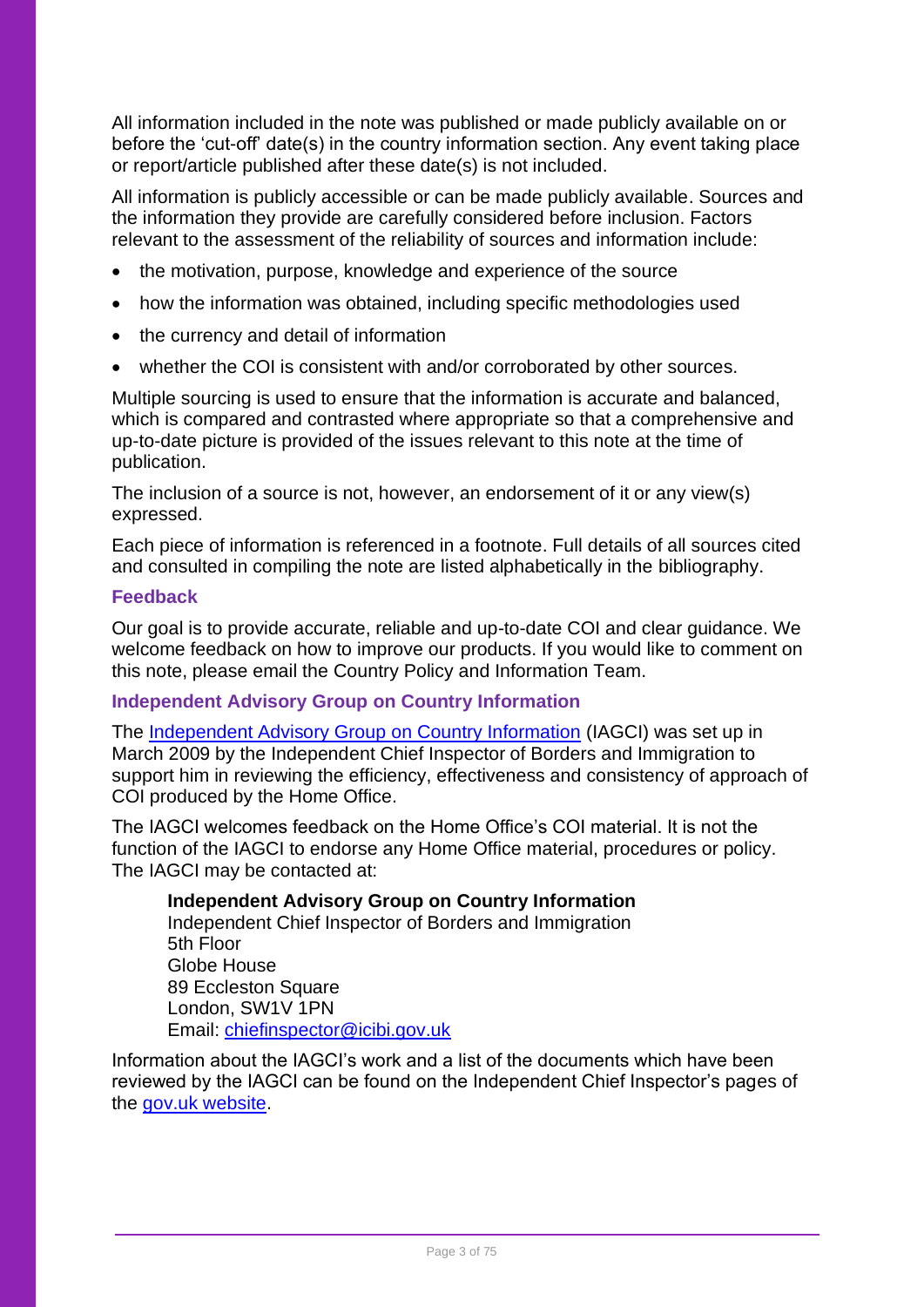# **Contents**

| 1 <sub>1</sub> |                                                                      |  |
|----------------|----------------------------------------------------------------------|--|
|                |                                                                      |  |
|                |                                                                      |  |
| 2.             |                                                                      |  |
|                |                                                                      |  |
|                |                                                                      |  |
|                |                                                                      |  |
|                |                                                                      |  |
|                |                                                                      |  |
|                | 2.6                                                                  |  |
|                |                                                                      |  |
|                |                                                                      |  |
| 3.             |                                                                      |  |
|                |                                                                      |  |
|                |                                                                      |  |
| 4 <sub>1</sub> |                                                                      |  |
|                |                                                                      |  |
|                |                                                                      |  |
| 5.             |                                                                      |  |
|                |                                                                      |  |
| 6.             | Movement for the Actualization of the Sovereign State of 'Biafra' 21 |  |
|                |                                                                      |  |
|                |                                                                      |  |
| 7 <sub>1</sub> |                                                                      |  |
|                |                                                                      |  |
|                |                                                                      |  |
| 8.             |                                                                      |  |
|                |                                                                      |  |
|                |                                                                      |  |
|                |                                                                      |  |
|                |                                                                      |  |
|                |                                                                      |  |
| 9.             |                                                                      |  |
|                | 9.1 State treatment: security presence in South East zone 43         |  |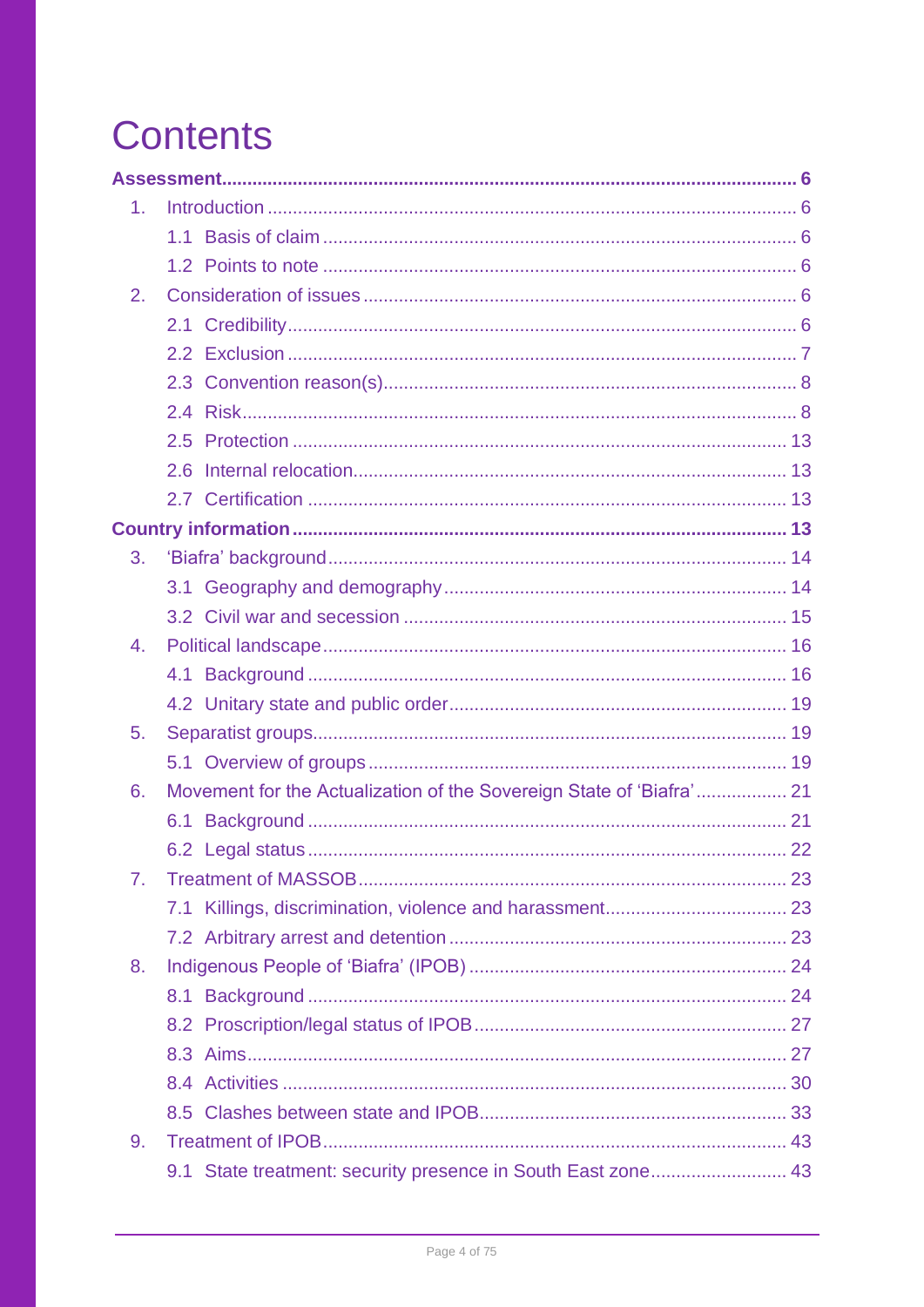| 9.2 Break-up of/use of excessive force against demonstrations  47 |  |
|-------------------------------------------------------------------|--|
|                                                                   |  |
|                                                                   |  |
|                                                                   |  |
|                                                                   |  |
|                                                                   |  |
|                                                                   |  |
|                                                                   |  |
|                                                                   |  |
|                                                                   |  |
|                                                                   |  |
|                                                                   |  |
|                                                                   |  |
|                                                                   |  |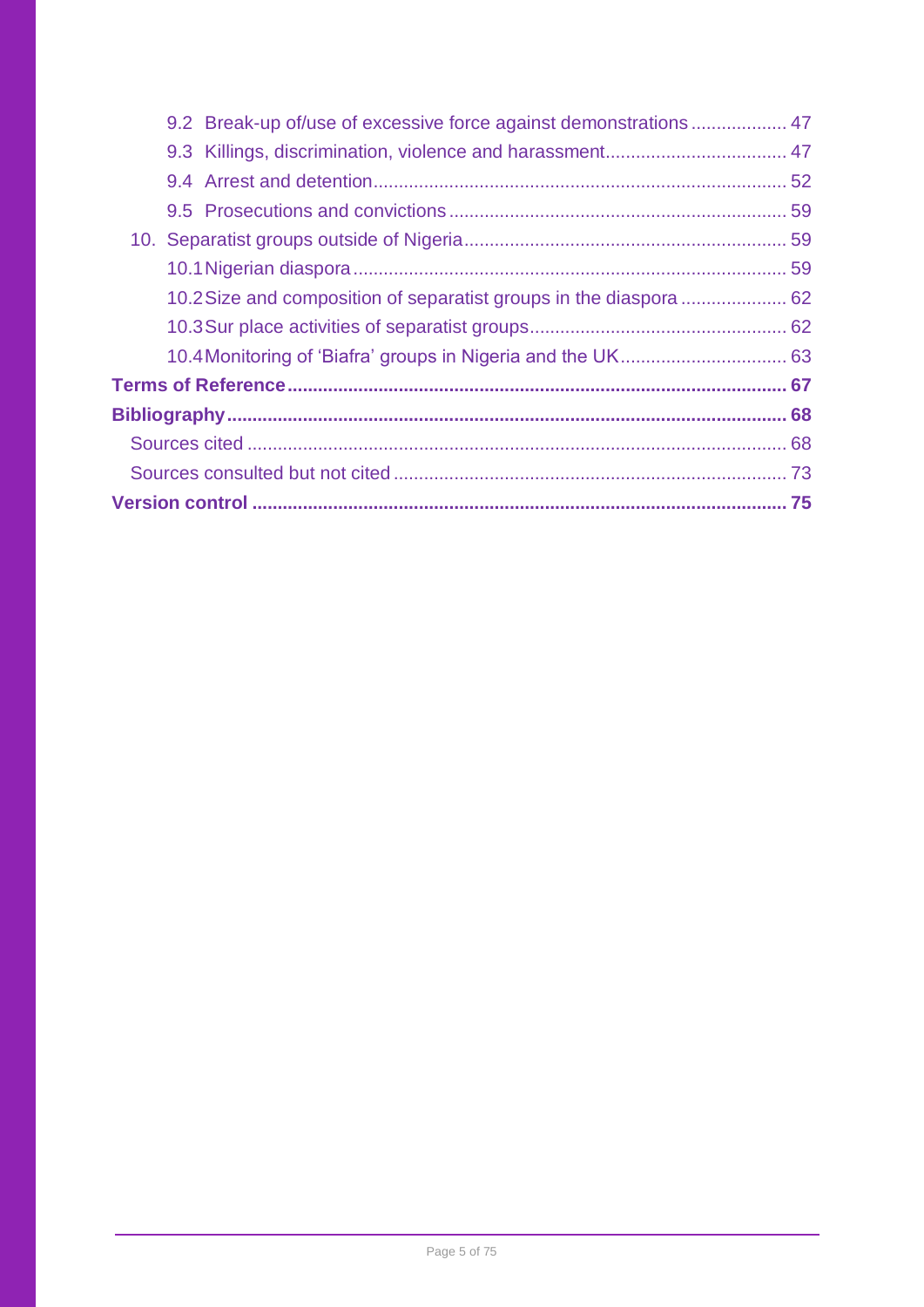## <span id="page-5-1"></span><span id="page-5-0"></span>**1. Introduction**

## <span id="page-5-2"></span>1.1 Basis of claim

1.1.1 Fear of persecution and/or serious harm by state actors because the person is a member or supporter of, or perceived to belong to, a group that supports a separate state of 'Biafra'.

### <span id="page-5-3"></span>1.2 Points to note

- 1.2.1 'Biafra' was the name used by former Eastern Region of Nigeria when it unilaterally declared independence from Nigeria in 1967. This action led to the Nigerian Civil War, which concluded in 1970. 'Biafra' is not a legally recognised area but is often invoked by those members of the Igbo people who support secession from Nigeria. The states in Nigeria with a majority Igbo population are Abia, Imo, Ebonyi, Enugu and Anambra forming the south-east geopolitical zone of Nigeria.
- 1.2.2 Open source material referenced in this note refers to 'Biafra' rather than the south-east geopolitical zone. For consistency and clarity, this note will also use the term 'Biafra'. although it is important to note that the UK government's consistent policy to respect the territorial integrity of the Federal Republic of Nigeria, and use of the term 'Biafra' in this note, does not in any way imply any shift in that policy.
- 1.2.3 There are reported to be several groups aiming for the secession of 'Biafra'. This Country Policy and Information Note (CPIN) focuses on the 2 main groups, which are:
	- the Movement for the Actualization of the Sovereign State of 'Biafra' (MASSOB)
	- Indigenous People of 'Biafra' (IPOB)
- 1.2.4 Where a claim is refused, it must be considered for certification under section 94 of the Nationality, Immigration and Asylum Act 2002 as Nigeria is listed as a designated state in respect of men only.
- 1.2.5 For information on certification, see the instruction on [Certification of](https://assets.publishing.service.gov.uk/government/uploads/system/uploads/attachment_data/file/778221/certification-s94-guidance-0219.pdf)  [protection and human rights claims under section 94 of the Nationality,](https://assets.publishing.service.gov.uk/government/uploads/system/uploads/attachment_data/file/778221/certification-s94-guidance-0219.pdf)  [Immigration and Asylum Act 2002 \(clearly unfounded claims\).](https://assets.publishing.service.gov.uk/government/uploads/system/uploads/attachment_data/file/778221/certification-s94-guidance-0219.pdf)

[Back to Contents](#page-1-0)

## <span id="page-5-4"></span>**2. Consideration of issues**

- <span id="page-5-5"></span>2.1 Credibility
- 2.1.1 For information on assessing credibility, see the instruction on Assessing [Credibility and Refugee Status.](https://www.gov.uk/government/publications/considering-asylum-claims-and-assessing-credibility-instruction)
- 2.1.2 Decision makers must also check if there has been a previous application for a UK visa or another form of leave. Asylum applications matched to visas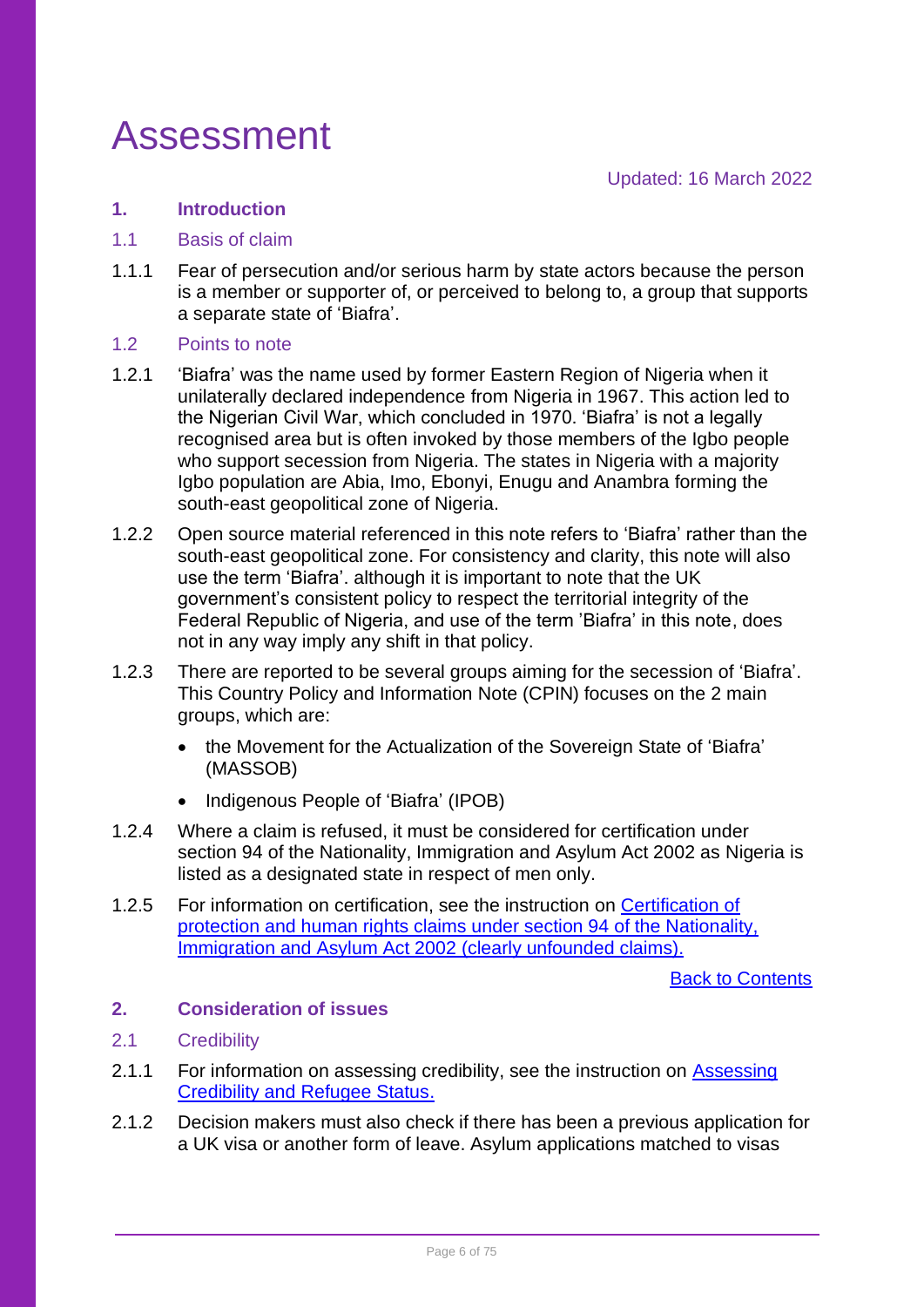should be investigated prior to the asylum interview (see the **Asylum** [Instruction on Visa Matches, Asylum Claims from UK Visa](https://www.gov.uk/government/publications/visa-matches-handling-asylum-claims-from-uk-visa-applicants-instruction) Applicants).

2.1.3 Decision makers should also consider the need to conduct language analysis testing (see the [Asylum Instruction on Language Analysis\)](https://www.gov.uk/government/publications/language-analysis-instruction).

**Official – sensitive: Start of section**

The information in this section has been removed as it is restricted for internal Home Office use only.

**Official – sensitive: End of section**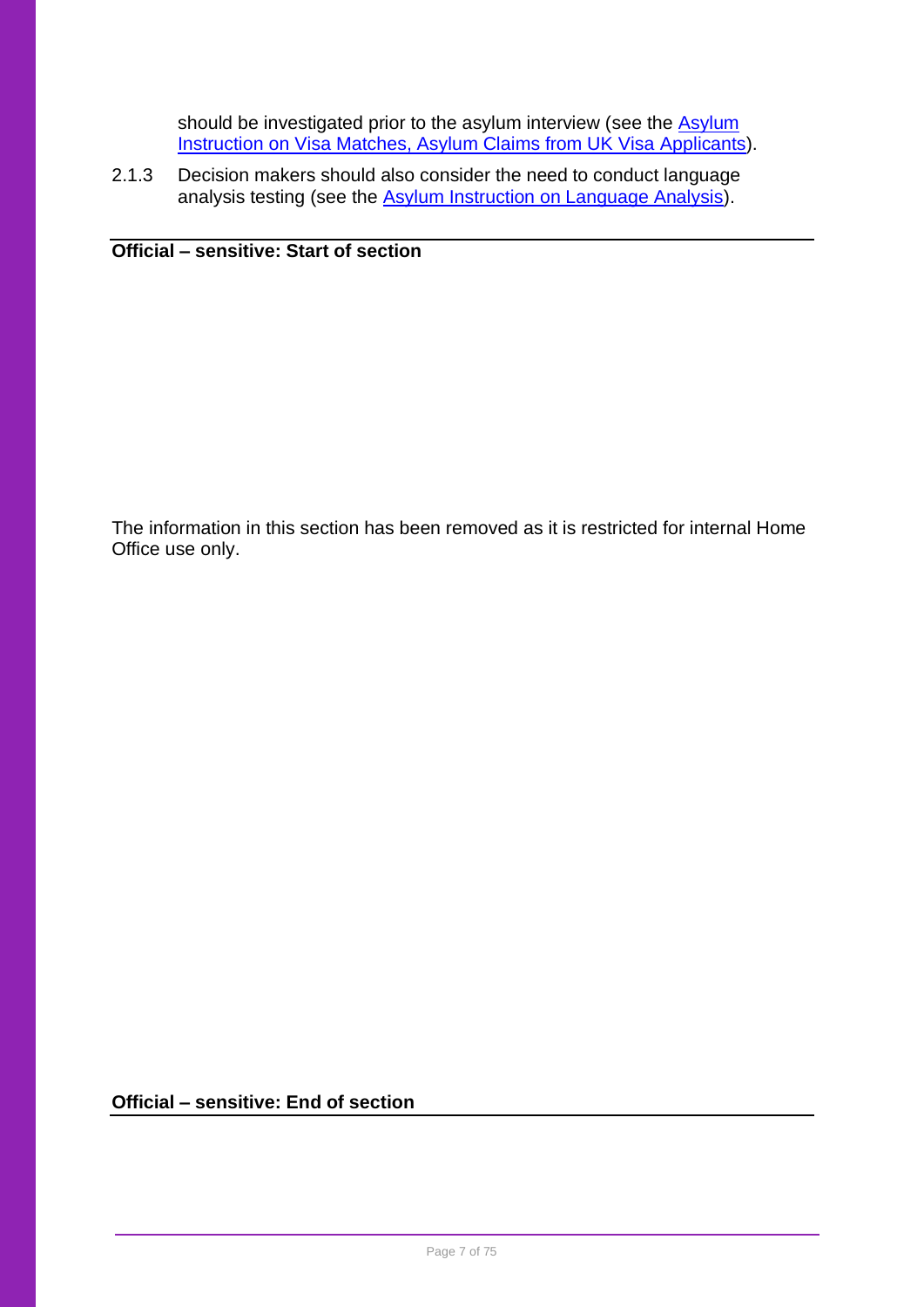## <span id="page-7-0"></span>2.2 Exclusion

- 2.2.1 IPOB is proscribed as a terrorist group by the Nigerian government, and members of the group and its paramilitary wing – the Eastern Security Network (created in December 2020) – have reportedly committed human rights violations in Nigeria (see [Indigenous People of 'Biafra'](#page-23-0) (IPOB) and various media articles in [Activities](#page-29-0) and [Clashes between state and IPOB\)](#page-32-0)
- 2.2.2 MASSOB has been banned, but is not a proscribed terrorist group in Nigeria. It too has reportedly been involved in violent clashes with the authorities (see [Movement for the Actualization of the Sovereign State of 'Biafra'\)](#page-20-0).
- 2.2.3 If a person has been involved with IPOB (and/or an affiliated group), MASSOB or any other 'Biafran' group that incites or uses violence to achieve its aims, decision makers must consider whether one (or more) of the exclusion clauses under the Refugee Convention is applicable. Persons who commit human rights violations must not be granted asylum.
- 2.2.4 If the person is excluded from the Refugee Convention, they will also be excluded from a grant of humanitarian protection.
- 2.2.5 For further guidance on the exclusion clauses and restricted leave, see the Asylum Instructions on [Exclusion under Articles 1F and 33\(2\) of the Refugee](https://www.gov.uk/government/publications/asylum-instruction-exclusion-article-1f-of-the-refugee-convention)  [Convention,](https://www.gov.uk/government/publications/asylum-instruction-exclusion-article-1f-of-the-refugee-convention) [Humanitarian Protection](https://www.gov.uk/government/publications/humanitarian-protection-instruction) and [Restricted Leave.](https://www.gov.uk/government/publications/restricted-leave-asylum-casework-instruction)

## **Official – sensitive: Start of section**

The information in this section has been removed as it is restricted for internal Home Office use only.

## **Official – sensitive: End of section**

[Back to Contents](#page-1-0)

## <span id="page-7-1"></span>2.3 Convention reason(s)

- 2.3.1 A person's actual or imputed political opinion.
- 2.3.2 Establishing a convention reason is not sufficient to be recognised as a refugee. The question is whether the particular person has a well-founded fear of persecution on account of their actual or imputed convention reason.
- 2.3.3 For further guidance on Convention reasons see the instruction on [Assessing Credibility and Refugee Status.](https://www.gov.uk/government/publications/considering-asylum-claims-and-assessing-credibility-instruction)

[Back to Contents](#page-1-0)

## <span id="page-7-2"></span>2.4 Risk

## a. Political context

- 2.4.1 'Biafra' is a loosely defined area in the south-east of Nigeria that roughly corresponds to the states of Abia, Imo, Ebonyi, Enugu and Anambra. The area is inhabited principally by Igbo (Ibo) people who are one of the country's 3 largest ethnic groups (see 'Biafra' [background\)](#page-13-1).
- 2.4.2 In the mid-1960s, newly independent Nigeria was affected by economic and political instability and ethnic friction. A number of violent clashes occurred,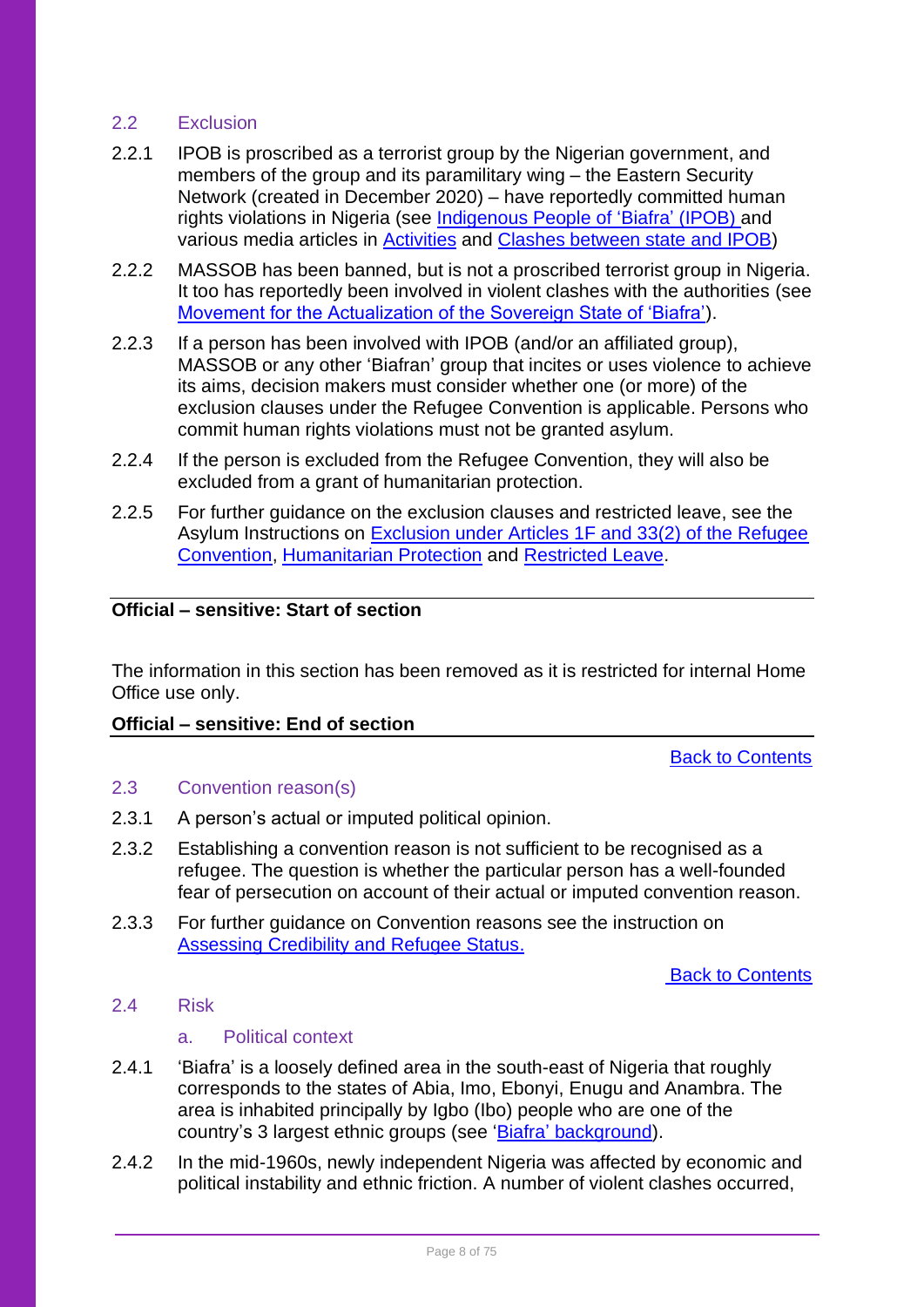including in September 1966, when some sources estimate that between 10,000 and 30,000 Igbo were killed in northern Nigeria. Attempts to resolve tensions failed and in May 1967 Eastern Nigeria unilaterally declared its independence from Nigeria as the Republic of 'Biafra', triggering a civil war in which an estimated one to three million people died. 'Biafran' rebels were eventually overwhelmed by and surrendered to the federal government forces in January 1970 (see 'Biafra' [background\)](#page-13-1).

- 2.4.3 Since the 1990s new 'Biafra' separatist movements have been established, reportedly driven by a perceived sense of unfair treatment and marginalisation. While several groups have formed with the goal of achieving 'Biafran' secession, the 2 main groups are: (i) the Movement for the Actualization of the Sovereign State of 'Biafra' (MASSOB); and (ii) the Indigenous People of 'Biafra' (IPOB) (see [Movement for the Actualization of](#page-20-0)  [the Sovereign State of 'Biafra'](#page-20-0) (MASSOB) leadership) and Indigenous [People of 'Biafra'](#page-20-0) (IPOB).
- 2.4.4 While during the early 2000s MASSOB was the foremost 'Biafran' group, in recent years reports suggest it has become divided splitting into several smaller groups and has become less active. IPOB grew out of MASSOB between 2012 and 2014 and has a presence outside of Nigeria, including the UK, Germany and elsewhere. There is limited information in the sources consulted on the organisational structure or membership procedures for either IPOB or MASSOB. There are also reported to be a number of other 'Biafran' groups but these do not seem to have a significant presence in Nigeria (see [Movement for the Actualization of the Sovereign State of 'Biafra'](#page-20-0) (MASSOB) leadership) and [Indigenous People of 'Biafra'](#page-20-0) (IPOB).
- 2.4.5 Although both MASSOB and IPOB have advocated for peaceful change they have also used rhetoric that may encourage violence and, in some instances, used violence directly against the state and its agents. In recent years, IPOB appears to have become the publicly dominant 'Biafran' separatist group (see [Overview of groups,](#page-18-2) Movement for the Actualization of [the Sovereign State of 'Biafra' \(MASSOB\)](#page-20-0) and [Separatist groups outside of](#page-58-1)  [Nigeria\)](#page-58-1).
- 2.4.6 For further information on insecurity in Nigeria see country policy information notes (CPINs) [Actors of protection](https://www.gov.uk/government/publications/nigeria-country-policy-and-information-notes) , [Internal relocation](https://www.gov.uk/government/publications/nigeria-country-policy-and-information-notes) and [Islamist extremist](https://www.gov.uk/government/publications/nigeria-country-policy-and-information-notes)  [groups in North East Nigeria.](https://www.gov.uk/government/publications/nigeria-country-policy-and-information-notes)

## [Back to Contents](#page-1-0)

## b. MASSOB

- 2.4.7 In May 2013 former President Goodluck Jonathan identified MASSOB as one of the 3 'extremist groups threatening the national security'. In 2015 pro- 'Biafra' marches were banned in some southern states. However, sources are inconsistent about the legal status of MASSOB – whether it was simply banned or was proscribed as a terrorist organisation. DFAT concluded in December 2020 that MASSOB is not a banned organisation and continues to conduct public activities (see [Overview of groups](#page-18-2) and [Movement for the](#page-20-0)  [Actualization of the Sovereign State of 'Biafra'](#page-20-0) (MASSOB) leadership).
- 2.4.8 MASSOB, since its formation in the late 1990s, has clashed with the security forces. Some sources report that numerous individuals have been killed,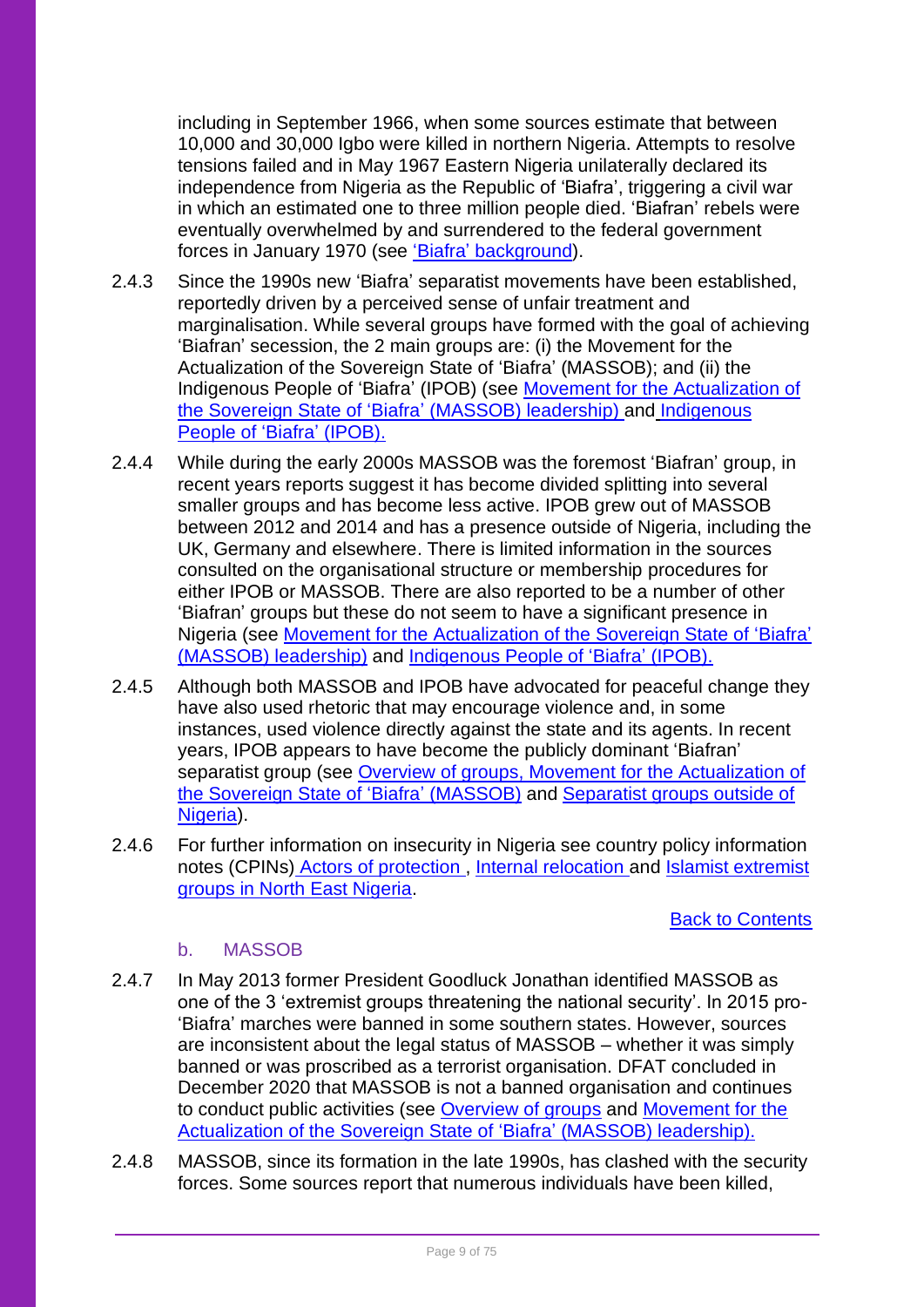wounded and arrested during these clashes – usually during demonstrations. Over a hundred arrests were made in September 2018, at least 10 in 2019; and, in July 2020, members of MASSOB were reportedly arrested following clashes with police (see [Overview of groups](#page-18-2) and [Treatment of MASSOB\)](#page-22-0).

2.4.9 A person is unlikely to be of interest to the authorities simply for expressing support for the group. However, the risk of arrest and violence increases during pro-'Biafra' demonstrations or gatherings, given that the organisation is reported to be banned. Any risk of persecution may depend on the roles of persons involved, their profile and activities for the group, and previous arrests by the state.

## [Back to Contents](#page-1-0)

## c. IPOB

- 2.4.10 In September 2017, IPOB was proscribed as a terrorist organisation in Nigeria (see [Overview of groups](#page-18-2) and [Movement for the Actualization of the](#page-20-0)  [Sovereign State of 'Biafra'](#page-20-0) (MASSOB) leadership).
- 2.4.11 Through its online platform, 'Radio Biafra', and other social media, IPOB have increasingly used inflammatory rhetoric to encourage secessionist aspirations and resistance to the authorities, including violence (see [Overview of groups,](#page-18-2) [Movement for the Actualization of the Sovereign State](#page-20-0)  of 'Biafra' [\(MASSOB\)](#page-20-0) and [Separatist groups outside of Nigeria\)](#page-58-1).
- 2.4.12 Sources reported that the security forces have arrested hundreds of IPOB supporters at different events, particularly between 2015 and 2017 and including during raids on homes of IPOB leaders. Since 2015, IPOB has also claimed that the security forces have used excessive force, including killing and injuring hundreds of its supporters (see [Indigenous People of 'Biafra':](#page-23-0)  [Clashes between state and secessionist groups](#page-23-0) and [Treatment of IPOB\)](#page-42-0).
- 2.4.13 Several sources also reported clashes between IPOB and the authorities during 2018 and 2019. Further clashes and violence occurred between security forces and IPOB in August 2020 in the city of Enugu, and in October 2020 during confrontations in Rivers State. In November 2020, there were reports that security forces carried out operations against IPOB in the Oyigbo area of Rivers State. However, these reports were denied by state Governor Nyesom Wike. These incidents resulted in the arrests and deaths of IPOB supporters as well as security force personnel (see [Indigenous](#page-23-0)  [People of 'Biafra': Clashes between state and secessionist groups](#page-23-0) and [Treatment of IPOB\)](#page-42-0).
- 2.4.14 In December 2020, IPOB is reported to have set up the Eastern Security Network (ESN), a para-military force (see [Overview of groups,](#page-18-2) [Movement for](#page-20-0)  [the Actualization of the Sovereign State of 'Biafra'](#page-20-0) (MASSOB) and [Separatist](#page-58-1)  [groups outside of Nigeria\)](#page-58-1).
- 2.4.15 In February 2021, the Nigerian military launched land and air operations against ESN operatives (see [Aims,](#page-26-1) [Activities,](#page-29-0) [Indigenous People of 'Biafra':](#page-23-0)  [Clashes between state and secessionist groups](#page-23-0) and [Treatment of IPOB\)](#page-42-0).
- 2.4.16 Clashes between IPOB and the authorities continued into 2021. The group were involved in attacks reported to have taken place in April 2021 in Imo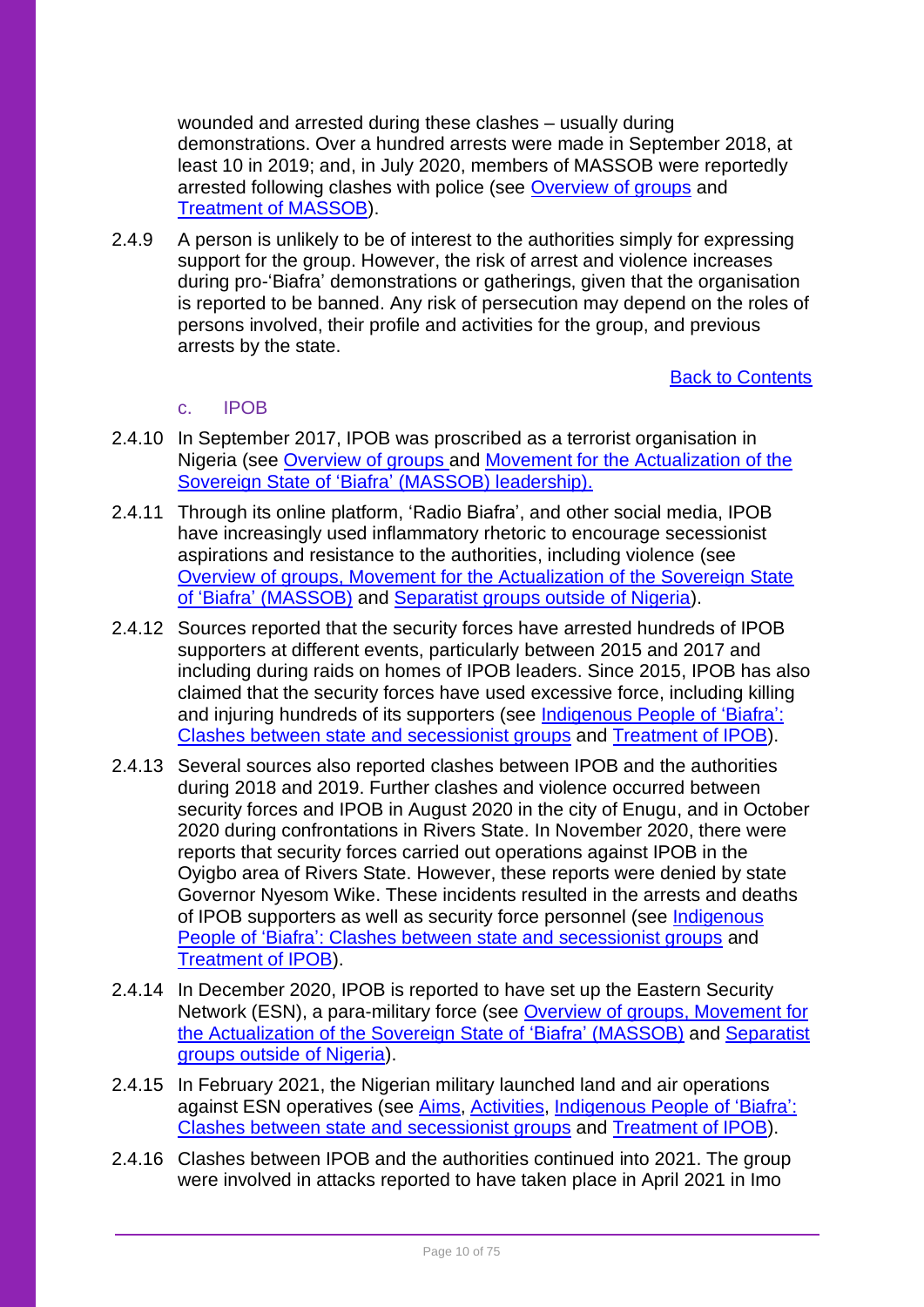State where a police headquarters was destroyed and over 1,800 prisoners were reported to have escaped from a prison, although IPOB denied involvement in the attacks. In May 2021, clashes between state security forces and IPOB resulted in the deaths of both members of IPOB/ESN and the security forces. Sources also reported in June 2021 that the Nigerian Army had stated that IPOB/ESN had killed 128 military and police, 15 Civil Defence officers and 31 community policing members as well as over 100 people for not supporting IPOB. Nnamdi Kanu, the leader of IPOB, denied this claim. Clashes between state security forces and IPOB/ESN continued throughout the second half of 2021 into 2022. Media sources reported the deaths of 11 security forces in June 2021, with a further 22 deaths between October and December 2021 inclusive (see [Aims,](#page-26-1) [Activities,](#page-29-0) Indigenous [People of 'Biafra': Clashes between state and secessionist groups](#page-23-0) and [Treatment of IPOB\)](#page-42-0).

- 2.4.17 The government's 'Operation Restore Peace', intended to restore stability in the region, was launched in May 2021. On 15 May 2021, 9 suspected IPOB members were arrested in Delta State along with the seizure of weapons, followed by 5 suspected members arrested in Imo State on the same day in connection with the killing of a police sergeant (see [Aims,](#page-26-1) [Activities,](#page-29-0) [Indigenous People of 'Biafra': Clashes between state and secessionist](#page-23-0)  [groups](#page-23-0) and [Treatment of IPOB\)](#page-42-0).
- 2.4.18 Following an attack on police stations by IPOB members in Rivers State in October 2020, the governor offered a reward for information that could lead to the arrest and prosecution of the IPOB state leader, Stanley Mgbere. Kanu publicly issued a N100m (c. [£170-175,000\)](https://www.xe.com/currencyconverter/convert/?Amount=100000000&From=NGN&To=GBP) bounty on the governor in response. CPIT could find no further information in the sources consulted that Mr Mgbere had been located and arrested. In November 2020, 2 unnamed suspected senior IPOB leaders were reportedly arrested in Rivers State (see [Clashes between state and IPOB](#page-32-0) and [Bibliography\)](#page-67-0).
- 2.4.19 As well as arrests of IPOB supporters/armed activists, a number of IPOB senior members have been arrested including the IPOB leader Nnamdi Kanu, who was originally jailed in 2015 for 2 years and then subsequently released on bail. Following a clash with soldiers at his home in Abia state in 2017, Kanu fled Nigeria whilst on bail facing charges of terrorism and incitement. In June 2021 the Nigerian government announced he had been arrested in a third country and returned. Kanu remains in custody in Nigeria and is subject to ongoing legal proceedings (see [Arrest and detention\)](#page-51-0)
- 2.4.20 While there are reports that some IPOB supporters and leaders arrested have been charged with treason, sources do not indicate whether these cases have led to prosecutions and convictions for treason or other crimes. Sources claim that some of those arrested have been held without charge and incommunicado, but do not provide specific information about the length or treatment of members or supporters of IPOB in detention (see [Clashes](#page-32-0)  [between state and secessionist groups,](#page-32-0) and [Treatment of IPOB\)](#page-42-0).
- 2.4.21 IPOB is a proscribed terrorist organisation in Nigeria and has been implicated in inciting and acts of violence against the state and other actors. The government has a legitimate interest in pursuing and arresting persons who are, or are suspected of being, involved with or supporting the group. In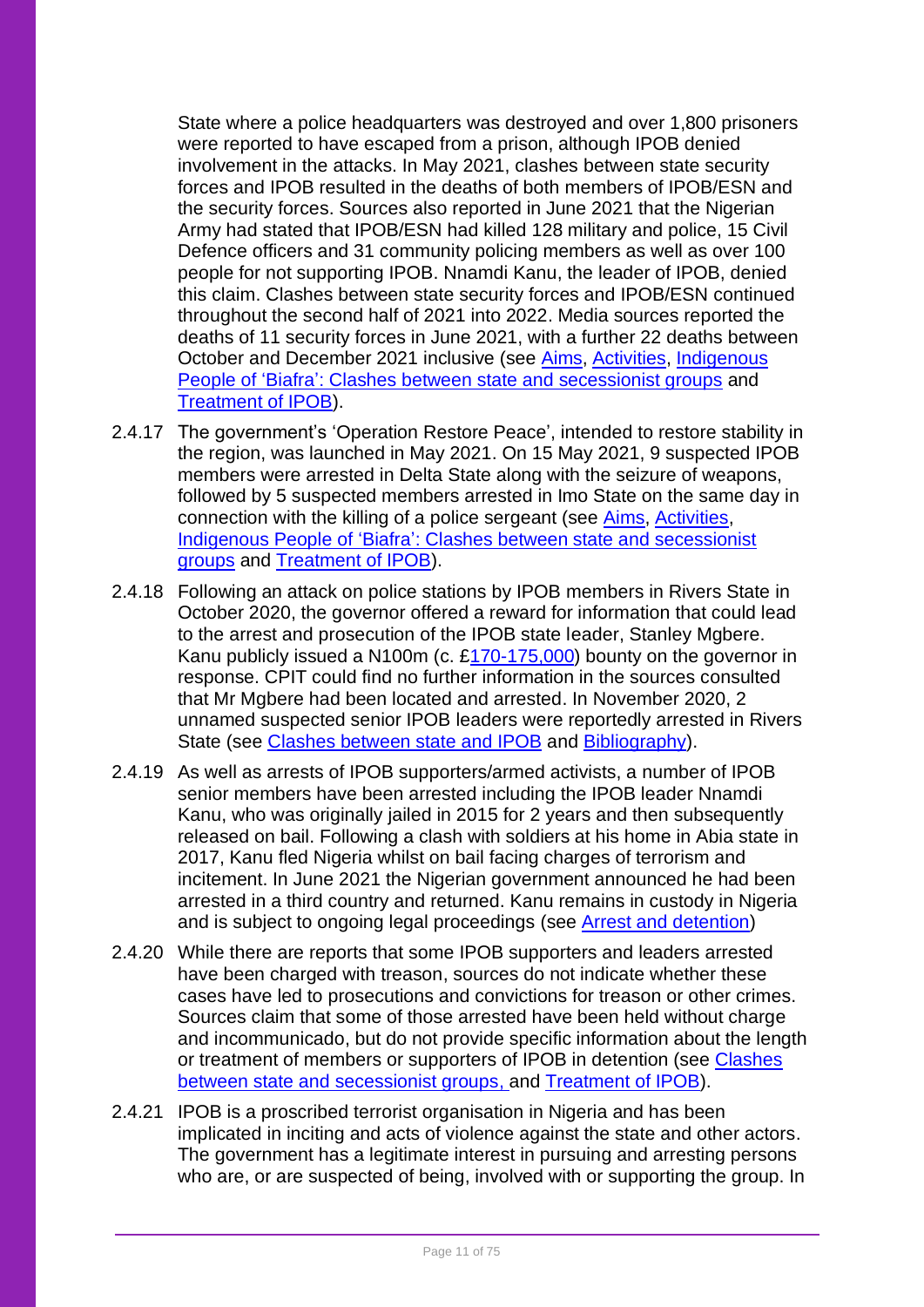general, IPOB supporters or members who are fleeing prosecution or punishment for a criminal offence, including human rights violations, are not likely to be refugees.

- 2.4.22 However, prosecution may amount to persecution if it involves victimisation in its application by the authorities. For example, if it is the vehicle or excuse for persecution or if only certain groups are prosecuted for a particular offence and the consequences of that discrimination are sufficiently severe. Punishment which is cruel, inhuman or degrading (including punishment which is out of all proportion to the offence committed) may also amount to persecution (see the section on prosecution in the Asylum Instruction on [Assessing credibility and refugee status\)](https://www.gov.uk/government/publications/considering-asylum-claims-and-assessing-credibility-instruction).
- 2.4.23 Where a person is able to demonstrate that because of their links to IPOB they are likely to face prosecution or punishment which is disproportionate to the crime committed or discriminatory; or faces detention in degrading or inhuman conditions or torture then such treatment is likely to amount to persecution (see country policy and information note, [Actors of protection](https://www.gov.uk/government/publications/nigeria-country-policy-and-information-notes) and [Country Background Note](https://www.gov.uk/government/publications/nigeria-country-policy-and-information-notes) for more information about the criminal justice system, including detention conditions).
- 2.4.24 Each case will need to be carefully considered on its facts, taking into account the individual's behaviour and actions, previous state interest and conduct of family members.
- 2.4.25 For further guidance on assessing risk, see the instruction on **Assessing** [Credibility and Refugee Status.](https://www.gov.uk/government/publications/considering-asylum-claims-and-assessing-credibility-instruction)

[Back to Contents](#page-1-0)

#### d. Sur place activity

- 2.4.26 Pro-'Biafra' organisations exhibit a varied online presence in the form of websites, radio broadcasts and social media (see 'Biafran' separatists/supporters in the UK). However, the size of the support within a large and established diaspora living in the UK is not clear (see [Size and](#page-61-0)  [composition of separatist groups in the diaspora\)](#page-61-0).
- 2.4.27 From the sources consulted, pro'Biafra' protests have been held in the UK. However, there is no evidence in the sources consulted that there is significant ongoing pro-'Biafran' activity in the UK (see [Sur place activities of](#page-61-1) [separatist groups\)](#page-61-1).
- 2.4.28 Open source material suggests that the Nigerian government may monitor groups it considers a threat in Nigeria and that it may have blocked websites advocating 'Biafran' independence. However, there is no specific information in the sources consulted indicating that the Nigerian government monitors the activities of members of the Nigerian diaspora in the UK, including supporters of 'Biafran' separatist groups (see Separatist groups outside of [Nigeria](#page-58-1) and [Bibliography\)](#page-67-0).
- 2.4.29 Decision makers must consider each case on its facts, taking into account:
	- the legal status, profile, size, and organisation of the group/organisation to which the person belongs and its activities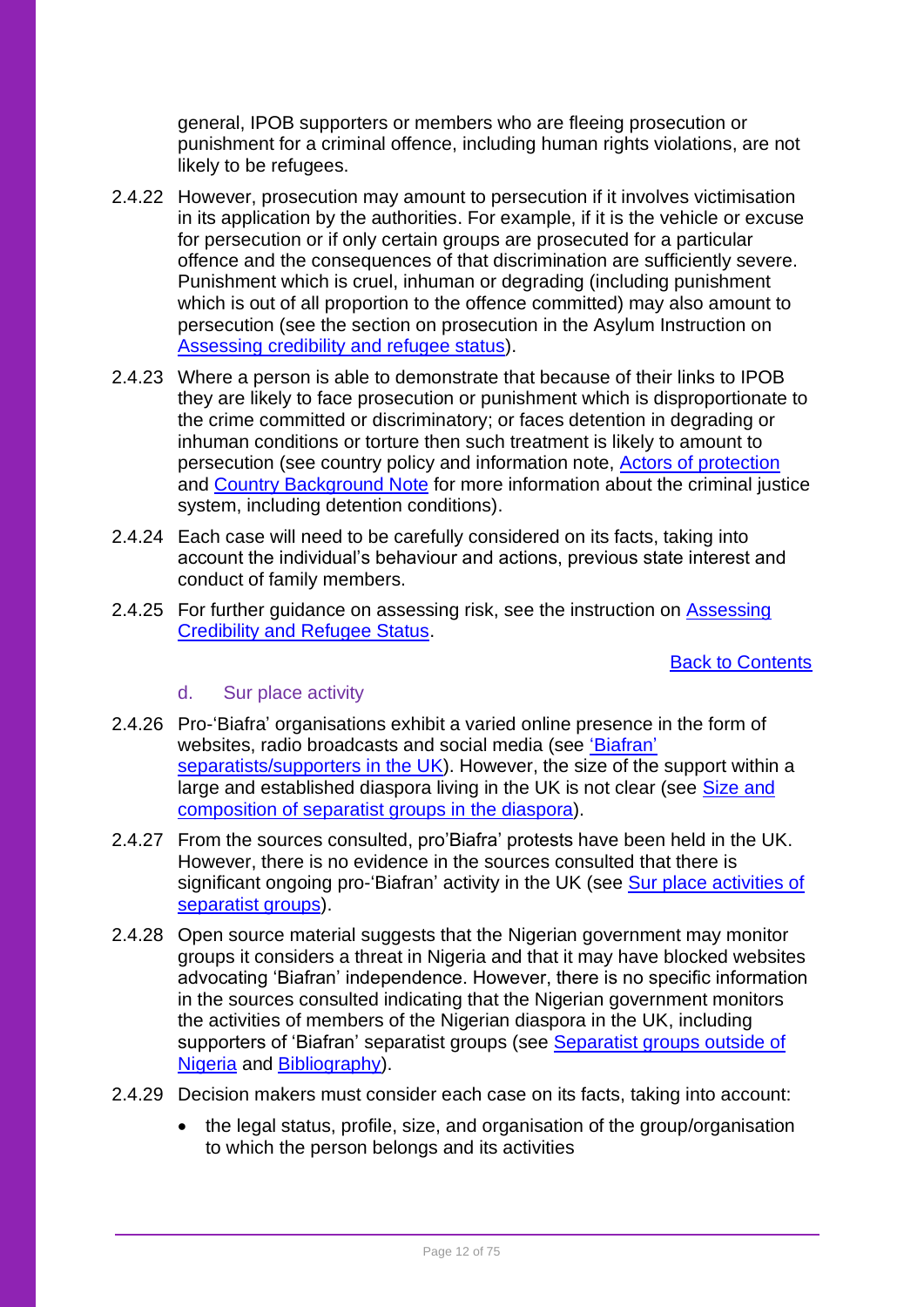- whether a person in the UK would wish to continue their activism if returned to Nigeria (if not, why not)
- whether the group/organisation has a presence in Nigeria as well as outside of the country and any evidence that it is being monitored by the government
- the person's profile and political activities (including those online) and relevant documentary or other evidence
- the profile and activities of family members
- past treatment of the person
- evidence that their activities in the UK may have come to the attention of the Nigerian security agencies.
- 2.4.30 Decision makers will also need to take into account whether the person supports and is active on behalf of IPOB, which is a proscribed group in Nigeria, and whether they fear prosecution rather than persecution.
- 2.4.31 The onus is on the person to demonstrate that they are of interest to the government because of their profile and activities and are at risk of serious harm or persecution.
- 2.4.32 For further guidance on assessing risk, see the instruction on Assessing [Credibility and Refugee Status.](https://www.gov.uk/government/publications/considering-asylum-claims-and-assessing-credibility-instruction)

### [Back to Contents](#page-1-0)

#### <span id="page-12-0"></span>2.5 Protection

- 2.5.1 Where the person has a well-founded fear of persecution from the state, they are unlikely to be able to avail themselves of the protection of the authorities.
- 2.5.2 For further guidance on assessing risk, see the instruction on Assessing [Credibility and Refugee Status.](https://www.gov.uk/government/publications/considering-asylum-claims-and-assessing-credibility-instruction)

**[Back to Contents](#page-1-0)** 

## <span id="page-12-1"></span>2.6 Internal relocation

- 2.6.1 Where the person has a well-founded fear of persecution from the state, it is unlikely a person will be able to relocate to escape that risk.
- 2.6.2 For further guidance on internal relocation see the instruction on Assessing [Credibility and Refugee Status.](https://www.gov.uk/government/publications/considering-asylum-claims-and-assessing-credibility-instruction)

[Back to Contents](#page-1-0)

## <span id="page-12-2"></span>2.7 Certification

- 2.7.1 Where a claim is refused, it is unlikely to be certifiable as 'clearly unfounded' under section 94 of the Nationality, Immigration and Asylum Act 2002.
- 2.7.2 For further quidance on certification, see Certification of Protection and [Human Rights claims under section 94 of the Nationality, Immigration and](https://www.gov.uk/government/publications/non-suspensive-appeals-certification-under-section-94-of-the-nia-act-2002-process)  [Asylum Act 2002 \(clearly unfounded claims\).](https://www.gov.uk/government/publications/non-suspensive-appeals-certification-under-section-94-of-the-nia-act-2002-process)

[Back to Contents](#page-1-0)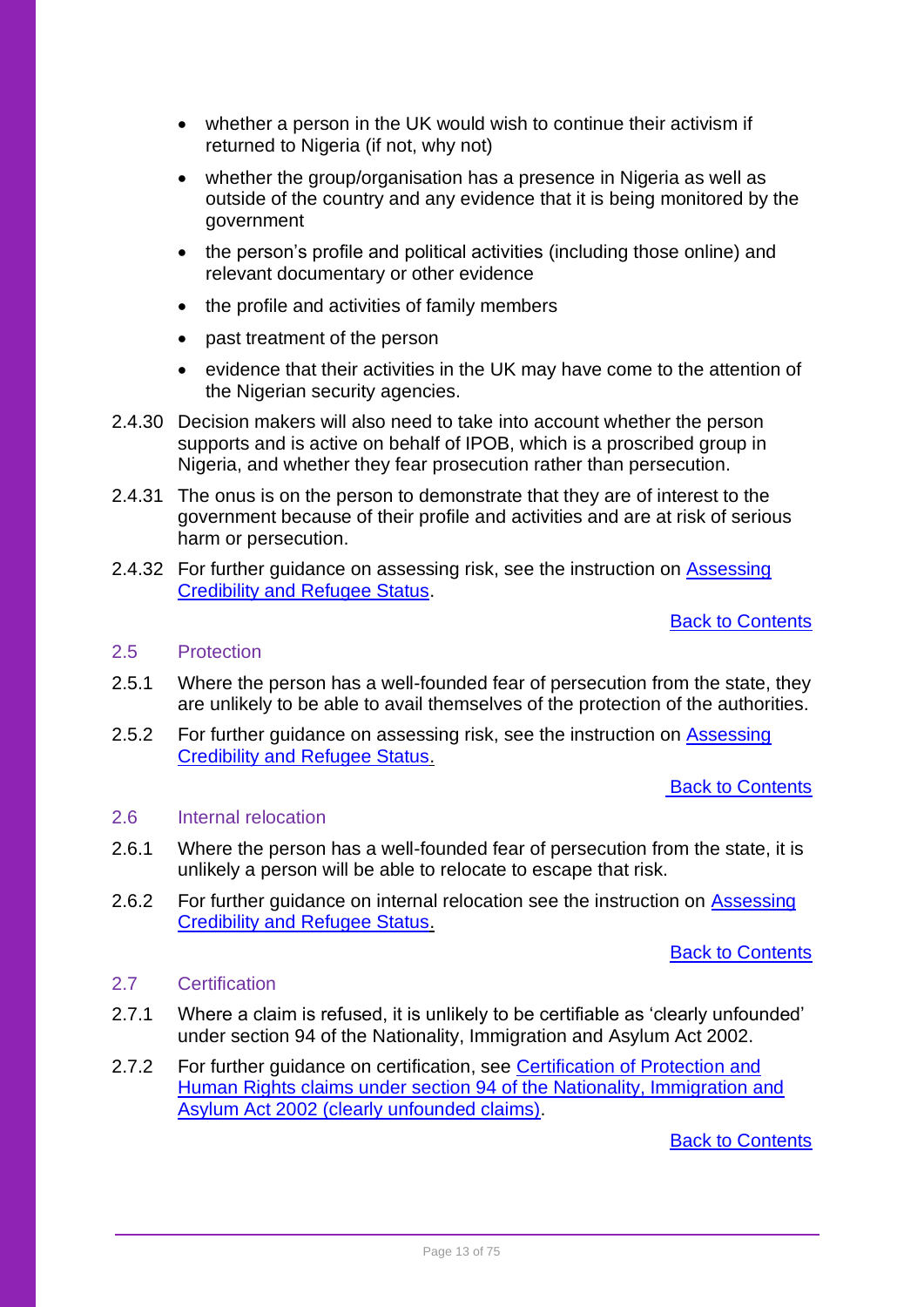## <span id="page-13-0"></span>Country information

## <span id="page-13-1"></span>**3. 'Biafra' background**

## <span id="page-13-2"></span>3.1 Geography and demography

3.1.1 The map below produced by Africa Centre for Strategic Studies shows the South East states of Enugu, Ebonyi, Anambra, Abia and Imo. The hot spots labelled the [Orlu crisis](https://www.premiumtimesng.com/investigationspecial-reports/450108-special-report-how-esns-attack-on-orlu-market-led-to-orgy-of-violence.html) show the areas where security forces and Eastern Security Network have clashed in 2021 (see [Clashes between state and](#page-32-0)  [IPOB\)](#page-32-0).



- 3.1.2 An Immigration and Refugee Board of Canada (IRBC) response of June 2019, based on a range of sources, stated: 'Biafra is a region in South East Nigeria... populated predominately by people of the Igbo ethnicity...'<sup>2</sup>
- 3.1.3 The Australian Government's Department of Foreign Affairs and Trade (DFAT) country information report of December 2020 stated:

<sup>1</sup> ACforSC, ['Nigeria's diverse security threats',](https://africacenter.org/spotlight/nigeria-diverse-security-threats/) 30 March 2021

<sup>&</sup>lt;sup>2</sup> IRBC, '[Nigeria: The Indigenous People of Biafra \(IPOB\)](https://irb-cisr.gc.ca/en/country-information/rir/Pages/index.aspx?doc=457837&pls=1)...', 28 June 2019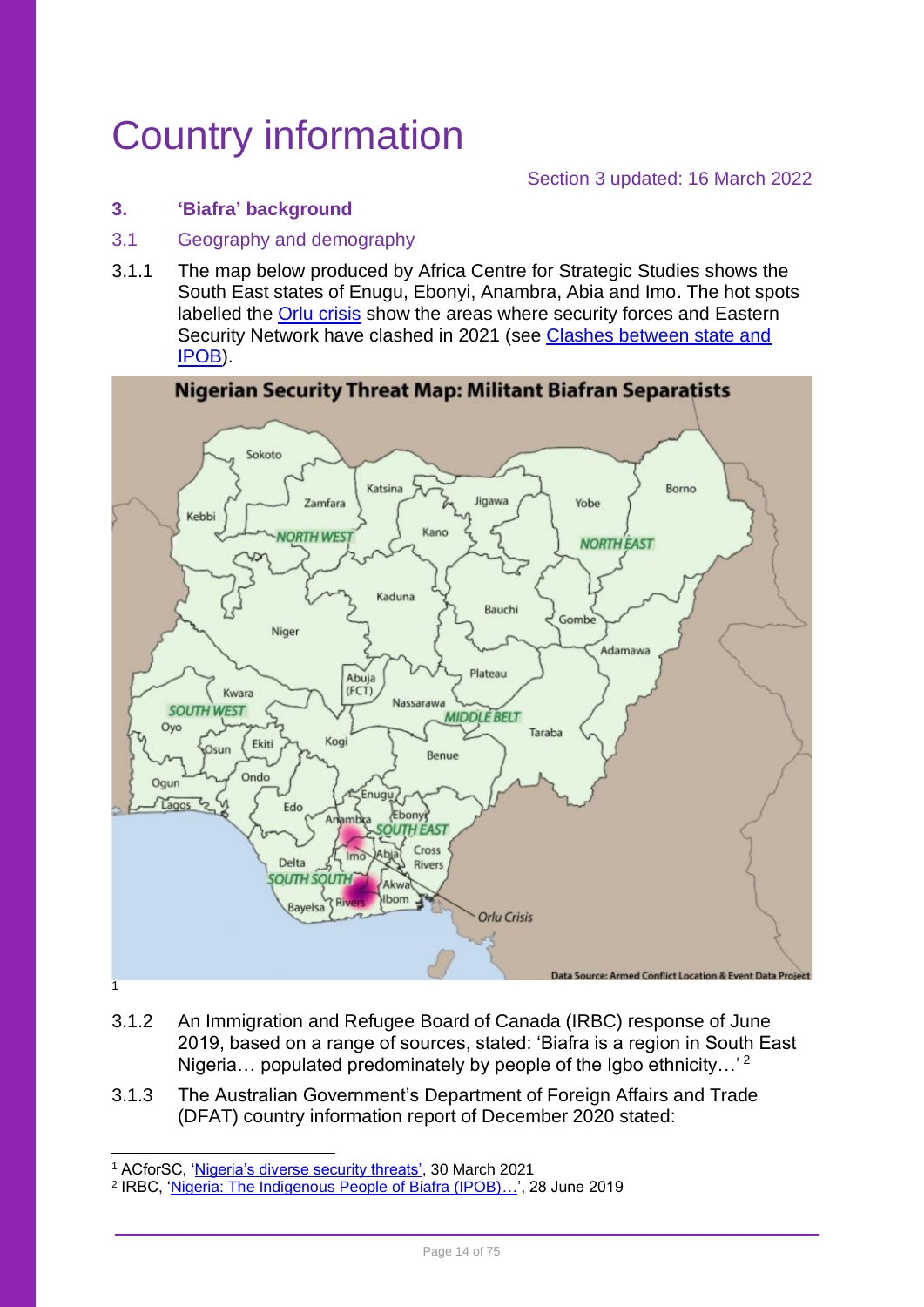'Nigeria is… grouped into six geopolitical zones: North West, North East, North Central, South West, South East [which according to DFAT's map of Nigeria encompasses Abia, Anambra, Ebonyi, Enugu and Imo states] and South…

'The Igbo people are the third largest ethnic group in Nigeria, constituting 15 per cent of the population. They originate from southeastern Nigeria and live in large numbers in the states of Abia, Anambra, Ebonyi, Enugu and Imo. The Igbo speak a number of Igbo dialects. They are predominantly Christian $^{3}$ 

[Back to Contents](#page-1-0)

### <span id="page-14-0"></span>3.2 Civil war and secession

3.2.1 The Encyclopaedia Britannica provided a short history of the secessionist state of 'Biafra' which:

'… unilaterally declared its independence from Nigeria in May 1967. It constituted the former Eastern Region of Nigeria and was inhabited principally by Igbo (Ibo) people. Biafra ceased to exist as an independent state in January 1970.

'In the mid-1960s economic and political instability and ethnic friction characterized Nigerian public life. In the mostly Hausa north, resentment against the more prosperous, educated Igbo minority erupted into violence. In September 1966, some 10,000 to 30,000 Igbo people were massacred in the Northern Region, and perhaps 1,000,000 fled as refugees to the Igbodominated east. Non-Igbos were then expelled from the Eastern Region.

'Attempts by representatives of all regions to come to an agreement were unsuccessful. On May 30, 1967, the head of the Eastern Region, Lieutenant Colonel (later General) Odumegwu Ojukwu, with the authorization of a consultative assembly, declared the region a sovereign and independent republic under the name of Biafra. General Yakubu Gowon, the leader of the federal government, refused to recognize Biafra's secession. In the hostilities that broke out the following July, Biafran troops were at first successful, but soon the numerically superior federal forces began to press Biafra's boundaries inward from the south, west, and north. Biafra shrank to onetenth its original area in the course of the war. By 1968 it had lost its seaports and become landlocked; supplies could be brought in only by air. Starvation and disease followed; estimates of mortality during the war generally range from 500,000 to 3,000,000.

'The [Organization of African Unity,](https://www.britannica.com/topic/African-Union) the papacy, and others tried to [reconcile](https://www.merriam-webster.com/dictionary/reconcile) the combatants. Most countries continued to recognize Gowon's regime as the government of all Nigeria, and the [United Kingdom](https://www.britannica.com/place/United-Kingdom) and the [Soviet Union](https://www.britannica.com/place/Soviet-Union) supplied it with arms. On the other hand, international sympathy for the plight of starving Biafran children brought airlifts of food and medicine from many countries. [Côte d'Ivoire,](https://www.britannica.com/place/Cote-dIvoire) Gabon, Tanzania, and Zambia recognized Biafra as an independent state, and France sent Biafra weapons.

'Biafran forces were finally routed in a series of engagements in late December 1969 and early January 1970. Ojukwu fled to Côte d'Ivoire, and

<sup>3</sup> DFAT, ['Country information report: Nigeria'](https://www.dfat.gov.au/about-us/publications/country-information-reports) (section 2.38 & 3.7 - 3.8), updated 3 December 2020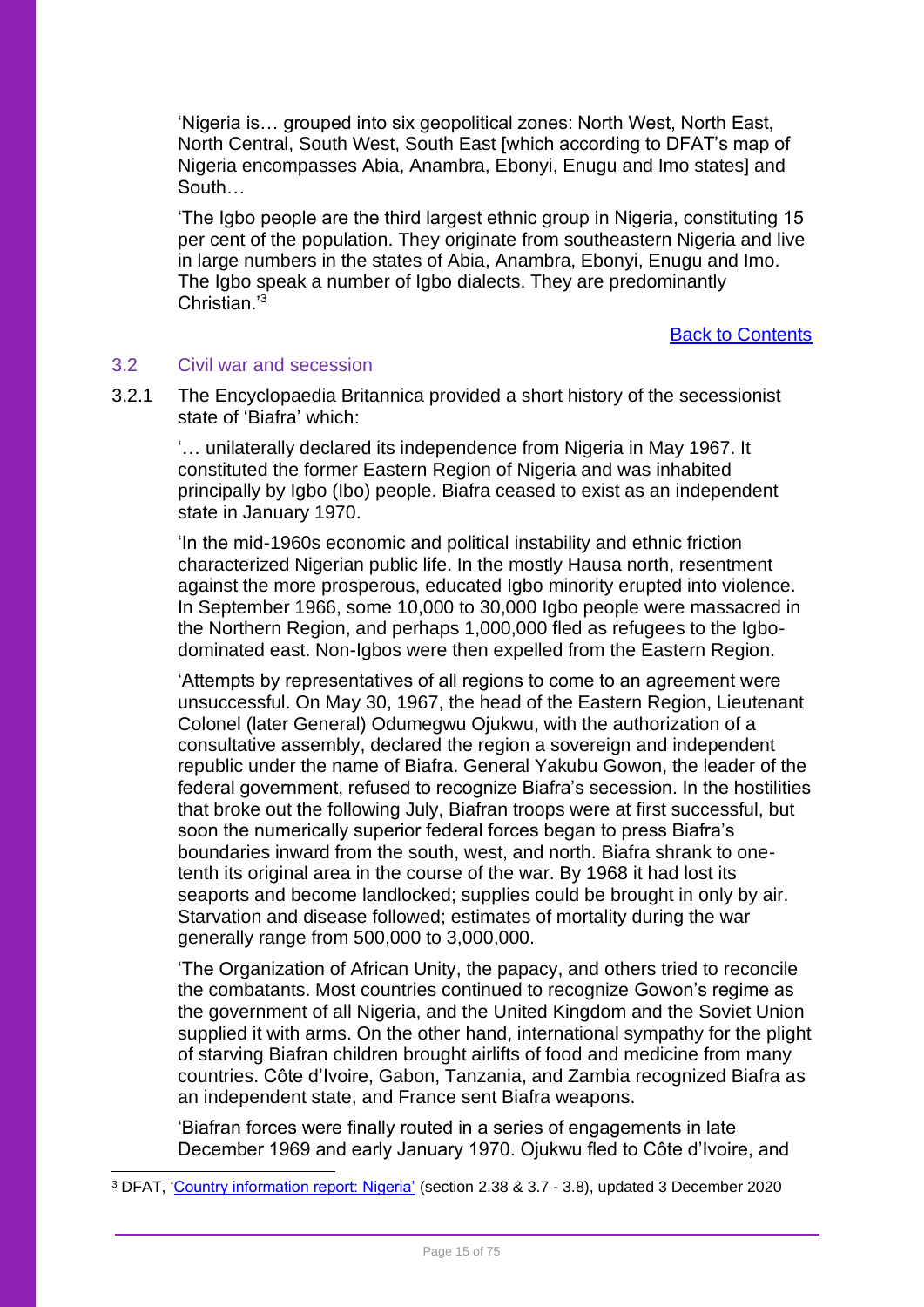the remaining Biafran officers surrendered to the federal government on January 15, 1970. Biafra, on the point of total collapse, thereupon ceased to exist<sup>'4</sup>

3.2.2 A 2017 publication on the 'Biafran' famine, The Handbook of Famine, Starvation, and Nutrient Deprivation stated:

> 'Following ethnic, economic, and religious tensions, the republic of Biafra unilaterally declared independence from the rest of Nigeria in 1967. This action triggered the Nigerian civil war in which the inflow of food and supplies to Biafra was blocked. The result was extensive famine, regarded as one of the great nutritional disasters of modern times. During the two-and-a-half years of armed conflict, an estimated one to three million people died, most of them from starvation.'<sup>5</sup>

> > [Back to Contents](#page-1-0)

Section 4 updated: 16 March 2022

### <span id="page-15-0"></span>**4. Political landscape**

<span id="page-15-1"></span>4.1 Background

For further information on the political situation and system in Nigeria see [Nigeria: Country Background Note.](https://www.gov.uk/government/publications/nigeria-country-policy-and-information-notes)

4.1.1 An African Arguments article from May 2017 provided background information:

> 'Separatists contend that since the Biafra War, the Igbo, one of the country's three major ethnic groups, have been marginalised. They note that no Igbo has been elected to lead the country since Nnamdi Azikiwe's ceremonial presidency in the 1960s or to be vice president since Alex Ekwueme (1979 to 1983).

'This persisted even under military rule. The only Igbo head of state in this period, Major General Johnson Aguiyi-Ironsi, was killed after only seven months.

'Administrative structures decreed by northern-led military governments have also undermined the region. Of the country's six geo-political zones, all but the south east contain either six or seven states. The south east has just five, while it accounts for only 96 of Nigeria's 774 local governments. Representation in government and the flow of federal resources are based on those administrative units.

'Today, the south east, like much of the country, suffers deficient and dilapidated infrastructure and widespread youth unemployment. But many believe this is structural. They point out that as federal revenue allocation is based on number of states and local governments, the south east receives the least of all zones.' <sup>6</sup>

4.1.2 A BBC news article from July 2017 reported that Igbo leaders at a specially convened meeting in Enugu city had pledged their loyalty and 'full support' to

<sup>4</sup> Encyclopædia Britannica, inc, 'Biafra – [secessionist state, Nigeria',](https://www.britannica.com/place/Biafra) 4 March 2015

<sup>5</sup> Norman M, ['Handbook of Famine, Starvation, and Nutrient Deprivation',](https://link.springer.com/referenceworkentry/10.1007%2F978-3-319-40007-5_8-1#citeas) 20 February 2017

<sup>6</sup> African Arguments, ['Nigeria: How to solve a problem like Biafra',](http://africanarguments.org/2017/05/29/nigeria-how-to-solve-a-problem-like-biafra/) 29 May 2017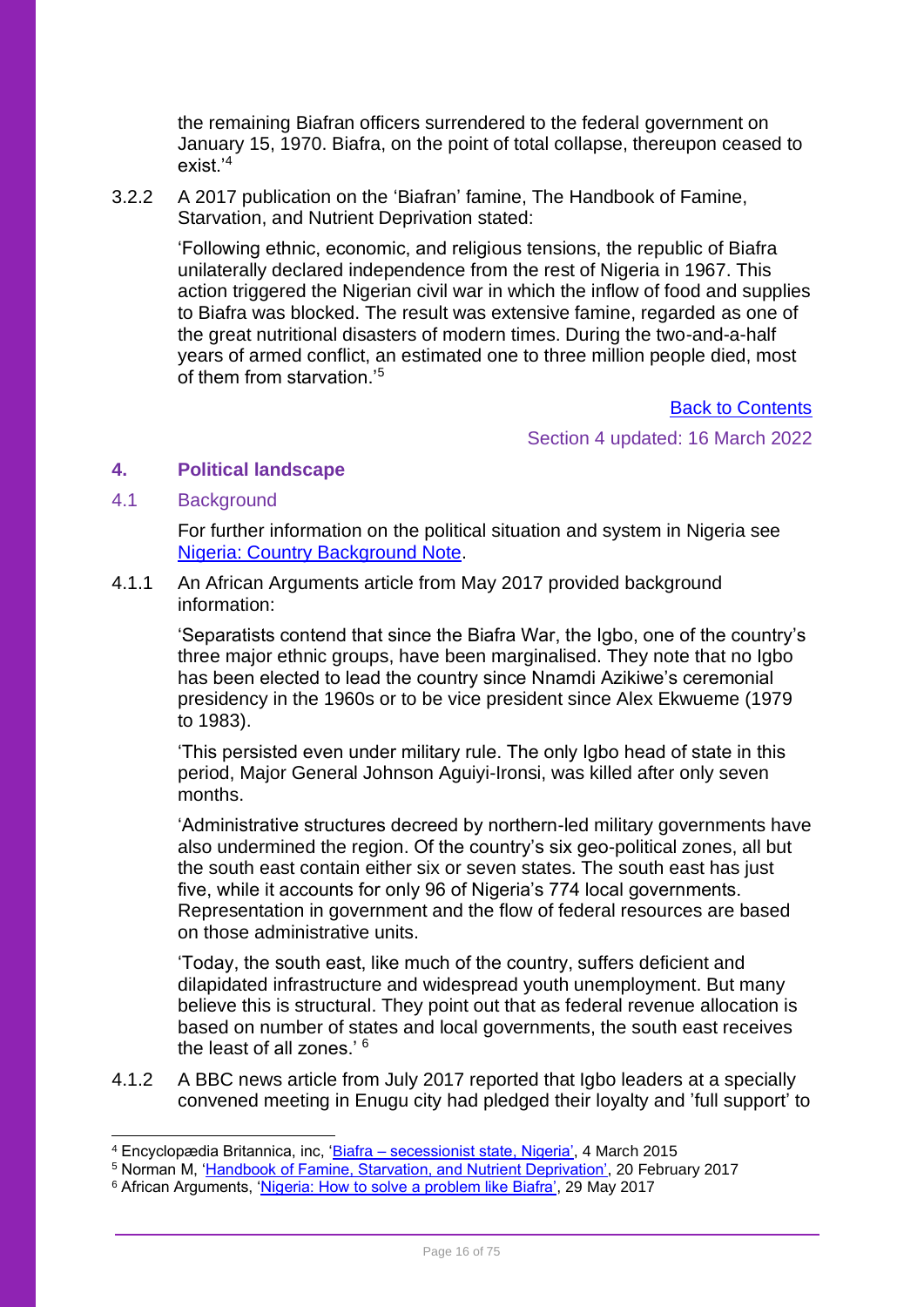a 'united Nigeria', rejecting calls for a Biafran state to be created in the south-east, whilst appealing that the state be 'restructured' to achieve "a just and equitable society. The Igbo leaders involvement has been seen by some as an attempt to de-escalate tensions between rival communities in Nigeria<sup>7</sup>.

4.1.3 An expert comment by Sola Tayo, a BBC journalist, and Fidelis Mbah, journalist, published on the Chatham House website in November 2017:

'The new campaign for Biafran independence is largely championed by young people who were born after the civil war, with no memory of the suffering it caused.

'The first sign of reviving the call for Biafra emerged in 1999 – shortly after the end of Nigeria's period of military rule – in the form of an organisation called MASSOB, the Movement for the Actualization of the Sovereign State of Biafra. The group was led by Ralph Uwazuruike, who had several brushes with security agencies, and was arrested and imprisoned on charges of treason.

'IPOB came to prominence at the centre of the latest wave of Igbo nationalism following the arrival in office of Nigeria's President Muhammadu Buhari. The tone of the new president towards the people of the southeast was perceived as at best dismissive, and at times hostile. He was accused of favouring his northern constituents, notably in terms of senior government appointments. The president has yet to visit the southeast. With anti-Abuja sentiment growing in the southeast, IPOB seized the opportunity to reactivate the demand for secession.

'IPOB leader Nnamdi Kanu was at the forefront of these demands. A British-Nigerian political activist, Nnamdi Kanu is the director of London-based Radio Biafra, a broadcast outfit set up to propagate the demands of secessionists. He had been recruited by MASSOB leader Uwazuruike to run Radio Biafra in London. The pair fell out and Kanu later re-emerged as IPOB leader. The station broadcasts daily programmes in English and the Igbo language, including anti-Nigeria and pro-Biafra propaganda.'<sup>8</sup>

- 4.1.4 An Immigration and Refugee Board of Canada (IRBC) response of June 2019, based on a range of sources, stated: 'Sources state people in the South East feel marginalized due to the Nigerian military presence… or to the lack of government investment in the region….'  $^9$
- 4.1.5 A Deutsche Welle article of 14 January 2020, noting that people in the 'Biafra' region feel marginalised, considered the perception versus the reality:

'But the statistics paint a different picture: In the 2015 national development index for example — the latest available edition — the geopolitical eastern and southern parts of the country are further ahead in terms of education, gender equality and poverty reduction compared to the north.

'[Eghosa] Osaghae [professor of comparative politics at the University of Ibadan] says this is often where perception and reality drift apart: "Many

<sup>7</sup> BBC News, ['Nigeria's Igbo leaders reject call for Biafra state',](https://www.bbc.co.uk/news/world-africa-40481323) 3 July 2017

<sup>&</sup>lt;sup>8</sup> CH, '<u>Calls for Biafran Independence Return to South East Nigeria'</u>, 9 November 2017<br><sup>9</sup> IRBC, '<u>[Nigeria: The Indigenous People of Biafra \(IPOB\)](https://irb-cisr.gc.ca/en/country-information/rir/Pages/index.aspx?doc=457837&pls=1)…',</u> 28 June 2019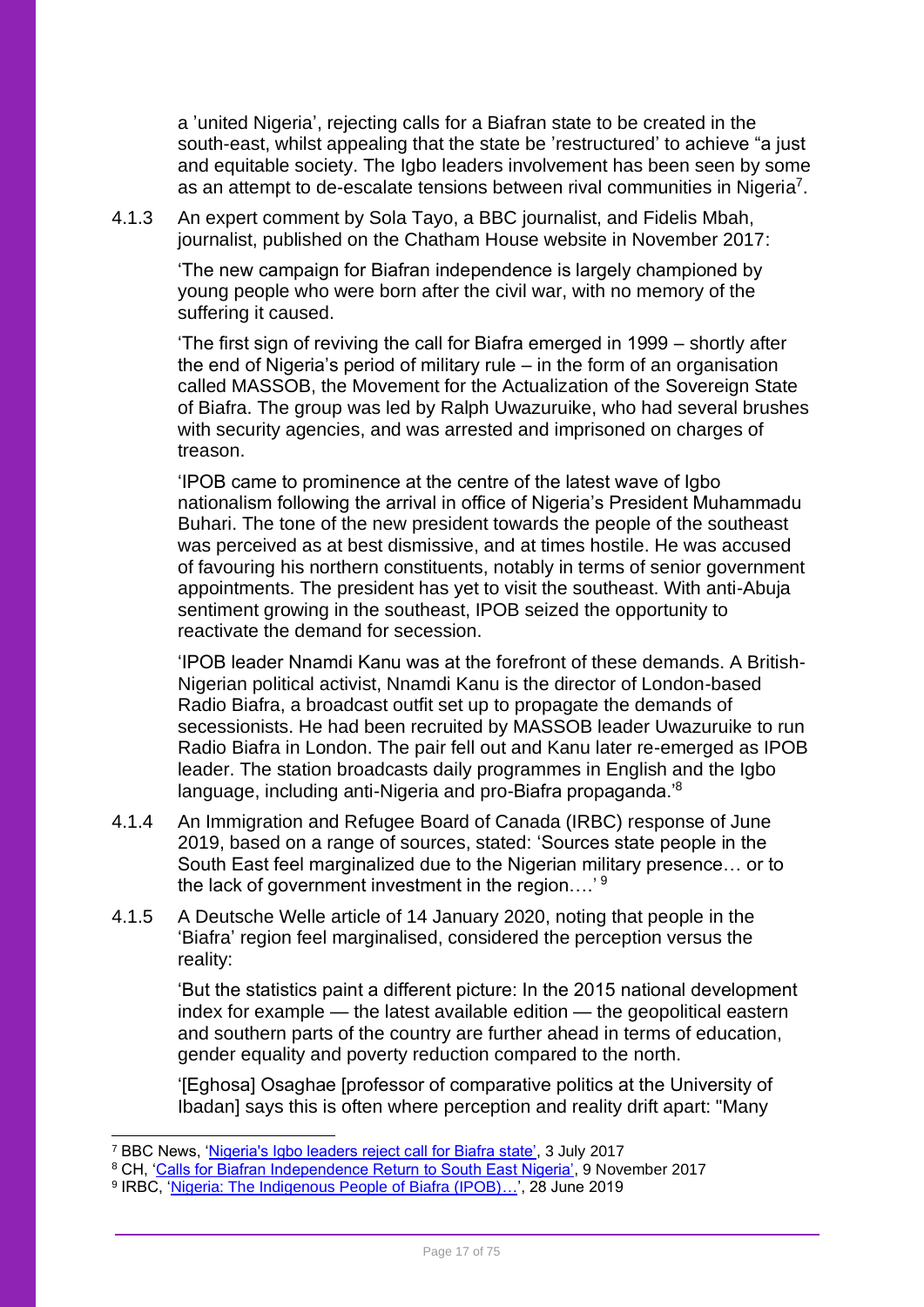people from the southeast do not know the north at all. In their opinion, the north still gets the lion's share of the resources."

'The main point of contention — as it was before the war — is the oil which comes from the southeast.'<sup>10</sup>

- 4.1.6 The US State Department Human Rights Practices Report 2021(USSD Human Rights report 2020) covering events in 2020 stated: 'The law prohibits ethnic discrimination by the government, but most ethnic groups claimed marginalization in terms of government revenue allocation, political representation, or both.'<sup>11</sup>
- 4.1.7 Bertelsmann Stiftung in an April 2020 country report, covering events between 2017 and 2019, stated: 'In the Igbo heartland, a wave of renewed nationalism in the spirit of a sovereign Biafra has subsided somewhat thanks to the fact that its main proponent, Nnamdi Kanu, allegedly fled to Israel, a claim that the Israeli government denies.<sup>'12</sup>
- 4.1.8 The DFAT report of December 2020 stated:

'Despite … moves to encourage greater national unity, there has never been a national reckoning or dialogue in relation to the issues that led to the Biafra conflict, which is not officially commemorated. According to observers, many in the southeast report feeling ongoing resentment at the lack of action to resolve issues emanating from the conflict and from their perceived ongoing marginalisation in national life. Such feelings have reportedly grown stronger in the years since President Buhari came to power, with many of his major political and military appointments tending to favour individuals from the north. As a result, in recent years there has been a noticeable resurgence of calls from the southeast for greater self-determination in the form of an independent Biafran state.' <sup>13</sup>

4.1.9 The DFAT report of December 2020 also stated:

'There are no legal provisions targeting the Igbo population in Nigeria and the Igbo, like all Nigerians, are able to move freely within Nigeria. Many Igbo have migrated to other areas of Nigeria, including northern states. Like other non-indigenous communities, Igbo residing in these areas have occasionally faced discrimination from locals… DFAT is not aware of any other significant cases in which Igbo have been specifically targeted for violence or exclusion due to their ethnicity.

'…Senior Igbo figures have claimed successive Nigerian governments, including the Buhari administration, have subsequently excluded Igbo from senior political, military and civil service positions. A number of political organisations continue to advocate for an independent Biafran state and have occasionally clashed with security authorities.' <sup>14</sup>

4.1.10 DFAT concluded: '… Igbo are not specifically targeted for discrimination on the basis of their ethnicity throughout Nigeria. Like other non-indigenous

<sup>&</sup>lt;sup>10</sup> DW, ['The Long Shadow of Biafra Lingers over Nigeria',](https://www.dw.com/en/the-long-shadow-of-biafra-lingers-over-nigeria/a-51988720) 14 January 2020

<sup>&</sup>lt;sup>11</sup> USSD, 2020 Human Rights Report, [Nigeria](https://www.state.gov/reports/2020-country-reports-on-human-rights-practices/nigeria/) (Section 6), 30 March 2021

<sup>&</sup>lt;sup>12</sup> Bertelsmann Stiftung: **BTI 2020 Country Report Nigeria** (p6), 29 April 2020

<sup>13</sup> DFAT, ['Country information report: Nigeria'](https://www.dfat.gov.au/about-us/publications/country-information-reports) (section 3.47), updated 3 December 2020

<sup>14</sup> DFAT, ['Country information report: Nigeria'](https://www.dfat.gov.au/about-us/publications/country-information-reports) (section 3.8-3.10), updated 3 December 2020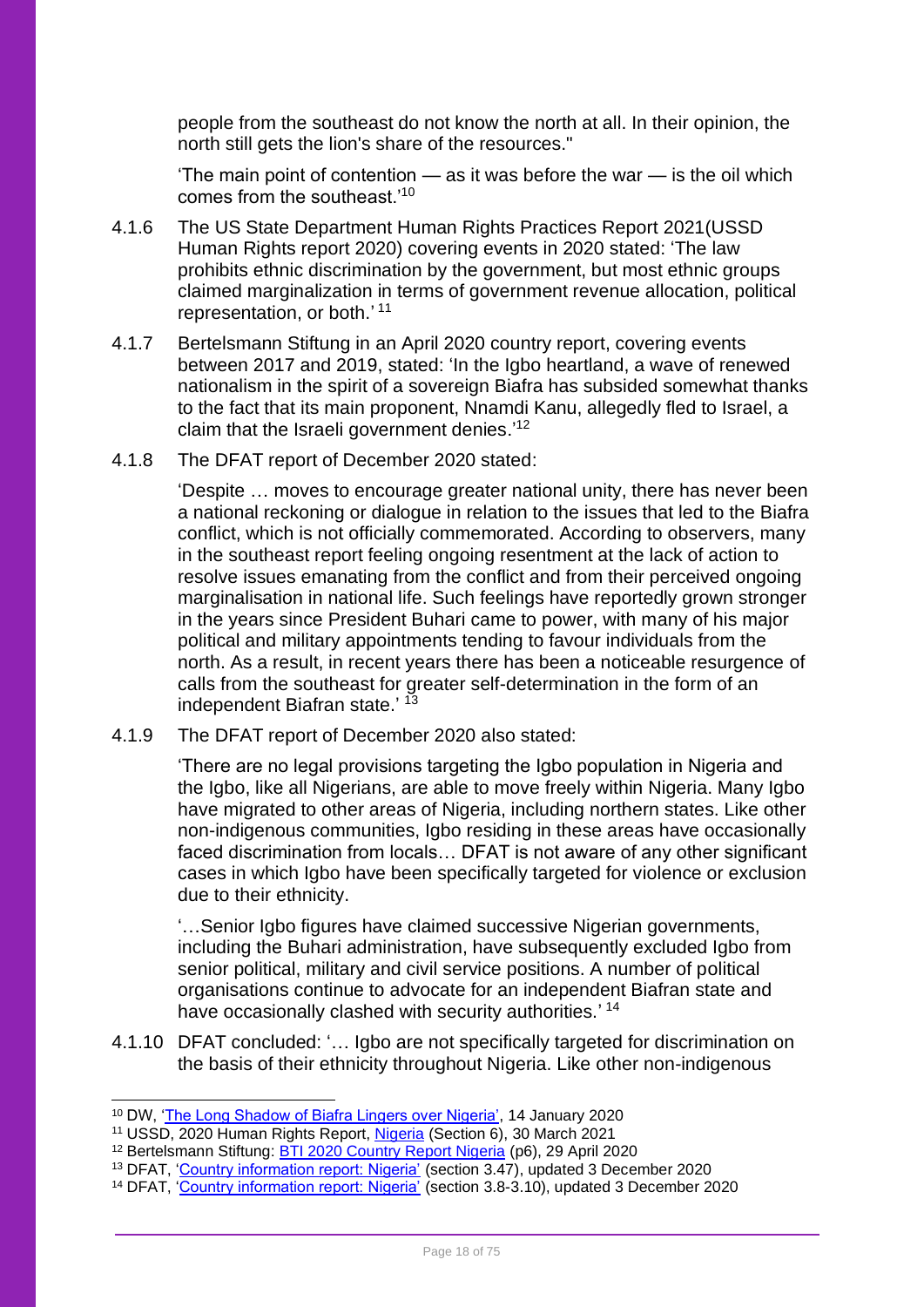communities, Igbo residing outside of their traditional homeland may face localised discrimination.'<sup>15</sup>

#### [Back to Contents](#page-1-0)

#### <span id="page-18-0"></span>4.2 Unitary state and public order

- 4.2.1 The Constitution of Nigeria explains in Chapter 1, part I that 'Nigeria is one indivisible and indissoluble sovereign state to be known by the name of the Federal Republic of Nigeria.' It also provides various provisions for public order and public safety (Chapter 1, part II) and establishment of political parties (Chapter VI, part III)<sup>16</sup>.
- 4.2.2 [The country policy and information note on actors of protection](https://www.gov.uk/government/publications/nigeria-country-policy-and-information-notes) provide background information on the role and activities of the security forces, as well the criminal justice system more generally including detention centres and conditions.

[Back to Contents](#page-1-0)

Section 5 updated: 16 March 2022

### <span id="page-18-1"></span>**5. Separatist groups**

- <span id="page-18-2"></span>5.1 Overview of groups
- 5.1.1 An expert comment by Sola Tayo, a BBC journalist, and Fidelis Mbah, a journalist, published on the Chatham House website in November 2017 identified the 2 main groups aiming for secession as the Movement for the Actualization of the Sovereign State of 'Biafra' (MASSOB) and the Indigenous People of 'Biafra' (IPOB). The same source stated, 'There are several other pro-Biafra groups in the southeast but internal disputes have so far prevented them from presenting a unified front.<sup>'17</sup>
- 5.1.2 An Immigration and Refugee Board of Canada (IRBC) response of June 2019, based on a range of sources, stated that it was announced in June 2017 that 7 pro-'Biafran' groups had agreed to collaborate under the leadership of IPOB leader Nnamdi Kanu as the 'Biafran' People National Council, and that a Nigerian Newspaper in May 2019 reported that at least a further 5 pro-'Biafran' groups had formed a coalition called 'Biafra' Liberation Movement (BPLM) see table below. IRBC commented that no further information on either umbrella group could be found<sup>18</sup>.

| 'Biafran' People National Council             | 'Biafra' Liberation Movement                              |
|-----------------------------------------------|-----------------------------------------------------------|
| <b>IPOB</b>                                   | <b>MASSOB</b>                                             |
| <b>MASSOB</b>                                 | Eastern People Congress (EPC)                             |
| 'Biafran' Revolutionary<br>Organization (BRO) | Igbo Youth Cultural and Restoration<br>Initiative (IYCRI) |

<sup>&</sup>lt;sup>15</sup> DFAT, ['Country information report: Nigeria'](https://www.dfat.gov.au/about-us/publications/country-information-reports) (section 3.10), updated 3 December 2020

<sup>16</sup> Nigeria government, [Constitution](https://www.refworld.org/pdfid/44e344fa4.pdf) (accessed via refworld), 1999

<sup>&</sup>lt;sup>17</sup> CH, ['Calls for Biafran Independence Return to South East Nigeria',](https://www.chathamhouse.org/expert/comment/calls-biafran-independence-return-south-east-nigeria) 9 November 2017

<sup>&</sup>lt;sup>18</sup> IRBC, 'Nigeria: The Indigenous People of Biafra (IPOB)...', 28 June 2019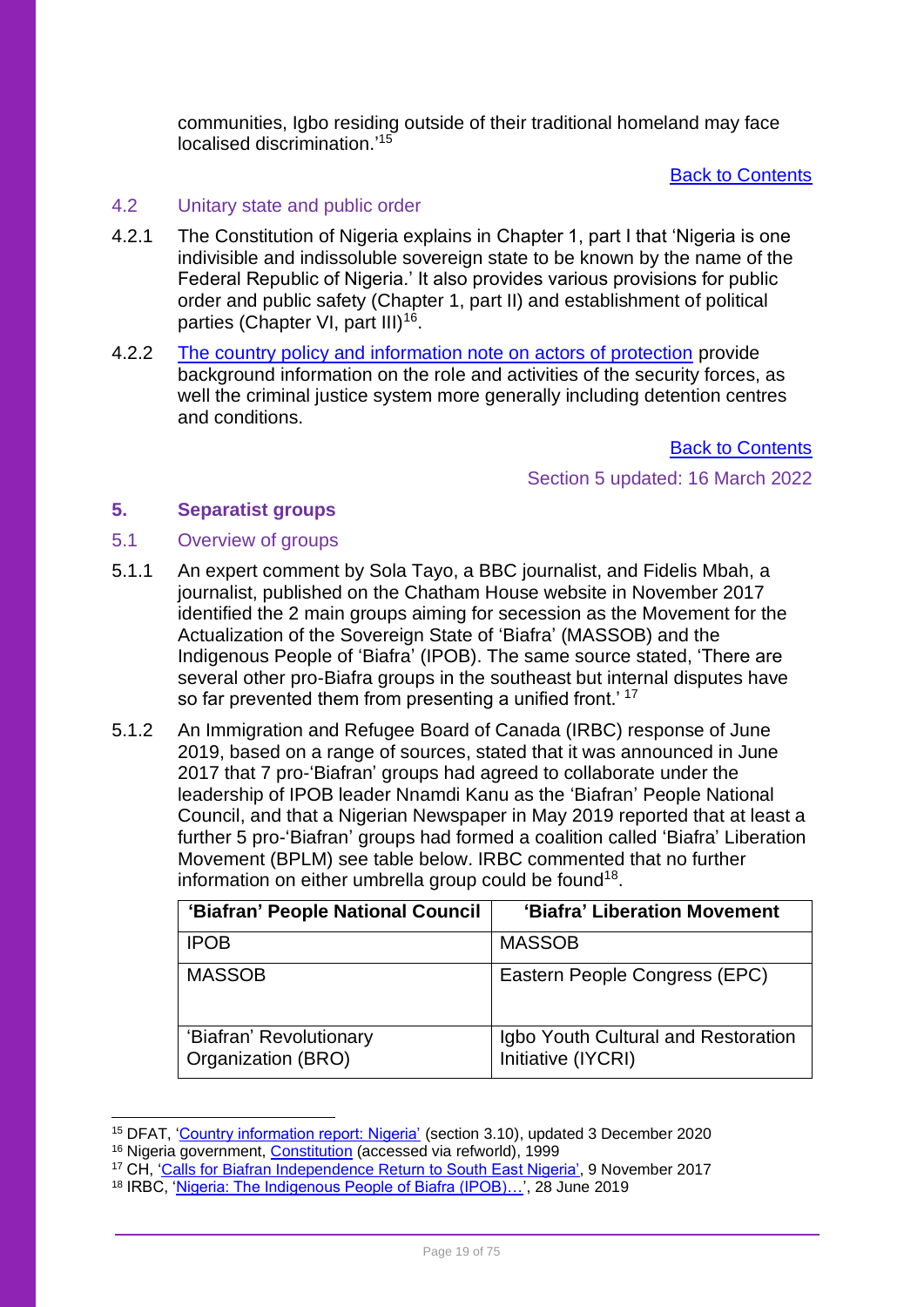| 'Biafran' People National Council                 | 'Biafra' Liberation Movement                     |
|---------------------------------------------------|--------------------------------------------------|
|                                                   |                                                  |
| Eastern People Congress (EPC)                     | Movement of 'Biafrans' in Nigeria<br>(MOBIN)     |
| Joint Revolutionary Council of<br>'Biafra' (JRCB) | <b>Customary Government of</b><br>'Biafra' (CGB) |
| 'Biafra' Liberation Crusaders (BLC)               |                                                  |
| Salvation People of 'Biafra'                      |                                                  |
|                                                   | 19                                               |

- 5.1.3 The Nigerian newspaper, the National Daily news, website gave a list of groups reported to be involved with marking the 51<sup>st</sup> anniversary of the secession of the Eastern Region on 30 May 2018:
	- 'Movement for the Actualization of the Sovereign state of Biafra (MASSOB),
	- 'Eastern Peoples Congress (EPC), Igbo Youth Cultural and Restoration Initiative (IYCRI),
	- 'Bilie Human Rights Initiative (BHRI),
	- 'Movement of Biafrans in Nigeria (MOBIN), Biafran National Liberation Council (BNLC),
	- 'Biafran Revolutionary Organisation (BRO),
	- 'Biafran Liberation Crusade (BLC),
	- 'Joint Revolutionary Council of Biafra (JRCB),
	- 'Biafra Revolutionary Force (BRF), Customary Government of Biafra (CGB),
	- 'Biafran Central Council (BCC)
	- 'Biafran United Liberation Council (BULCO).'<sup>20</sup>
- 5.1.4 The DFAT report of December 2020 stated:

'While there are a number of Biafran secessionist movements, the two most prominent are the Movement for the Actualisation of the Sovereign State of Biafra (MASSOB) and the Indigenous People of Biafra (IPOB). Both MASSOB and IPOB draw their support predominantly from the Igbo speaking southeast states of Abia, Anambra, Ebonyi, Enugu and Imo. The differences between the two groups (and other Biafran secessionist movements) is unclear, and DFAT does not have any information on the membership procedures or organisational structure for either movement.<sup>' 21</sup>

<sup>&</sup>lt;sup>19</sup> IRBC, 'Nigeria: The Indigenous People of Biafra (IPOB)...', 28 June 2019

<sup>&</sup>lt;sup>20</sup> National Daily, '<u>MASSOB dares military, insists to mark Biafra at 51',</u> 28 May 2018

<sup>21</sup> DFAT, ['Country information report: Nigeria'](https://www.dfat.gov.au/about-us/publications/country-information-reports) (section 3.48), updated 3 December 2020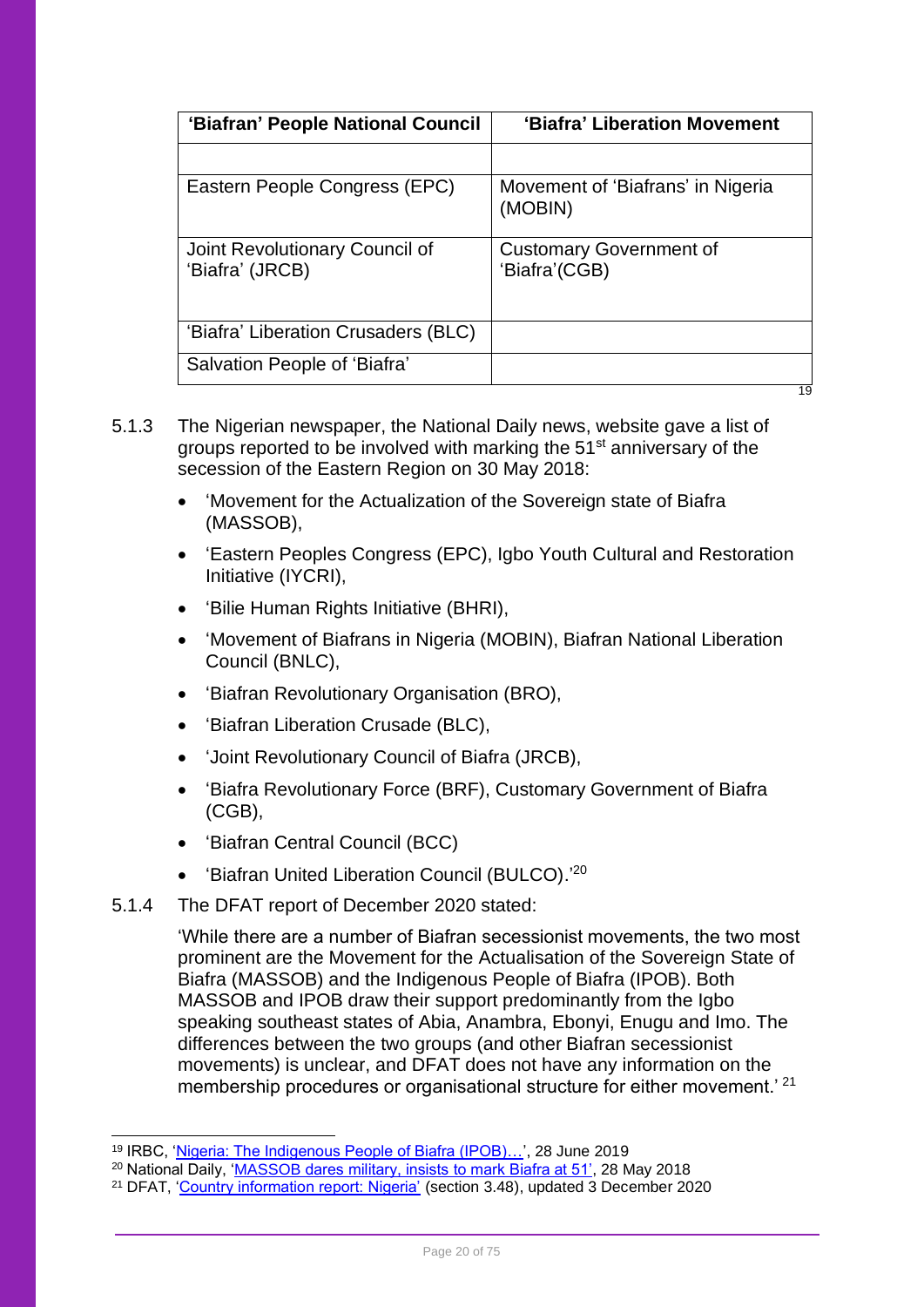- 5.1.5 Country information included in the EASO Country Guidance for Nigeria of October 2021, based on material in [EASO's COI reports,](https://euaa.europa.eu/publications?field_category_target_id=All&field_geo_coverage_target_id=nigeria&field_keywords_target_id=&title=) stated: '…Since August 2020 violence between IPOB and the Nigerian security forces has escalated. IPOB's paramilitary wing, the Eastern Security Network (ESN) has engaged in armed clashes with Nigerian state forces… Both organisations claim to be non-violent and aim to reach secession through referendum. They mostly engage in awareness-raising activities, marches, and other gatherings. However, the leader of IPOB has reportedly endorsed violence as means for resuscitating Biafra.' <sup>22</sup>
- 5.1.6 There is no further information in the sources consulted regarding the activities of smaller pro-'Biafran' groups in Nigeria or their interest to the Nigerian authorities (see [Bibliography\)](#page-67-0).

[Back to Contents](#page-1-0)

Section 6 updated: 16 March 2022

- <span id="page-20-0"></span>**6. Movement for the Actualization of the Sovereign State of 'Biafra'**
- <span id="page-20-1"></span>6.1 Background

**Official – sensitive: Start of section**

The information in this section has been removed as it is restricted for internal Home Office use only.

<sup>22</sup> EASO, 'Country Guidance: Nigeria' (page 14 and 54), October 2021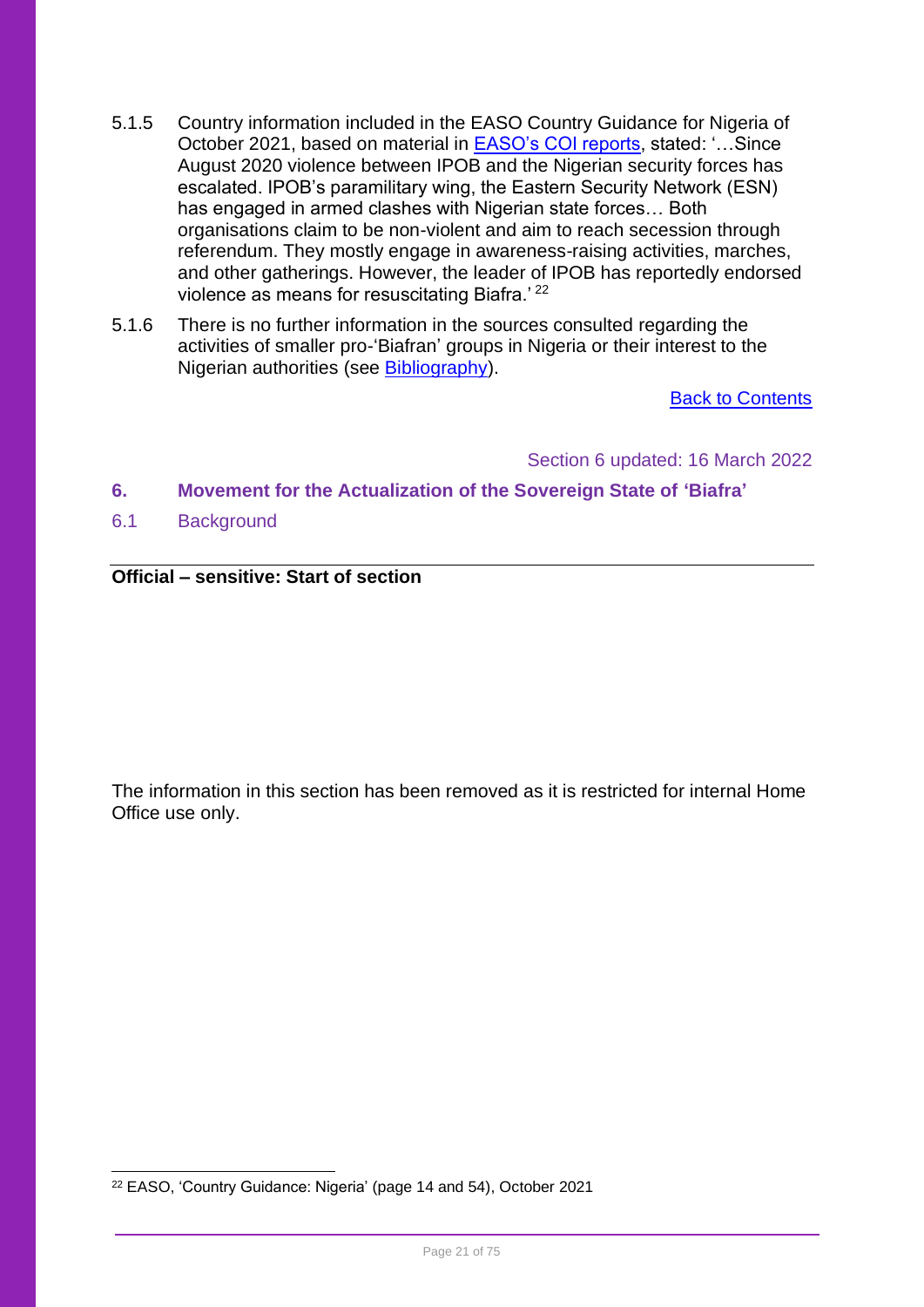#### **Official – sensitive: End of section**

[Back to Contents](#page-1-0)

## <span id="page-21-0"></span>6.2 Legal status

- 6.2.1 The BBC reported that MASSOB was banned in or around  $2002^{23}$ . Country information included in the EASO Country Guidance stated: 'MASSOB was banned by the Nigeria authorities in 2001.'<sup>24</sup>
- 6.2.2 Human Rights Watch in a 2005 report stated: 'Although there is no law proscribing MASSOB, the federal government has declared membership of the organization illegal on the grounds that they constitute a threat to the security and sovereignty of the nation.<sup>'25</sup>
- 6.2.3 However, DFAT stated in its December 2020 report that '…, although authorities have threatened to proscribe MASSOB on several occasions, they have not actually done so and MASSOB has continued to conduct public activities.' <sup>26</sup>

<sup>23</sup> BBC, ['Nigeria arrests Biafra separatist',](http://news.bbc.co.uk/1/hi/world/africa/4383172.stm) 27 October 2005

<sup>24</sup> EASO, ['Country Guidance: Nigeria'](https://euaa.europa.eu/publications?field_category_target_id=All&field_geo_coverage_target_id=nigeria&field_keywords_target_id=&title=) (page 54), October 2021

<sup>&</sup>lt;sup>25</sup> HRW, "Rest in Pieces", Police Torture and Deaths in Custody in NGA' (section VI), July 2005

<sup>26</sup> DFAT, ['Country information report: Nigeria'](https://www.dfat.gov.au/about-us/publications/country-information-reports) (section 3.51), 3 December 2020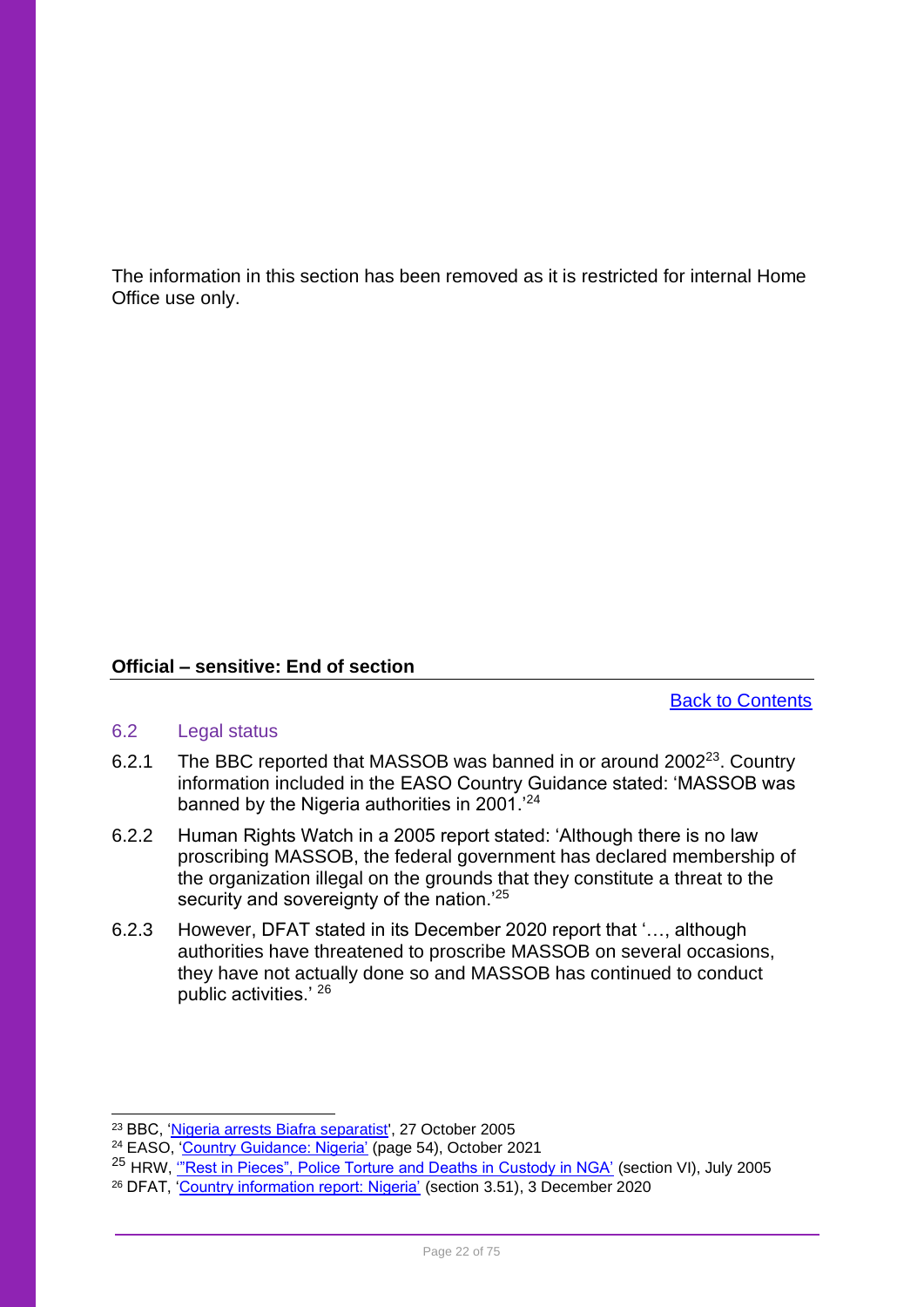## <span id="page-22-0"></span>**7. Treatment of MASSOB**

#### <span id="page-22-1"></span>7.1 Killings, discrimination, violence and harassment

- 7.1.1 The EASO Targeting of individuals report of November 2018 citing several media news sources stated: 'Over the years, police and security agencies have clashed hard with MASSOB members, arresting and killing many, during manifestations and rallies. The use of a Biafra flag or currency is considered unlawful and anyone caught in possession of such items will be arrested and can even be accused of sedition or treason.' <sup>27</sup>
- 7.1.2 BBC monitoring reported via the Nigerian diaspora website Sahara Reporters that '...during preparations for the MASSOB  $19<sup>th</sup>$  anniversary celebrations on 22 May 2019 at Upper Iweka, police opened fire on MASSOB members. Two were reported killed, 10 were arrested and 15 sustained bullet wounds. The regional administrator of the movement, Mr Amadi Ifeanyi (aka Ochiagha), said that they were "a non-violent organisation but that this incident would not stop them from struggling for a Biafran state."'<sup>28</sup>
- 7.1.3 The 2020 DFAT country information report Nigeria commented:

'… There have also been recent reports of deaths, injuries and mass arrests of MASSOB members in the context of clashes with security forces during pro-Biafra demonstrations. In May 2019, two MASSOB members were reportedly killed and 15 wounded following clashes with police at a MASSOB anniversary event in Onitsha, Anambra state, while in the same period a MASSOB member was reportedly arrested and tortured at a police station in Mgbidi, Imo state. In September 2018, 125 MASSOB members were reportedly arrested, with some sustaining injuries, during a rally in Anambra state <sup>'29</sup>

7.1.4 DFAT assessed 'Ordinary members of …, MASSOB and other Biafran secessionist organisations who participate in political demonstrations or rallies face a moderate risk of being subjected to violence by state security forces $'$  30

#### [Back to Contents](#page-1-0)

## <span id="page-22-2"></span>7.2 Arbitrary arrest and detention

7.2.1 BBC monitoring reported, via the Nigerian newspaper website the Guardian, in July 2020:

'The Imo State Police Command has arrested some members of the Movement for the Actualisation of the Sovereign State of Biafra (MASSOB) in Owerri for allegedly attempting to murder and dispossess some police officers on duty of their service riffles.

- <sup>28</sup> BBC Monitoring, '<u>Nigerian separatists in violent confrontations…',</u> 23 May 2019, subscription only
- <sup>29</sup> DFAT, ['Country information report: Nigeria'](https://www.dfat.gov.au/about-us/publications/country-information-reports) (section 3.51), updated 3 December 2020

<sup>&</sup>lt;sup>27</sup> EASO, <u>'Nigeria: Targeting of individuals'</u> (page 82), November 2018

<sup>30</sup> DFAT, ['Country information report: Nigeria'](https://www.dfat.gov.au/about-us/publications/country-information-reports) (section 3.52), updated 3 December 2020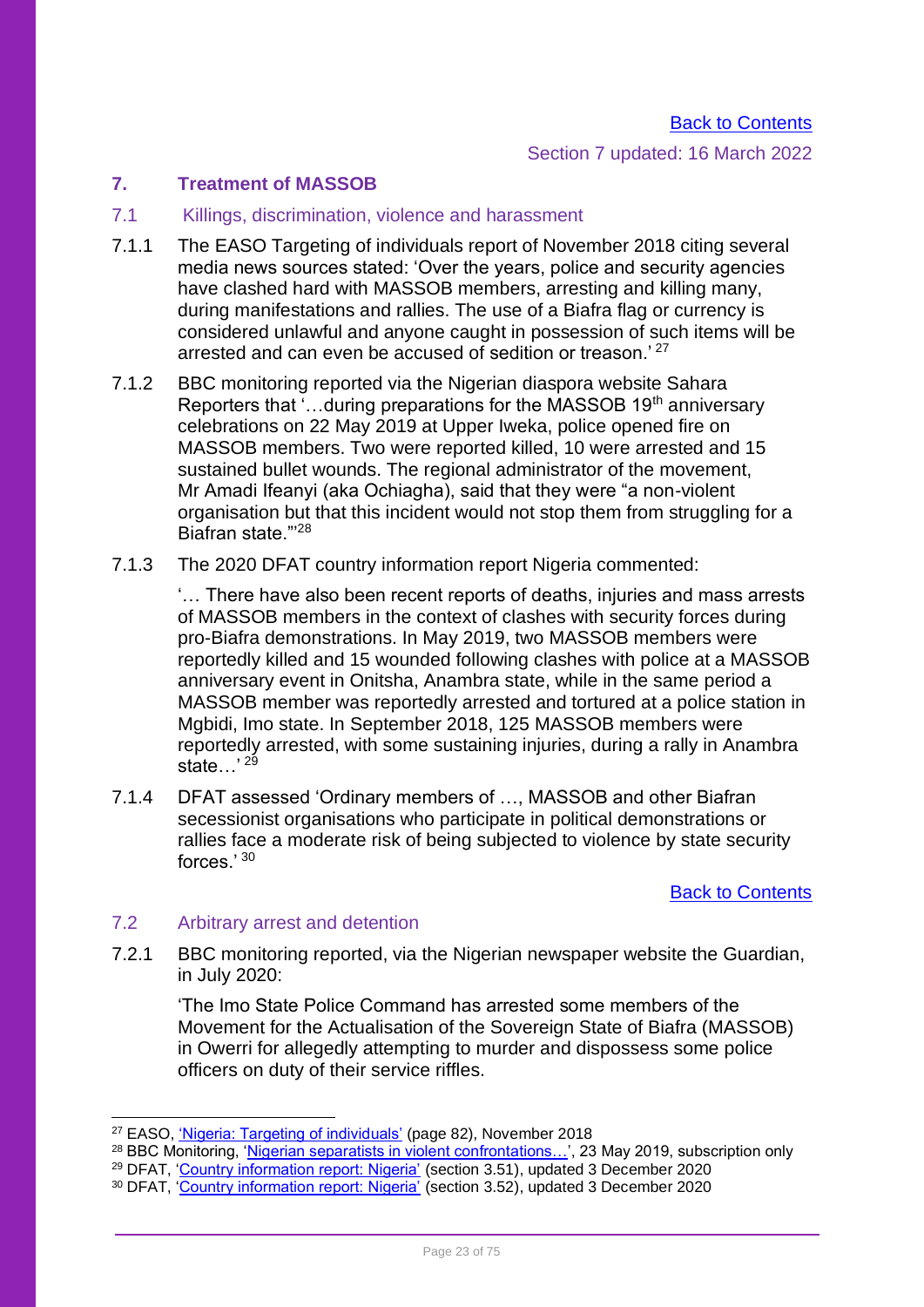'In a statement yesterday signed by the command's Public Relations Officer, Orlando Godson Ikeokwu, the police also accused members of the movement of inflicting machete wounds on some officers.

'Ikeokwu added that while some of the agitators were arrested, others took to their heels.

'The statement read in part: "On July 23, 2020, at about 20:15hrs, a group of persons claiming to be members of MASSOB in an attempt to snatch rifles, attacked some policemen on duty around New Owerri area and inflicted machete injuries on two of the policemen.

'"Also today being July 24, 2020, a group of persons numbering about 100 claiming to be members of MASSOB, attacked a team of policemen attached to Orji Division along Owerri/Okigwe Road by the Orji Flyover.

'"The hoodlums while trying to dispossess the policemen of their service rifles also inflicted machete wounds on them. However, the attack was successfully repelled with arrests made, while some others ran away with various degree of injuries."

…

'All efforts made to reach the leader of the group, Uchenna Madu, as at press time, yielded no fruit, as his phone was unreachable.

'But The Guardian learnt that the members of the movement were agitating for self-determination, among others.'<sup>31</sup>

**[Back to Contents](#page-1-0)** 

Section 8 updated: 16 March 2022

## <span id="page-23-0"></span>**8. Indigenous People of 'Biafra' (IPOB)**

<span id="page-23-1"></span>8.1 Background

## **Official – sensitive: Start of section**

The information in this section has been removed as it is restricted for internal Home Office use only.

<sup>31</sup> BBC Monitoring, ['Nigerian police arrest separatist group members in Imo State',](https://monitoring.bbc.co.uk/search?searchText=biafra&best=true&sort=publication_time&sortDirection=DESC) 25 July 2020. subscription only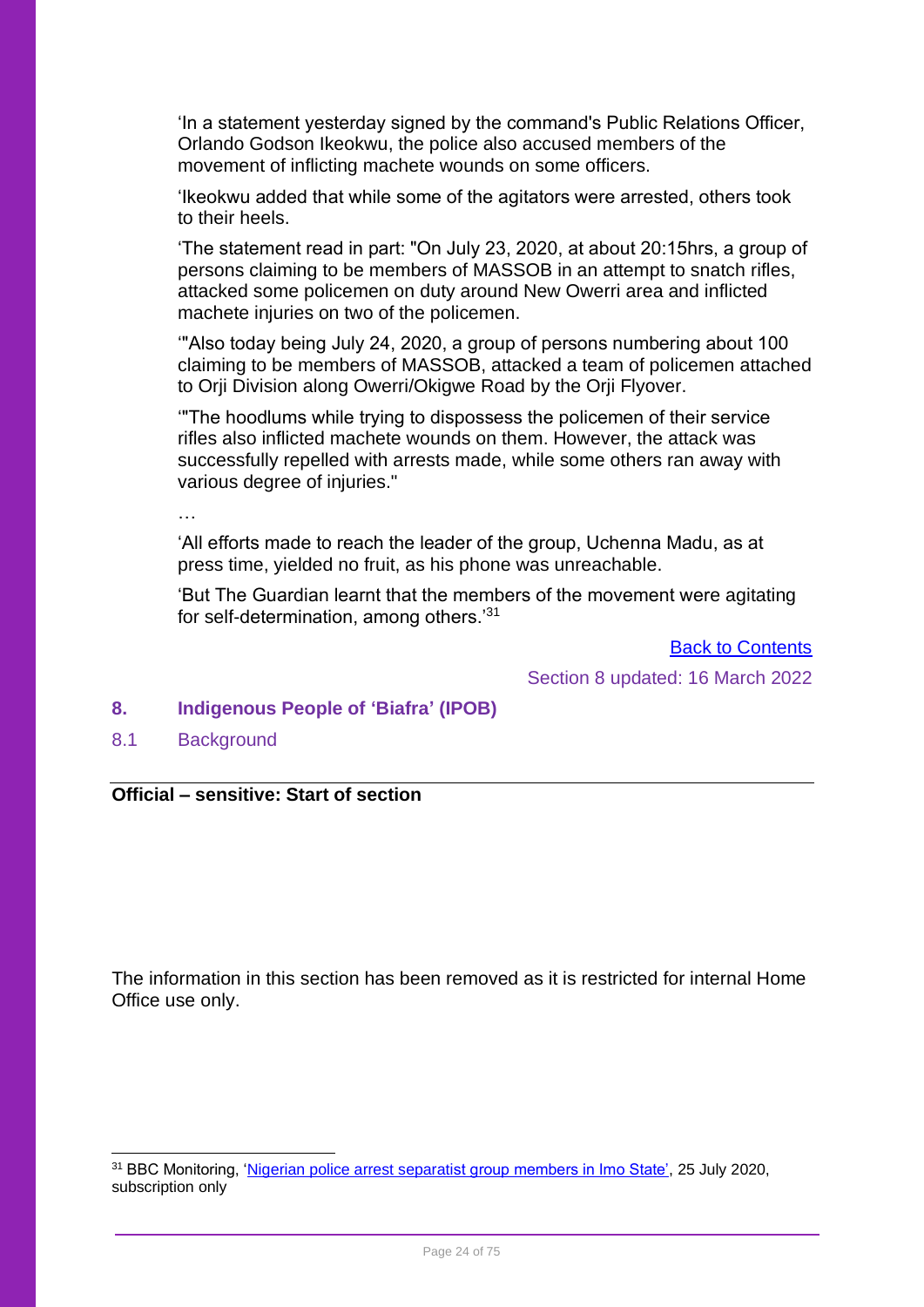The information in this section has been removed as it is restricted for internal Home Office use only.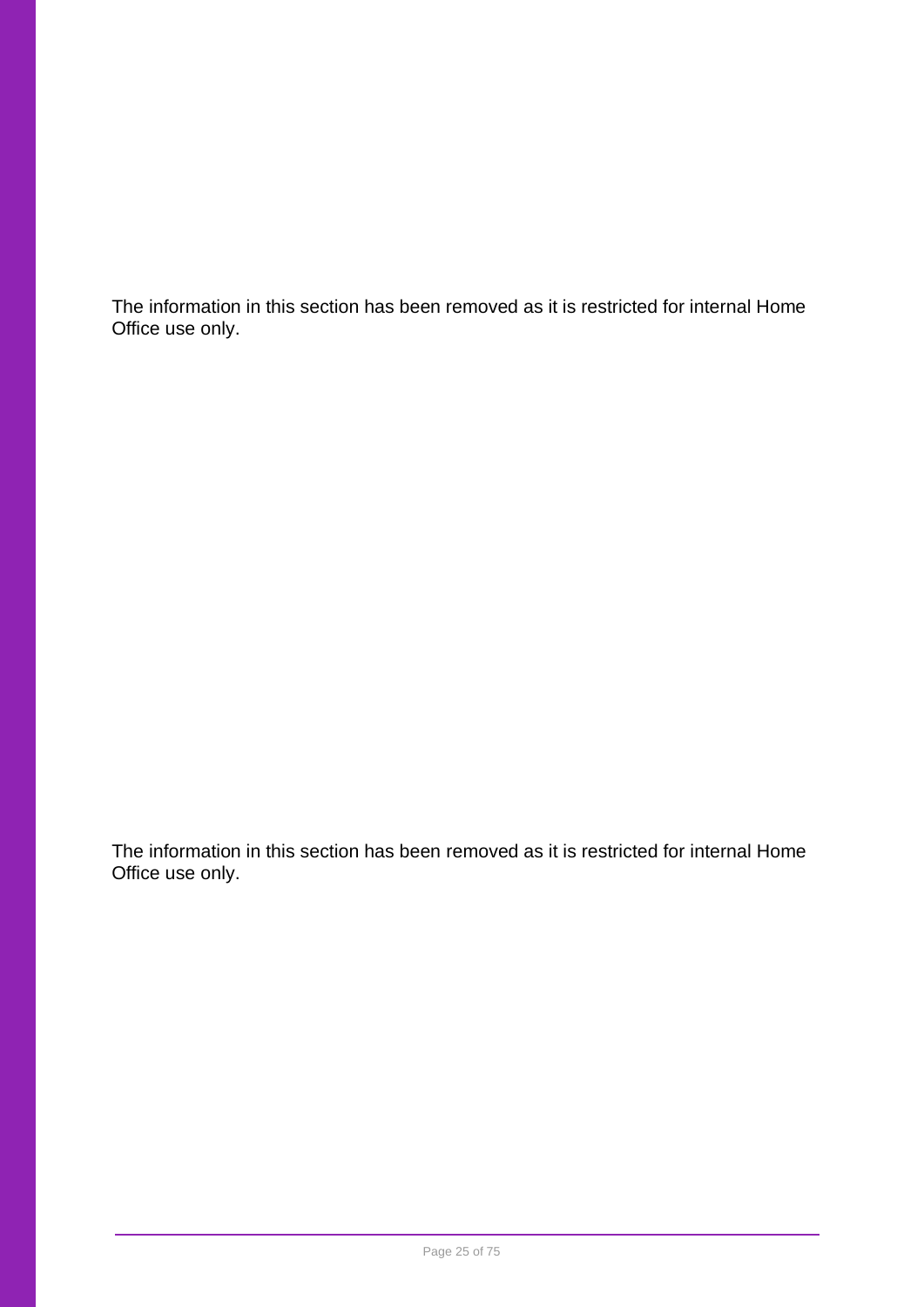The information in this section has been removed as it is restricted for internal Home Office use only.

The information in this section has been removed as it is restricted for internal Home Office use only.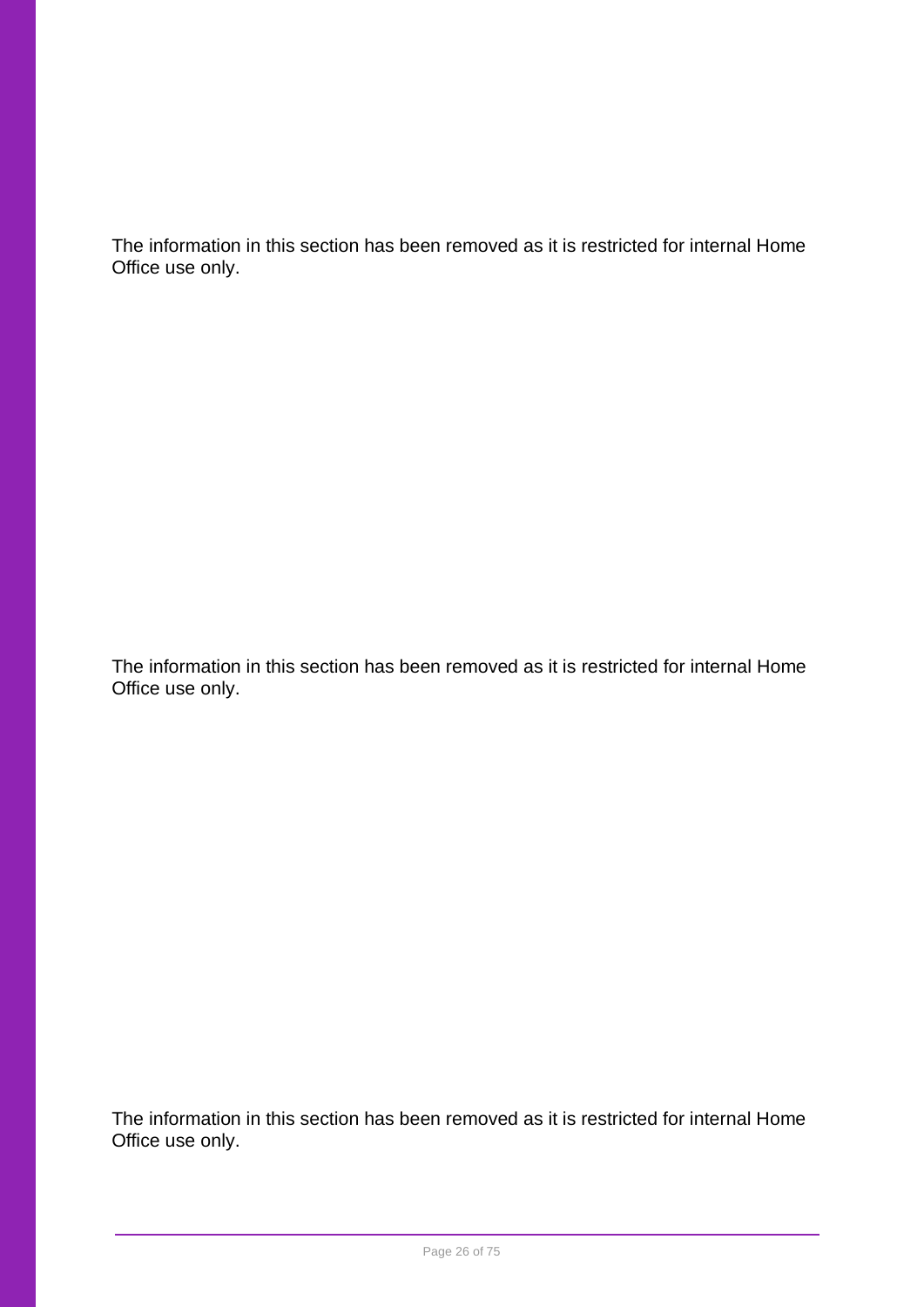### **Official – sensitive: End of section**

[Back to Contents](#page-1-0)

### <span id="page-26-0"></span>8.2 Proscription/legal status of IPOB

- 8.2.1 Country information included in the EASO Country Guidance stated: 'In 2017, the Nigerian authorities declared IPOB a terrorist organisation.'<sup>32</sup>
- 8.2.2 AfricaNews in January 2018 stated that, 'A court in Nigeria's capital, Abuja, has upheld an earlier ruling that pro-secessionist group, Indigenous People of Biafra (IPOB), is a terrorist group. The court presided over by Justice Abdul Kafarati ruled that the Attorney General of the Federation had used proper legal processes to apply for IPOB's proscription in September 2017.'<sup>33</sup>
- 8.2.3 The EASO Targeting of individuals report of November 2018 citing several media news sources stated:

'After the crackdown [August 2015 and August 2016] in which the army killed and arrested an unknown number of IPOB members, the military, endorsed by the federal government, banned IPOB and declared it a terrorist organisation. This declaration was not supported by many Nigerians and international observers such as the EU and the US, as the Chatham House article noted. It was stated that "IPOB supporters are not known to be violent and that the protests have been largely peaceful".' 34

8.2.4 Human Rights Watch in their World Report 2019, Nigeria: Events of 2018 stated: 'In a letter to President Buhari in March, the African Commission on Human and Peoples' Rights (ACHPR) declared the government's proscription of IPOB as a terrorist group and attacks against its members as prima facie violation of the African Charter on Human and People's Rights. In April, Nigeria's sixth periodic report on the implementation of the charter was considered at the ACHPR's 62nd Ordinary Session in Mauritania.'<sup>35</sup>

[Back to Contents](#page-1-0)

### <span id="page-26-1"></span>8.3 Aims

8.3.1 Amnesty International in their November 2016 report stated:

'Thousands of people frequently tune in to the clandestine radio station Radio Biafra. The station broadcasts messages that may constitute incitement to violent acts against the Nigerian state. For example, on 31 August 2015, the day after the military killed two and injured 30 IPOB

<sup>32</sup> EASO, ['Country Guidance: Nigeria'](https://euaa.europa.eu/publications?field_category_target_id=All&field_geo_coverage_target_id=nigeria&field_keywords_target_id=&title=) (page 54), October 2021

<sup>33</sup> African New[s, 'Biafra agitation: Nigeria court upholds IPOB terrorist label',](https://www.africanews.com/2018/01/19/biafra-agitation-nigeria-court-upholds-ipob-terrorist-label/) 19 January 2018

<sup>34</sup> EASO, ['Nigeria: Targeting of individuals'](https://coi.easo.europa.eu/administration/easo/PLib/2018_EASO_COI_Nigeria_TargetingIndividuals.pdf) (page 83), November 2018

<sup>35</sup> HRW, ['World Report 2019, Nigeria: Events of 2018',](https://www.hrw.org/world-report/2019/country-chapters/nigeria) 17 January 2019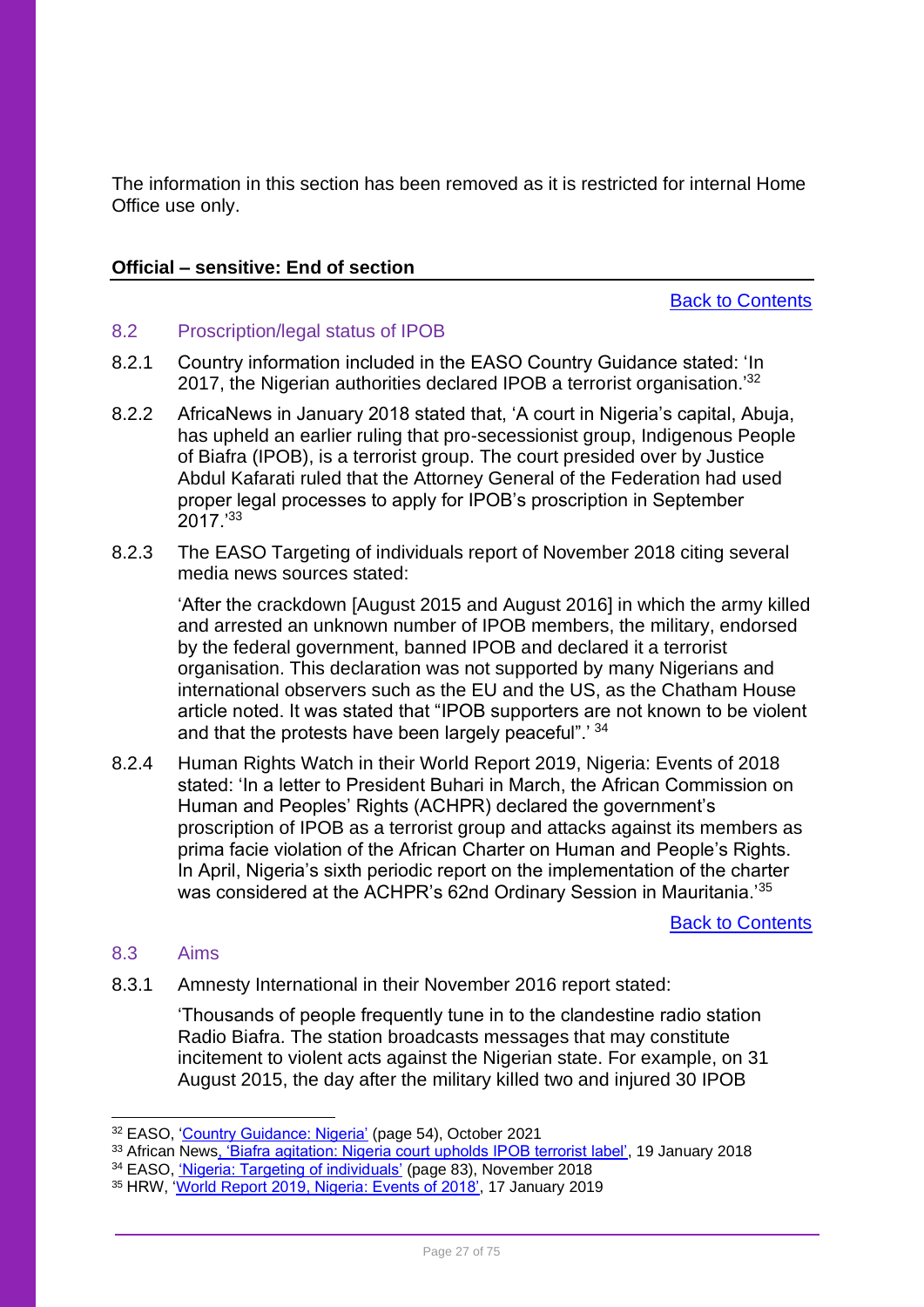members in Onitsha, the station aired a message that threated violent retaliation against the military.

'In another example, an IPOB statement referred to President Buhari as "the Hitler of Nigeria." Radio Biafra has also accused the Nigerian security forces of committing "genocide".

'Similarly, some of Nnamdi Kanu's interviews and speeches may constitute incitement to violence. For example, he said in March 2014: "Our promise is very simple. If they fail to give us Biafra, Somalia will look like a paradise, compared to what happened there. It is a promise, it is a threat and also a pledge… we have had enough of this nonsense…" In an address to the World Igbo Congress on 5 September 2015, Nnamdi Kanu told the audience "we need guns and we need bullets".

'… As in other regions in Nigeria, there is a strong feeling of marginalization in the southeast. Most of the IPOB members and supporters Amnesty International interviewed said they felt excluded by the Federal government of Nigeria. They claimed that without an independent Biafran state, the people of southeast Nigeria would not be able to realize their socioeconomic and political aspirations. Many of them are young and unemployed, and have vested their hopes and aspirations in an independent Biafran state. They view the group's leader as some kind of "redeemer" and follow him unquestioningly.'<sup>36</sup>

8.3.2 An Immigration and Refugee Board of Canada (IRBC) response of June 2019, based on a range of sources, stated:

'According to an interview with Agence France-Presse (AFP), Nnamdi Kanu, the leader of IPOB, stated:

'"The mission and the values of IPOB are very simple: to restore Biafra, to make sure Biafra comes by whatever means possible… We have chosen the track of peaceful agitation, non-violence, persuasion, logic, reason, argument. We are going to deploy all of that to make sure we get Biafra .... Our ultimate goal is freedom, referendum is the path we have chosen to take to get Biafra... There is no alternative." (AFP 31 May 2017, last ellipsis in original).' <sup>37</sup>

8.3.3 A BBC monitoring biography timeline updated in June 2021 of Mr Nnamdi Kanu, leader of IPOB and director of the London-based Radio "Biafra", using a range of sources included the following points:

**'28 January 2019** -The Indigenous People of Biafra (IPOB) says it is on 16 February 2019 going to hold a referendum to ascertain the number of Nigerians who want a separate Biafra republic through a peaceful and democratic process. IPOB in a statement says: "Our leader Mazi Nnamdi Kanu is currently meeting with IPOB high command in Europe to perfect plans for the referendum which will go side by side with the February 16 presidential poll"

**'10 November 2019** - The leader of the Indigenous Peoples of Biafra, [Nnamdi Kanu](https://monitoring.bbc.co.uk/product/5771042) says he is ready to face trials and defend Biafrans at

<sup>36</sup> AI, ['Nigeria: Bullets were raining everywhere'\(](https://www.amnesty.org/download/Documents/AFR4452112016ENGLISH.PDF)p8), 24 November 2016

<sup>37</sup> IRBC, '[Nigeria: The Indigenous People of Biafra \(IPOB\)](https://irb-cisr.gc.ca/en/country-information/rir/Pages/index.aspx?doc=457837&pls=1)…', 28 June 2019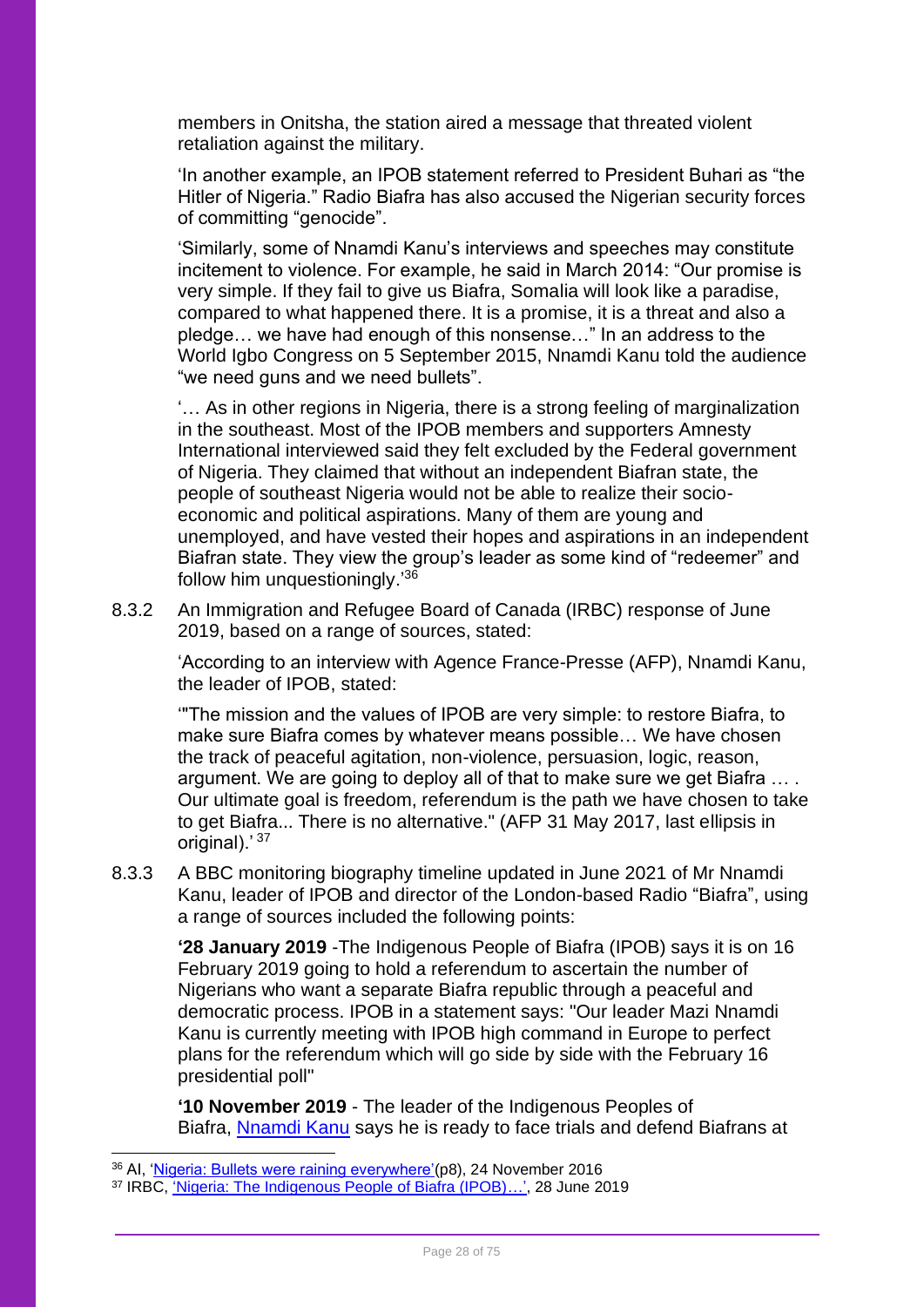the International Criminal Court (ICC), against "genocidal" attacks by "killer herdsmen and bandits". Speaking on a live broadcast on Radio Biafra, he says: "Herdsmen will attack us, rape our women, destroy our farms and kill our farmers nobody will arrest them but when we try to defend ourselves, the government will come after us rolling out the tanks and using their helicopter gunboats. If defending our ancestral land against conquest by Fulani Janjaweed invaders will take me to The Hague, I am ready to go to The Hague"

**'2 June 2021** [Kanu] Says none of the soldiers deployed to the south-east region will return alive. In a tweet, [response to President Buhari's tweet in June 2021, ('Many of those misbehaving today are too young to be aware of the destruction and loss of lives that occurred during the Nigerian Civil War. Those of us in the fields for 30 months, who went through the war, will treat them in the language they understand'<sup>38</sup>) ] he [Kanu] also uses derogatory words to describe some government officials. He says: "It's not for the living to respond to the dead but given the lack of reasoning prevalent in the #Zoo Nigeria, I wish to assure @GarShehu (Garba Shehu), the Jihadi midget @elrufai (Nasir El-Rufai) & that Fulani lapdog Femi Adesina that any army they send to #Biafraland will die there. None will return alive". Femi Adesina and Garba Shehu are both presidential aides while El-Rufai is the governor of Kaduna State.'

**'5 June 2021** Twitter deletes his [Kanu's] "controversial and inciting" post threatening that Nigerian soldiers deployed to the country's south-east will be killed.

**'14 August 2021** The Indigenous People of Biafra (IPOB) suspends a weekly stay-at-home protest it launched on 9 August 2021 in the country's south-east over the detention of Nnamdi Kanu. In a statement, the group's spokesperson Emma Powerful says the sit-at-home will, in the meantime, be observed on the date of their Kanu's court appearances. He further says in case they have any reason or directive from the IPOB highest command that require them to reactivate the suspended weekly sit-at-home, then the leadership will not hesitate to lift the suspension and continue with the civil action.

**'22 October 2021** Accused by the Nigerian government of using Radio Biafra to instigate violence in Lagos and other parts of the country during the October 2020 #EndSARS protest [slogan calling for the disbanding of the Special Anti-Robbery Squad (SARS), a unit of the Nigerian police with a record of "abuses"]. Addressing the media in Abuja, Attorney-General of the Federation (AGF) and Minister of Justice, Abubakar Malami, says: "The EndSARS protests of October 2020 played into the sinister plans of Nnamdi Kanu, whereby he seized the protests through subversive and inciting online broadcasts and actively commanded and directed attacks on security personnel and facilities". Abubakar Malami further claims that as a result of the broadcasts, members of the Indigenous People of Biafra (IPOB) attacked and killed security personnel and burnt down police stations, correctional centres, Independent National Electoral

<sup>38</sup> BBC News, ['Muhammadu Buhari: Twitter deletes Nigerian leader's 'civil war' post',](https://www.bbc.co.uk/news/world-africa-57336571) 2 June 2021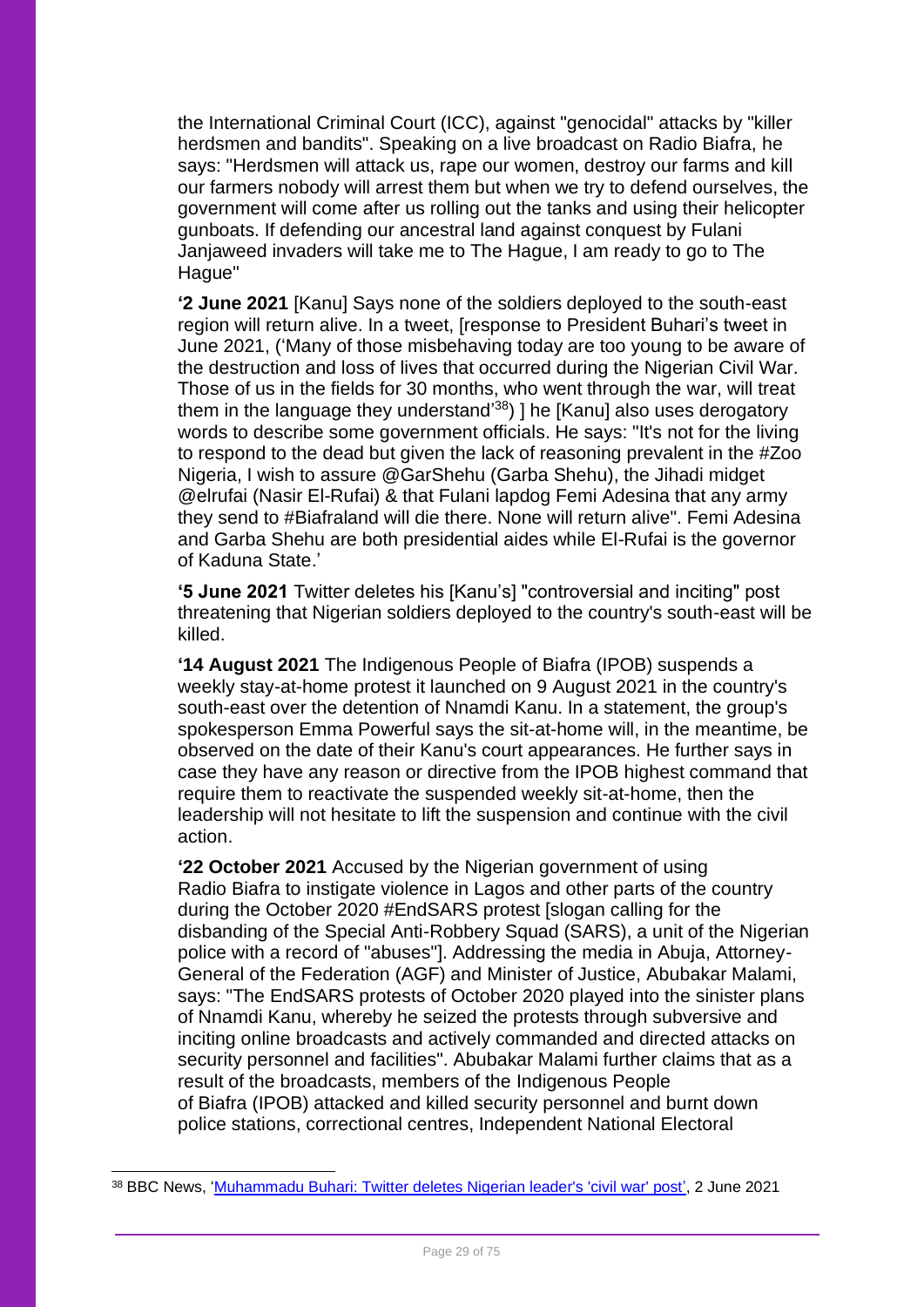Commission (INEC) offices, bus terminals, the Palace of Oba of Lagos, banks, hospitals, shopping malls and vehicles, amongst others<sup>39</sup>

[Back to Contents](#page-1-0)

#### <span id="page-29-0"></span>8.4 Activities

8.4.1 Amnesty report in its 2016 report:

'Despite these inflammatory statements [in an address to the World Igbo Congress on 5 September 2015, Nnamdi Kanu see [9.3.1\]](#page-26-1), all the IPOB protests in Nigeria that Amnesty International researched and documented for this report were largely peaceful. IBOP members and coordinators in Nigeria that Amnesty International interviewed claimed that the IPOB leadership has instructed its members to make their demands without the use of force. According to a leading IPOB member, the movement is only opposing "orchestrated violence against the people of Biafra" with words, and the inflammatory remarks were made in the context of self-defence. He further stated that "despite the mass killings by the Nigerian army and police, we have remained calm and focused in the face of the provocation." <sup>40</sup>

8.4.2 Lifos, the COI unit of the Swedish Migration Agency (Migrationsverket), noted in December 2017 on IPOB's non-violence claim:

'IPOB has occasionally resorted to violent rhetorics, not least through the transmissions of Radio Biafra. The occurrence of clashes between security forces and activists, some resulting in casualties on both sides, has also been reported during IPOB arrangements. Nevertheless, the movement appears to have aspired to a non-violent approach with the realisation of a secession through referendum. Apart from the Nigerian authorities' view that IPOB has performed acts of violence that are to be considered as terrorism (see below), Lifos has not been able to identify information signaling that incidents of violence committed during IPOB manifestations have been endorsed by leaders of the movement.'<sup>41</sup>

8.4.3 The EASO 'Targeting of individuals' report of November 2018 citing several media news sources stated:

'IPOB's activities include "distribution of flyers, awareness-raising amongst the population, meetings, marches, and other gatherings (such as prayer meetings)." Like MASSOB, IPOB claims to be a nonviolent organisation – which the government contests.

'However, IPOB's leader Nnamdi Kanu has repeatedly expressed "inflammatory statements" about President Muhammadu Buhari (describing him as "terrorist-in-chief"), and the need to arm the movement: at the World Igbo Congress in 2015, he told the audience: "we need guns and we need bullets". International Crisis Group also notes: "repudiating MASSOB's pledge for non-violence, Kanu has strongly endorsed violence as an instrument for resuscitating Biafra."

<sup>&</sup>lt;sup>39</sup> BBC Monitoring, 'Biography - [Nnamdi Kanu',](https://monitoring.bbc.co.uk/search?searchText=biafra&best=true&sort=publication_time&sortDirection=DESC) updated 23 January 2022, subscription only.

<sup>&</sup>lt;sup>40</sup> AI, '<u>Nigeria: Bullets were raining everywhere'</u>(p8), 24 November 2016

<sup>41</sup> Lifos: Nigeria – [Indigenous People of Biafra \(IPOB\)](https://www.ecoi.net/en/file/local/1420588/1226_1515060267_171219102.pdf), 19 December 2017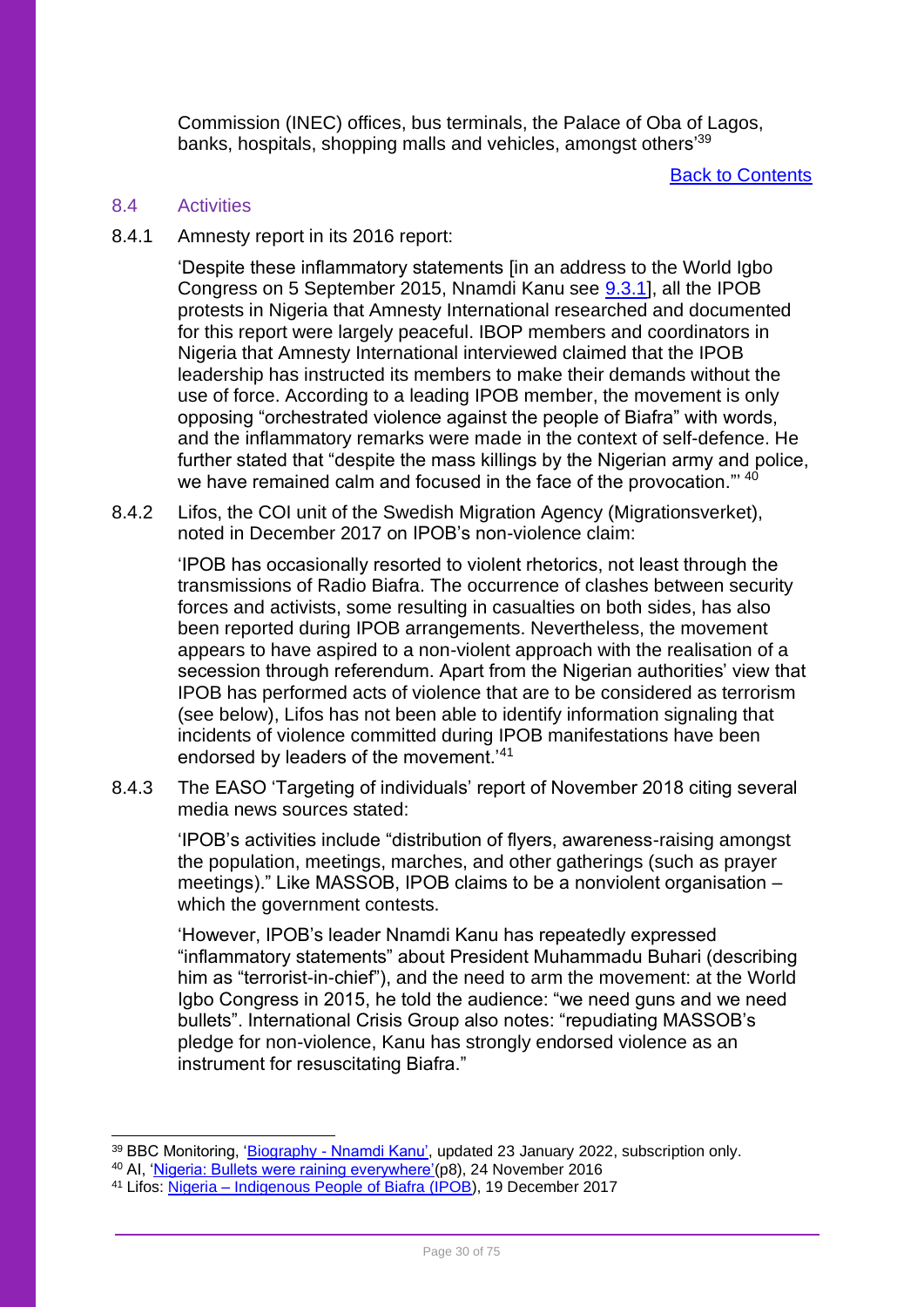'March 2016, MASSOB and IPOB issued a statement together that all Fulani herdsmen should retreat to northern Nigeria, as "their safety [could] no longer be guaranteed", because MASSOB and IPOB "can no longer tolerate the systematic killing of our people and invasion of our land in the name of cattle grazing".

'In April 2016, the Nigerian secret police accused IPOB of abducting and killing 5 Hausa-Fulani residents, whose bodies were found buried in a forest in Abia State together with 50 other unidentified bodies.

'The allegations were denied by MASSOB, stating that "IPOB and MASSOB are non-violent organizations".'<sup>42</sup>

- 8.4.4 The same report stated: 'Several sources report support by IPOB for the NDA (Niger Delta Avengers) and vice verse. The NDA criticised President Buhari for the detention of Kanu in October 2015 and threatened to attack oil plants unless he was released.' <sup>43</sup>
- 8.4.5 With regards to activities linked to IPOB the IRBC response stated:

'Various sources state Radio Biafra broadcasts from London (Amnesty International 24 Nov. 2016, 5; Tayo and Mbah 9 Nov. 2017; BBC 5 May 2017). However, a Los Angeles Times (LA Times) article published in April 2019 indicates the broadcasts are conducted live from an undisclosed location in Nigeria (LA Times 30 Apr. 2019). Tayo and Mbah state the daily broadcasts are in English and in Igbo (Tayo and Mbah 9 Nov. 2017). Sources further indicate broadcasts on IPOB's Radio Biafra are used to advocate for an independent Biafra (Turnbull Aug. 2017, 30; BBC 5 May 2017; LA Times 30 Apr. 2019). The LA Times article states that Radio Biafra is used by its main host, Emma Powerful, to organize protests, including a boycott of the 2019 election (LA Times 30 Apr. 2019). The same source further indicates that the broadcasts are illegal, and that activists report that people caught listening have been beaten or arrested (LA Times 30 Apr. 2019). Corroborating information could not be found among the sources consulted by the Research Directorate within the time constraints of this Response.' <sup>44</sup>

8.4.6 Pulse, a Nigerian news website, reported in May 2018 that:

'The Indigenous People of Biafra (IPOB) has announced a sit-at-home order across the entire south east region as a mark of honour for the Nigerians who died in the Civil War decades ago, as well as victims of ongoing violence in the country.

'In a statement signed by the proscribed group, the south east, south and selected cities and states in Nigeria will witness a total lock-down. The statement named Lagos state, Southern Kaduna, Benue state, and other Middle Belt areas experiencing savage attacks, as locations where the sit-athome will take place.

<sup>&</sup>lt;sup>42</sup> EASO, ['Nigeria: Targeting of individuals'](https://coi.easo.europa.eu/administration/easo/PLib/2018_EASO_COI_Nigeria_TargetingIndividuals.pdf) (page 82-83), November 2018

<sup>43</sup> EASO, ['Nigeria: Targeting of individuals'](https://coi.easo.europa.eu/administration/easo/PLib/2018_EASO_COI_Nigeria_TargetingIndividuals.pdf) (page 84), November 2018

<sup>44</sup> IRBC, '[Nigeria: The Indigenous People of Biafra \(IPOB\)](https://irb-cisr.gc.ca/en/country-information/rir/Pages/index.aspx?doc=457837&pls=1)...', 28 June 2019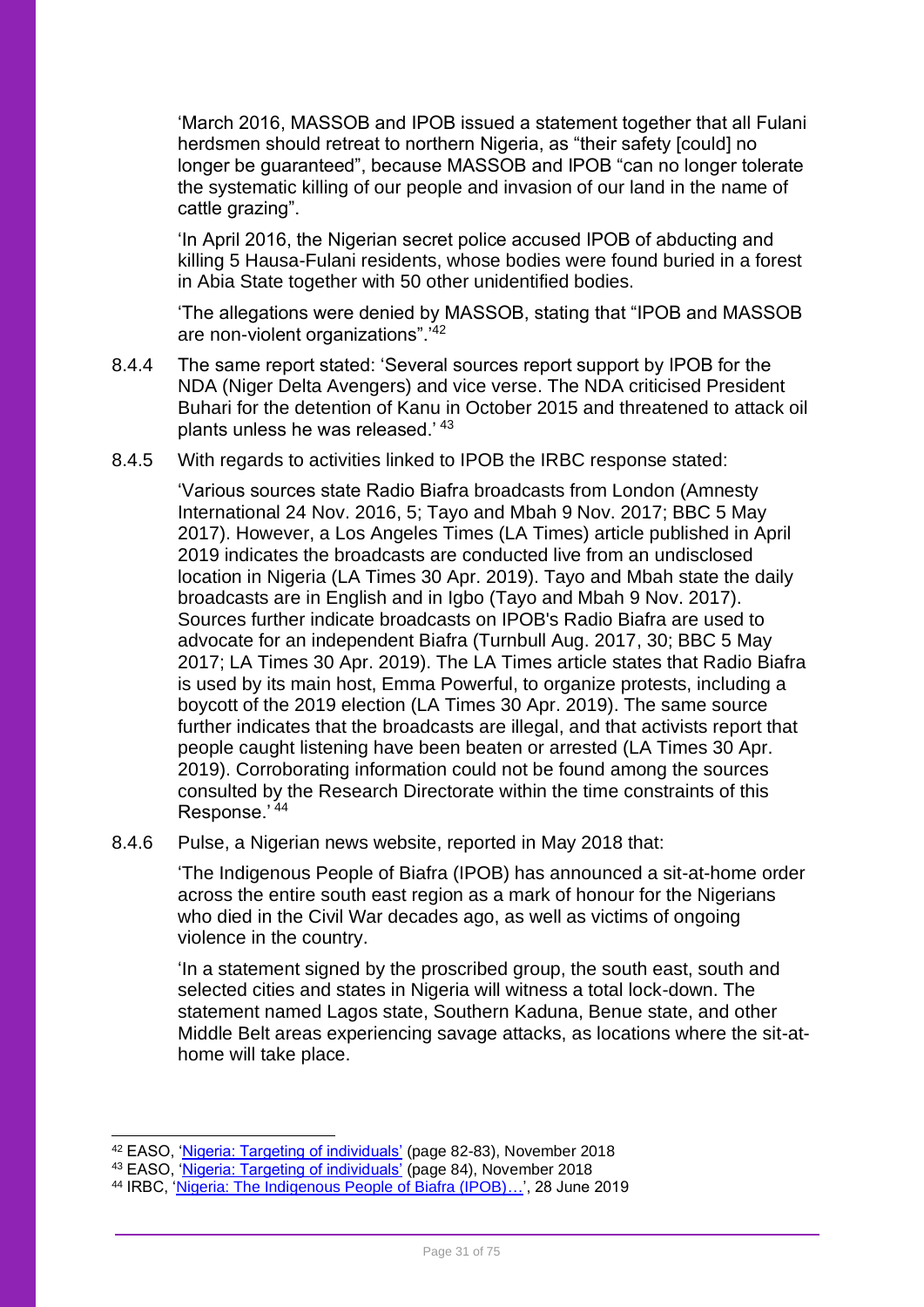'It noted that the day will serve as a remembrance of the declaration of Biafran Republic in 1967 as well as the opportunity to mourn victims of the resulting war against the federal government that lasted three years.

'For the sit-at-home, the group declared a curfew, with no human or vehicular movement, in affected states between 6pm on Tuesday, May 29 and 6pm on Wednesday, May 30, 2018. Only ambulances and those responding to emergencies are allowed on the roads.<sup>'45</sup>

8.4.7 The Nigerian Voice news website reported on 2 May 2019 of a similar call for a 'sit-at-home' made by IPOB in 2019:

'The Indigenous People of Biafra, IPOB, on Thursday, asked its members and people of the Benue, Adamawa, Nasarawa, Kogi and Kaduna States, to sit at home on May 30 [2019].

'IPOB explained that the order was in protest over killings by Fulani herdsmen and Boko Haram activities in the affected states.

'The annual sit-at-home order is a move by the proscribed IPOB aimed at pushing for the actualisation of the sovereign state of Biafra across the South-East. It is expecting that Igbo and those sympathetic to the struggle for Biafra on May 30 stay indoors.

'In a statement signed by its spokesperson, Emma Powerful, the secessionist group stated that there would be no vehicular movement both in South East and the Middle Belt region of the country on May 30.'<sup>46</sup>

- 8.4.8 The Guardian Nigeria reported on 30 May 2019 that: 'Enugu State residents Thursday partially observed the sit at home order by the Indigenous People of Biafra (IPOB) to protest and mark its "holy day" in deference to those that have lost their lives to the struggle.<sup>'47</sup>
- 8.4.9 BBC monitoring reported on 26 August 2020:

'A pro-secession radio station [Radio Biafra] has called on "Biafra" supporters to defend themselves against attacks by security forces.

'Radio Biafra made the call and invited listeners to comment on an attack against members of the Indigenous People of Biafra (IPOB) by security forces on 23 August [in reference to clash between Nigerian security forces and members of IPOB in the city of Enugu on 23 August 2020 – see section  $9.5$ ].'  $^{48}$ 

8.4.10 The DFAT country information report of December 2020 stated: 'While the two groups [IPOB and MASSOB] (and other Biafran secessionist movements) have called for independence to occur through peaceful means, such as via referendum, central authorities have strongly rejected such calls, stating the country's unity is "not negotiable."' <sup>49</sup>

[Back to Contents](#page-1-0)

<sup>48</sup> BBC Monitoring, <u>'Nigerian radio urges 'Biafra' supporters...</u>', subscription only, 26 August 2020

<sup>45</sup> Pulse, ['Pro-Biafra group announces May 30 sit-at-home order…',](https://www.pulse.ng/news/local/ipob-pro-biafra-group-announces-may-30-sit-at-home-order-for-national-day-of-mourning/b5c69jw) 25 May 2018

<sup>&</sup>lt;sup>46</sup> TNV, <u>'Ipob Gives A Sit-at-home Order On 30th May 2019',</u> 2 May 2020

<sup>&</sup>lt;sup>47</sup> The Guardian – Nigeria, <u>'Enugu residents partially comply with IPOB's…',</u> 30 May 2019

<sup>49</sup> DFAT, ['Country information report: Nigeria'](https://www.dfat.gov.au/about-us/publications/country-information-reports) (section 3.49), updated 3 December 2020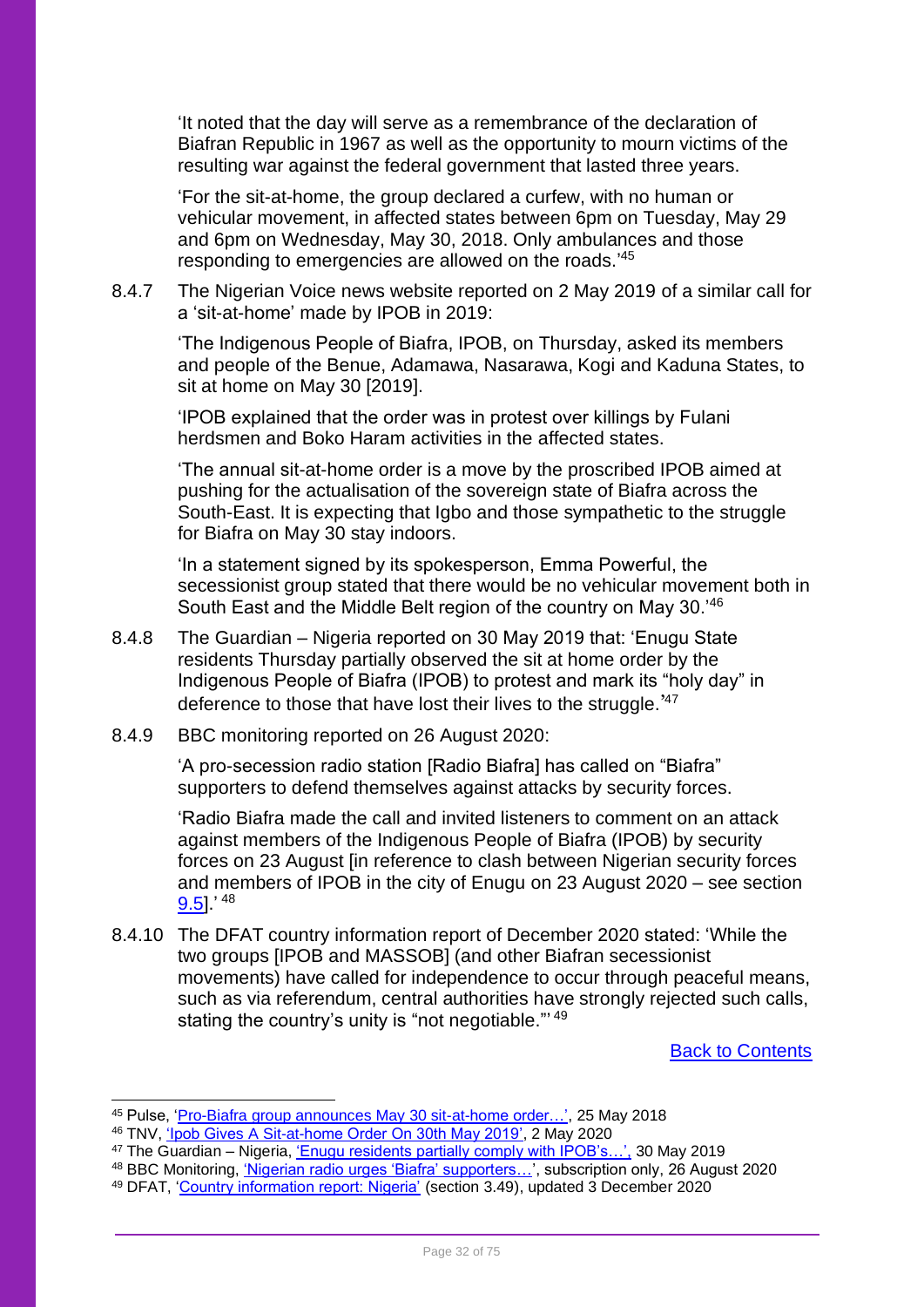### <span id="page-32-0"></span>8.5 Clashes between state and IPOB

- 8.5.1 The information in this section focuses on events since 2019. For information about clashes prior to this, see Nigeria Watch
- 8.5.2 Today.ng reported in December 2019 that: 'The Police command in Anambra have confirmed the death of two police officers, allegedly attacked and shot by suspected members of the proscribed Indigenous People of Biafra (IPOB) at Oraifite in Ekwusigo council area of the state.'<sup>50</sup>
- 8.5.3 Pulse, a Nigerian news website, in October 2020 stated: 'A total of seven members of the group [IPOB] have now been killed since the #Endsars protest started in the state.

'Some [IPOB members](https://www.pulse.ng/news/metro/2-feared-dead-as-police-and-ipob-reportedly-clash-in-enugu/9jxe67t) were reported to have engaged in a shoot-out with a joint security team comprising soldiers and police deployed to quell their activities at some flashpoints in the state.'<sup>51</sup>

8.5.4 Premium Times news website in October 2020 reported:

'The police in Rivers State have accused members of the pro-Biafra group, Indigenous People of Biafra, (IPOB), of hiding under the #EndSARS protests to kill three police officers in the state…

'Mr Mukan said IPOB invaded Oyigbo local government area on October 21, launched "senseless and mindless attacks on the area command, Oyigbo and Afam police stations, and burnt down the three stations."

'He said, "They also went to the adjoining Eberi-Omuma local government area, where they attacked the Umuebulu police station.

'"In all the attacks, several vehicles were burnt and three policemen were hacked to death and burnt to ashes."

'Mr Mukan said the IPOB members also attempted to burn down Mile One police station the same day, but were repelled by the police.

'Four of the IPOB members were killed, while eight of them were arrested during the attack, Mr Mukan said.

'The police chief, who paraded the suspects before journalists, said 21 people have been arrested so far in the state.

'He began his address to reporters by saying that his heart was heavy because of the attacks on public and private property in the state. He, however, said there was "relative peace" in Oyigbo, which is still under curfew imposed by the Rivers State government.

'The Rivers State governor, [Nyesom Wike,](https://twitter.com/GovWike) on Friday declared one Stanley Mgbere, said to be a leader of IPOB in the state, wanted over the violence in Oyigbo.

'The governor announced a N50 million reward to anyone with information that could lead to the arrest and prosecution of Mr Mgbere.

'IPOB, which wants an independent Biafra country, has been proscribed by the Nigerian government which labels it a terrorist organisation. The group,

<sup>50</sup> Today.ng, ['Police confirm attack, killing of two officers…',](https://www.today.ng/news/nigeria/police-confirm-attack-killing-officers-ipob-members-anambra-267048) 3 December 2019

<sup>51</sup> Pulse, ['9 feared dead as soldiers and IPOB members clash in Rivers',](https://www.pulse.ng/news/local/9-feared-dead-as-soldiers-and-ipob-members-clash-in-rivers/exn4hsr) 25 October 2020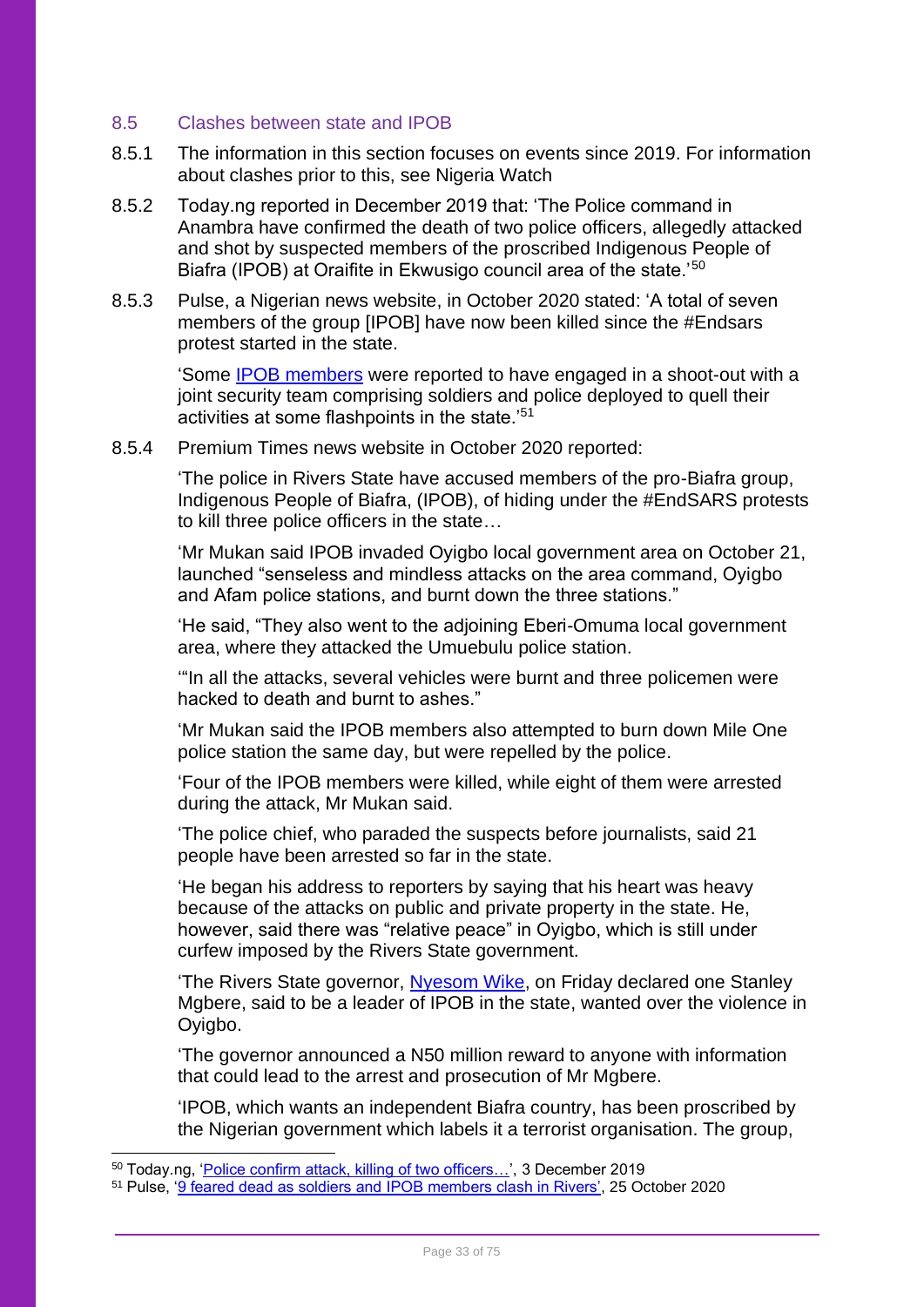however, says it wants to achieve its goal in a peaceful manner and through a referendum.' 52

Janes noted that on'20 October 2020 – 'In Oyigbo, Rivers state, six soldiers were killed by Indigenous People of Biafra (IPOB) militants in an unspecified attack. The report added that 50 unspecified weapons were stolen by the militants during the attack.'<sup>53</sup> Janes added that on'2 November 2020 - In Rivers State … [IPOB] militants had allegedly been involved in an attack during which 10 security force personnel were killed in the town of Oyigbo in the same state in separate attacks on 20 October and on an unspecified earlier date.<sup>54</sup>

#### 8.5.5 BBC News in a November 2020 article reported:

'Nigerian security forces are carrying out extrajudicial killings in Oyigbo, say residents of the town in southern Rivers state.

'They accuse the army of carrying out revenge killings after authorities said three policemen and six soldiers were killed by members of a proscribed separatist group.

'Amnesty International also said it had received reports that "soldiers are allegedly invading homes" and that "some residents reported seeing dead bodies on the street, allegedly shot by soldiers" [\[see Amnesty International](https://m.facebook.com/ainigeria/posts/2154469554697528?comment_id=2154591868018630)  [Nigeria Facebook post of November 2020\]](https://m.facebook.com/ainigeria/posts/2154469554697528?comment_id=2154591868018630).

'Monday Bakor, 36, told BBC Igbo that police officers shot dead his fiancée Queen Nwazuo on 22 October [2020] while they were both locking up their barbing salon…

'Police spokesman Nnamdi Omoni told the BBC that no report had been made of the incident.

'Mr Bakor said he could not do this because of a 24-hour curfew in the area and pointed out the closest police stations had been burnt down…

'Authorities say members of the Indigenous People of Biafra - Ipob, proscribed as a terrorist organisation in 2017 by Nigeria's federal government - targeted security operatives in Oyigbo as tensions spilled over following the #EndSars protests against police brutality in the country…

'Two police stations and a hospital in the area were burned on 21 October as widespread mayhem erupted after protesters against police brutality were shot at the Lekki toll gate in Lagos.

'Encouraged by their leader Nnamdi Kanu, Ipob members are accused of attacking security operatives in eastern Nigeria.

'Clashes with the army in Abia state spilled over into the neighbouring Oyigbo town in Rivers state.

'Ipob activists are accused of burning down three police stations in the area and killing three policemen, after one of them was killed during a protest at a police station in Oyigbo.

<sup>52</sup> Premium Times, ['Police accuse IPOB members of killing three officers in Rivers',](https://www.premiumtimesng.com/news/headlines/423207-police-accuse-ipob-members-of-killing-three-officers-in-rivers.html) 26 October 2020

<sup>53</sup> Janes, [website,](https://customer.janes.com/janes/search?q=Biafra&pg=1&sort=postdate|dsc) subscription only, undated

<sup>54</sup> Janes, [website,](https://customer.janes.com/janes/search?q=Biafra&pg=1&sort=postdate|dsc) subscription only, undated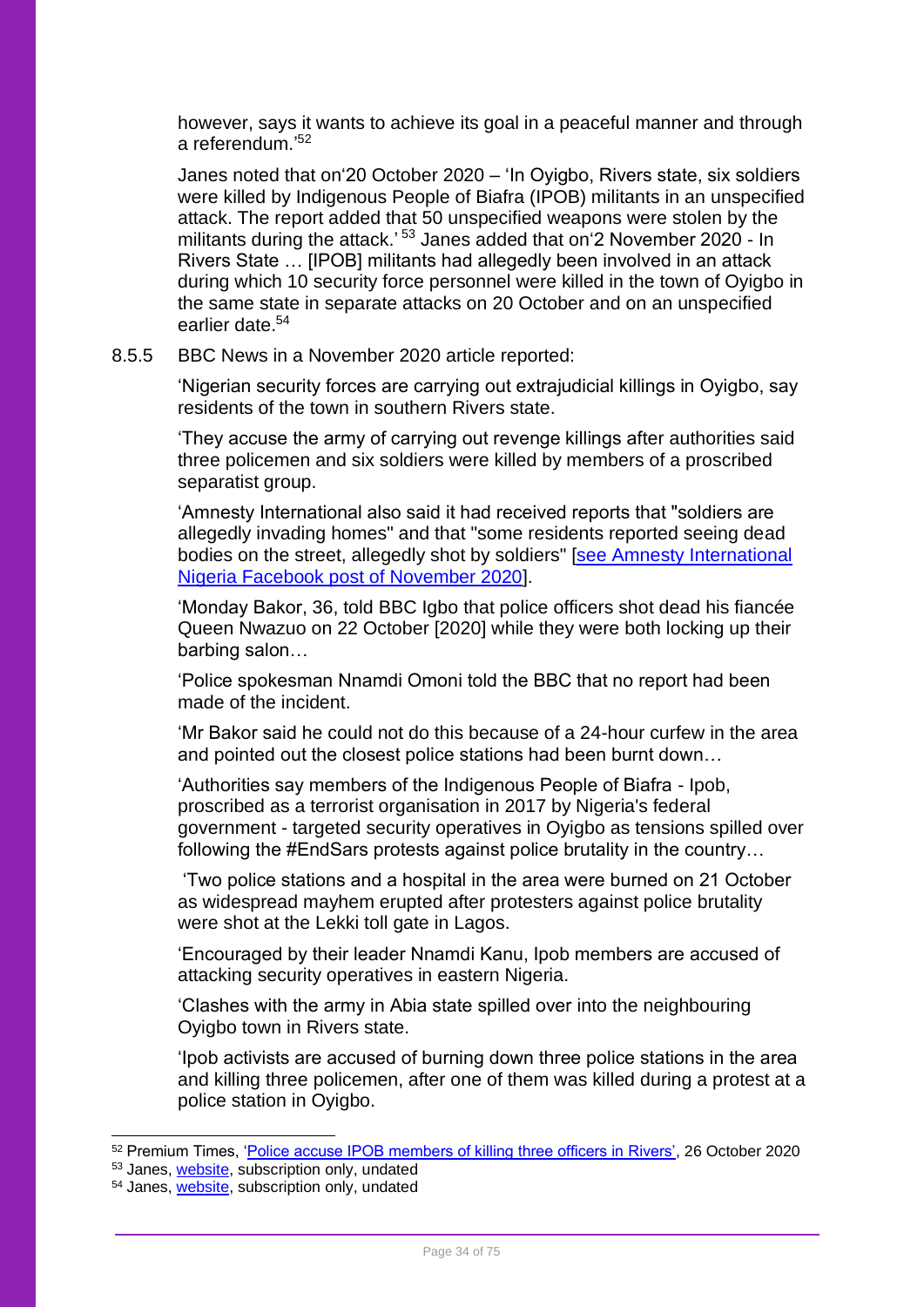'Rivers state Governor Nyesom Wike imposed a 24-hour curfew on 23 October in Oyigbo as the violence threatened to spiral out of control but said on Monday that soldiers had not been killing people in the area.

'"It is not correct that soldiers are going from house to house to kill. When the Ipob killed the Army officers, they took their guns. It is normal for them [army] to recover those guns. In any case, there are consequences when soldiers are killed," Mr Wike said on Monday.

'The governor last month banned demonstrations in the state on the eve of a peaceful #EndSars protest but protesters defied him, marching to government house in the state capital, Port Harcourt, and forcing him out to address them.

'Demonstrations by Ipob were banned in the state. Mr Wike recently placed a bounty of 50 million naira (\$130,000; £100,000) on the head of the group's leader.

'"This is clearly a terrorist group which existence, creed, mission and activities are strongly denounced even by the government and peoples of South-Eastern States of the country," he said.

'Army spokesman, Major Charles Ekeocha, also denied that soldiers were going door-to-door and killing people, telling a local radio station that there was an ongoing operation in Oyigbo but that soldiers were not targeting people.

'"People have been spreading information based on their interests but when you investigate you find out it's not true," he told government-owned Radio Nigeria.'55

8.5.6 AllNews reported in October 2020: '… the leader of the proscribed Indigenous People of Biafra (IPOB) placed the N100 million bounty following Governor Wike's directives to security agencies to arrest anybody connected to the group.'<sup>56</sup>

#### 8.5.7 The Guardian Nigeria reporting on the same incident stated:

'Rivers State Governor, Nyesom Wike, has declared that alleged killing of Igbo was a ploy to shift attention from activities of outlawed Indigenous People of Biafra (IPOB) in Oyigbo Council Area of the state.

'He described the allegation that he ordered the Nigerian Army to kill Igbo in Oyigbo, as a politically motivated falsehood. Governor Wike made the clarification on a live television programme in Port Harcourt yesterday, maintaining that he imposed curfew on Oyigbo to restore calm after IPOB members killed six soldiers, four policemen and destroyed all police stations and courts in the area.

'His words: "I know that this is not the first time IPOB has used Oyigbo as launching ground. Security agencies are aware of this, but IPOB added a new dimension to their activities this time.

<sup>&</sup>lt;sup>55</sup> BBC News, ['Oyigbo clashes: "Nigerian security agents shot dead my fiancée"',](https://www.bbc.co.uk/news/world-africa-54791650) 3 November 2020 <sup>56</sup> Allnews, IPOB: ['Nnamdi Kanu Places N100 Million Bounty On Gov. Wike',](https://allnews.ng/news/ipob-nnamdi-kanu-places-n100-million-bounty-on-gov-wike) 27 October 2020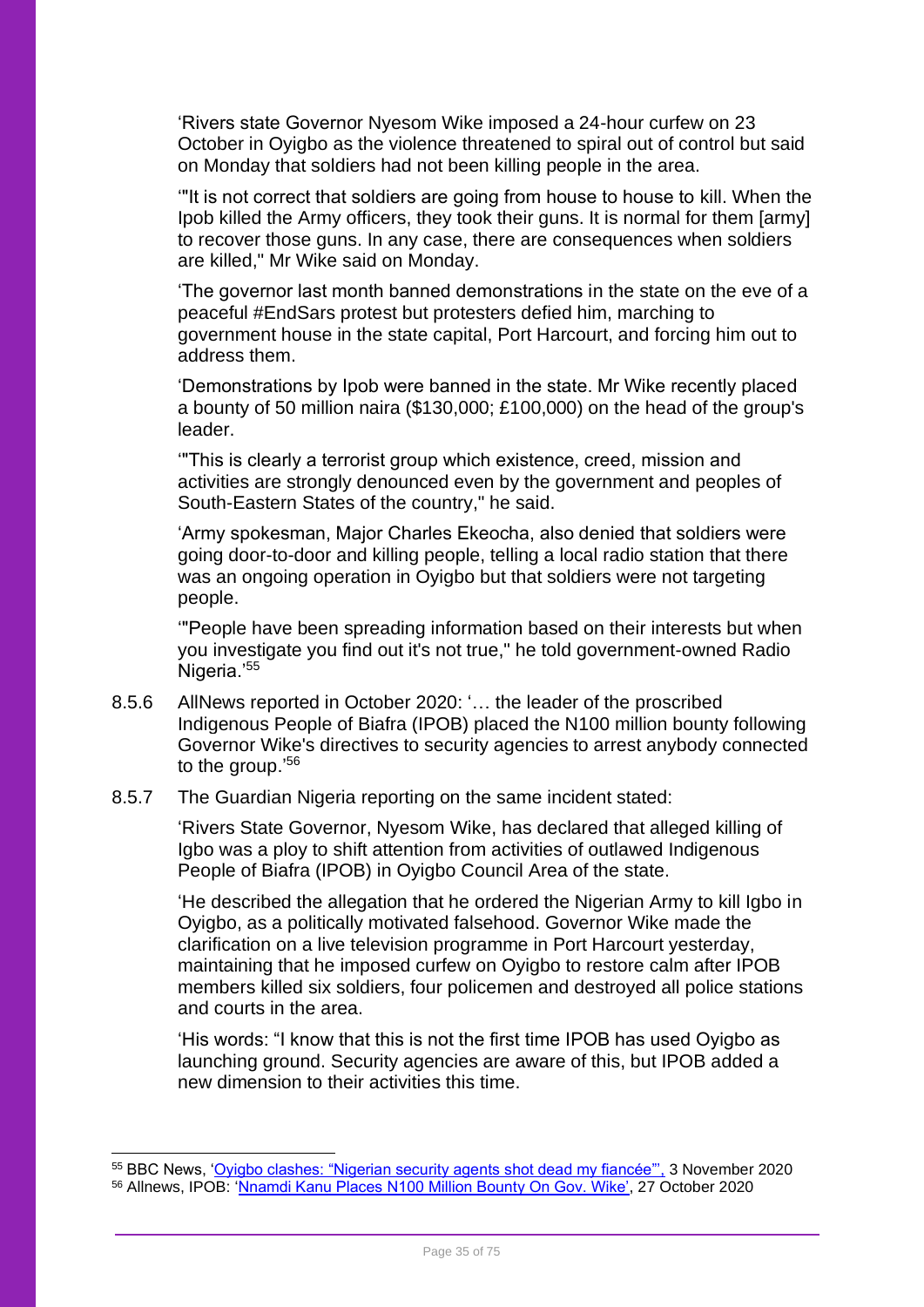'"They killed six Army Officers and burnt one, killed four police officers and destroyed all the police stations and court buildings. I imposed curfew to restore calm and I proscribed IPOB activities anywhere in the state."

'In the statement issued by his Special Assistant on Media, Kelvin Ebiri, the governor condemned IPOB for its effrontery to rename a local government in the state and hoist its flag in a public school in Komkom Town.

'Wike stated that the state government did not regret its stance on IPOB, which he said, had been designated as a terrorist organisation by the Federal Government, adding that the South-East Governors have never supported IPOB and wondered why any governor of a Niger Delta should tolerate the group.

'He said during a search of some residents in Oyigbo, security agencies uncovered shrines with IPOB flags and Nnamdi Kanu's picture, maintaining that if IPOB members were allowed to operate in Oyigbo, they would soon overrun the state.'<sup>57</sup>

- 8.5.8 In January 2021 and following clashes between security forces and members of ESN a curfew was imposed in Orlu town, Imo state from 6pm to 6am daily<sup>5859</sup>.
- 8.5.9 The Africa Centre for Strategic Studies stated in a March 2021 article: 'Nigerian security forces and ESN [Eastern Security Network - a paramilitary force in the region] have clashed in a series of skirmishes in 2021 that have resulted in the deaths of several civilians in what has become known as the <u>Orlu crisis</u>.'<sup>60</sup>
- 8.5.10 Premium Times in a news article from 9 May 2021 and reporting on police officers killed stated:

'At least [one police officer was killed](https://www.premiumtimesng.com/news/top-news/459862-police-officer-killed-in-yet-another-attack-on-police-facility-in-ebonyi.html) as suspected members of ESN in the early hours of Thursday invaded a police facility in Obiozara, Ohaozara Local Government Area of Ebonyi State.

'The attackers were said to have invaded the station at about 3 a.m., and set ablaze the office of the Divisional Police Officer (DPO) and the administrative building…

'Suspected members of the ESN on Thursday attacked a police facility in Imo State. However, [the attackers were repelled](https://www.premiumtimesng.com/news/headlines/460112-11-suspected-ipob-members-killed-while-attacking-another-police-base-official.html) and 11 of them were killed, according to an official account.

'Army spokesperson Mohammed Yerima said the gunmen attacked the police area command in Orlu, Imo State, Thursday night.

'They were repelled by the police officers present who were then joined by soldiers and other security operatives.

<sup>58</sup> Pulse, ['Imo Governor Uzodinma imposes curfew in Orlu zone following unrest',](https://www.pulse.ng/news/local/orlu-imo-governor-uzodinma-imposes-curfew-following-unrest/xdhdsgg) 25 January 2021

<sup>57</sup> The Guardian - Nigeria, 'Alleged killing of Igbo a distraction from IPOBS...', 3 November 2020

<sup>59</sup> Premium Times, ['Hours after shootings, Uzodinma declares curfew in 10 LGAs…'](https://www.premiumtimesng.com/news/headlines/438715-hours-after-shootings-uzodinma-declares-curfew-in-10-lgas-in-imo.html) 26 January 2021 <sup>60</sup> ACforSC, ['Nigeria's diverse security threats',](https://africacenter.org/spotlight/nigeria-diverse-security-threats/) 30 March 2021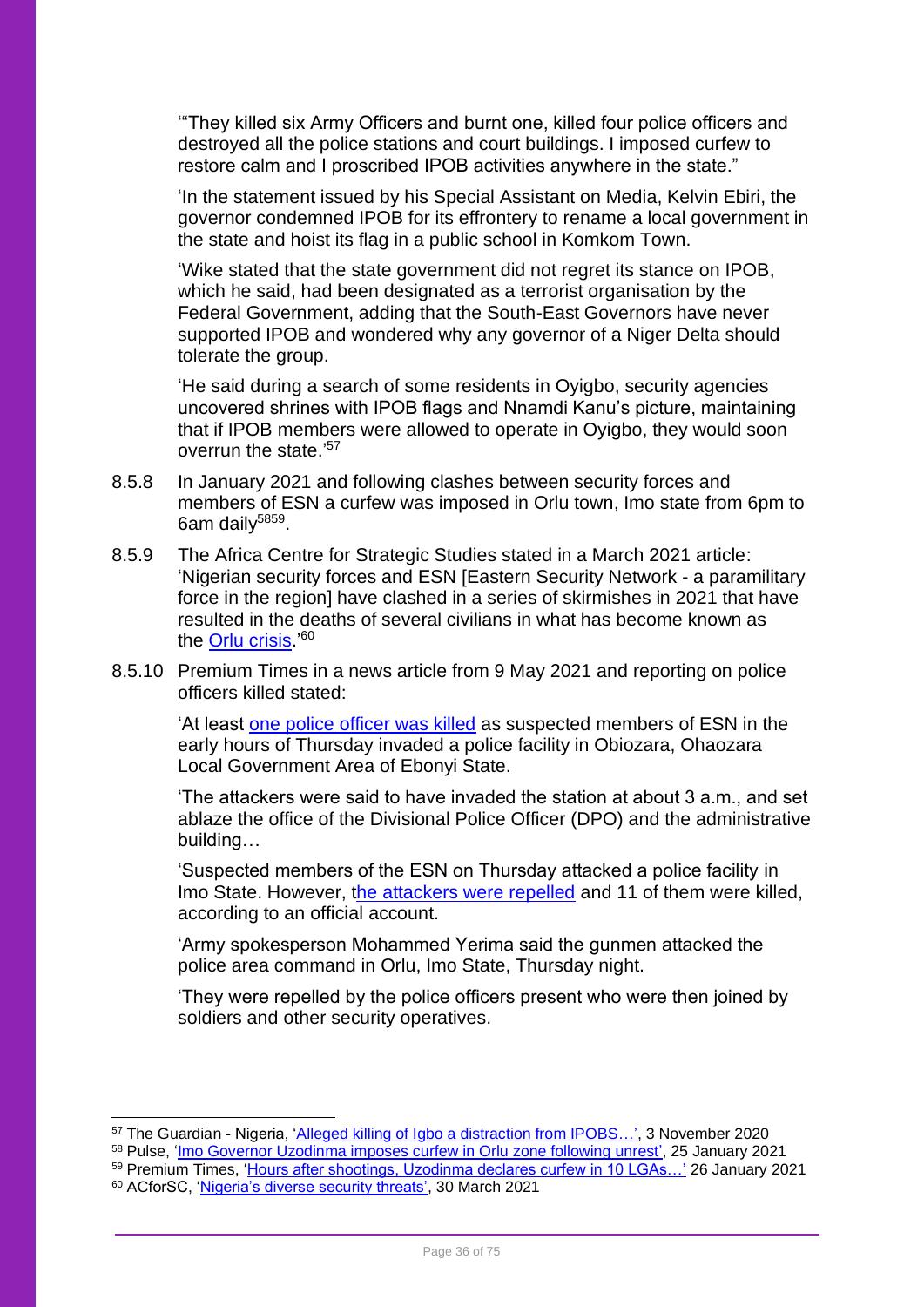'Mr Yerima said no security operative was killed in the attack while 11 of the gunmen were killed. He said seven vehicles and several arms and ammunition were also recovered from the attackers.<sup>'61</sup>

- 8.5.11 Nigeria Watch, which documents security incidents in the country, stated in its annual report for 2020: 'Violent clashes between the Indigenous People of Biafra (IPOB) and security operatives claimed 44 lives in 2020. The group was proscribed by the government in 2017 following clashes with security operatives and disruption of socio-economic activities in the Southeast and the South-South.'<sup>62</sup>
- 8.5.12 The media organisation 'This Day' reported in June 2021 that the Nigerian Army had claimed that IPOB/ESN had killed 128 military police, 15 Civil Defence officers and 31 community policing members. The army also claimed that over 100 civilians had been killed for not supporting IPOB<sup>63</sup>. Nnamdi Kanu, the leader of IPOB, responded to the claim by the Nigerian Army, denying that IPOB/ESN were the gunmen responsible for a series of violence incidents across South-East Nigeria as reported by 'This Day' in June 2021<sup>64</sup> .
- 8.5.13 [Nigeria Watch,](http://www.nigeriawatch.org/index.php?urlaction=evtListe&page=1) according to its 'About us' page is a research project which has monitored lethal violence, conflicts, and human security in Nigeria since 2006 and is hosted by the [French Institute for Research in Africa](https://www.ifra-nigeria.org/)<sup>65</sup>. Its website using a range of sources, mainly Nigerian media organisations, contains a database of violent events based on local media reporting. Search results using the word 'IPOB' and taking data from the description section, showed 87 incidents in 2021 resulting in 302 deaths of suspected IPOB/ESN members the police and civilians. The highest recorded months are shown below:
	- May 2021 81 of those deaths occurred over 20 incidents during May 2021, of those 81 deaths 34 were state forces and 41 were suspected IPOB / ESN members, civilians accounted for 6 of the deaths.
	- June 2021 39 deaths were recorded of which 27 were suspected IPOB / ESN members, 11 were state forces and 1 was a civilian. The 10 most recent incidents are shown in more detail below.<sup>66</sup>.
	- August 2021 48 deaths recorded, 24 suspected IPOB / ESN, 8 were state forces and 12 were reported to be civilians.
	- October 2021 24 suspected IPOB / ESN, 6 state forces and 3 civilian.

The most recent incidents are shown in more detail below. Note that the number of deaths recorded do not always correspond to the deaths listed in the incident description<sup>67</sup>.

<sup>&</sup>lt;sup>61</sup> Premium Times, ['16 Police officers killed in Nigeria last week',](https://www.premiumtimesng.com/news/headlines/460408-16-police-officers-killed-in-nigeria-last-week.html) 9 May 2021

<sup>&</sup>lt;sup>62</sup> Nigeria Watch, '<u>Tenth Report on Violence in Nigeria (2020)</u>', no date

<sup>63</sup> This Day, 'Army: <u>IPOB Killed 128 Military, Police Personnel',</u> 8 June 2021

<sup>&</sup>lt;sup>64</sup> Nigerian Eye, '<u>IPOB, ESN not unknown gunmen – Nnamdi Kanu insists',</u> 9 June 2021

<sup>&</sup>lt;sup>65</sup> Nigeria Watch, **About us**, undated

<sup>&</sup>lt;sup>66</sup> Nigeria Watch, *database – IPOB*, results searched 24 January 2022

<sup>&</sup>lt;sup>67</sup> Nigeria Watch, [database –](http://www.nigeriawatch.org/index.php?urlaction=evtListe&page=1) IPOB, results searched 24 January 2022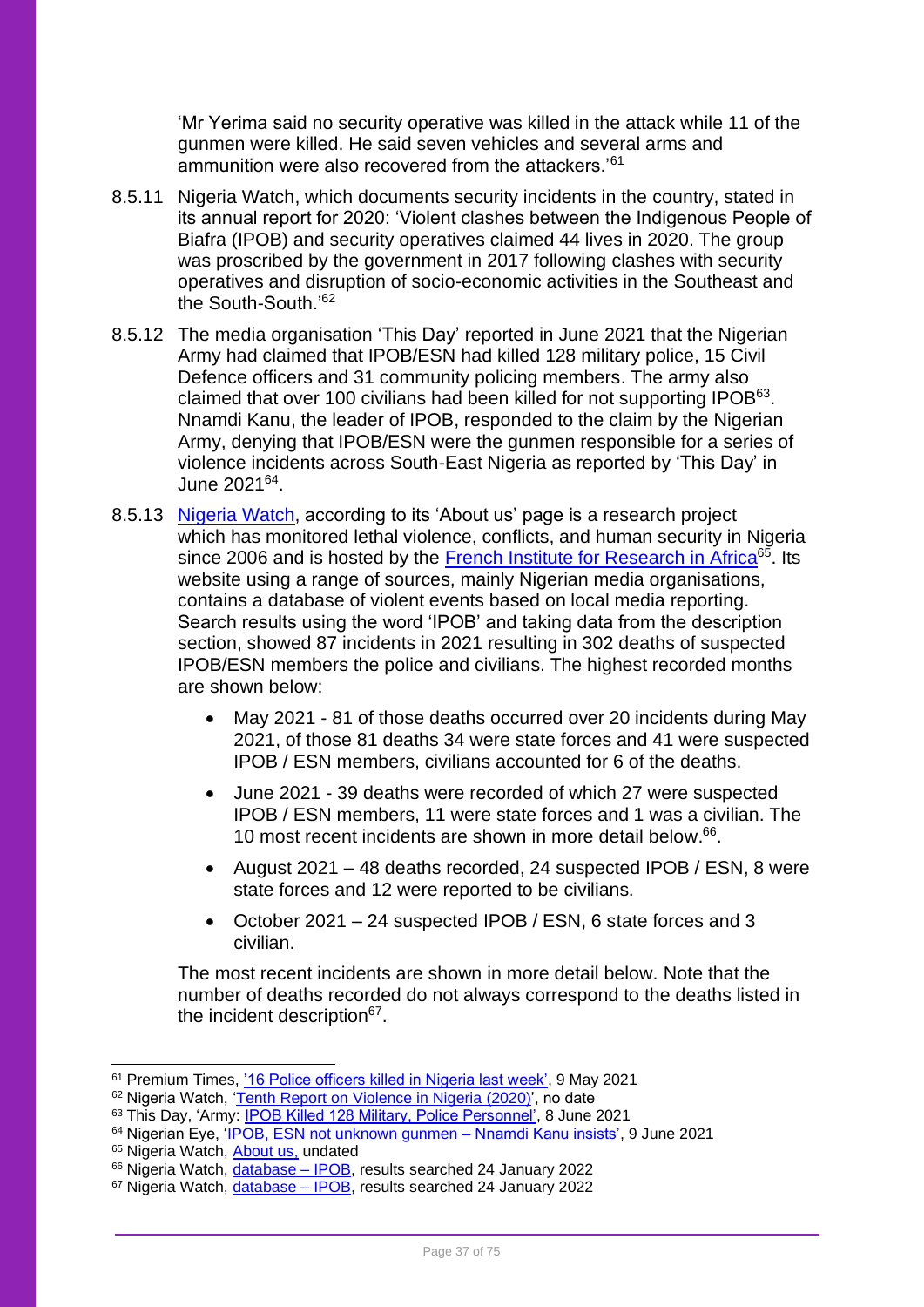| <b>Date</b> | <b>Incident description</b>                                                                                                                                                                                                                                                              | <b>State</b><br>deaths | <b>Suspected</b><br><b>IPOB / ESN</b><br>deaths | <b>Civilian</b><br>deaths |
|-------------|------------------------------------------------------------------------------------------------------------------------------------------------------------------------------------------------------------------------------------------------------------------------------------------|------------------------|-------------------------------------------------|---------------------------|
| 1801/2022   | Gunmen Kill 2, Enugu - : Gunmen<br>attacked a meeting being held by<br>members of Enugu South Local<br>Government's chapter of the All<br>Progressive Congress (APC) and<br>killed its State Youth Leader, Mr.<br>Kelvin Ezeoha and another member of<br>the party.                      |                        |                                                 | $\overline{2}$            |
| 17/01/2022  | Army vs IPOB, Anambra - Some<br>members of IPOB were gunned down<br>by the Army during a clearance<br>operation aimed at ridding the<br>hoodlums. Troops also recovered<br>several weapons and insignia. Due to<br>the nature of the story, it is assumed<br>that 10 people were killed. |                        | 10                                              |                           |
| 14/01/2022  | Gunmen Attack, Imo - Gunmen<br>attacked a police headquarters, killing<br>an inspector and leaving another<br>policeman who died from the injuries<br>he sustained.                                                                                                                      | $\mathbf{1}$           |                                                 |                           |
| 10/01/2022  | Gunmen Kill 2, Anambra - 2 people<br>were shot dead in Ekwulobia by<br>gunmen who were enforcing a sit-at-<br>home.                                                                                                                                                                      |                        |                                                 | 2                         |
| 10/01/2022  | Gunmen Kill 2, Anambra - 5 people<br>were shot dead in Uwani, by gunmen<br>who were enforcing a sit-at home<br>order.                                                                                                                                                                    |                        |                                                 | 2                         |
| 03/01/2022  | Police vs Gunmen, Imo - One person<br>was killed and many others wounded<br>as gunmen attacked the palace of Eze<br>Imo, Dr. E. C. Okeke.                                                                                                                                                |                        |                                                 | $\mathbf{1}$              |
| 29/12/2021  | Gunmen vs Ex-Customs Officer,<br>Anambra - Some gunmen killed a<br>retired Customs Officer identified as<br>Mr. Nkemakonam Ume-Agudosi in his<br>hometown.                                                                                                                               |                        |                                                 | 1                         |
| 29/12/2021  | Gunmen vs Police, Anambra - Some<br>gunmen killed a policeman and injured<br>another in attack at on a health centre.                                                                                                                                                                    | 1                      |                                                 |                           |
| 25/12/2021  | IPOB vs Policemen, Anambra - Three<br>policemen en route to the Anambra<br>International Airport killed by<br>suspected members IPOB.                                                                                                                                                    | 3                      |                                                 |                           |
| 18/12/2021  | Gunmen vs Police, Anambra -<br>Gunmen attacked a police checkpoint,<br>killed two policemen, and burnt their<br>patrol vehicle.                                                                                                                                                          | $\overline{2}$         |                                                 |                           |
| 17/12/2021  | Gunmen vs Man, Anambra - Some<br>unknown gunmen shot dead a young<br>man in the early hours of the day.                                                                                                                                                                                  |                        |                                                 | 1                         |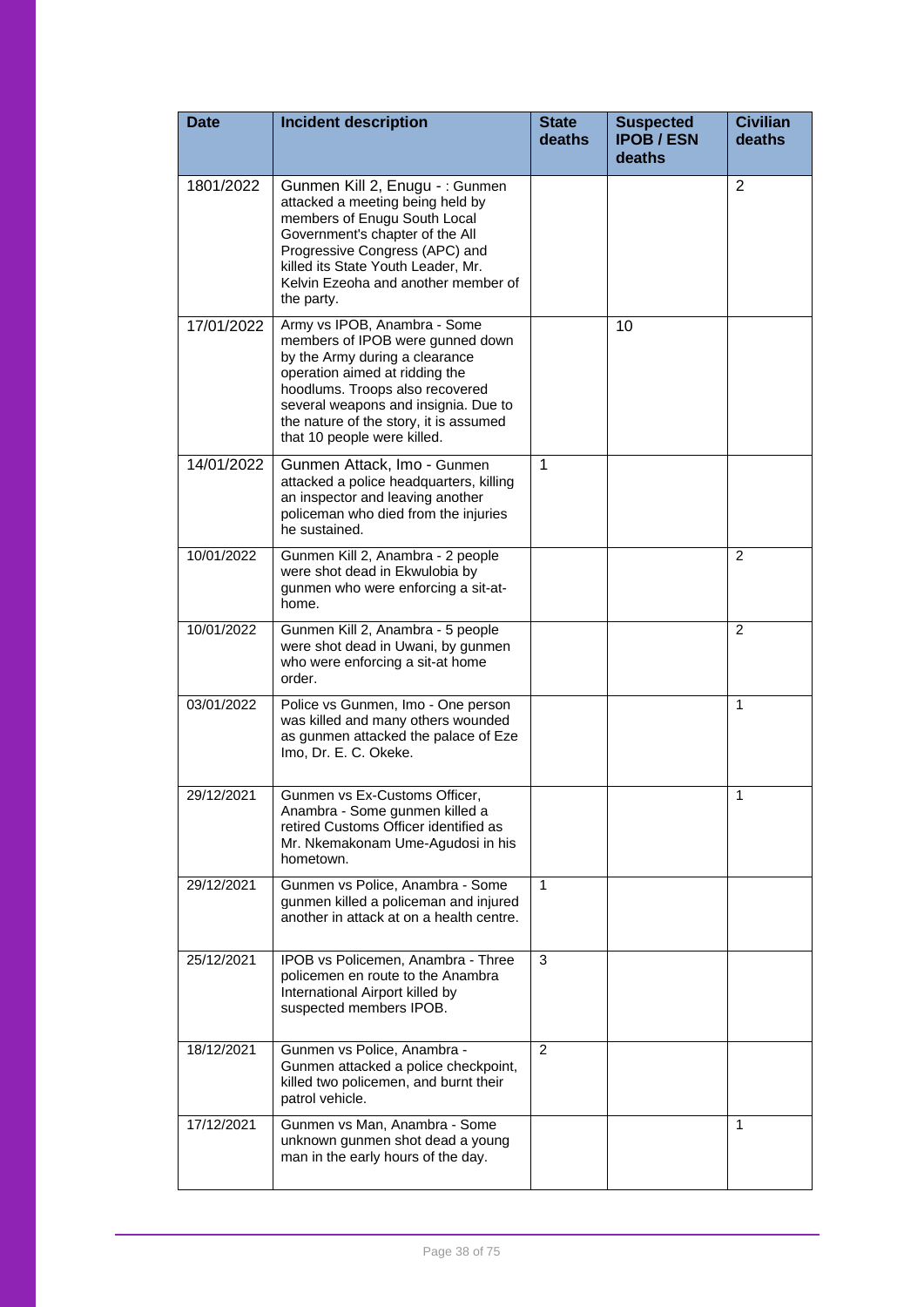| <b>Date</b> | <b>Incident description</b>                                                                                                                                                       | <b>State</b><br>deaths | <b>Suspected</b><br><b>IPOB / ESN</b><br>deaths | <b>Civilian</b><br>deaths |
|-------------|-----------------------------------------------------------------------------------------------------------------------------------------------------------------------------------|------------------------|-------------------------------------------------|---------------------------|
| 25/11/2021  | Gunmen vs Police, Anambra -<br>Gunmen killed two policemen and<br>burnt their bodies.                                                                                             | $\overline{2}$         |                                                 |                           |
| 23/11/2021  | Gunmen vs Police, Imo - A policeman<br>was killed by some gunmen when they<br>attacked and burnt a divisional police<br>headquarters.                                             | $\mathbf{1}$           |                                                 |                           |
| 04/11/2021  | Gunmen vs Police, Anambra - 6<br>operatives of the Nigerian Police were<br>gunned down by unidentified gunmen.                                                                    | 6                      |                                                 |                           |
| 29/10/2021  | Gunmen vs Police, Anambra - 4<br>policemen were shot dead by unknown<br>gunmen who stormed the political rally<br>of the All Progressive Grand Alliance<br>(APGA).                | 4                      |                                                 |                           |
| 28/10/2021  | Army vs BNG, Abia - Biafran National<br>Guard gunman was killed by troops of<br>Exercise Golden Dawn.                                                                             |                        | $\mathbf{1}$                                    |                           |
| 24/10/2021  | Gunmen vs Police, Ebonyi - A<br>policeman and a hoodlum were killed<br>when some gunmen tried to attack a<br>police station.                                                      | $\mathbf{1}$           | $\mathcal{P}$                                   |                           |
| 21/10/2021  | Gunmen vs Police, Imo - A female<br>police officer was shot dead by some<br>unidentified gunmen.                                                                                  | $\mathbf{1}$           |                                                 |                           |
| 21/10/2021  | Army vs IPOB, Abia - 5 members of<br><b>IPOB were killed when IPOB members</b><br>clashed with some soldiers.                                                                     |                        | 5                                               |                           |
| 11/10/2021  | Gunmen vs Man, Enugu - A security<br>guard of the University of Nigeria<br>Teaching Hospital, shot dead by<br>gunmen who were trying to enforce the<br>sit-at-home order of IPOB. |                        |                                                 | 1                         |

8.5.14 The BBC monitoring timeline for IPOB updated to 23 January 2022 included the following incidents:

'**6 December 2019** - The Indigenous People of Biafra (IPOB) claims responsibility for the attack on Nigeria's transport minister, [Rotimi Amaechi](https://monitoring.bbc.co.uk/product/5488938) in Madrid, Spain. In a statement, the group's spokesman Emma Powerful says: "Yes, IPOB beat Amaechi the transport minister based on the standing order given by our leader Mazi Nnamdi Kanu to reprimand those politicians who think they have arrived"…

'**22 October 2020** - IPOB leader Nnamdi Kanu dismisses an allegation that he ordered the destruction of properties belonging to the people of the South-West geopolitical zone. He says that his statement was twisted by his enemies to suit their purposes, and urged his followers and the entire Igbo to guard against any destruction in the ongoing #EndSARS protests across Nigeria…

'**13 December 2020** - The Indigenous People of Biafra (IPOB) launches Eastern Security Network (ESN), a security outfit for the South-East and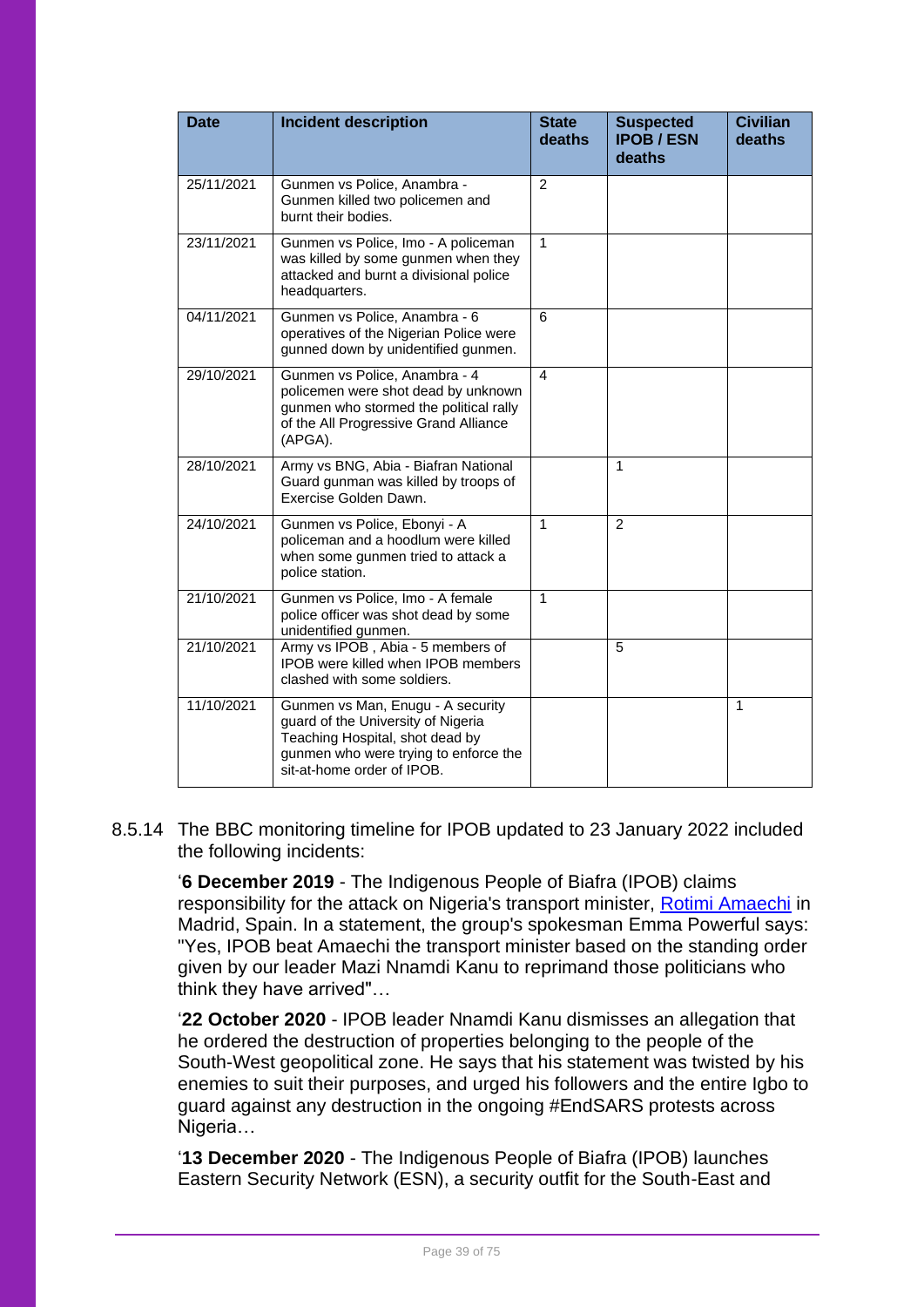South-South regions. IPOB spokesperson Emma Powerful says the establishment of ESN is due to the failure of governments of the two regions to set up regional security outfits like their counterparts in other regions despite the worsening insecurity in the country…

**'20 February 2021** - Several people are feared dead and property destroyed as members of the Eastern Security Network set up by the Indigenous Peoples of Biafra (IPOB) clash with a combined team of police and army in Orlu in Imo state, south-east Nigeria.

'**20 February 2021** -The Indigenous People of Biafra (IPOB) says the military raid of Orlu and Orsu Local Government Areas of Imo State on 18 February 2021 marked the beginning of the second Nigeria/Biafra war. This is after the military admitted launching of land and air operations against operatives of Eastern Security Network (ESN), a vigilante group protecting the eastern region's people against "terrorists and killer herdsmen". In a statement, the IPOB spokesperson Emma Powerful says: "We wish to bring to the attention of the whole world that the Nigeria military has, at last, brought war to Biafra land. Supported by other security agencies, including police and the Department of State Services, they came with military jets, tanks and heavy war equipment against us. Yes, the second Nigeria/Biafra war has begun! It began on Thursday, 18 February 2021 at Orlu in Imo State, Biafra land"…

'**5 April 2021 -** …gunmen attacked Owerri Correctional Prison in Imo State and freed over 1,500 inmates. They also razed the Imo State Police Command headquarters including the vehicles parked in the premises.

**'5 April 2021** - The Inspector-General of Police, [Mohammed Adamu,](https://monitoring.bbc.co.uk/product/jirv1nvsp8) says preliminary investigation has revealed that the attack on the Imo State police headquarters and a correctional facility was carried out by members of the Eastern Security Network (ESN) which was established by the proscribed Indigenous Peoples of Biafra (IPOB). In a statement, he directs the commissioner of police in Imo to carry out holistic investigations into the incident with a view to fishing out the perpetrators and bringing them to justice. IPOB's leader, Nnamdi Kanu, had in December 2020 launched ESN to protect the people of South-East and South-South regions from militants allegedly trooping in from the North

**'5 April 2021** - The Indigenous People of Biafra (IPOB) denies responsibility over attacks on police and correctional service headquarters in Imo State. In a statement, IPOB spokesperson Emma Powerful says the group was formed on the principle of peace and would not compromise its principles. He says: "The attention of IPOB has been drawn to the fallacious and fabricated reports that it is involved in the attack of prison and police headquarters in Imo. IPOB and Eastern Security Network (ESN) are known groups, not unknown gunmen. ESN is in the bush chasing terrorists and has no business with the said attacks"

**'24 April 2021** - The Nigeria police, army and intelligence services, in a joint operation storm the operational headquarters of the Eastern Security Network (ESN), the military wing of the Indigenous Peoples of Biafra (IPOB) in Awomama, Oru East Local Government Area of Imo State, killing seven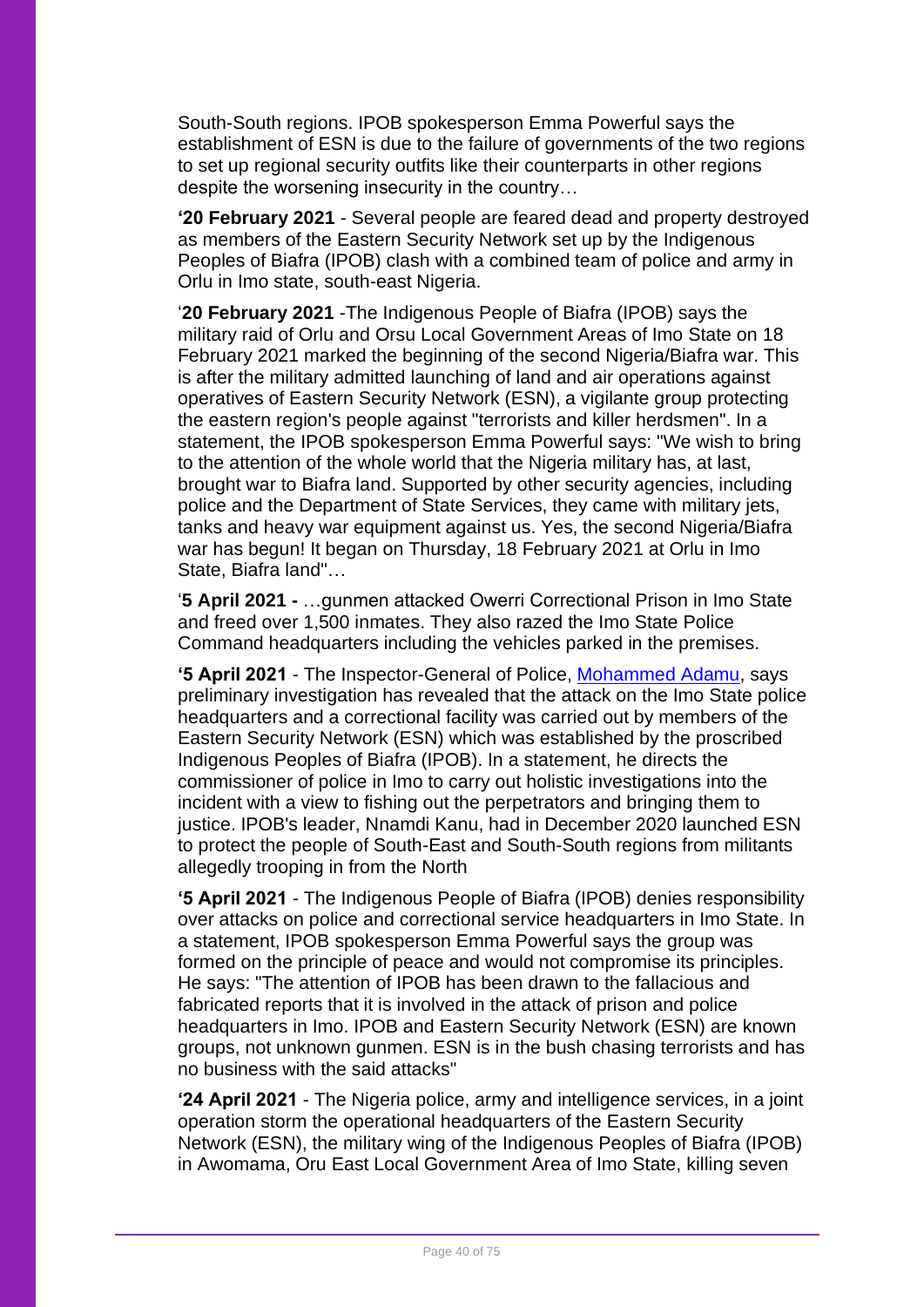members of the group. The group is said to be responsible for the attack on the Imo State police headquarters and the headquarters of the Nigerian Correctional Service on 5 April, 2021. Among those killed is Commander Ikonso, identified as the Vice President-designate of IPOB

**'24 April 2021** - IPOB confirms the killing of one of its commanders, warning that Imo State Governor, Hope Uzodinma will pay dearly. In a statement, IPOB's spokesperson Emma Powerful, says: "The killing of the heroic innocent Biafrans protecting our communities and towns from Fulani terrorists herdsmen masquerading as cattle herders in cold blood is very painful. The Supreme Court Administrator of Imo State Hope Uzodinma and all those who had a hand in this wickedness will pay dearly"

**'6 May 2021** - Nigerian army claims killing 11 members of the Indigenous People of Biafra (IPOB) following an attempted attack on the police command in Imo state. In a statement, the army spokesman, Mohammed Yerima, says: "A gang of IPOB/ESN terrorists mounted in vehicles on Thursday, 6 May 2021, stormed Orlu town with intention to attack the compound housing the Area Command and Police Station in Orlu LGA of Imo State. The attackers were resisted by vigilant police personnel at the Area Command and were completely obliterated when a reinforcement team of the Nigerian Army and Nigerian Air Force arrived at the scene. Following the encounter, 11 IPOB/ESN terrorists were neutralised while four AK47, one G3 and one Pump Action Rifles as well as a Berretta Pistol, charms and assorted ammunitions were recovered"

**'12 May 2021** - Police in Delta State arrest nine suspected members of the Indigenous People of Biafra and recover 13 stolen police rifles. Parading the suspects in Asaba, the state capital, Hafiz Inuwa, the state commissioner of police, alleges that the men, who were arrested in April, were behind the numerous attacks on policemen in Asaba and environs.

**'15 May 2021** - Police in Imo State arrest five people suspected to be members of the Indigenous People of Biafra (IPOB) over the alleged killing of Joseph Nwaka, a police sergeant.

'**27 May 2021** - The Nigerian army in conjunction with other security agencies raid an operational base of the Eastern Security Network, an armed arm of the Indigenous Peoples of Biafra (IPOB), kill seven suspected members of the group. The raid was carried on the base located at Agbomchia Forest of Rivers State. In a statement, the army spokesman Mohammed Yerima says: "In the firefight that ensued during the clearance/raid operation, seven IPOB/ESN members were neutralized while five suspects arrested. Various items belonging to the criminals including arms and ammunition were also recovered by the security forces. The camp was promptly destroyed while suspects and corpses were handed over to the police for further actions"

**'27 May 2021** Police in south Nigeria's Imo State accuses the Indigenous People of Biafra and its security arm, the Eastern Security Network (ESN) of killing Ahmed Gulak, a chieftain of the All Progressives Congress (APC) party and a former political adviser to former President Goodluck Jonathan. Gulak was shot dead in Owerri, Imo State on 30 May 2021, while on his way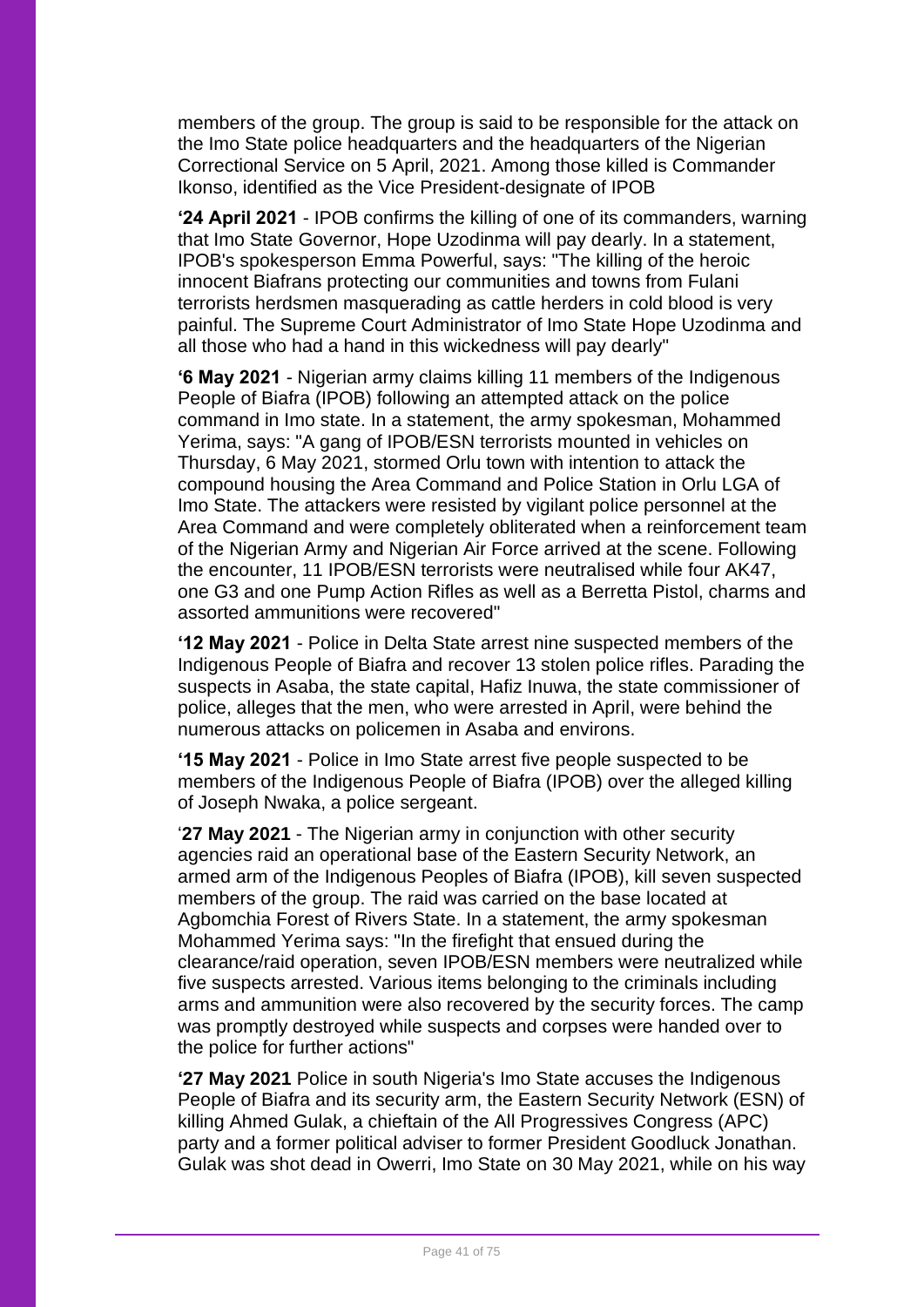to Sam Mbakwe airport. Police in a statement say the killers were traced to their location within Imo where they were shot dead during a gun battle with security operatives. "The six hoodlums who carried out the killings and four other members of their gang were fatally injured. The assailants were identified as members of the proscribed IPOB and ESN"

'**31 May 2021** IPOB denies any involvement in the killing of Ahmed Gulak, a former adviser to ex-President Goodluck Jonathan. The group, in a statement by its spokesperson, Emma Powerful says: "We state without equivocation that IPOB knows nothing about the said assassination. In the first place, what threat did the late Gulak constitute to our cause to warrant his elimination? We had nothing in common with him and could not have in any way killed him

**'6 June 2021** The Nigeria police say they have killed the Indigenous People of Biafra (IPOB)/Eastern Security Network (ESN) commander Joseph Uka Nnachi aka Dragon alongside five of his members. They allege the commander was responsible for over 70 per cent of the killings carried out by ESN in the south-east. According to police, the six were killed during an attempted attack on Imo State police headquarters. The police allege that the other five suspects killed alongside Dragon were his key men"

**'14 July 2021** Two Nigerian soldiers are killed as troops repel attack after operatives of the Indigenous People of Biafra's militant arm, Eastern Security Network (ESN), attacked its location at Iggah and Asaba checkpoint in Enugu State. In a statement, the army states that the troops had been deployed to checkmate the activities of gunmen at Adani community of Uzo-Uwani Local Government Area of Enugu State, on 13 July 2021 when they came under the attack of the ESN

**'29 October 2021 -** The Nigerian army kills four members of the Indigenous People of Biafra/Eastern Security Network (IPOB/ESN) in a "fierce" encounter at Idemili South local government area of Anambra State. A soldier also died in the crossfire. In a statement, the army spokesperson, Onyema Nwachukwu says arms and ammunition were recovered from the group during an encounter…

**'29 November 2021 -** The federal government condemns the murder of two police officers in Anambra State, stating that those who carried out the killings, videotaped them, and circulated the footage will be apprehended and brought to justice. In a statement, the minister of information, Lai [Mohammed,](https://monitoring.bbc.co.uk/product/5747794) describes the killing as horrific and barbaric and accuses members of the Eastern Security Network (ESN), the armed wing of Indigenous People of Biafra (IPOB) of executing the two officers in cold blood. He stresses that the targeting and killing of security agents, under any guise, is a direct attack on Nigeria and will not be tolerated. The officers were abducted on 27 November...<sup>'68</sup>

8.5.15 See also the following links to incidents where IPOB have denied involvement.

<sup>68</sup> BBC Monitoring, **IPOB Timeline**, updated 23 January 2022, subscription only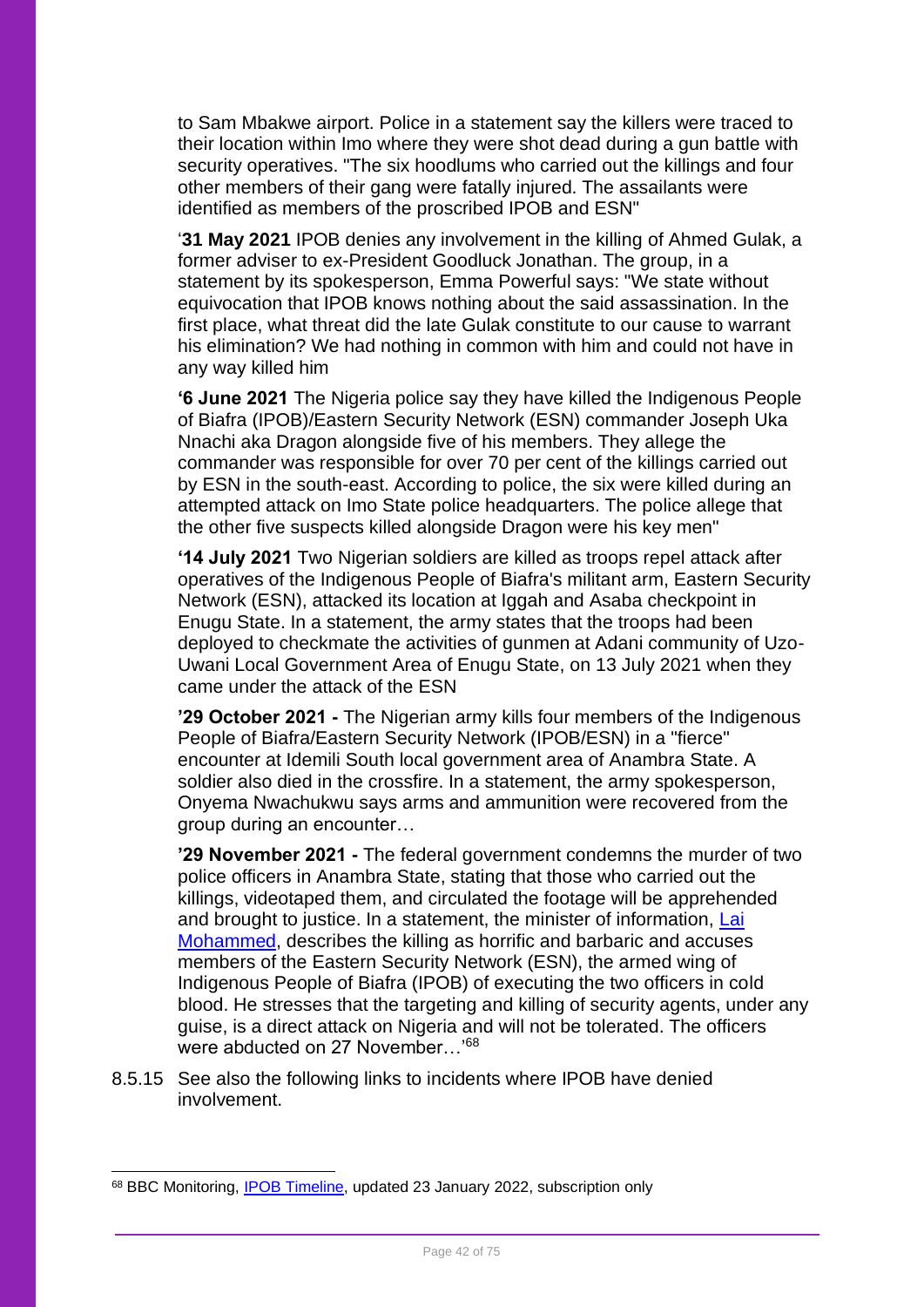- [Nigeria police chief sacked after jailbreak attack,](https://www.africanews.com/2021/04/06/destroy-to-the-last-man-nigeria-vows-to-go-after-group-blamed-for-jail-raid/) African News, 6 April 2021
- [Gunmen Free More Than 1,800 Inmates in Attack on Nigerian Prison |](https://www.usnews.com/news/world/articles/2021-04-06/more-than-1-800-break-out-of-nigerian-prison-bbc)  [World News US News,](https://www.usnews.com/news/world/articles/2021-04-06/more-than-1-800-break-out-of-nigerian-prison-bbc) 6 April 2021
- Mayhem in Anambra, Abia: 9 dead, Zone 13 Police Hq attacked [\(vanguardngr.com\),](https://www.vanguardngr.com/2021/04/mayhem-in-anambra-abia-9-dead-zone-13-police-hq-attacked/) 20 April 2021

[Back to Contents](#page-1-0)

Section 9 updated: 16 March 2022

### **9. Treatment of IPOB**

#### 9.1 State treatment: security presence in South East zone

9.1.1 An expert comment by Sola Tayo, a BBC journalist, and Fidelis Mbah, a journalist, published on the Chatham House website in November 2017 stated:

> 'In September [2017] Nigeria's military launched Operation Python Dance II, its second military exercise in South East Nigeria this year. It was carried out with the intention of quashing any calls for secession in a region with a long history of antagonism with the central Nigerian state…

> '… Python Dance II escalated into a violent confrontation in which supporters of secessionist group the Indigenous People of Biafra (IPOB) claim some of their members were killed, and the home of the group's leader, Nnamdi Kanu, was raided. Kanu has not been seen in public since the raid on his house.' <sup>69</sup>

9.1.2 The report continued that:

'Indeed, in the southeast, Operation Python Dance II seems to have emboldened rather than silenced IPOB supporters, through adding to the feeling of discrimination felt in the region and by making a martyr out of Kanu. And in any case, IPOB may be the most prominent, but it is not the only group advocating secession. MASSOB is also accused of violence by Nigeria's government, and, like Kanu, Uwazuruike has previously been imprisoned, accused of treason and released. There are several other pro-Biafra groups in the southeast but internal disputes have so far prevented them from presenting a unified front.

'The umbrella body of Igbo people, Ohaneze Ndigbo, has openly voiced its concerns and is calling for the government to address the grievances of the region. They may not all support IPOB's rhetoric but are vehemently against labelling the group a terrorist organization, and condemn attacks against its members.

'Kanu's continued absence and violent confrontations risk igniting an insurrection that could destabilize Nigeria's southeast. The federal government's response and tactics employed by Nigeria's military should be called into question as forces are stretched on many fronts. In addition to the Boko Haram crisis in the northeast, the military has also been deployed to combat a rise in kidnapping of civilians and violence in the oil producing

<sup>69</sup> CH, ['Calls for Biafran Independence Return to South East Nigeria',](https://www.chathamhouse.org/expert/comment/calls-biafran-independence-return-south-east-nigeria) 9 November 2017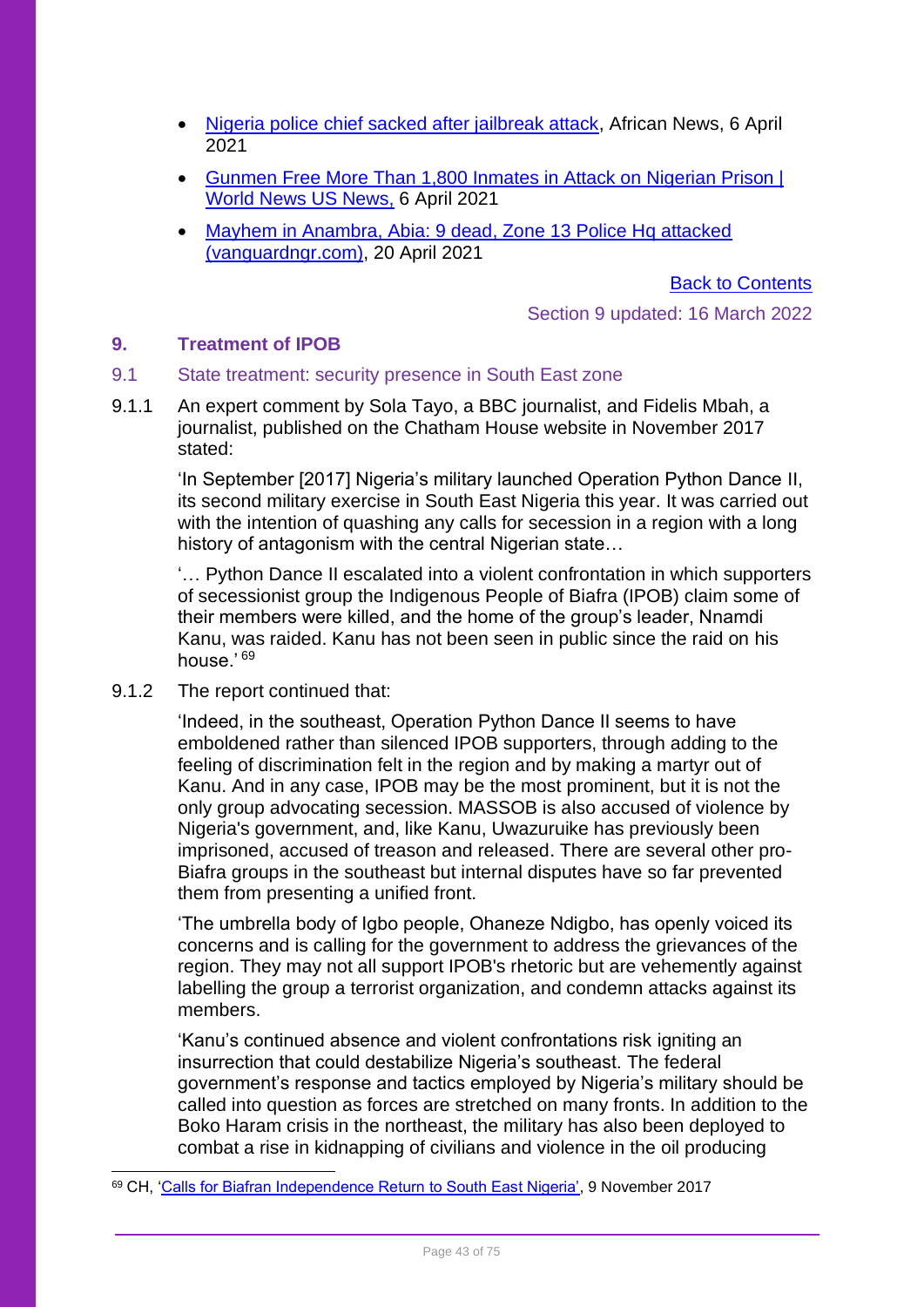Niger Delta region. The proscribing of IPOB could in fact lead to a fully armed insurrection, plunging the country into deeper insecurity and sewing further division in this fragmented nation.<sup>'70</sup>

- 9.1.3 The EASO report also included sources which commented on Operation Python Dance noting that 'In March 2018, an article in the World Politics Review reports that, "since the launch of Operation Python Dance II, the southeast has effectively become a police state. Igbos who live elsewhere in the country and who returned for Christmas celebrations last year reported being detained and harassed for hours by Nigerian soldiers conducting stopand-search operations."' <sup>71</sup>
- 9.1.4 The USSD Human Rights report 2020 stated: 'The government continued to turn to the armed forces to address internal security concerns, due to insufficient capacity and staffing of domestic law enforcement agencies. The constitution authorizes the use of the military to "[s]uppress insurrection and act in aid of civil authorities to restore order." Armed forces were part of continuing joint security operations throughout the country.'<sup>72</sup>
- 9.1.5 A report by ECP Escola de Cultura de Pau, Universitat Autònoma de Barcelona and published by ReliefWeb from July 2020 noted: '…with regard to the situation in Biafra… Various local and international human rights organisations noted that during 2019, violent persecution of social actors and civilians suspected of being sympathizers of the independence movement [IPOB] (considered a terrorist movement by the Nigerian state) continued.<sup>'73</sup>
- 9.1.6 Whilst not an area in the South East zone, Pulse, a Nigerian news website, published in October 2020 an article concerning Rivers State, an area where Igbo live:

'Governor Nyesom Wike of Rivers has signed an executive order to reinforce the ban on the Indigenous Peoples of Biafra (IPOB) and its activities in the State.

'He made this known in a statement by Mr Kelvin Ebiri, Special Assistant (Media) to the Governor.….

'According to the statement… "the State government is opposed to the presence and activities of the legally-proscribed and anarchic IPOB and whatever it stands for in Rivers State… we have everything against the presence and activities of the legally-proscribed IPOB and whatever that group stands for in Rivers State," the governor warned.

'"This is clearly a terrorist group which existence, creed, mission and activities are strongly denounced even by the Government and peoples of South-Eastern States of the country.

'"I have, therefore, signed the executive order to reinforce the total ban on IPOB and its activities in Rivers State or any part thereof and nothing will stop us from enforcing this ban in its entirety,'' he said.

<sup>70</sup> CH, ['Calls for Biafran Independence Return to South East Nigeria',](https://www.chathamhouse.org/expert/comment/calls-biafran-independence-return-south-east-nigeria) 9 November 2017

<sup>&</sup>lt;sup>71</sup> EASO, ['Nigeria: Targeting of individuals'](https://coi.easo.europa.eu/administration/easo/PLib/2018_EASO_COI_Nigeria_TargetingIndividuals.pdf) (page 83), November 2018

<sup>&</sup>lt;sup>72</sup> USSD, 2020 Human Rights Report, [Nigeria](https://www.state.gov/reports/2020-country-reports-on-human-rights-practices/nigeria/) (Section 1), 30 March 2021

<sup>73</sup> ECP, ['Alert 2020! Report on conflicts, human rights and peacebuilding',](https://reliefweb.int/sites/reliefweb.int/files/resources/alerta20i.pdf) July 2020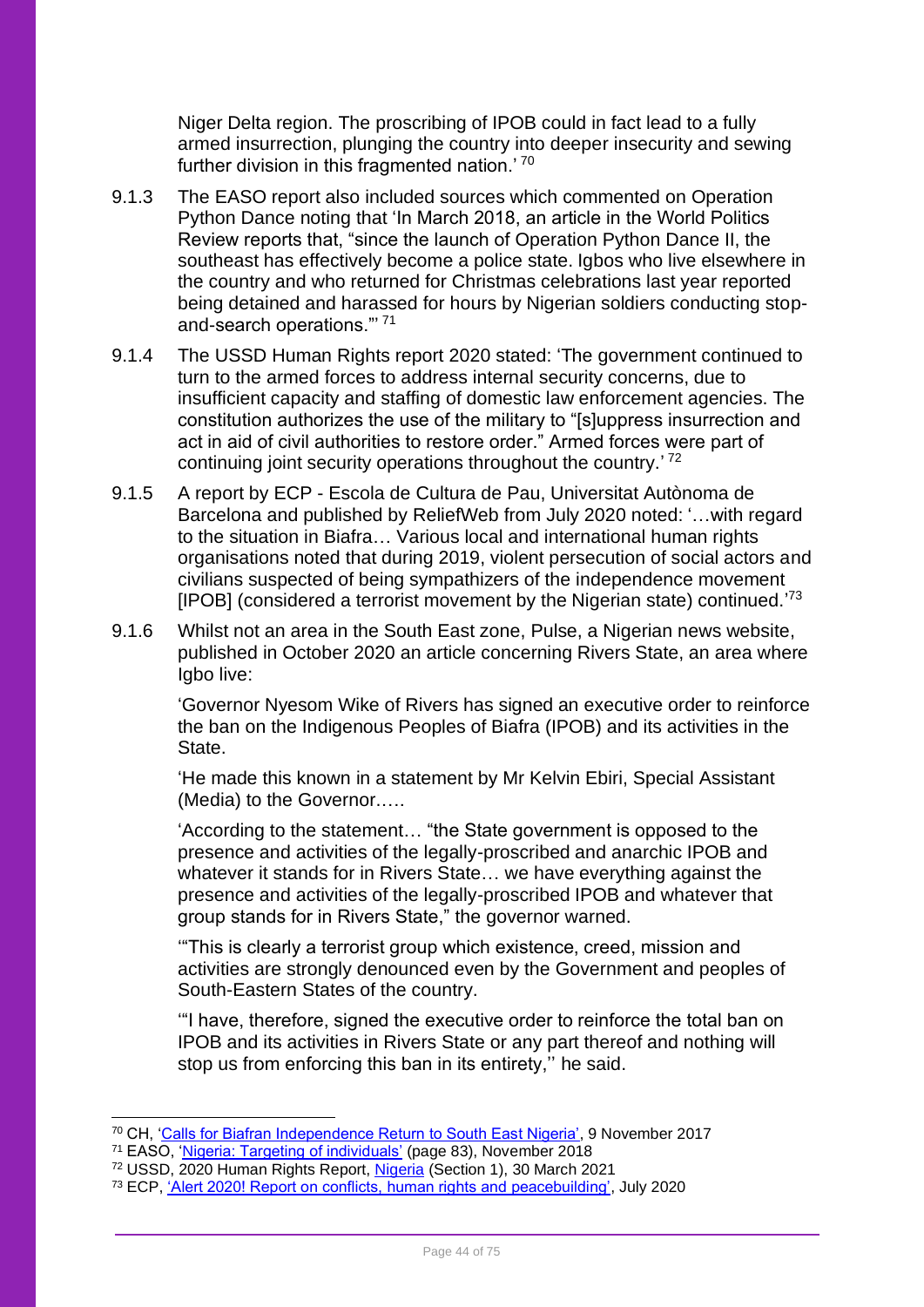'The statement also added that Wike also "directed security agencies and the Chairmen of Local Government Areas to fish out and resolutely deal with any [member of IPOB](https://www.pulse.ng/news/metro/2-feared-dead-as-police-and-ipob-reportedly-clash-in-enugu/9jxe67t) found in any community following the executive order and other legal instruments".'<sup>74</sup>

#### 9.1.7 Africa Confidential, a current affairs journal, of April 2021 observed

'Since January [2021], Nigeria's armed forces have been raiding cities in the South East region, on a search for training camps of the Eastern Security Network (ESN), the armed wing of the Indigenous People of Biafra (IPOB) secessionist group. When hundreds of soldiers stormed Orlu, 40 kilometres north of Imo state capital Owerri, on 21 January in Hilux trucks, their arrival triggered pandemonium.

'Local media reported four civilian casualties and that the soldiers were in town to retaliate after a couple of military personnel had been harassed in the area. In February, military helicopters were also seen patrolling the air above parts of Orlu.

'When the militia launched in December [2020], with the promise of addressing security issues in the region, it was accompanied by a strong caveat. A statement signed by IPOB spokesman Emma Powerful stressed that the ESN was not a security outfit gunning for secession in disguise. Its sole aim, the group said, is "to halt every criminal activity and terrorist attack on Biafraland", comparing itself to Amotekun, the regional vigilante group to protect farmers in the south-west, and Miyetti Allah, the umbrella organisation of herders…

'The ESN is capitalising on herder-farmer clashes, presenting itself as the defender of the farmers, and by extension, the "indigenes", a fissile concept in a federation which is meant to guarantee free movement to all citizens.

'IPOB leader Nnamdi Kanu says ESN was launched in response to soldiers killing dozens of unarmed civilians in Oyigbo, Rivers State, last November [2020]. The government said it was a reprisal after three policemen and six soldiers had been killed by secessionist agitators. Governor Nyesom Wike placed a 50 million naira (£95,000) bounty on the head of the state's IPOB leader, Stanley Mgbere, in October [2020]. The ESN has been spreading propaganda including videos of armed men in red masks and berets on Facebook and other social media networks…

'Many in the south-east are sympathetic to the Biafran cause but will not back a group using violence to achieve it. However, they are unlikely to give information to security agencies that will lead to the arrest of supporters of the group.'<sup>75</sup>

9.1.8 The Council on Foreign Relations (CFR) featured on their website a blog post by John Campbell, a former Ambassador who is described on CFR's expert biography page as 'a senior fellow for Africa policy studies at the Council on Foreign Relations in Washington, DC'<sup>76</sup>. The post from 18 May 2021 stated

<sup>75</sup> Africa Confidential, ['States rethink security',](https://www.africa-confidential.com/index.aspx?pageid=7&articleid=13344) 15 April 2021

<sup>74</sup> Pulse, ['Gov. Wilke signs executive order proscribing IPOB in Rivers State',](https://www.pulse.ng/news/local/gov-wike-signs-executive-order-proscribing-ipob-in-rivers/nx5nfmq) 29 October 2020

<sup>76</sup> CFR, Expert Bio – [John Campbell,](https://www.cfr.org/expert/john-campbell) undated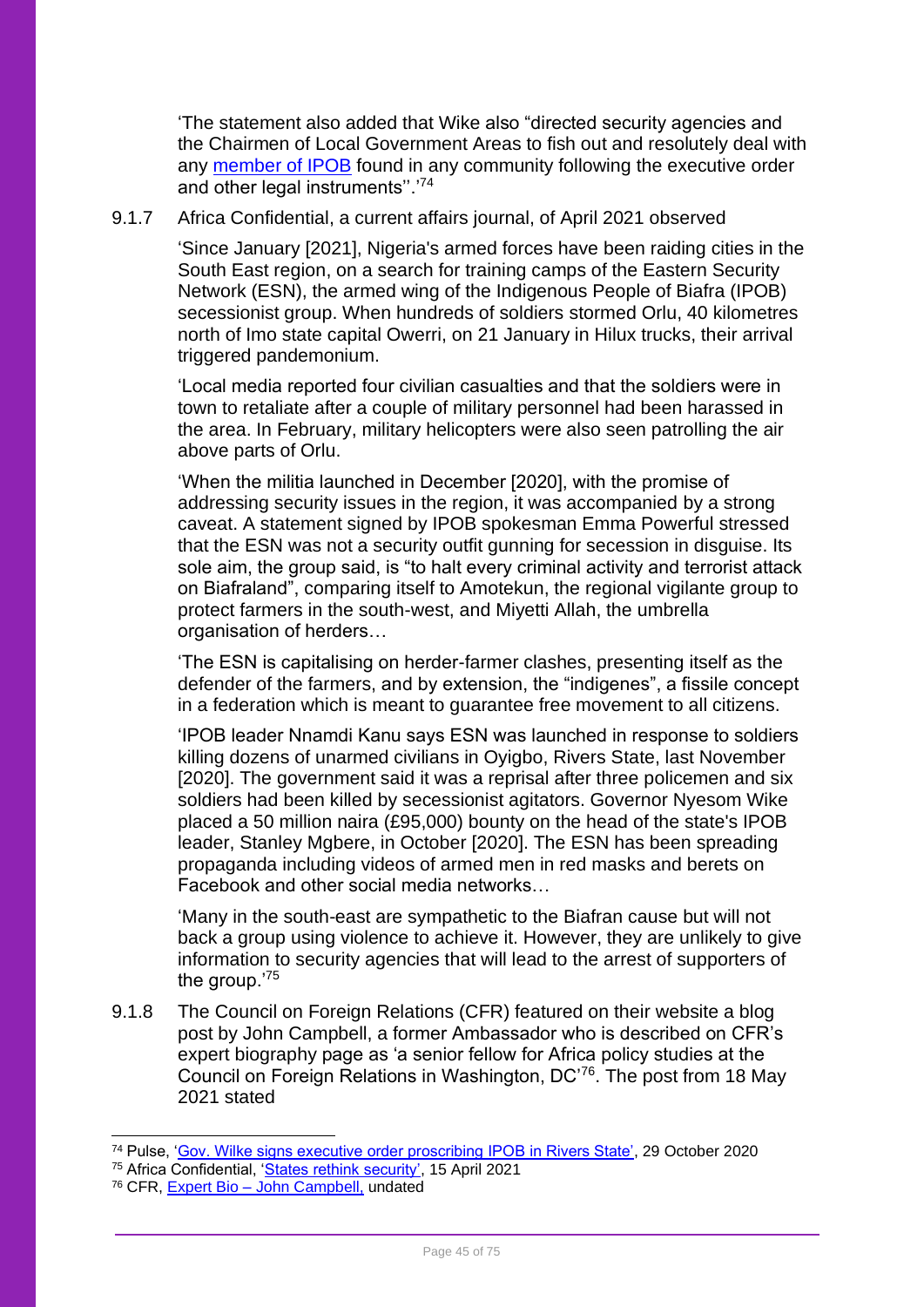'Following President Muhammadu Buhari's May 11 [2021] meeting with the military service chiefs and the inspector general of police, Nigerian military sources confirmed that some troops were being moved from Borno State, where they have been engaged with Boko Haram and other jihadis, to the South East, to counter "bandits" and the regional separatist organization, the Indigenous People of Biafra (IPOB), along with its security force, the Eastern Security Network (ESN). The army and police have sustained increased casualties in the South East, so aircraft—including combat helicopters—will be "deployed to conduct massive raids" on the hideouts of "criminals" from the IPOB and ESN. Another source suggested traditional rulers, community heads, and chiefs could be arrested to warn them against "conniving with the agitators." The police announced yesterday the launch of Operation Restore Peace to confront the IPOB and ESN.<sup>77</sup>

9.1.9 Punch, A Nigerian newspaper, in a May 2021 online article reported:

…

'The acting Inspector General of Police [IGP], Usman Baba, on Tuesday declared war on Biafra agitators and gunmen attacking and destroying police infrastructure in the South-East and South-South regions and ordered their extermination.

'In an address earlier, before declaring open the operation codenamed, Operation RT – Restore Peace, which was witnessed by governors of the South-East states and heads of other security agencies, Usman stated that the operation was for the stabilisation of the security order in the geopolitical zone.'<sup>78</sup>

9.1.10 The CFR in a further post from May 2021 and commenting on Usman Baba's address stated:

> 'The Nigerian government has launched Operation Restore Peace, designed to destroy the Indigenous People of Biafra (IPOB), a separatist group in support of independence for the former breakaway Republic of Biafra, and its security wing, the Eastern Security Network (ESN). According to Acting Inspector General of Police (IGP) Usman Baba, the security services are not to be constrained by human rights considerations…

'So, the IGP is not only giving the green light to human rights violations, but also promising his protection for those who commit them. In addition, he is threatening those who might hang back with the loss of pension benefits! Usman is implying that he has the full support of President Muhammadu Buhari.

'Other reporting<sup>79</sup> alleges that security services are conducting house-tohouse searches in Ebonyi, Imo, and Rivers states, all with large Igbo populations. Local people are saying that the security services are rounding up young men and their family members and taking them away for questioning. IPOB leader Nnamdi Kanu has dubbed the police initiative "Operation Massacre Biafrans."

<sup>&</sup>lt;sup>77</sup> CFR, ['Nigerian Government Threatens to Use the Hammer in the South East',](https://www.cfr.org/blog/nigerian-government-threatens-use-hammer-south-east?utm_source=blognotification&utm_medium=email&utm_campaign=Blog%20Post%20Notification%20Africa%20in%20Transition&utm_term=AfricaInTransition) 19 May 2021

<sup>&</sup>lt;sup>78</sup> Punch, ['IGP declares war on Biafran agitators, criminal element',](https://punchng.com/ig-declares-war-on-biafran-agitators-criminal-elements/) 19 May 2021

<sup>79</sup> Sahara Reporters, ['Nigerian Army, Police Conduct House-To-House Raid For IPOB…'1](http://saharareporters.com/2021/05/19/nigerian-army-police-conduct-house-house-raid-ipob-esn-members-south-east)9 May 2021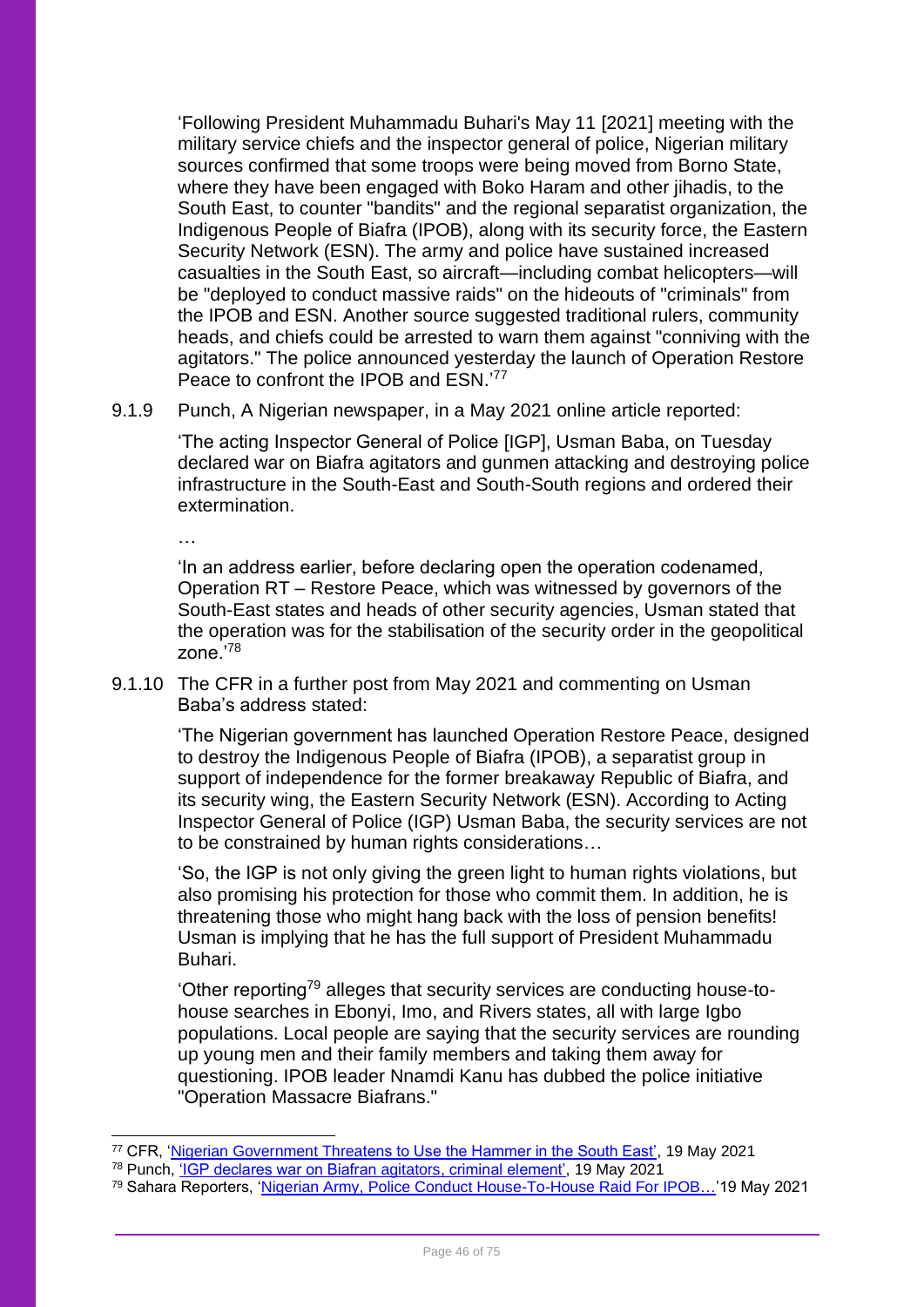'Usman Baba is a northern Muslim from Yobe State—long a Boko Haram stronghold. He is a career police officer. There is nothing in his background that would suggest an understanding of southern and eastern grievances and fears of the "establishment of a Fulani Caliphate."

'Operation Restore Peace and Baba's rhetoric would seem tailor-made to feed the revived Biafra secessionist movement and general southern and Christian fears of a Fulani-Muslim onslaught against Christians. It should be anticipated that local people will fight back viciously and the security services—as directed by Usman Baba—will respond in kind. It is to be hoped that President Buhari will repudiate Baba's rhetoric and methods, not least for the sake of the unity of Nigeria.'<sup>80</sup>

#### [Back to Contents](#page-1-0)

#### 9.2 Break-up of/use of excessive force against demonstrations

- 9.2.1 The EASO 'Targeting of individuals' report of November 2018 citing several media news sources stated: 'As MASSOB and IPOB have the same aim, are often taken together in media reports, and the authorities tend to react in the same way on rallies, demonstrations and members/supporters of both groups…' <sup>81</sup>
- 9.2.2 The International Centre for not-for-profit Law stated in a report updated in November 2020: 'In 2015, in Rivers State in the south of the country, pro-Biafra marches were banned by the state governor. In the run-up to gubernatorial elections in Bayelsa State, also in the south, protests were similarly banned by the Nigeria Police. In January 2017, the police also broke up a protest in favor of US President Donald Trump by the Independent Peoples of Biafra (IPOB), which led to the death of a protestor.'<sup>82</sup>

#### [Back to Contents](#page-1-0)

#### 9.3 Killings, discrimination, violence and harassment

9.3.1 The EASO Targeting of individuals report of November 2018 citing several media news sources stated:

'The military Special Board, set up to investigate the events of 30 May 2016 [Remembrance day when at least 60 people were killed], did not find any wrongdoing by the army, reporting only on the arrest of 14 persons during the demonstrations on those days. In August 2017, after numerous protests and calls for investigation from both national and international organisations, the Governor of Anambra State apologised to IPOB members for the events of 30 May 2016.

'Another major clash between the armed forces and the pro-Biafra activists occurred in October 2015 when the IPOB-leader Kanu was arrested on charges of treason and ethnic incitement. A wave of street protests and arrests followed. Kanu was released on 25 April 2017. However, on 22

<sup>80</sup> CFR, ['Nigerian Initiative Against Separatists Looks Nasty',](https://www.cfr.org/blog/nigerian-initiative-against-separatists-looks-nasty) 21 May 2021

<sup>81</sup> EASO, *'Nigeria: Targeting of individuals'* (page 84), November 2018

<sup>&</sup>lt;sup>82</sup> ICNL, '<u>Civic Freedom Monitor: Nigeria' (section: Legal analysis - Enforcement),</u> 5 October 2019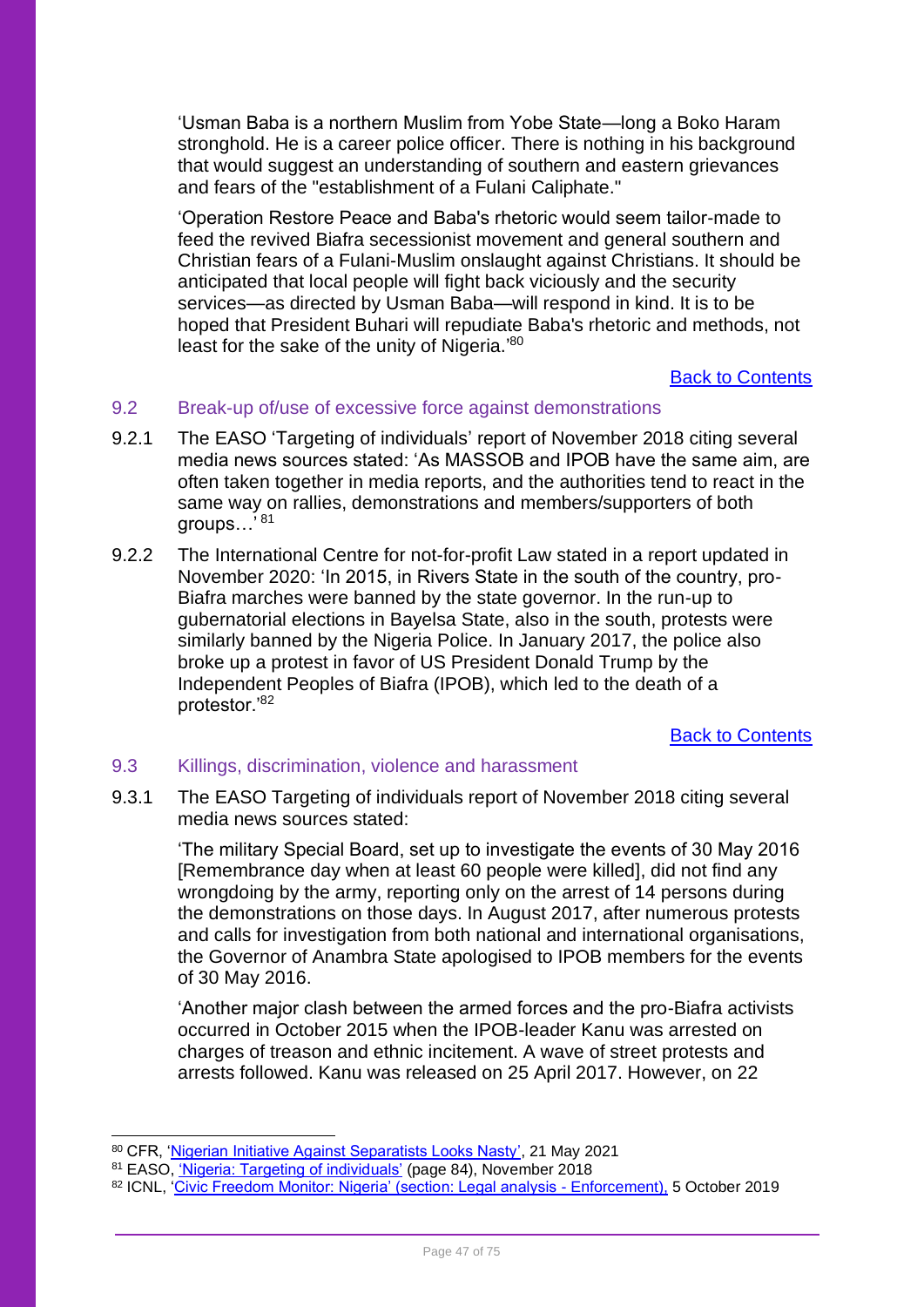September 2017, soldiers attacked the house where Kanu was staying and killed 28 people in the surroundings. The government denied the claim.<sup>'83</sup>

9.3.2 The EASO 'Targeting of individuals' report of November 2018 stated:

'The Nigerian federal authorities consider IPOB's activism as a threat to the national security, "even if the support for an independent Biafra does not appear to be strong, even not among the Igbo", as Lifos [the COI unit of the Swedish Migration Agency - Migrationsverket] notes. The ban on IPOB in September 2017 implies that all activities were declared illegal; even possession of IPOB material can lead to arrest and prosecution. Several members have been charged with treason which is punishable with the death penalty in Nigeria.**'** 84

9.3.3 Agnes Callamard, United Nations Special Rapporteur for Extrajudicial, Summary or Arbitrary Executions [SR] stated in a statement of September 2019 following a visit to Nigeria that:

'… nation-wide and broader regional pressures applied against Nigeria's diverse eco-political-economic systems are producing localised systems and country-wide patterns of violence, many of which are seemingly spinning out of control. They are claiming the lives of thousands and include, for instance, arbitrary killings in the context of: The repression of the Indigenous People of Biafra (IPOB)…

In yet other eco-political systems of violence, the security response is dangerously quasi-prospective, with individuals, communities and associations actively targeted for what they may have done decades ago, or for what they may do or may become, rather than for what they are doing or have done (e.g. members of the IMN, IPOB).' 85

9.3.4 Agnes Callamard also reported in September 2019 on killings and arrests:

'Since 2015, members of IPOB have faced arbitrary arrests, torture and extrajudicial executions, predominantly in the context of demonstrations. Between 2015 and 2016, it is alleged that law enforcement officials killed at least 100 IPOB members in different events in Aba (Abia State), and Awka and Onitsha (Anambra State). On 29 and 30 May 2016, during a demonstration, the Nigerian military opened fire on IPOB members and bystanders in Onitsha. At least 60 persons were killed and over 70 injured, mainly shot in the back. The exact number of deaths remains unknown.

'Between 12 and 14 September 2017, IPOB followers gathered at the family home of their leader, Nnamdi Kanu, in Afara-Ukwu (Abia State) to take part in a peaceful vigil. The military operation (as part of Python Dance II) carried out in the afternoon of 14 September 2017 is alleged to have resulted in the killing of 150 persons. The IPOB leader went in exile and some of its followers remain disappeared since then. No Nigerian soldiers were killed in the operation. Following this event, the Federal High Court in Abuja proscribed IPOB and designated it as a terrorist group.

<sup>83</sup> EASO, ['Nigeria: Targeting of individuals'](https://coi.easo.europa.eu/administration/easo/PLib/2018_EASO_COI_Nigeria_TargetingIndividuals.pdf) (page 54-55), November 2018

<sup>84</sup> EASO, ['Nigeria: Targeting of individuals'](https://coi.easo.europa.eu/administration/easo/PLib/2018_EASO_COI_Nigeria_TargetingIndividuals.pdf) (page 83), November 2018

<sup>85</sup> OHCHR, 'End of visit statement of the Special Rapporteur...' (para 11 & 14), 2 September 2019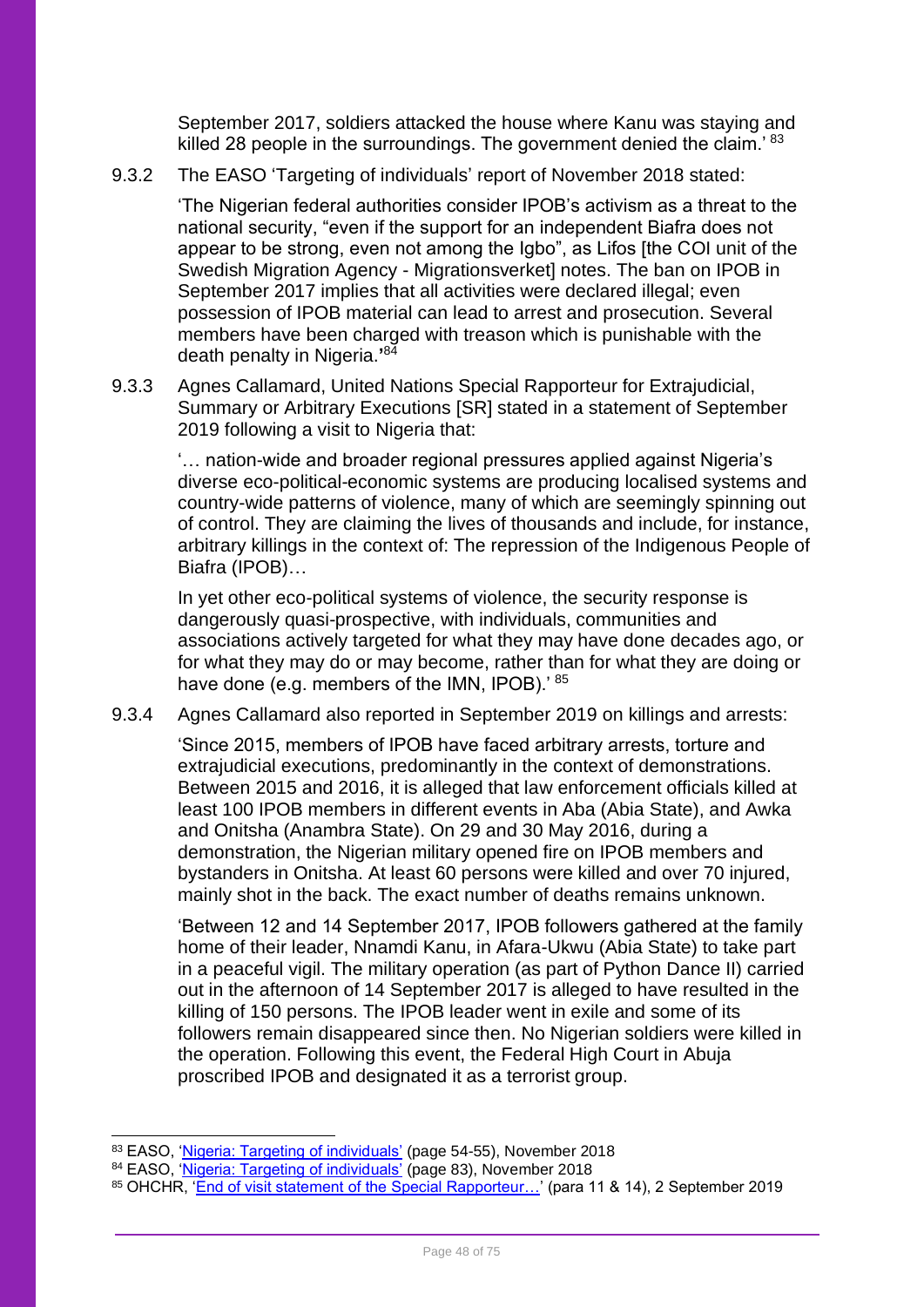'During my [Agnes Callamard, United Nations Special Rapporteur] visit, I met with several survivors of various security attacks and witness to killings. I have received a large number of allegations of killings by the Military Forces in 2017, 2018 and 2019…

'On March 8, 2018, the African Commission [for Human Rights, ACHR] issued Provisional Measures, asking the Federal Government of Nigeria to rescind its decision branding IPOB and its members as terrorists as well as the proscription and "Not to take any further action so as to avoid irreparable damage to the Victim, IPOB and its members, pending the decision of the Commission on this Communication."

'I am not aware of any steps taken to implement the ACHR interim decision at the time of writing these preliminary observations.<sup>86</sup>

9.3.5 The SR's same report stated that:

'The Government has acknowledged in 2016 that "in the course of security operations against Boko Haram in North-East Nigeria and recently in the context of countering militant and separatist groups like the Islamic Movement of Nigeria (IMN), the Indigenous People of Biafra (IPOB), and the Niger Delta Avengers, the Nigerian Military have been accused of extrajudicial killings, torture, arbitrarily arrest and detention". The report further states that all allegations of torture, extrajudicial killings and war crimes made against the Nigerian Military will be investigated.' <sup>87</sup>

9.3.6 The Federal Office for Migration and Refugees – Germany reported, based on various sources, that that on 2 December 2019:

'…. police went to the home of lawyer Ifeanyi Ejiofor in Oraifite (federal state of Anambra). Ejiofor is representing the wanted leader of the banned pro-Biafra organisation IPOB, Nnamdi Kanu, in his trial. According to the police, they were investigating a case of abduction and intended to arrest suspects in Ejiofor's house. According to IPOB, the police allegedly attacked the house, shooting at people who were inside. At least two police officers and two people in the house are believed to have been killed in the course of a violent altercation between IPOB supporters and the police. The police burned the house down. In connection with the outbreak of violence John Abang, chief of police in the federal state of Anambra, declared IPOB member Ejiofor and his supporters to be wanted persons. The whereabouts of Ejiofor, who was not at home during the clash, is since unknown.'<sup>88</sup>

- 9.3.7 Armed Conflict Location & Event Data Project (ACLED) in a December 2019 regional overview noted: 'Elsewhere in the country, the attempted arrest of an Indigenous People of Biafra (IPOB) lawyer sparked clashes between security forces and IPOB youth, causing the death of two officers and two IPOB supporters.' 89
- 9.3.8 The Federal Office for Migration and Refugees (BAMF) Germany reported in August 2020 that:

<sup>&</sup>lt;sup>86</sup> OHCHR, <u>'End of visit statement of the Special Rapporteur…'</u> (para 47-52), 2 September 2019

<sup>87</sup> OHCHR, <u>'End of visit statement of the Special Rapporteur...'</u> (para 74), 2 September 2019

<sup>88</sup> BAMF, ['Nigeria: briefing notes'](https://www.ecoi.net/en/file/local/2022111/briefingnotes-kw50-2019.pdf) (p6), 9 December 2019

<sup>&</sup>lt;sup>89</sup> ACLED, '<u>Regional Overview – Africa (1 - 7 December 2019)</u>' (p2), 10 December 2019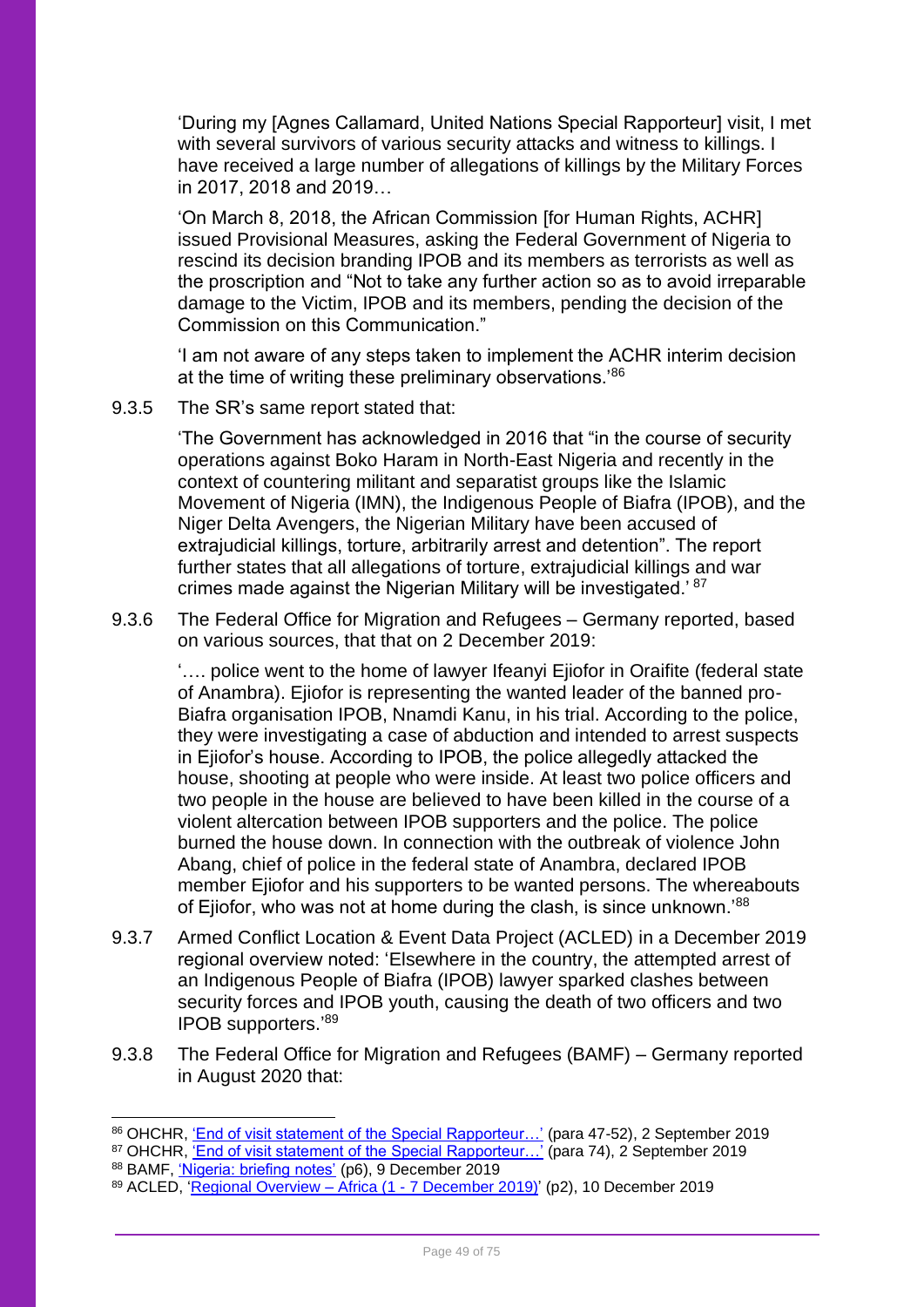'On 23 August 2020 the police stormed the Community Secondary School (aka St Patrick Secondary School) in the city of Enugu (capital of the southeastern state of the same name) in the Emene district. Members of the separatist organization Indigenous People of Biafra (IPOB) held a meeting there. The separatists allegedly resisted the attempt to arrest them and overpowered the police. More than a dozen patrol cars with officers of the police, the military, and the Department of State Services (DSS), the domestic intelligence service, had appeared to reinforce the security forces, reports said. Violent clashes then occurred on the school grounds and along the old Abakaliki Road between the school and the Catholic Church of St Joseph. The reports on the number of victims vary. On 23 August 2020, the IPOB spokesperson, Emma Powerful, announced that 21 IPOB members had been killed and 47 arrested in the course of the violent clashes. According to the police chief of the state of Enugu, the police arrested four IPOB members; four people were killed in the incident, he said. A DSS spokesperson informed that two DSS members had been killed.<sup>'90</sup>

9.3.9 PM News reporting on the same incident noted:

'Ahmed Abdulrahman, the Police Commissioner in Enugu state has given an official account of the bloody clash between security agents and members of the Indigenous People of Biafra(IPOB). But it is not all the truth as IPOB offered a different version.

'The clash at Emene Community Secondary School in Enugu on Sunday led to many deaths. The police gave an official death toll of four. But IPOB claimed 20 of their members were killed. Abdurahman said his command also arrested five IPOB members.

'One of the arrested IPOB members, Ebube Agu told journalists that they were having a martial art training for self defence when they were attacked by the security agents. Agu said that they were not armed as claimed by the police.

'Abdulrahman, in his own account said trouble started when operatives of the Department of State Services (DSS) went on a covert operation in Emene early Sunday morning. But they were overwhelmed and two of their officials allegedly abducted by IPOB members. Abdurahman said that the DSS operatives called in the police and the army for reinforcement. He noted that the police were able to rescue one of the DSS officials in a building where he was held hostage. The DSS later claimed it lost two of its men.

'"However, four persons lost their lives; two were hacked to death with machetes and one passerby set ablaze.

'"Many of the IPOB members also escaped with bullet wound and police have started tracing them," he said.

'Abdurrahman urged health facilities to treat anyone with bullet wounds but should report such cases to the police. In a statement, the DSS confirmed that said two of its men died during the clash. The service said a comprehensive investigation had commenced into the incident, according to its Public Relations Officer, Dr Peter Afunanya.

<sup>90</sup> BAMF, ['Nigeria: briefing notes'](https://www.ecoi.net/en/file/local/2037636/briefingnotes-kw35-2020.pdf) (p5), 24 August 2020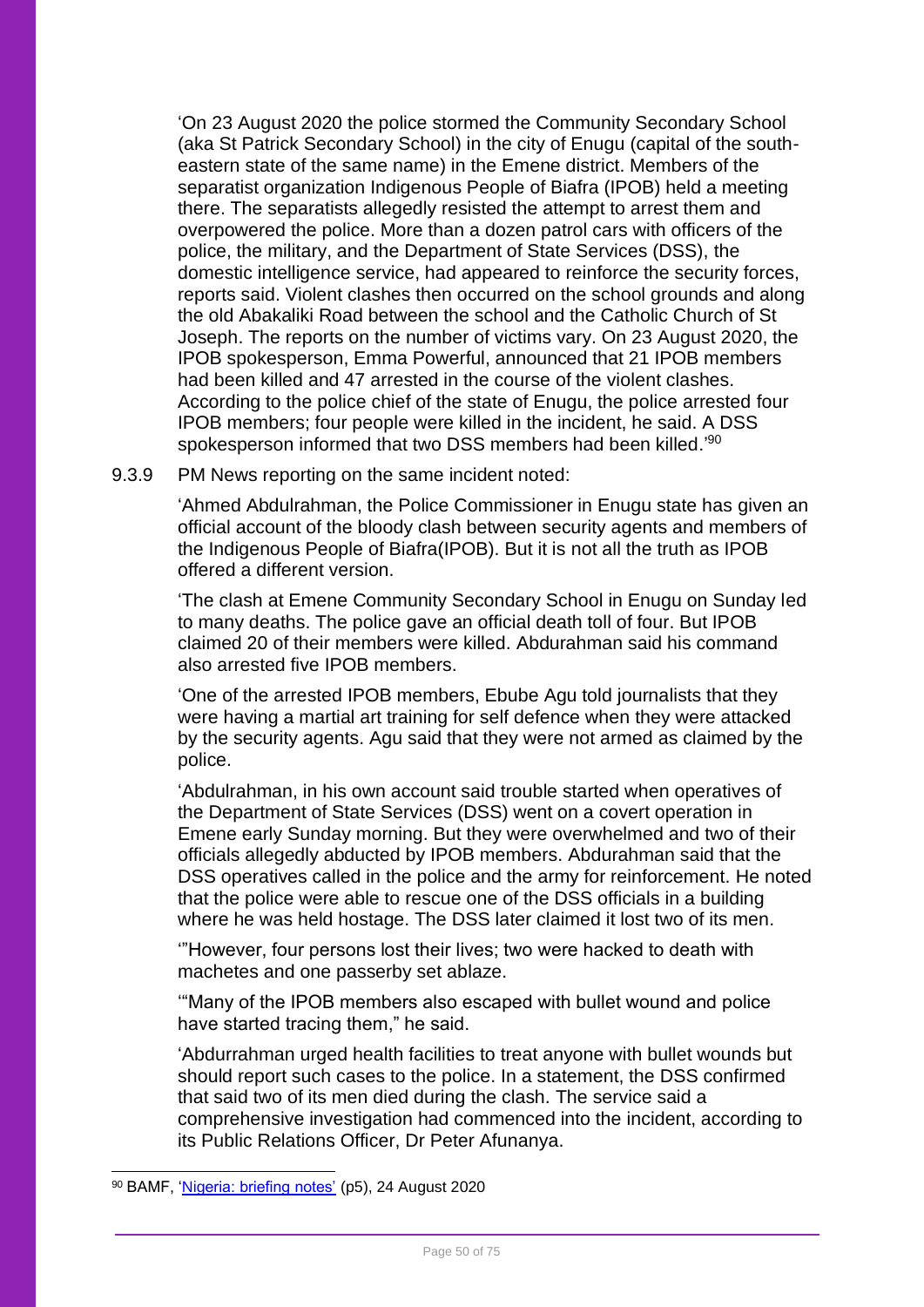'"The DSS wishes to inform the public that its patrol team was, today (Sunday), attacked in Emene, Enugu State by members of the outlawed Indigenous People of Biafra.

'"The service lost two personnel in what was clearly an unprovoked violent attack launched by IPOB on the team."'<sup>91</sup>

#### 9.3.10 The Guardian Nigeria reported in August 2020:

'Igbo socio-cultural organisation, Nzuko Umunna, has charged Enugu State Governor Ifeanyi Ugwuanyi to set up a judicial commission of inquiry to unravel the circumstances surrounding the killing of unarmed Igbo youths in the state by suspected security agents or face them in court.

'Persons suspected to be state security officials allegedly opened fire on unarmed youths who were having physical exercise training in Emene and massacred them in cold blood on August 23, 2020.

'Represented by its counsel, Edwin Anikwem, the group said the unprovoked attack and murder of innocent and unarmed indigenes of Enugu caused unrest within Enugu and environs, as the citizens live in fear…

'Meanwhile, Good Conscience Forum (GCF) says the call by the leader of the Indigenous People of Biafra (IPOB), Nnamdi Kanu, on his members to attack security operatives is a "significant threat to peace and tranquility in Nigeria". Kanu had reportedly told IPOB to retaliate further killing of its members by security operatives.

'The group, in a statement signed by its National President, Dr. Edwin Ogbu, at the weekend, urged relevant authorities to take proactive action to avoid a breakdown in law and order.

'Department of State Services (DSS) had said that two of its operatives were killed penultimate Sunday in a clash with IPOB members in Enugu State.

'"The GCF is in receipt of the call by the leader of IPOB for its members to attack security operatives in South East Nigeria.

'"We consequently condemn the call by Kanu in very strong terms, as Nigeria is a sovereign country governed by extant laws in the conduct of its affairs. We also condemn the recent clash between security operatives and IPOB members in Enugu that led to the death of two security operatives and life threatening injuries to scores of other innocent people," he stated.

'The group called on South East governors, stakeholders and parents to caution their children not to allow anyone to be recruited by IPOB.

'"We urge members of the general public to assist security agencies in Nigeria by providing credible information that would lead to the arrest and subsequent prosecution of IPOB members for the threat to human lives and the unity of the country," he added, calling on the government to probe the clash between IPOB and security operatives in Enugu that led to the loss of lives.<sup>'92</sup>

9.3.11 The 2020 DFAT country information report on Nigeria stated:

<sup>91</sup> PM News, 'Genesis of the bloody IPOB - Police, DSS clash in Enugu' 24 August 2020

<sup>92</sup> The Guardian, ['Nzuko Umunna may sue Ugwuanyi over killing of Igbo youths',](https://guardian.ng/news/nzuko-umunna-may-sue-ugwuanyi-over-killing-of-igbo-youths/) 31 August 2020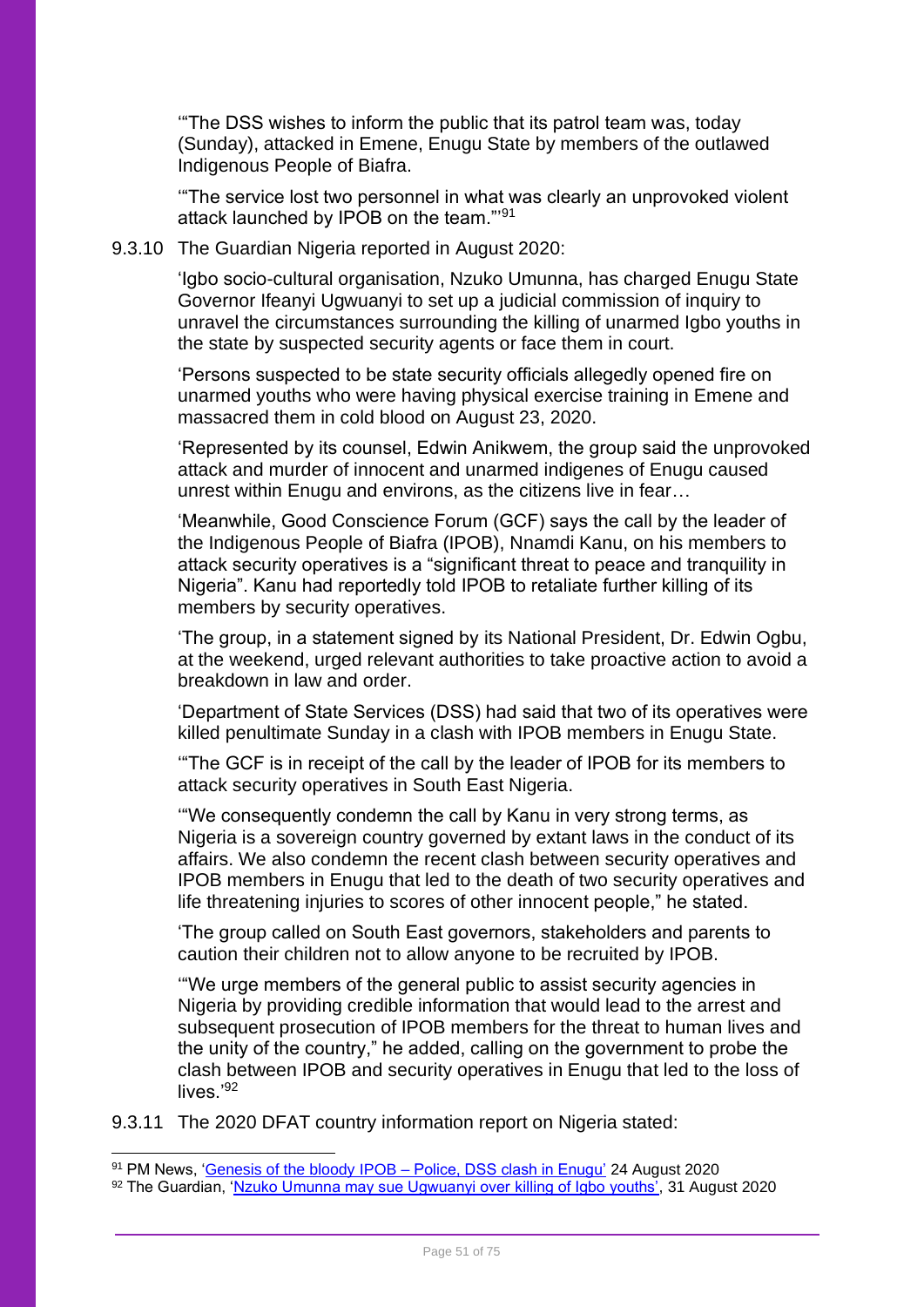'While the clampdown [Operation Python Dance] by security forces appeared to largely curtail IPOB's public activities, November 2020 saw a new outbreak of open conflict in the southeast of the country. Rivers state Governor Nyesom Wike has reportedly 'declared war' on the group following an attack on security forces which killed six soldiers and four police officers.' 93

9.3.12 The 2020 DFAT country information report Nigeria commented: 'The Special Rapporteur's report … noted reports of extrajudicial killings by state forces in relation to other groups, including … IPOB … the latter primarily in the context of demonstrations.' <sup>94</sup>

[Back to Contents](#page-1-0)

#### 9.4 Arrest and detention

9.4.1 Amnesty International in their 2016 report stated:

'The authorities initially allowed IPOB rallies to take place, but from September 2015 onwards the authorities have claimed that IPOB is a threat to the security of Nigeria, despite the fact that the IPOB protests and gatherings documented by Amnesty International were largely non-violent. Since the IPOB leader and Radio Biafra director Nnamdi Kanu was arrested on 14 October 2015, the meetings and demonstrations calling for his release have increased and so have the violations committed by the military.'

'The security forces have arrested hundreds pro-Biafra activists. In addition, DSS [Department of State Security,] has arrested eight IPOB coordinators; some at IPOB events and others at their homes. While some have been released, many others were charged with treason, which carries the death penalty under Nigeria law. Amnesty International was not able to confirm the exact number of people who have been arbitrarily arrested and detained in connection with the Biafra independence campaign in various parts of southeast Nigeria.

'Many of the people arrested after IPOB events have told Amnesty International that they were beaten or subjected to other forms of illtreatment. Some were tortured in detention. In addition, there is a consistent pattern of the security forces denying injured victims medical treatment.'<sup>95</sup>

- 9.4.2 The EASO Targeting of individuals report of November 2018 citing media news sources stated: 'On 18-19 May 2017, a group of women supporters of the IPOB reported being harassed, stripped and arrested by the Nigerian Army, during a rally in Abiriba, Abia State.' <sup>96</sup>
- 9.4.3 Amnesty International reported that in May 2017 'a high court ordered the SSS [State Security Service] to release Bright Chimezie, a member of the Indigenous People of Biafra (IPOB). Instead, the SSS included his name in another case. Bright Chimezie had not been brought to court by the end of

<sup>&</sup>lt;sup>93</sup> DFAT, '<u>Country information report: Nigeria'</u> (section 3.49, 3.50, 3.52), updated 3 December 2020

<sup>94</sup> DFAT, ['Country information report: Nigeria'](https://www.dfat.gov.au/about-us/publications/country-information-reports) (section 4.3), updated 3 December 2020

<sup>&</sup>lt;sup>95</sup> AI, ['Nigeria: Bullets were raining everywhere',](https://www.amnesty.org/download/Documents/AFR4452112016ENGLISH.PDF) (p5), 24 November 2016

<sup>96</sup> EASO, ['Nigeria: Targeting of individuals'](https://coi.easo.europa.eu/administration/easo/PLib/2018_EASO_COI_Nigeria_TargetingIndividuals.pdf) (page 83), November 2018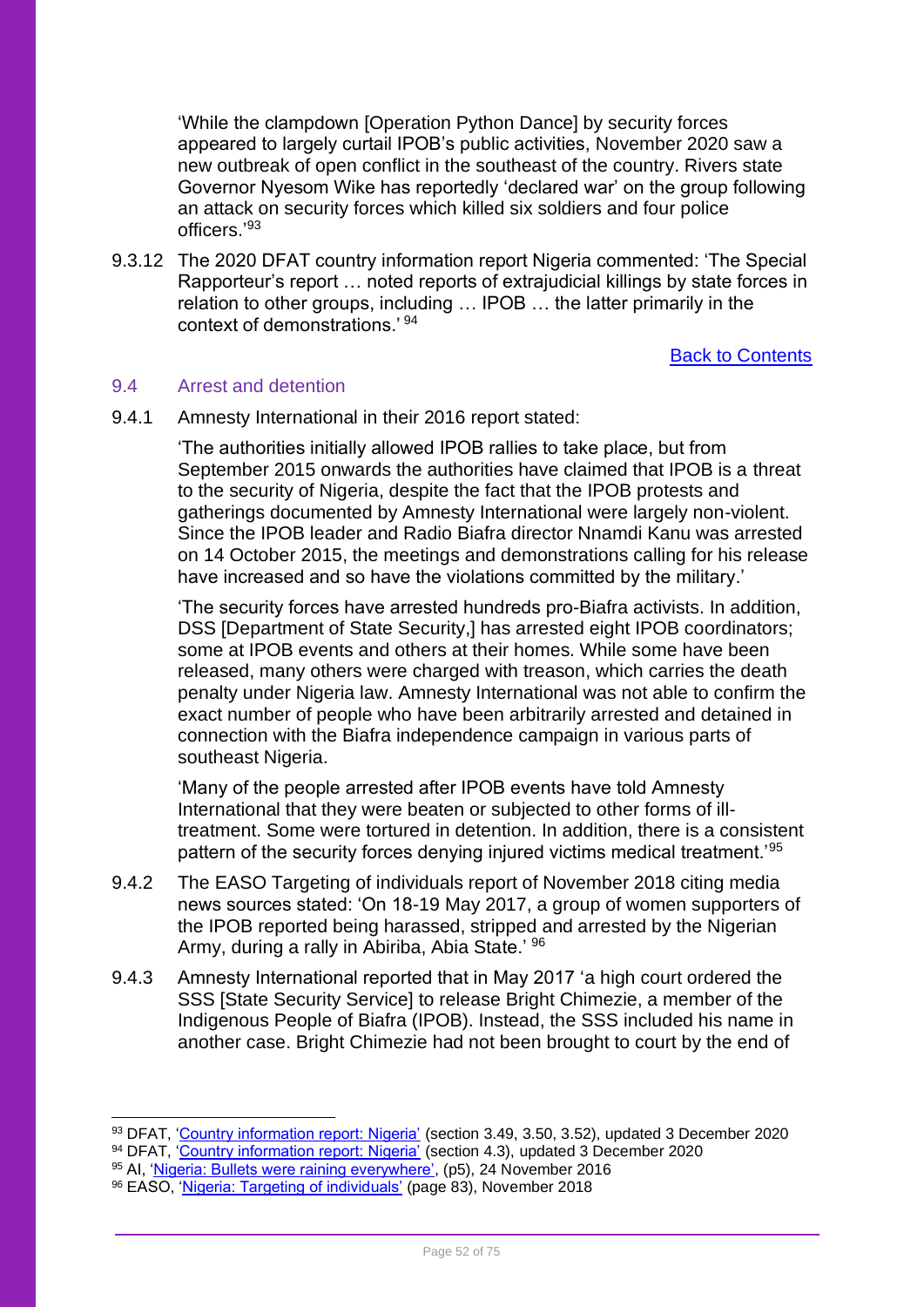the year [2017]; the SSS had held him in incommunicado detention for more than one year<sup>'.97</sup>

9.4.4 The Nigerian newspaper Punch reported on its website in January 2018 that:

'The Nigerian Army said on Thursday that its troops on Operation Mesa have arrested 27 members of the Indigenous People of Biafra and recovered an AK-47 rifle from one of them, Oliver Onyebunachi, in Imo State.

'According to the military, the IPOB members, who were 23 men and four women, were apprehended by troops of 144 Battalion, 82 Division, on October 1 [2017].

'The army noted that the IPOB members had a spiritual leader, Pa Michael Madumere, a 56-year-old, who hailed from the Ideator South Local Government Area of Imo State.'<sup>98</sup>

9.4.5 The News Agency of Nigeria (NAN) reported in August 2018 that:

'A high court sitting in Owerri on Friday granted the unconditional release of 114 women alleged to be members of the Indigenous People of Biafra (IPOB) group.

'The women who were remanded on the orders of a magistrate's court in Owerri were arrested on Friday August 17 [2018] by the police for demanding to know the whereabouts of IPOB leader Nnamdi Kanu. They were also held for unlawful assembly.

'NAN reports that the bail application filed by the lead counsel to the women, Ejiofor Uche was not opposed by the police.

'Theaddus Oke, prosecuting for the police, told NAN correspondent that the case had been referred to the state Ministry of Justice for advice.

'He said that the police had no say in whatever decision that was taken by the court.

'NAN recalls that the arrests sparked off widespread condemnation by residents of the state and sympathisers of IPOB.'<sup>99</sup>

9.4.6 NAN also reported in November 2018 that:

'The Police said they would charge 33 members of the banned Indigenous People (IPOB) of Biafra with terrorism after they allegedly killed an inspector and set ablaze a police patrol vehicle.

'The men, whose identities were unveiled Sunday, were arrested in Nnewi, Anambra state, along with some insignias of IPOB and eight motorcycles.

'The police said they may also be charged with murder, attempted murder, rioting and malicious damage, upon the completion of their investigation.'<sup>100</sup>

9.4.7 The EASO report also noted that 'Lifos [the COI unit of the Swedish Migration Agency - Migrationsverket] analyses that "the vulnerability of

<sup>97</sup> AI, [Nigeria 2017/2018,](https://www.amnesty.org/en/countries/africa/nigeria/report-nigeria/) February 2018

<sup>98</sup> Punch, ['Army arrests 27 IPOB members',](https://punchng.com/army-arrests-27-ipob-members/) 4 October 2019

<sup>99</sup> NAN, ['Court frees 114 women demanding IPOB leaders Kanu whereabouts',](https://www.nan.ng/page/3/?s=IPOB) 24 August 2018

<sup>100</sup> NAN, ['Police to charge arrested IPOB members with terrorism',](https://www.nan.ng/page/2/?s=IPOB) 25 November 2018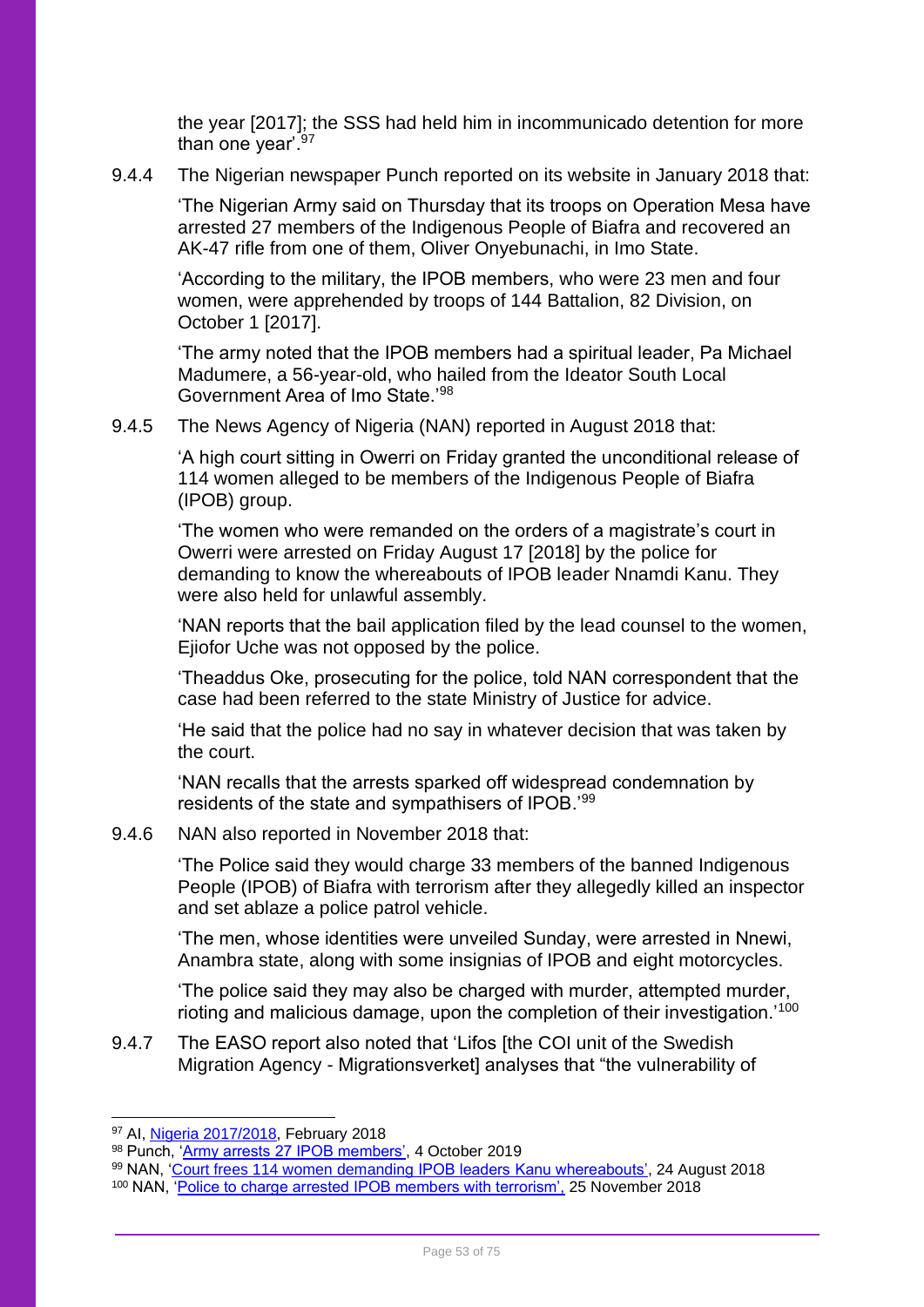arrested persons suspected of IPOB affiliation may have been enhanced following the government's decision to brand IPOB a terror organisation".' 101

- 9.4.8 Human Rights Watch in their World Report 2019, Nigeria: Events of 2018 stated: 'On August 17, 112 women were arrested and prosecuted in Owerri, Imo State, for protesting the disappearance of IPOB leader, Nnamdi Kanu. They were discharged and released by a court six days later.<sup>'102</sup>
- 9.4.9 An Immigration and Refugee Board of Canada (IRBC) response of June 2019, based on a range of sources, stated:

'According to sources, 51 people suspected of being IPOB members, were arrested in December 2018 as they "were reportedly setting for [a] Judaism service within the premises of the country home of the leader of [IPOB] Mazi Nnamdi Kanu" in Unuhia… or during a procession through the streets which started in the Afaraukwu community from which Kanu hails… Sources indicate they were demonstrating for an independent Jewish State … and that they were arrested for "being in possession" of different emblems of the IPOB… Sources state they were arraigned at magistrate court for terrorism and treason but the court decided it lacked jurisdiction to hear the case and ordered the detainees into custody while the case is transferred… Counsel for the defendants was quoted as saying the prosecution's decision to arraign the respondents at a court lacking jurisdiction was illegal and unconstitutional, citing similar Supreme Court decisions… According to the Guardian, the detainees were granted bail on 8 January 2019….' <sup>103</sup>

- 9.4.10 Amnesty International's Human Rights review of 2019 stated: 'Security forces have arbitrarily arrested at least 200 and killed at least 10 members and supporters of the Indigenous People of Biafra (IPOB) at different times during the year [2019].'<sup>104</sup>
- 9.4.11 PM News, a Lagos based news outlet, reported in May 2019 that 140 members of IPOB were arrested in Nsukka, Enugu state. The arrests were confirmed by the Police public relations officer (PPRO). The group were arrested for organising an unlawful procession, displaying proscribed items and chanting inciting songs. The PPRO said that the suspects would be later be charged to court<sup>105</sup>.
- 9.4.12 Reporting on the same incident, the IRBC response of June 2019, based on a range of sources, stated:

'A representative of the Enugu Police was quoted, by the News Agency of Nigeria (NAN), a state-run news agency (NAN n.d.), as stating that 140 IPOB members were arrested for "'engaging in unlawful procession and display of prohibited items'" in the Nsukka region of Enugu State on 22 May 2019 (NAN 23 May 2019). In contrast, the International Society for Civil Liberties and Rule of Law (Intersociety), a Nigerian civil society and human rights group, as quoted in the *Sun*, stated that the 140 individuals were arrested at a military and police checkpoint while going to a funeral,

<sup>104</sup> Amnesty International, [Human Rights in Africa: Review of 2019 -](https://www.amnesty.org/en/countries/africa/nigeria/report-nigeria/) Nigeria, 8 April 2020

<sup>101</sup> EASO, ['Nigeria: Targeting of individuals'](https://coi.easo.europa.eu/administration/easo/PLib/2018_EASO_COI_Nigeria_TargetingIndividuals.pdf) (page 84), November 2018

<sup>&</sup>lt;sup>102</sup> HRW, ['World Report 2019, Nigeria: Events of 2018',](https://www.hrw.org/world-report/2019/country-chapters/nigeria) 17 January 2019

<sup>103</sup> IRBC, '[Nigeria: The Indigenous People of Biafra \(IPOB\)](https://irb-cisr.gc.ca/en/country-information/rir/Pages/index.aspx?doc=457837&pls=1)...', 28 June 2019

<sup>105</sup> PM News, ['Police arrest 140 members of Biafra group in Nsukka',](https://www.pmnewsnigeria.com/2019/05/23/police-arrest-140-members-of-biafra-group-in-nsukka/) 23 May 2019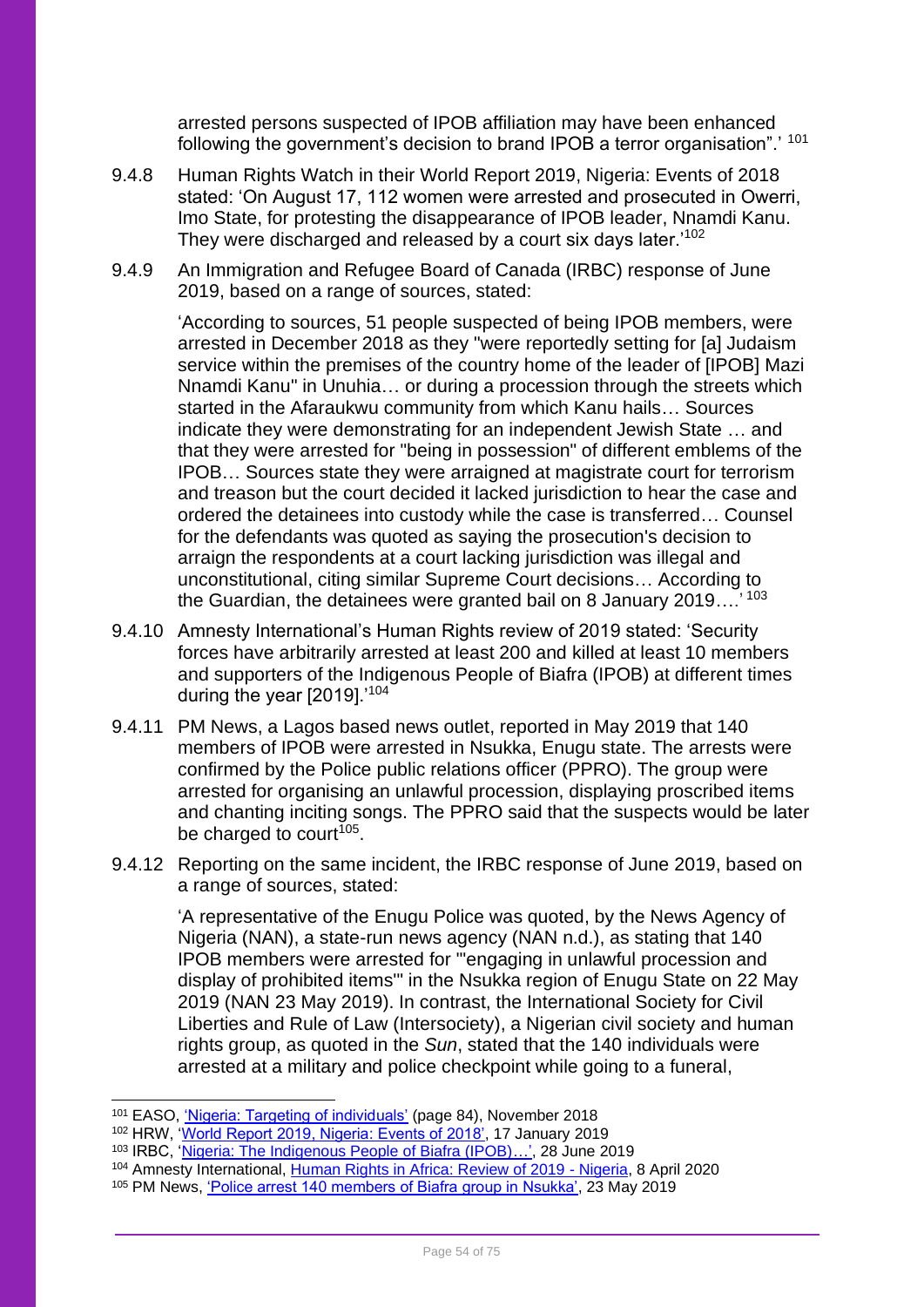"'tortured'," then arraigned in court on 23 May, where the court decided it does not have jurisdiction to hear the case and ordered them to prison (*The Sun* 6 June 2019). The same source further states that the detainees have not received a trial date as of two weeks after their arraignment (*The Sun* 6 June 2019). Similarly, the South-East Based Coalition of Human Rights & Democracy Organisations (SBCHROs), "a coalition of 22 rights and democracy groups operating in the Southeast part of Eastern Nigeria," quoted in News Express, a Nigerian online newspaper (News Express n.d.), indicates "'Biafra insignias'" including "'flags and bangles'" were found by the "'Enugu State Joint Security Patrol teams'" on some of the 140 people going to a funeral (News Express 26 May 2019). The same source indicates that all 140 individuals were arrested and charged with terrorism, and were sent to prison by the magistrate court until their case can be heard at the High Court (News Express 26 May 2019).' <sup>106</sup>

9.4.13 A 24 December 2019 report on the Nigerian news website Today.ng stated:

'Four persons, suspected to be members of the banned Indigenous People of Biafra have been arrested in Aba Market by Nigerian soldiers for selling a banned Biafran newspaper.

'The men were picked up under the Nigerian Army "Exercise Atilogwu Udo 1'', now ongoing in the South eastern states and Cross River.

'Col. Aliyu Yusuf, Deputy Director, Public Relations of 82 Division of the Nigerian Army said on Tuesday in Enugu, the four vendors were arrested by troops of sector 2 in Abia on Nov. 19.

'He gave the names of the vendors as Sunday Elom, Martins Ogwuchukwu, Chineme Obiechifula and Innocent Mike.

'Yusuf did not indicate the name of the newspaper.

'But he said they have been handed over to the appropriate security agency for further action<sup>'107</sup>

9.4.14 The 2020 DFAT country information report Nigeria stated:

'In her September 2019 post-visit report, the UN Special Rapporteur … noted a number of arrested IPOB members had allegedly been held incommunicado before being detained without charges; and there had not been any convictions of IPOB members since 2015 due to the discontinuance or dismissal of charges…<sup>108</sup>

- 9.4.15 DFAT assessed that '... as members of a proscribed organisation, IPOB members face a risk of arrest that is likely to be higher for those in leadership positions.' 109
- 9.4.16 Africa Confidential also noted in the article of April 2021:

'In 28 March [2021], police claimed they had arrested 16 people on suspicion of being behind the killing of at least 34 security agents in the south-east. According to the police, the suspects confessed to being members of IPOB

<sup>108</sup> DFAT, ['Country information report: Nigeria'](https://www.dfat.gov.au/about-us/publications/country-information-reports) (section 3.49, 3.50, 3.52), updated 3 December 2020

<sup>106</sup> IRBC, '[Nigeria: The Indigenous People of Biafra \(IPOB\)](https://irb-cisr.gc.ca/en/country-information/rir/Pages/index.aspx?doc=457837&pls=1)...', 28 June 2019

<sup>107</sup> Today.ng, ['IPOB members arrested for selling Biafra newspaper',](https://www.today.ng/news/metro/ipob-members-arrested-selling-biafra-newspaper-270353) 24 December 2019

<sup>109</sup> DFAT, ['Country information report: Nigeria'](https://www.dfat.gov.au/about-us/publications/country-information-reports) (section 3.49, 3.50, 3.52), updated 3 December 2020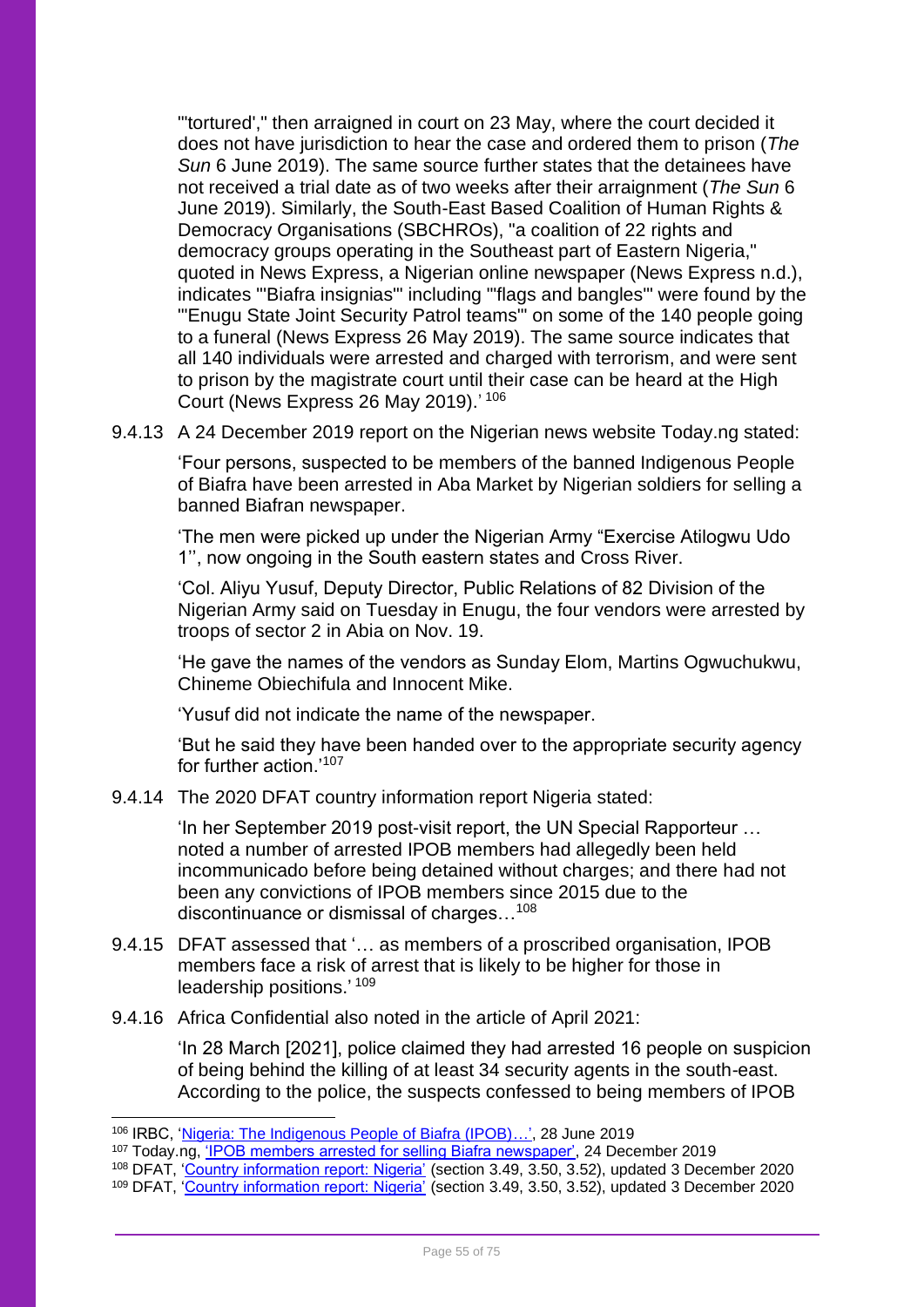and the ESN. But security experts say the routine use of torture to extract confessions means such claims should be treated with scepticism.

'Even if the claims are accurate, the arrest of a few ESN fighters will not stop what is a growing guerrilla campaign and clandestine collaboration between armed groups in the region and beyond. IPOB has been trying to expand its area of operations towards the Niger Delta, where it clashed with security forces last year.

'IPOB created the ESN to oppose the practice of open grazing by herders in the region. The historic clashes between settled farmers and nomadic herders in the northern and middle belt states are spreading to the southeast and south-west, partly because of the shortage of grazing land…

'Much of IPOB's support reflects communal solidarity on security rather than an upswing in favour of an independent state of Biafra. It tries to play on religious and regional loyalties and what it considers to be politically-biased security forces.'<sup>110</sup>

9.4.17 Premium Times reported on 29<sup>th</sup> June 2021:

'The lead counsel to the proscribed Indigenous People of Biafra (IPOB), Ifeanyi Ejiofor, has said the arrest and arraignment of Nnamdi Kanu earlier Tuesday was without his knowledge.

'"We have just confirmed through a correspondence from the Federal High Court Abuja about the arrest and the extradition of my Client- Mazi Nnamdi Kanu by the Nigerian State," Mr Ejiofor said in a statement on Tuesday evening.

'"He was brought before the Federal High Court No 2 Abuja today on an Eleven count charge, though without our knowledge," the attorney added.

'He said regardless of the offences or charge against his client, he is still presumed innocent of the allegation under the law.

'Mr Kanu, who is being prosecuted on charges of treasonable felony, was rearrested and returned to Nigeria on Sunday, the Attorney-General of the Federation and Minister of Justice, Abubakar Malami, said earlier

'According to the AGF, the IPOB leader was arrested through "collaborative efforts of Nigerian intelligence and security services."

'Although, Mr Kanu is believed to have fled to the United Kingdom, the AGF did not give the details of the exact place of his arrest and the diplomatic collaborations the operation must have involved…'<sup>111</sup>

- 9.4.18 Sahara Reporters in a December 2021 article reported that IPOB had disclosed a list of the names of some people is said were being illegally detained by the state following arrests within the preceding seven months $^{112}$ .
- 9.4.19 In January 2022 Premium Times reported the following with regard the arrest and trial of Mr Kanu:

<sup>110</sup> Africa Confidential, ['States rethink security',](https://www.africa-confidential.com/index.aspx?pageid=7&articleid=13344) 15 April 2021

<sup>&</sup>lt;sup>111</sup> Premium Times, ['IPOB's lawyer speaks on Nnamdi Kanu's arrest',](https://www.premiumtimesng.com/news/top-news/470684-ipobs-lawyer-speaks-on-nnamdi-kanus-arrest.html) 29 June 2021

<sup>112</sup> Sahara Reporters, ['IPOB Lists Names Of Young Innocent Men Allegedly…',](http://saharareporters.com/2021/12/30/ipob-lists-names-young-innocent-men-allegedly-abducted-detained-nigerian-army-others) 30 December 2021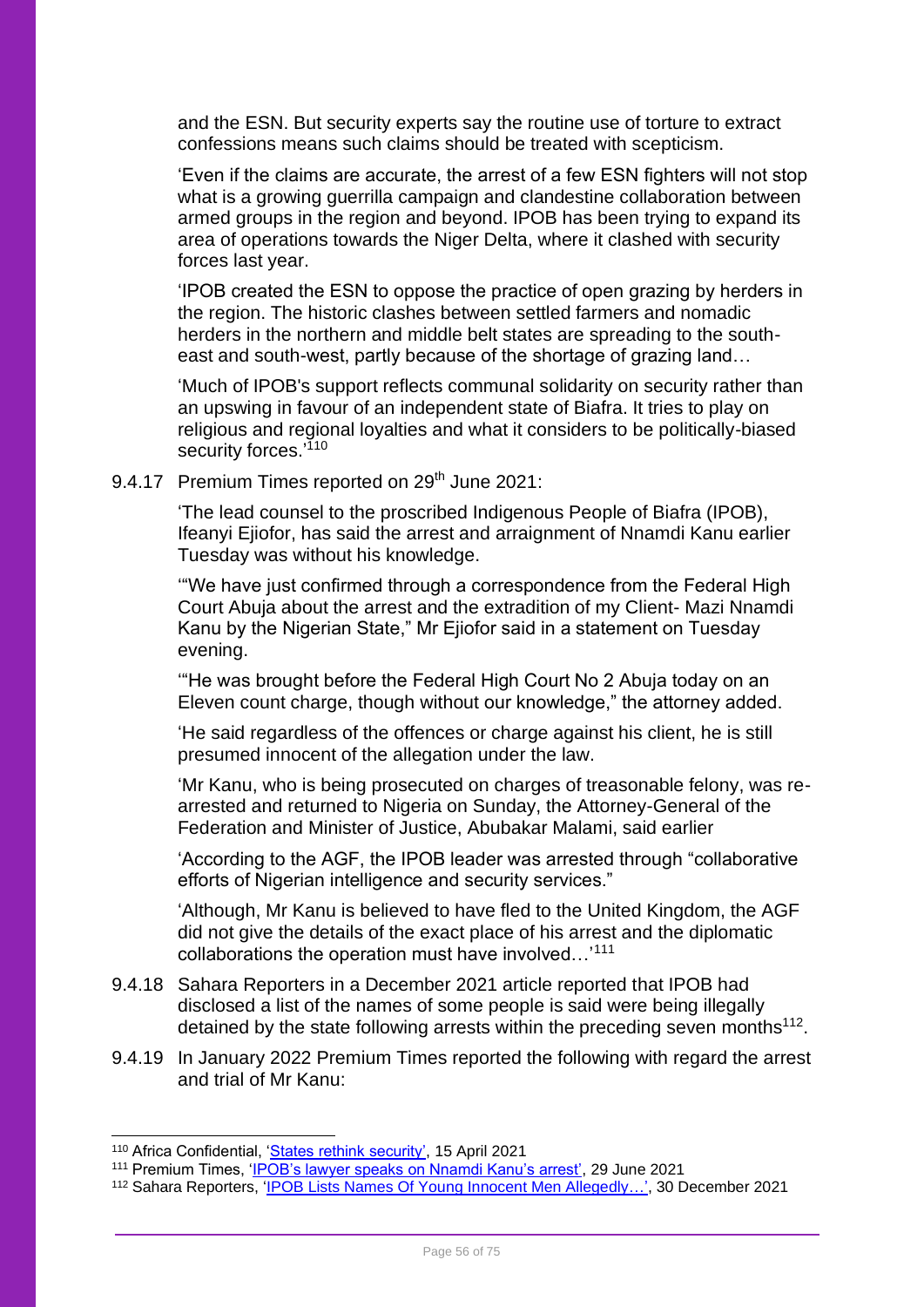'The federal government filed an amended 15-count charge against him on Monday.

'Mr Kanu was accused of various offences, including treasonable felony and terrorism, offences he allegedly committed in the course of his separatist campaigns.

'He was initially scheduled to be re-arraigned before the court on Tuesday, but the judge, Binta Nyako, had to adjourn the case after the defence team complained about the late service of the amended charges on them.

'Mr Kanu pleaded not guilty to all 15 counts read to him on Wednesday.' $^{\rm 113}$ 

9.4.20 The BBC monitoring timeline for IPOB updated to 23 January 2022 included the following:

'**26 July 2021** - Some members of the Indigenous People of Biafra (IPOB) are arrested by the police at the Federal High Court in Abuja where Nnamdi Kanu is standing trial. They were chanting slogans in support of Nnamdi Kanu, demanding his freedom…

**'2 August 2021** - Police in Imo State arrest Boniface Okeke, an alleged financier of the Indigenous People of Biafra (IPOB) and its militant wing Eastern Security Network (ESN). At least 25 other people suspected to be members of IPOB are also arrested, including seven women. The police say the suspects are being held in connection with terrorism and attacks on security agencies and private individuals where several police stations were burnt down and a number of police officers killed.

**'8 August 2021** - Police in Imo State arrest 29 suspected members of the Eastern Security Network (ESN), for allegedly planning to attack the state ahead of the sit-at-home order by the Indigenous People of Biafra, IPOB, on 9 August 2021

**'29 October 2021** - Police in Anambra State say they have arrested a suspected top commander of the Indigenous People of Biafra (IPOB)/Eastern Security Network (ESN), Udebuan Chubueze. According to police, a search was conducted in his houses at Ekwulobia and Nnewi where four AK-47, two automatic pump-action and ammunition were recovered. The suspect allegedly confesses to having led several attacks on police facilities, and that he was part of the group responsible for the killing of some policemen and personnel of the Nigerian navy.

**'25 December 2021** - The Nigerian army in conjunction with other security agencies arrest Godwin Nnamdi, a suspected leader of the Indigenous People of Biafra (IPOB) and Eastern Security Network (ESN) in Nkanu East Local Government Area of Enugu State.

**'17 January 2022** - The Federal Government of Nigeria files fresh terrorism charges against the leader of the Indigenous People of Biafra (IPOB), Nnamdi Kanu. In the amended process it filed before the Federal High Court sitting in Abuja, the government increased the counts in the initial charge it preferred against him. Kanu, who has been in detention since his alleged abduction from Kenya and repatriation to Nigeria, faced a seven-count

<sup>113</sup> Premium Times, ['Kanu pleads not guilty to fresh charges…',](https://www.premiumtimesng.com/news/headlines/506616-updated-kanu-pleads-not-guilty-to-fresh-charges-court-shifts-trial-to-february.html) 19 January 2022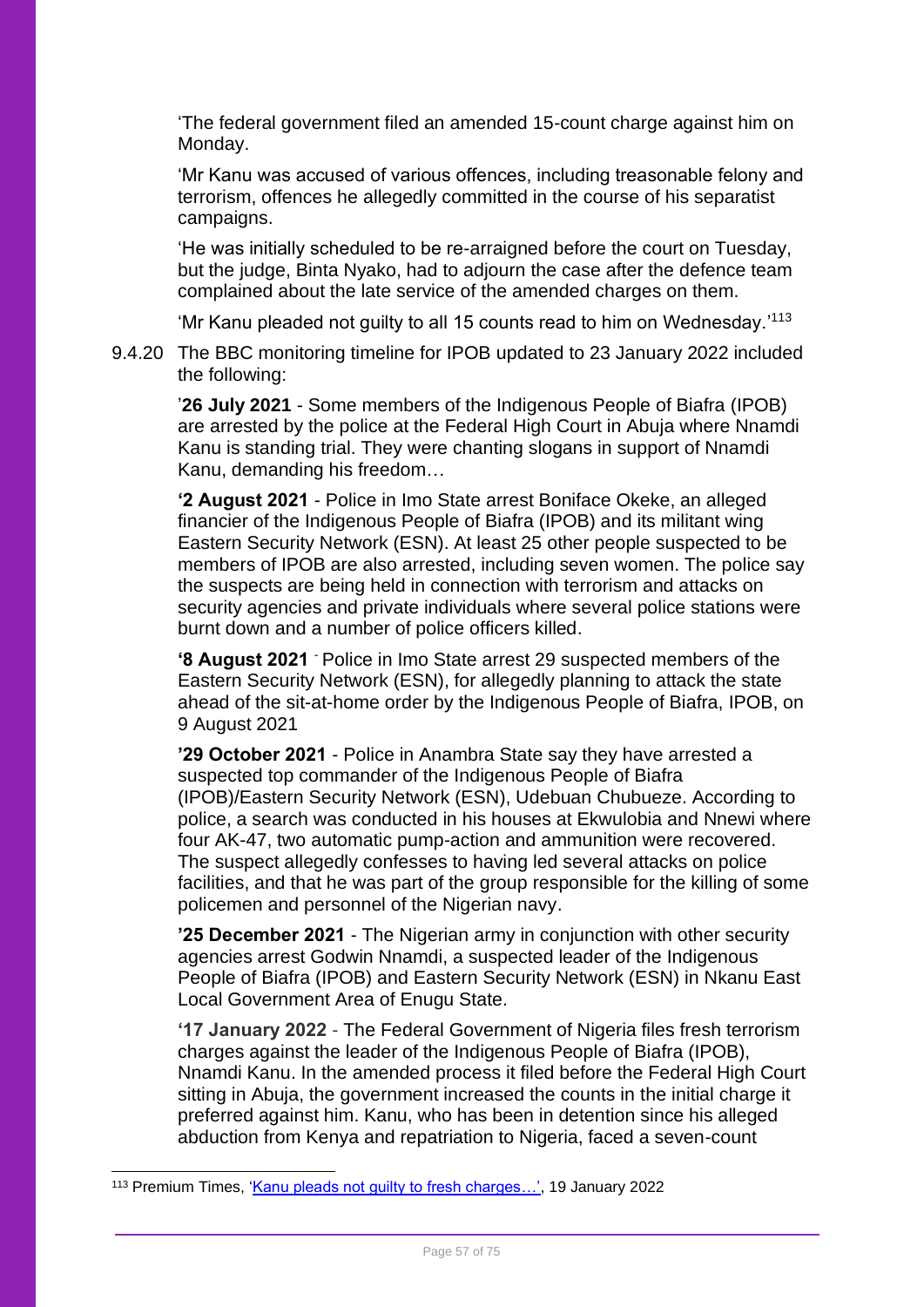treasonable felony charge, will now enter his fresh plea to 15 amended charges…

**'19 January 2022** - The leader of the Indigenous People of Biafra (IPOB), Nnamdi Kanu pleads not guilty to the fresh amended 15-count charge of treasonable felony filed against him by the federal government. The court adjourns till 16 February 2022 to hear the pending application.' 114

**'16 February 2022 -** The Federal High Court in Abuja fixes 8 April 2022 for ruling on a preliminary objection filed by Nnamdi Kanu, challenging the validity of the 15 amended charges filed against him by the federal government.'<sup>115</sup>

9.4.21 With regard the arrest of Mr Kanu and comments made by his lawyers with regard his treatment BBC monitoring reported:

'**26 July 2021** - The Indigenous People of Biafra (IPOB) reacts to the failure of the Department of State Services (DSS) to produce its leader, Nnamdi Kanu, in court for the resumption of his trial. In a statement, IPOB spokesperson Emma Powerful says: "We are no longer comfortable with this development. We have enough grounds to suspect foul play. With the failure of DSS to produce our leader in court today without any cogent reason and coupled with the torture meted out to him since his abduction in Kenya, we are worried about the safety of our leader. The failure of DSS to produce our leader in court today is confirming our fear over the uncertainty concerning his health"

**'7 September 2021** - Files a lawsuit against the Federal Government of Nigeria at the Abia State High Court, over what he describes as violations of his human rights. The federal government, Nigeria army, the Department of State Service (DSS), and the Nigerian police are respondents in the suit. He is urging the Abia State High Court to compel the respondents to pay him 5bn naira in damages as monetary compensation for the "physical, mental, emotional, psychological and other damages" suffered as a result of the alleged infringements on his fundamental rights.

**'10 November 2021 -** The Federal High Court in Abuja adjourns his trial to 19 January 2022. The adjournment comes after his team of lawyers, staged a walk out over the refusal of operatives of the Department of State Services (DSS) to allow some of them access into the courtroom. Kanu decried the refusal of security agents to allow some members of his legal team, especially his lawyer from the US, Bruce Fein, to enter the courtroom

**'6 December 2021 -** Alleges that he is being denied food in the facility of the Department of State Service (DSS). In a statement, his brother Prince Kanu says: "Just visited the Alpha Mazi Nnamdi Kanu, at the Department of State Security Services Abuja. During my interaction with him, he told me that he has been denied food since yesterday. As if that wasn't enough, DSS had also denied him his medical report after taking his blood for more than 21 times. They have continuously disobeyed all the court orders"

<sup>&</sup>lt;sup>114</sup> BBC Monitoring, [IPOB Timeline,](https://monitoring.bbc.co.uk/search?searchText=biafra&best=true&sort=publication_time&sortDirection=DESC) updated 23 January 2022, subscription only

<sup>115</sup> BBC Monitoring, 'Biography - [Nnamdi Kanu',](https://monitoring.bbc.co.uk/search?searchText=biafra&best=true&sort=publication_time&sortDirection=DESC) updated 21 February 2022, subscription only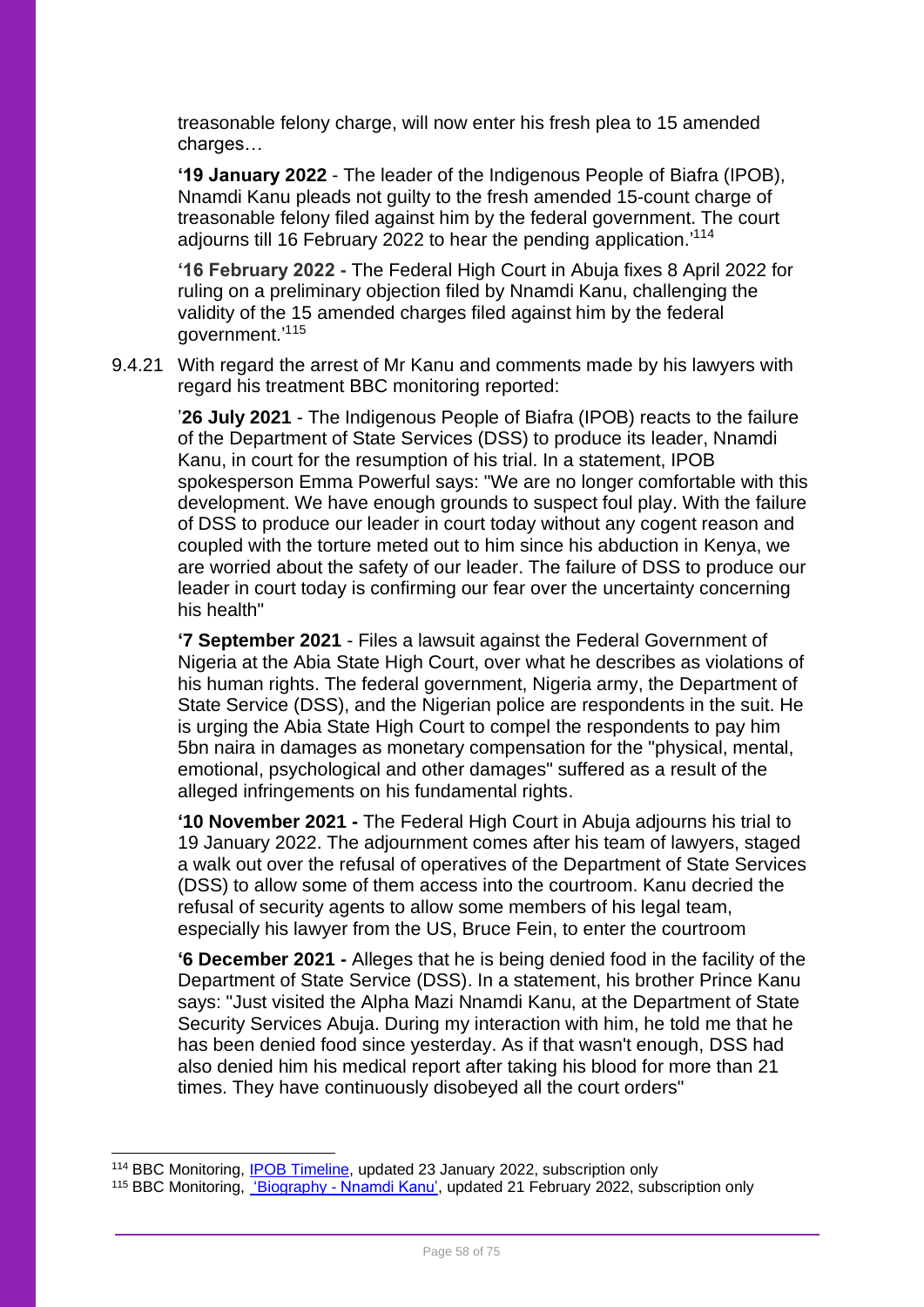**'17 January 2022** - The Federal Government of Nigeria amends the charges against him, raising the counts from seven to 15 ahead of the resumed hearing on 18 January 2022. His lawyer, Ifeanyi Ejiofor describes the new charges as a joke. In a statement, he says: "This is indeed a joke taken too far as the Federal Government of Nigeria (FGN) is now scouting for an opportunity to truncate tomorrow's proceeding, knowing fully well that the smokescreen charge is dead on arrival. We wish to categorically point out with dismay, that this further amended charge is the worst kind of abuse of legal process that we have encountered in the history of legal practice either in Nigeria or anywhere in the world".

**'19 January 2022** - The High Court in Abia State orders the federal government to pay the 1bn naira to the leader of the Indigenous People of Biafra (IPOB), Nnamdi Kanu, as compensation over the invasion of his father's house on 10 September 2017 by the military. Kanu's lawyer, Aloy Ejimakor, says in a tweet: "Mazi Nnamdi Kanu wins as Abia High Court rules that the federal government violated his fundamental rights. Orders the federal government to pay 1bn naira to him and issue a letter of apology to him '116

**[Back to Contents](#page-1-0)** 

#### 9.5 Prosecutions and convictions

9.5.1 Agnes Callamard, United Nations Special Rapporteur for Extrajudicial, Summary or Arbitrary Executions stated in a September 2019 report in a section titled 'Arbitrary Killings of Members of the Indigenous People of Biafra (IPOB)' that:

' a number of those arrested are allegedly held incommunicado before being detained without charges. When charges are finally made, they include membership to a terrorist organisation, unlawful gathering and in some cases kidnapping.

'It is alleged that not a single conviction against IPOB members has been secured since 2015, due to discontinuance or dismissal of charges. None of the killings of IPOB members have been investigated.' <sup>117</sup>

9.5.2 There is no further information about the outcome of arrests in the sources consulted (see [Bibliography\)](#page-67-0).

[Back to Contents](#page-1-0)

Section 10 updated: 16 March 2022

#### **10. Separatist groups outside of Nigeria**

- 10.1 Nigerian diaspora
- 10.1.1 The UK Office for National Statistics published figures to June 2021 estimates that 312,000 people (with a confidence interval (CI) of 31,000) that were born in Nigeria live in the UK. Additionally, the figures also show that

<sup>&</sup>lt;sup>116</sup> BBC Monitoring, [IPOB Timeline,](https://monitoring.bbc.co.uk/search?searchText=biafra&best=true&sort=publication_time&sortDirection=DESC) updated 23 January 2022, subscription only

<sup>117</sup> OHCHR, 'End of visit statement of the Special Rapporteur...' (para 49-50), 2 September 2019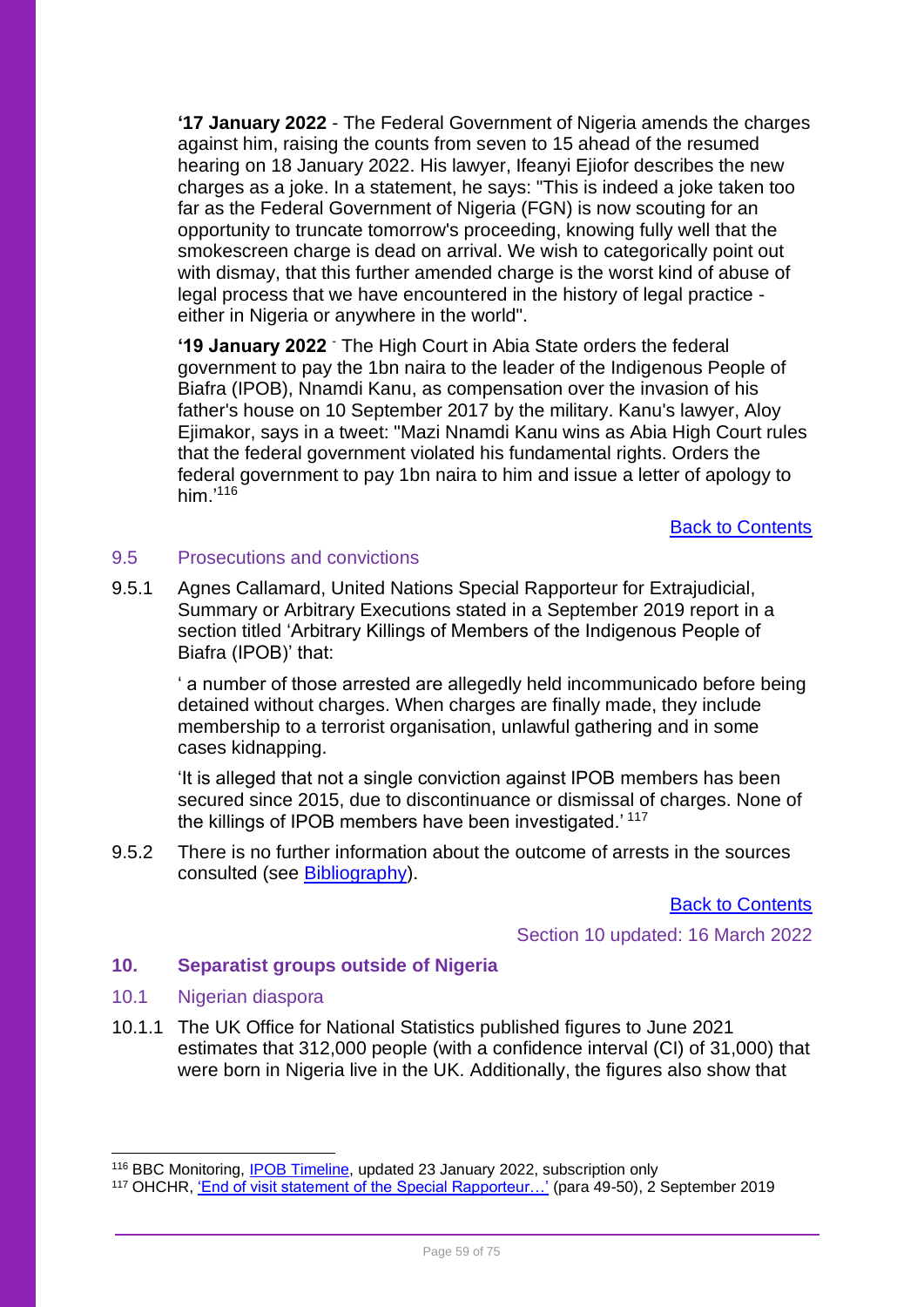there are estimated to be 178,000 (CI 23,000) people with Nigerian citizenship living in the UK $^{118}$ .

- 10.1.2 Nigerians in Diaspora Organisation UK (NIDO) have headquarters in London and Manchester. Their website stated that their aim is: 'to bring Nigerians living in the United Kingdom together and to identify those willing to offer their skills (Education, Information Technology, Health, Economic, science, Administration, Law, Political and Corporate Governance, Management etc.) to assist Nigeria's national development.'<sup>119</sup> There is no indication from the sources consulted that this group have connections to IPOB.
- 10.1.3 The Nigerian in Diaspora monitoring group (NDMG) were reported to have called for Nigerians living abroad to distance themselves from Nnamdi Kanu and IPOB<sup>120</sup>. At a press conference held in London in August 2019 a statement was made by the group's president which was critical of Kanu and **IPOB** members and their activities outside of Nigeria<sup>121</sup>. The president of the group condemned in particular the attack of a member of the National Assembly in Germany by reportedly members of IPOB<sup>122 123</sup>.

[Back to Contents](#page-1-0)

#### **Official – sensitive: Start of section**

#### 10.2

The information in this section has been removed as it is restricted for internal Home Office use only.

<sup>118</sup> OfNS, ['Population of the UK by country of birth and nationality',](https://www.ons.gov.uk/peoplepopulationandcommunity/populationandmigration/internationalmigration/datasets/populationoftheunitedkingdombycountryofbirthandnationalityunderlyingdatasheets) 25 November 2021 <sup>119</sup> NIDO, ['About us',](https://www.nidouksouth.org/about) undated

<sup>&</sup>lt;sup>120</sup> Vanguard, 'Croup to Nigerians in diaspora: Be wary of Kanu', 29 August 2019

<sup>&</sup>lt;sup>121</sup> Vanguard, 'Croup to Nigerians in diaspora: Be wary of Kanu', 29 August 2019

<sup>&</sup>lt;sup>122</sup> Vanguard, *'Group to Nigerians in diaspora: Be wary of Kanu'*, 29 August 2019

<sup>123</sup> Premium Times, ['Ekweremadu dragged, assaulted in Germany',](https://www.premiumtimesng.com/news/headlines/347183-ekweremadu-dragged-assaulted-in-germany.html) 17 August 2019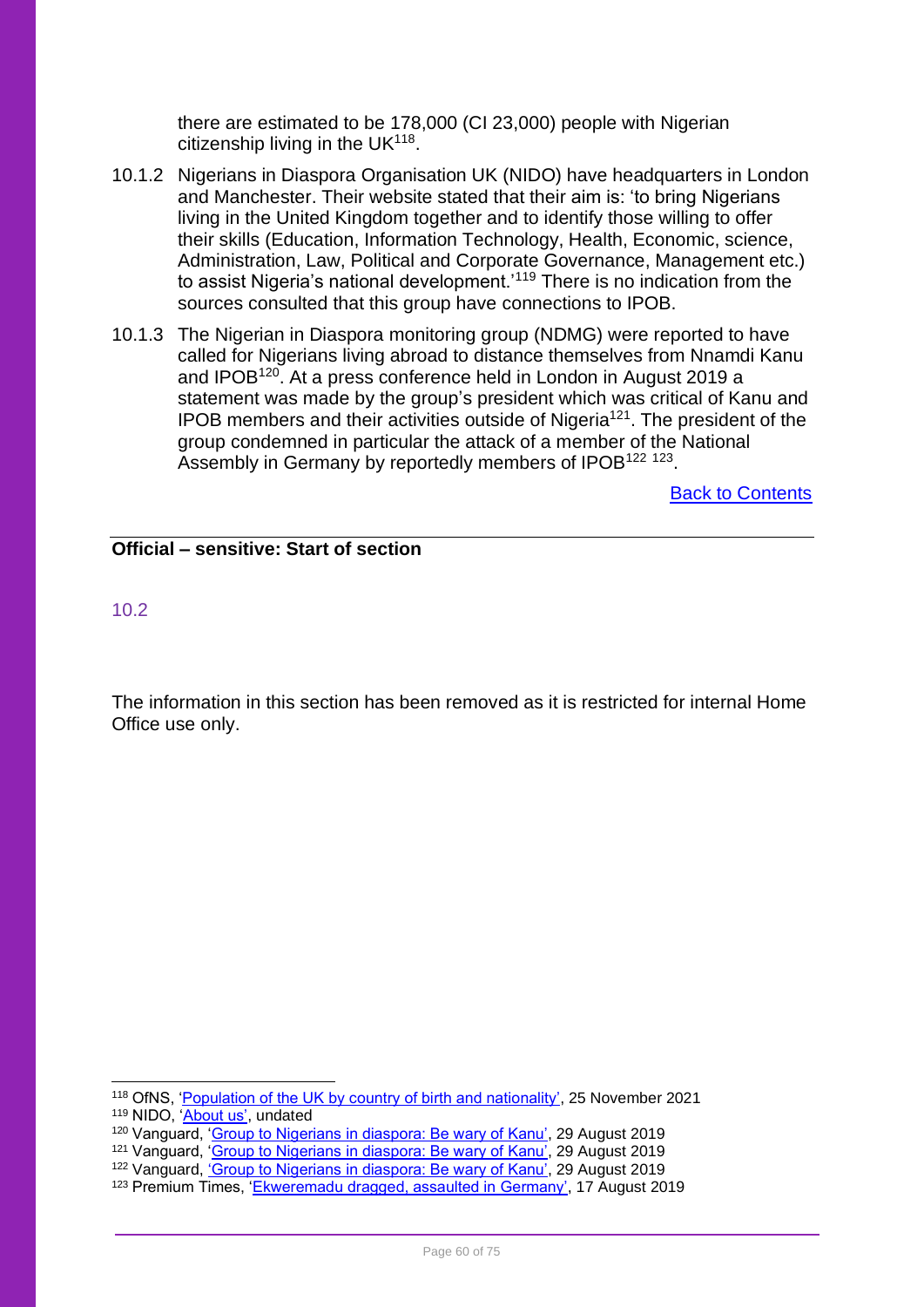The information in this section has been removed as it is restricted for internal Home Office use only.

The information in this section has been removed as it is restricted for internal Home Office use only.

**Official – sensitive: End of section**

**[Back to Contents](#page-1-0)**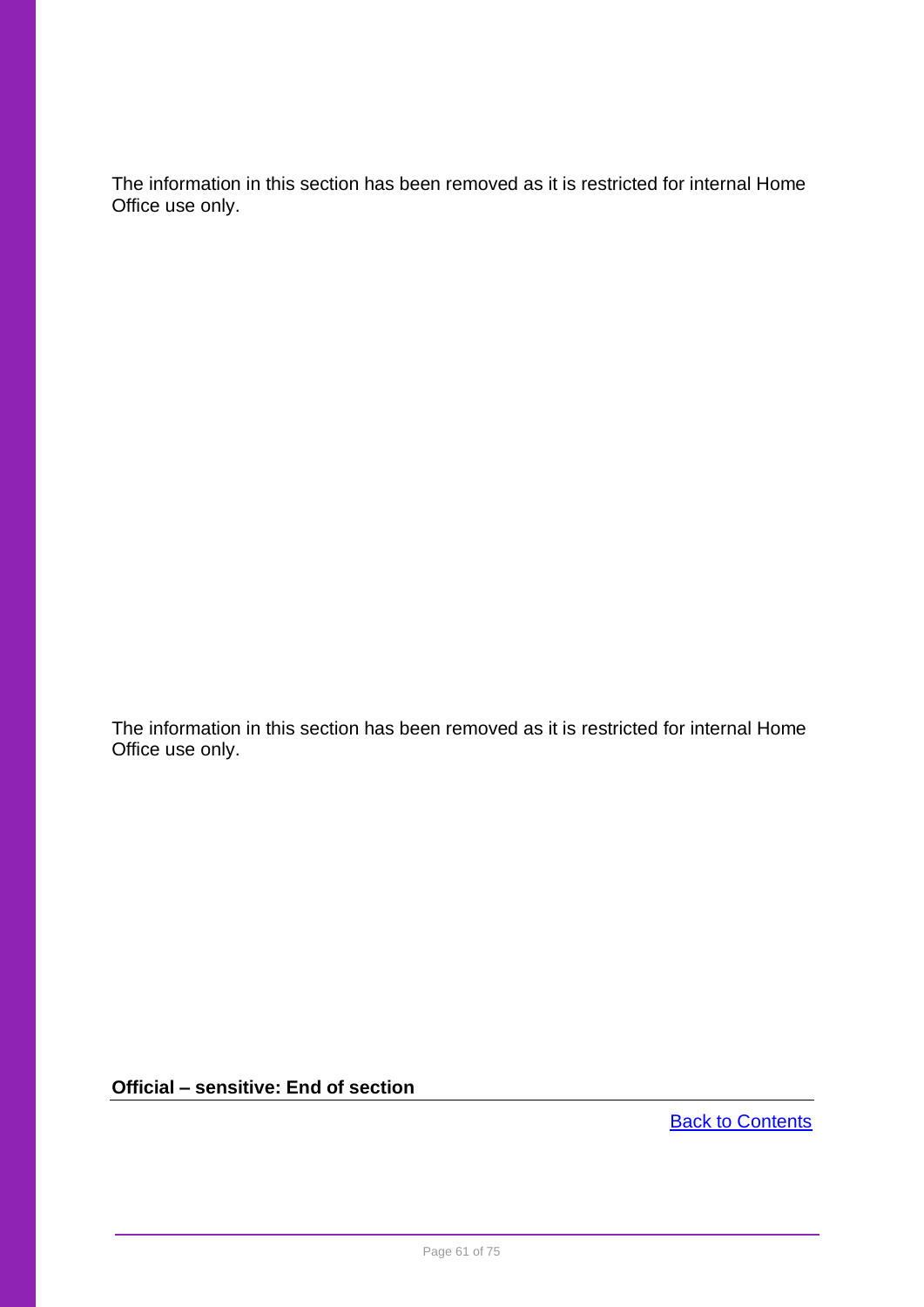#### 10.3 Size and composition of separatist groups in the diaspora

10.3.1 CPIT was unable to find information about the number, size, aims and activities of pro-'Biafran' groups in the UK in the sources consulted (see [Bibliography\)](#page-67-0).

[Back to Contents](#page-1-0)

- 10.4 Sur place activities of separatist groups
- 10.4.1 April 2018 footage available on YouTube shows a group protesting in London where they are calling for a referendum on 'Biafra'<sup>124</sup>.
- 10.4.2 Premium Times reported on 17 August 2019 that: 'Nigeria's former [Deputy](http://www.senatorekweremadu.com/biography/)  [Senate President, Ike Ekweremadu,](http://www.senatorekweremadu.com/biography/) was on Saturday physically attacked by a mob while attending a cultural event in Germany. Mr Ekweremadu, who confirmed the attack in a statement, said the attackers were members of the Indigenous Peoples of Biafra (IPOB)…' 125
- 10.4.3 Premium Times an Abuja based Nigerian media organisation reported on its website on 6 December 2019 that IPOB had claimed responsibility for an attack on Nigeria's transport minister, Rotimi Amaechi in Madrid by the Spanish branch of the group following an order by Nnamdi Kanu to '"attack Nigerian leaders anywhere they are seen".'<sup>126</sup>
- 10.4.4 Sahara Reporters in a June 2021 article reported 'Nigerians of Igbo extraction residing in the United Kingdom have barricaded the Parliament House in London to protest against the alleged genocide in the South East region.

'In a video shared on Friday morning, the Biafra protesters demanded an end to the killing of Igbo youths in Nigeria…

'In the protest in London, protesters are seen with Biafra flags, polo shirts and wrist bands shouting 'stop killing our children, stop the genocide.'<sup>127</sup>

10.4.5 The Nigerian newspaper Punch reported on its website in September 2021: 'Scores of female members of the proscribed Indigenous People of Biafra based in London have begun a three-day "mega rally" in the United Kingdom.

'The women are calling for the release of the embattled IPOB leader, Nnamdi Kanu, from the custody of the Department of State Service, according to a video posted by a Twitter user,  $@E$ mekannaoma.<sup>'128</sup>

10.4.6 There is no further information in the sources consulted of recent recorded activities in the UK by IPOB or other groups supporting the creation of a 'Biafran' state (see [Bibliography\)](#page-67-0).

[Back to Contents](#page-1-0)

<sup>124</sup> YouTube, ['Biafra Protest: Group Protests In London, Call For Referendum',](https://www.youtube.com/watch?v=Y70LTyppsdQhttps://ukhomeoffice.sharepoint.com/sites/PROC975/SharedDocuments/Countries/Nigeria/CPINs/Biafran%20separatists/NGA%20-BIAFRAN%20SEPARATISTS%20-%20CPIN%20-%20v1.0%20(draft).docx) 19 April 2018

<sup>125</sup> Premium Times, ['Ekweremadu dragged, assaulted in Germany',](https://www.premiumtimesng.com/news/headlines/347183-ekweremadu-dragged-assaulted-in-germany.html) 17 August 2019

<sup>&</sup>lt;sup>126</sup> Premium Times, '<u>IPOB claims responsibility for attack on Amaechi in Spain</u>', 6 December 2019 <sup>127</sup> Sahara Reporters, 'Biafra Agitators Storm UK Parliament, London To Protest Against Alleged

[Genocide In South-East',](http://saharareporters.com/2021/06/11/biafra-agitators-storm-uk-parliament-london-protest-against-alleged-genocide-south-east) 11 June 2021

<sup>128</sup> Punch, ['IPOB women protest in London, demand Kanu's release',](https://punchng.com/video-ipob-women-protest-in-london-demand-kanus-release/) 30 September 2021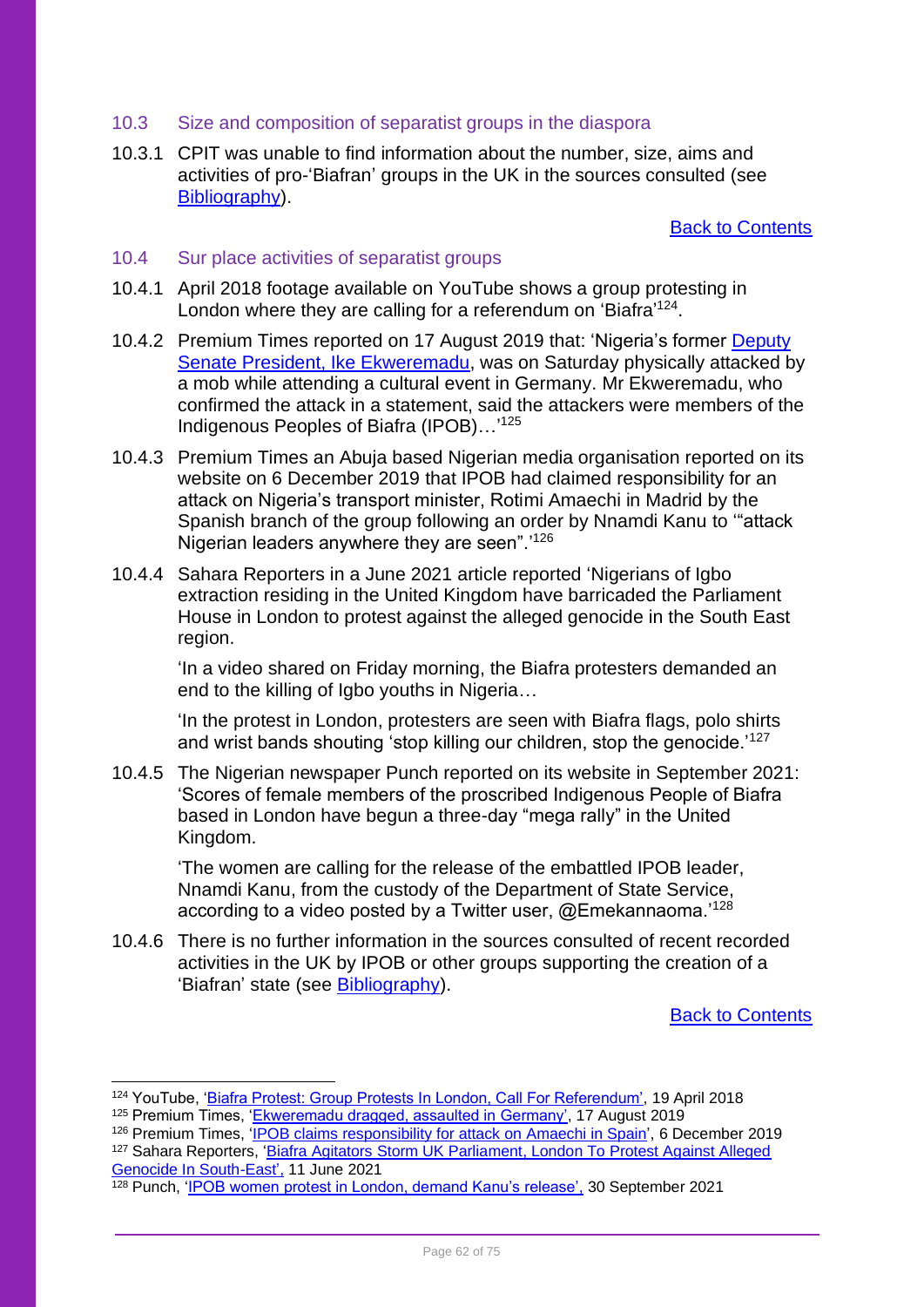#### 10.5 Monitoring of 'Biafra' groups in Nigeria and the UK

- 10.5.1 The Nigerian Nationality Security Agencies Act established the Nigerian intelligence services responsible detecting and preventing crimes against the state inside and outside of Nigeria (see [Country Policy and Information Note:](https://www.gov.uk/government/publications/nigeria-country-policy-and-information-notes)  Nigeria – [Actors of Protection\)](https://www.gov.uk/government/publications/nigeria-country-policy-and-information-notes). There is, however, no information in the sources consulted of the capability, presence and activities of the intelligences services in the UK (see [Bibliography\)](#page-67-0).
- 10.5.2 A Vanguard article from September 2016 reported on the alleged listing of a number of IPOB members in Nigeria and the diaspora as wanted by the Department of State Services (DSS) in Nigeria<sup>129</sup>. The same allegations appeared in an article in the Nigerian news website Sun News online<sup>130</sup> however no further details regarding these allegations were found in the sources consulted (see [Bibliography\)](#page-67-0)...
- 10.5.3 Premium Times, a Nigerian news outlet, stated in August 2017:

'President Muhammadu Buhari has been urged to prevail on the military to halt its ongoing monitoring of Nigerians on the Internet.

'The Socio-Economic Rights and Accountability Project, SERAP, was joined by another civic group, Concerned Nigerians, in a recent demand for the president to respect the freedom of Nigerians on all social media platforms…

'The admonition followed an announcement by Defence Headquarters that citizens are being monitored for "hate speech, anti-government and antisecurity information" on social media.

'The defence spokesperson, John Enenche, who hinted at the operation in an interview with Channels Television this week did not elaborate on the type of speeches that military deemed as constituting "hate" or "antigovernment."… But the administration's stance on did not go down well with many Nigerians, and rights groups have roundly criticised any attempts to curb freedom of expression.'<sup>131</sup>

10.5.4 Freedom House annual report on political rights and civil liberties in 2020 (Freedom in the World 2021) stated:

'Nigerians are generally free to engage in discussions on politics and other topics, though expression of critical views on political leaders or sensitive subjects like the military, religion, and ethnicity occasionally leads to arrests or violent reprisals.

'By 2018, the National Assembly passed a Digital Rights and Freedom Bill, which would expand freedom of expression online by regulating government surveillance and prohibiting the suspension of internet services [at the time of writing the bill had not become law in the sources consulted – see [Bibliography\]](#page-67-0). The bill was sent to the president in 2019, but Buhari declined to sign it, stating that it covered too many technical subjects and did not address them extensively. A revised bill was under legislative consideration at the end of 2020.

<sup>129</sup> Vanguard, 'DSS list declaring our members wanted, shameful...', 8 September 2016

<sup>&</sup>lt;sup>130</sup> Sun News Online, ['Biafra: Our members on DSS wanted list -](https://www.sunnewsonline.com/biafra-our-members-on-dss-wanted-list-ipob/) IPOB', 9 September 2016

<sup>131</sup> Premium Times, ['Stop military from tracking Nigerians groups tell Buhari',](https://www.premiumtimesng.com/news/top-news/241677-stop-military-from-tracking-nigerians-on-social-media-groups-tell-buhari.html) 27 August 2017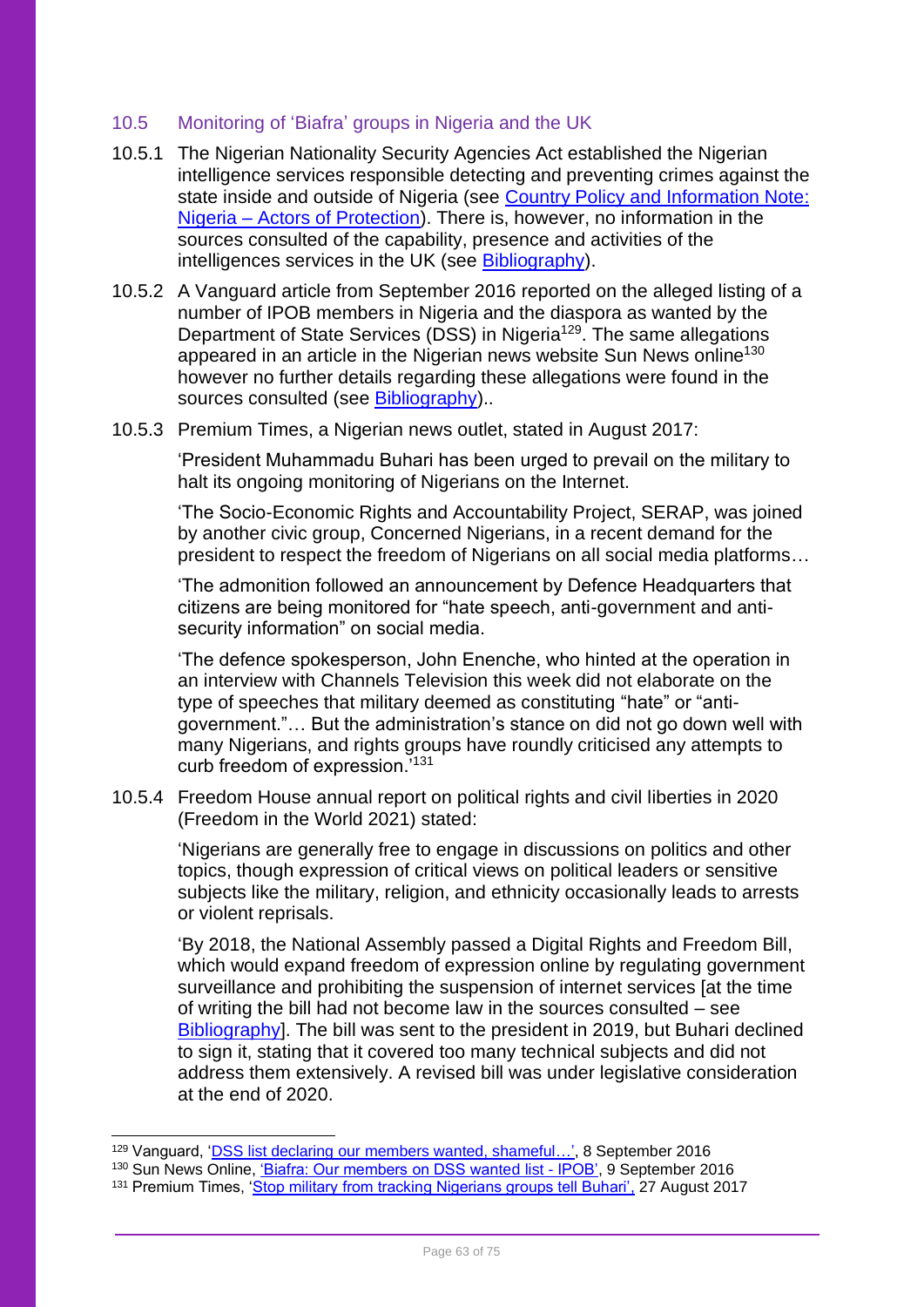'Legislators considered bills on hate speech and on the dissemination of purportedly false statements in 2020. The false-statements bill would impose fines, a one-year prison sentence, or both against offenders, while the hatespeech bill would allow the death penalty for speech that is linked to the death of another person. NGOs including Amnesty International and the Nigerian Union of Journalists harshly criticized the false-statements bill in front of the Senate judiciary committee in March. Both bills remained under consideration at year's end.'132

- 10.5.5 The 2020 DFAT country information report on Nigeria stated: 'Internet service providers sometimes block websites at the NCC's [The Nigerian Communications Commission] request, particularly websites advocating Biafran independence.' 133
- 10.5.6 The BBC reported on 5 June 2021:

'Nigeria will prosecute anyone found to have breached the country's ban on the social media firm Twitter, a government spokesperson has told the BBC.

'The government announced on Friday it was suspending Twitter's operations in the country.

'Mobile phone networks blocked access after being ordered to do so, but some users are getting around the ban.

'The move comes after Twitter deleted a tweet by President Muhammadu Buhari for breaching the site's rules.

'Some users saw his post, which referred to Nigeria's civil war four decades ago, as a veiled threat towards a secessionist movement in the south-east of the country

'His government said on Saturday the tweet's removal was "disappointing", but not the only reason for the "temporary" suspension.<sup>'134</sup>

10.5.7 Freedom House's Freedom on the Net 2021, covering events in Nigeria between June 2020 and May 2021, based on a number of sources, observed:

'In December 2020, an investigation by the Citizen Lab identified the Defence Intelligence Agency, Nigeria's primary military intelligence agency, as a likely customer of the surveillance company Circles. The company which is affiliated with the private Israeli firm NSO Group, known for its Pegasus spyware—provides services that allows customers to monitor calls, texts, and cell phone geolocation by exploiting weaknesses in mobile telecommunications infrastructure… Previously, a June 2016 Premium Times investigation found that politicians in Bayelsa, Delta, and Rivers States had purchased spyware from Circles…

'The Nigerian government blocked online content during the coverage period..

'On June 5, 2021, after the coverage period, the Nigerian government ordered Twitter blocked on most major networks. Days earlier, the platform

<sup>132</sup> Freedom House, [Freedom in the world 2021: Nigeria,](https://freedomhouse.org/country/nigeria/freedom-world/2021) 3 March 2021

<sup>133</sup> DFAT, ['Country information report: Nigeria'](https://www.dfat.gov.au/about-us/publications/country-information-reports) (section 3.70), updated 3 December 2020

<sup>134</sup> BBC News, ['Nigeria's Twitter ban: Government orders prosecution of violators',](https://www.bbc.co.uk/news/world-africa-57368535) 5 June 2021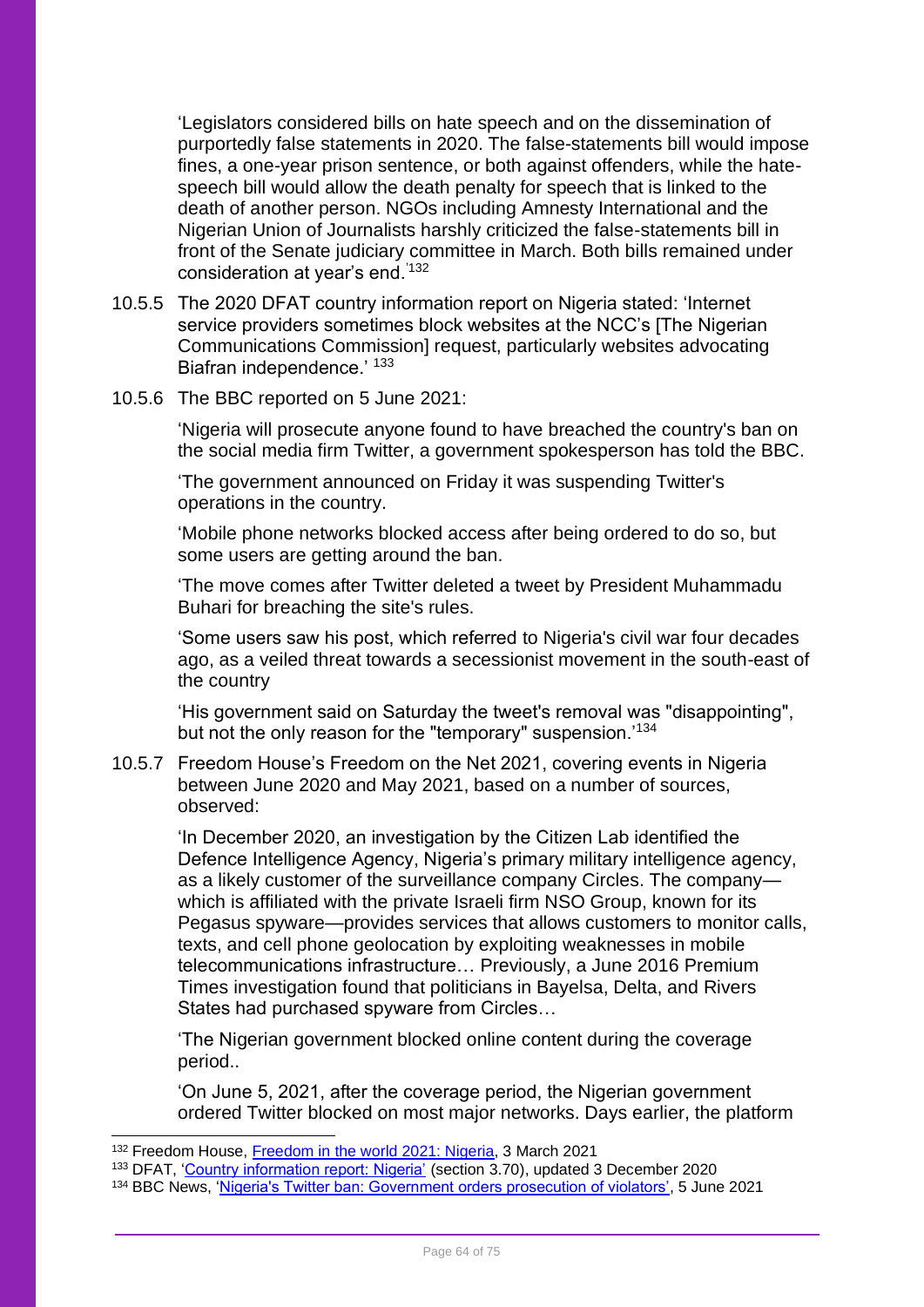had deleted a post from Buhari's account and suspended the account for 12 hours, stating that Buhari's post violated rules on abusive behavior; the post seemed to threaten violence against Biafran secessionists… The government subsequently threatened to prosecute Nigerians accessing Twitter through circumvention tools and ordered media organizations to stop using the platform…

'Earlier, in November 2017, it was revealed that service providers blocked 21 websites, including the popular Naij.com online news outlet, at the request of the NCC… Though the blocking order lacked transparency, many of the blocked sites promoted the independence of Biafra, the region that attempted to secede from Nigeria in 1967 and fought against the federal government in the 1967–70 Biafran War. Although access to Naij.com was eventually restored, at least nine websites remained inaccessible, but the others were accessible as of 2021.'<sup>135</sup>

10.5.8 The FH report also noted, with regard to Nigeria and not on activities outside of the country, that

'The persistent arrests of users for their online activities under the 2015 Cybercrime Act has resulted in growing self-censorship, particularly among professional journalists who publish content online… This self-censorship worsened after recent reports that revealed the extent of the Nigerian security services' surveillance and interception powers. Security forces had access to journalists' private communications, and sometimes used that information to facilitate arrests…'<sup>136</sup>

10.5.9 The FH report also noted, in the context of Nigeria not outside of the country:

'In October 2019, a Nigerian law enforcement agency disclosed that Nigerian security forces use software from Cellebrite and AccessDataGroup, two companies that provide technology to extract and forensically search data from electronic devices, including devices protected by strong encryption. Forensic search technology was reportedly used to search over 20 computers and phones sized from the Daily Trust when the paper's editors were arrested in January 2019 for their reporting on military operations in the northeast… Earlier news reports revealed government contracts with the Italian surveillance firm Hacking Team,… as well as the presence of a command-and-control server located within Nigeria…

'The government's intent to enhance its surveillance capabilities is reflected in federal budget allocations. Tens of millions of dollars have been set aside since 2018 for various surveillance projects… that apparently fall under the purview of the Office of the National Security Adviser (ONSA) and Department of State Security (DSS). These include tools for social media monitoring, and drones and other mobile surveillance tools… apparently capable of intercepting mobile phone traffic and collecting location data of mobile phone users… The 2021 Executive Budget Proposal once again included funding for surveillance equipment…

'Many online journalists have long suspected that they are being surveilled by the state. In February 2020, the Committee to Protect Journalists (CPJ)

<sup>135</sup> FH, ['Freedom on the Net 2021'](https://freedomhouse.org/country/nigeria/freedom-net/2021) (Nigeria), 21 September 2021

<sup>136</sup> FH, "Freedom on the Net 2021' (Nigeria), 21 September 2021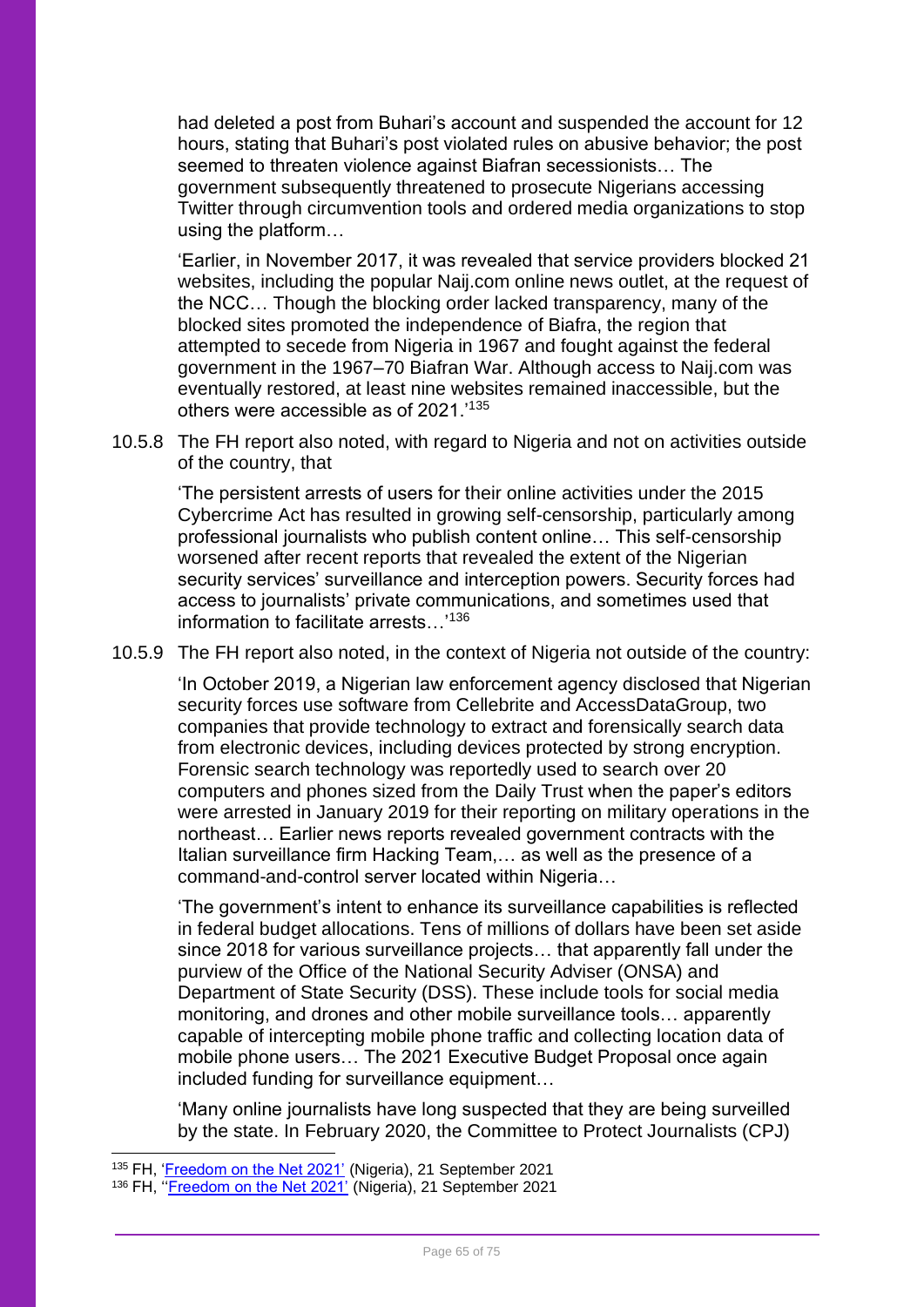reported on the use of cell phone data by Nigerian security forces to arrest investigative journalists (see C6). Police used phone records to identify iournalists' contacts, detained those contacts, and then pressured those individuals to gain access to journalists and arrest them… '<sup>137</sup>

10.5.10 The Guardian reported on the 13 January 2022:

'Nigeria has lifted [a ban on Twitter,](https://www.theguardian.com/world/2021/jun/04/nigeria-suspends-twitter-after-presidents-tweet-was-deleted) restoring access to millions of users, seven months after it clamped down on the social media site in a row over Twitter's decision to delete a post by the president.

'The government said the company had agreed to its conditions on the management of unlawful content, to registering its operations in Nigeria and to a new tax arrangement.

'"The FGN [federal government of Nigeria] lifts the suspension of the Twitter operations in Nigeria from midnight of 13 January 2022," said a statement from Kashifu Inuwa Abdullahi, the director-general of Nigeria's National Information Technology Development Agency.'<sup>138</sup>

10.5.11 No further information was found in the sources consulted of the Nigerian authorities monitoring the online or physical activities of the diaspora in the UK (see [Bibliography\)](#page-67-0).

[Back to Contents](#page-1-0)

<sup>137</sup> FH, "Freedom on the Net 2021' (Nigeria), 21 September 2021

<sup>138</sup> The Guardian, 'Nigeria lifts Twitter ban seven months after site deleted...', 13 January 2022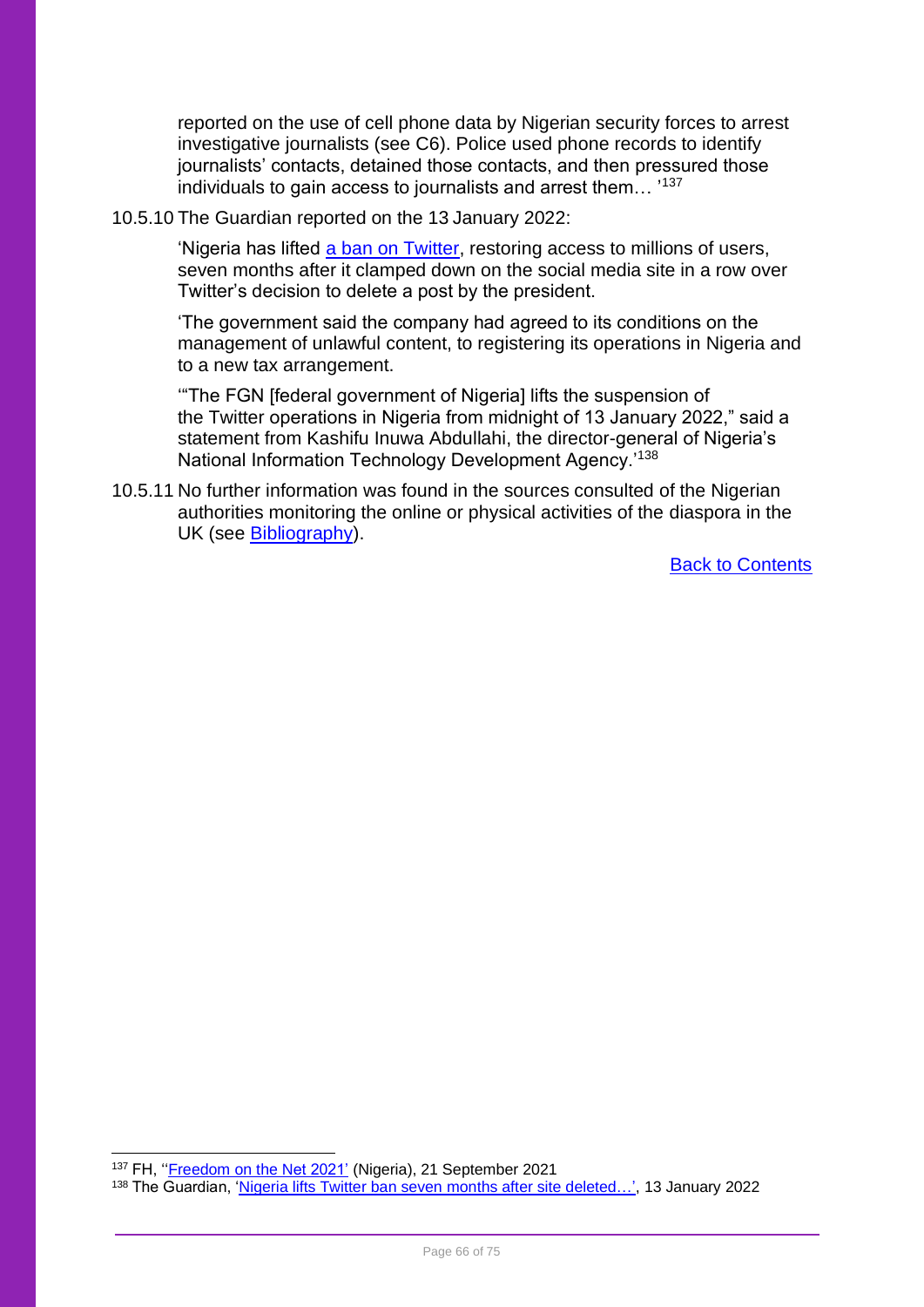# Terms of Reference

A 'Terms of Reference' (ToR) is a broad outline of what the CPIN seeks to cover. They form the basis for the [country information section.](#page-12-0) The Home Office's Country Policy and Information Team uses some standardised ToRs, depending on the subject, and these are then adapted depending on the country concerned.

For this particular CPIN, the following topics were identified prior to drafting as relevant and on which research was undertaken:

- 'Biafra': background
	- o 'Biafra' regions
	- o 'Biafra' war and famine
- The Political landscape
	- o Elections 2019 /Ruling party
	- o Southeast/Igbo participation in political process
- Security situation in South-east Nigeria
- Separatist Groups
	- o IPOB
	- o MASSOB
	- o Other separatist groups
	- o Separatist/supporters actions
- State treatment of separatist groups
	- o Legal context
	- o Discrimination and harassment
	- o Meetings and demonstrations
	- o Arrest and detention

Prosecutions and convictions

- $\circ$  Treatment in detention
- Separatist groups outside of Nigeria
	- o Size and composition of separatist groups in the Diaspora
	- $\circ$  Sur place activities of separatist groups
	- o Monitoring by Nigerian Government in the UK
	- o Treatment of returns
- Freedom of movement (covered by IFA CPIN)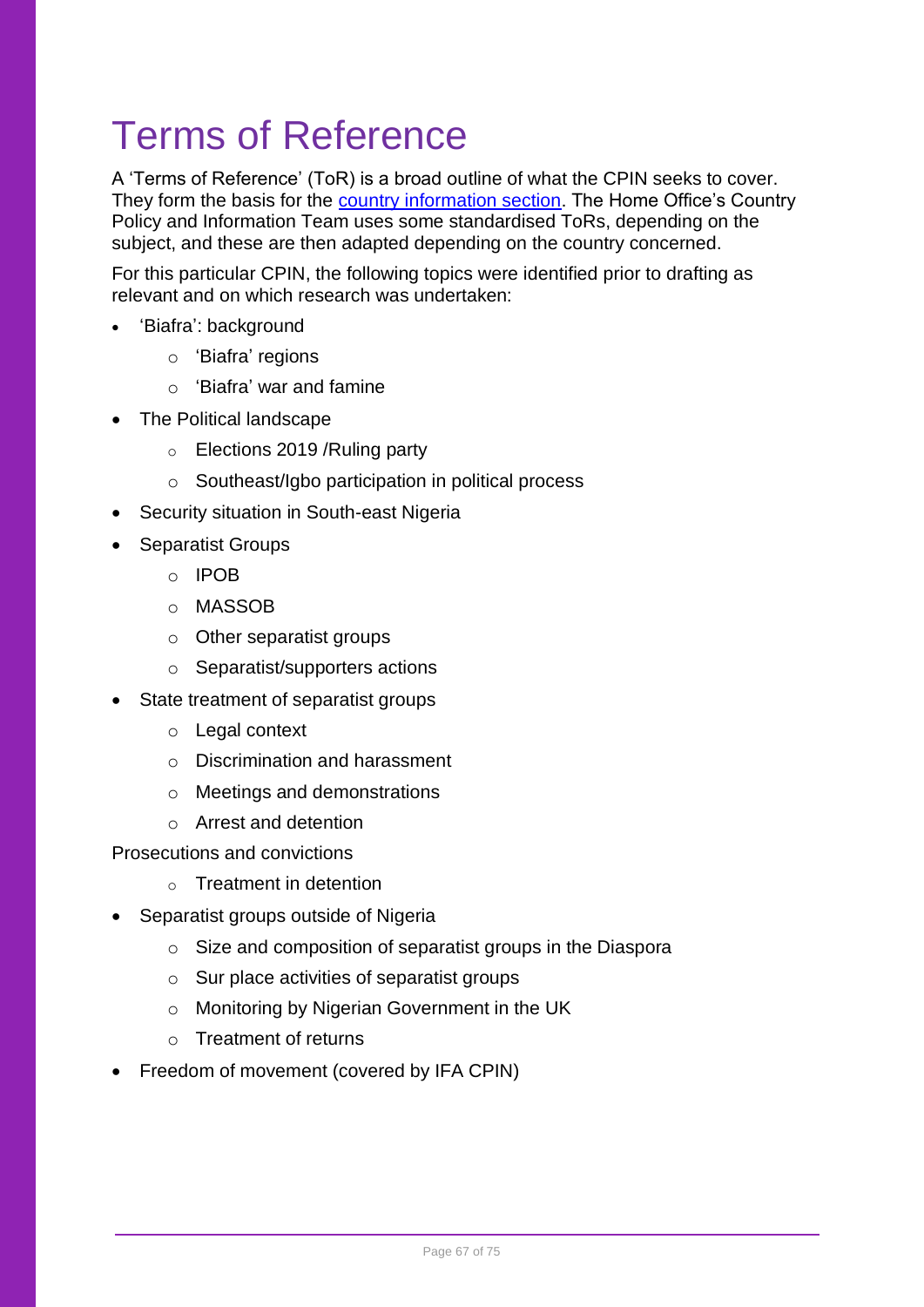# <span id="page-67-0"></span>**Bibliography**

## **Sources cited**

ACLED, ['Regional Overview –](https://reliefweb.int/sites/reliefweb.int/files/resources/acleddata.com-Regional%20Overview%20Africa%201-7%20December%202019.pdf) Africa (1 - 7 December 2019)' (p2), 10 December 2019

African Arguments, ['Nigeria: How to solve a problem like Biafra',](https://africanarguments.org/2017/05/29/nigeria-how-to-solve-a-problem-like-biafra/) 29 May 2017. Last accessed: 13 February 2020

Africa Confidential, ['States rethink security',](https://www.africa-confidential.com/index.aspx?pageid=7&articleid=13344) 15 April 2021. Last accessed: 9 June 2021

African News, ['Biafra agitation: Nigeria court upholds IPOB terrorist label',](https://www.africanews.com/2018/01/19/biafra-agitation-nigeria-court-upholds-ipob-terrorist-label/) 19 January 2018. Last accessed: 13 February 2020

Allnews, IPOB: ['Nnamdi Kanu Places N100 Million Bounty On Gov. Wike',](https://allnews.ng/news/ipob-nnamdi-kanu-places-n100-million-bounty-on-gov-wike) 27 October 2020. Last accessed: 22 June 2021

Amnesty International,

['Nigeria: Bullets were raining everywhere',](https://www.amnesty.org/download/Documents/AFR4452112016ENGLISH.PDF) 24 November 2016. Last accessed: 13 February 2020

['Nigeria 2017/2018',](https://www.amnesty.org/‌en/countries/africa/nigeria/report-nigeria/) 1 February 2018. Last accessed: 5 March 2020

[Human Rights in Africa: Review of 2019 -](https://www.amnesty.org/en/countries/africa/nigeria/report-nigeria/) Nigeria, 8 April 2020. Last accessed: 30 December 2020

Australian Government, Department of Foreign Affairs and Trade, DFAT,

['Country information report: Nigeria',](https://dfat.gov.au/aboutus/publications/Documents/country-information-report-nigeria.pdf) 9 March 2018. Last accessed: 27 February 2020

['Country information report: Nigeria',](https://www.dfat.gov.au/about-us/publications/country-information-reports) updated 3 December 2020. Last accessed: 21 January 2021

Bertelsmann Stiftung: **BTI 2020 Country Report Nigeria**, 29 April 2020. Last accessed: 21 January 2020

The Council on Foreign Relations, CFR,

Blog Post: John Campbell, ['Nigerian Initiative Against Separatists Looks](https://www.cfr.org/blog/nigerian-initiative-against-separatists-looks-nasty)  [Nasty',](https://www.cfr.org/blog/nigerian-initiative-against-separatists-looks-nasty) 21 May 2021

Blog Post: John Campbell, ['Nigerian Government Threatens to Use the](https://www.cfr.org/blog/nigerian-government-threatens-use-hammer-south-east?utm_source=blognotification&utm_medium=email&utm_campaign=Blog%20Post%20Notification%20Africa%20in%20Transition&utm_term=AfricaInTransition)  [Hammer in the South East',](https://www.cfr.org/blog/nigerian-government-threatens-use-hammer-south-east?utm_source=blognotification&utm_medium=email&utm_campaign=Blog%20Post%20Notification%20Africa%20in%20Transition&utm_term=AfricaInTransition) 19 May 2021

BBC Monitoring,

['Nigerian separatists in violent confrontations](https://monitoring.bbc.co.uk/search?searchText=biafra&best=true&sort=publication_time&sortDirection=DESC) with police', 23 May 2019, subscription only. Last accessed: 14 January 2021

'Biography - [Nnamdi Kanu',](https://monitoring.bbc.co.uk/search?searchText=biafra&best=true&sort=publication_time&sortDirection=DESC) 21 February 2022, subscription only. Last accessed: 23 January 2022

'Organisation – Indigenous [People of Biafra](https://monitoring.bbc.co.uk/search?searchText=biafra&best=true&sort=publication_time&sortDirection=DESC) (IPOB)', 16 May 2021. Last accessed: 23 January 2022

['Nigeria separatists deny affiliation](https://monitoring.bbc.co.uk/search?searchText=biafra&best=true&sort=publication_time&sortDirection=DESC) with Avengers', 17 June 2016, subscription only. Last accessed: 14 January 2021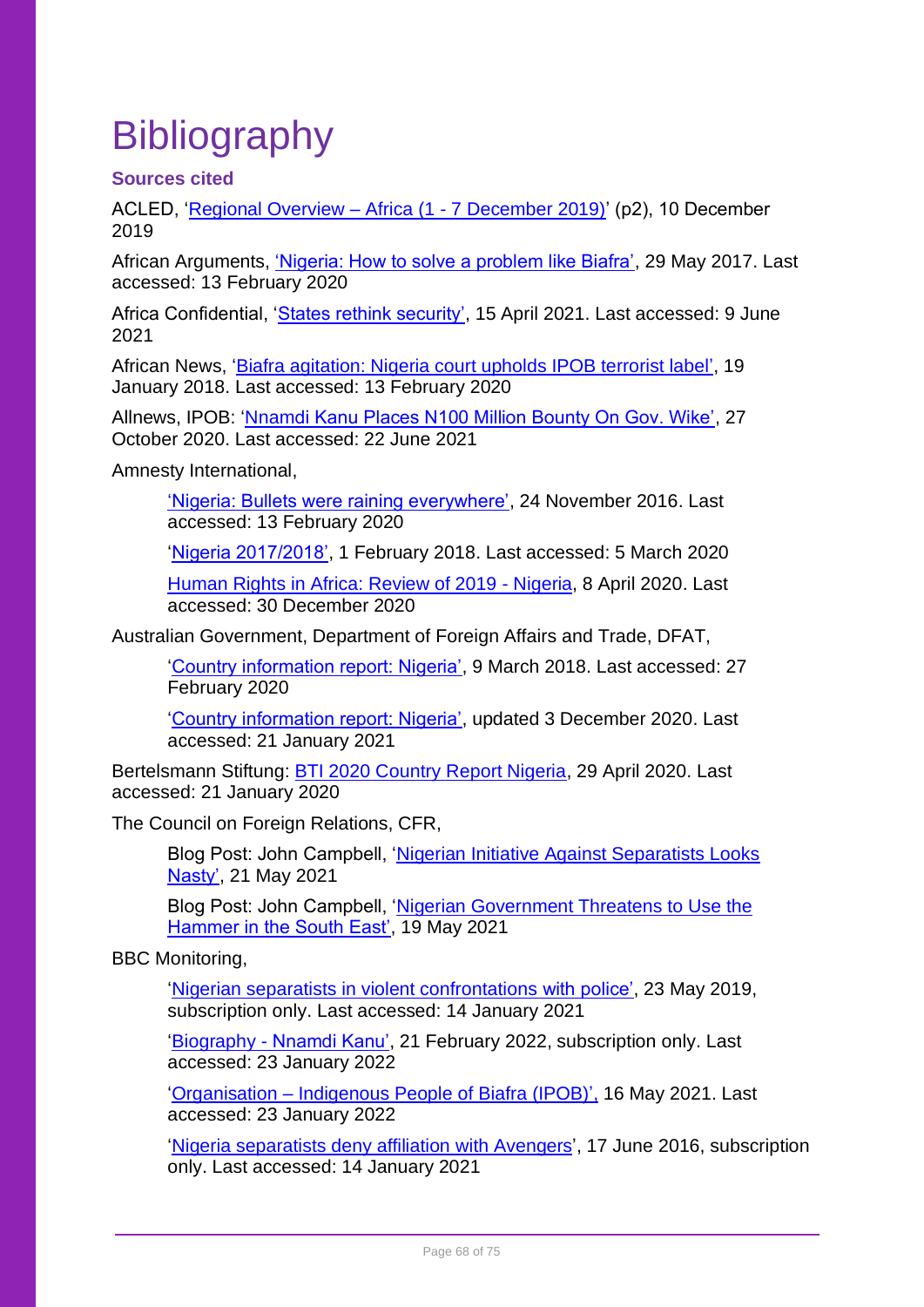'Organisation - [Movement for the Actualisation of the Sovereign State of](https://monitoring.bbc.co.uk/search?searchText=biafra&best=true&sort=publication_time&sortDirection=DESC)  [Biafra \(MASSOB\)'](https://monitoring.bbc.co.uk/search?searchText=biafra&best=true&sort=publication_time&sortDirection=DESC), 20 July 2017, Subscription only. Last accessed: 14 January 2021

['Nigerian police arrest separatist group members in Imo State',](https://monitoring.bbc.co.uk/search?searchText=biafra&best=true&sort=publication_time&sortDirection=DESC) 25 July 2020, subscription only. Last accessed: 21 January 2021

['Nigerian radio urges 'Biafra' supporters](https://monitoring.bbc.co.uk/search?searchText=biafra&best=true&sort=publication_time&sortDirection=DESC) to defend themselves', subscription only, 26 August 2020. Last accessed: 14 January 2021

BBC News,

['Nigeria's Igbo leaders reject call for Biafra state',](https://www.bbc.co.uk/news/world-africa-40481323) 3 July 2017. Last accessed: 13 February 2020

'Nnamdi Kanu, Nigerian [separatist leader, resurfaces in Israel',](https://www.bbc.co.uk/news/world-africa-45938456) 22 October 2018. Last accessed: 5 March 2020

['Oyigbo clashes: "Nigerian security agents shot dead my fiancée"',](https://www.bbc.co.uk/news/world-africa-54791650) 3 November 2020. Last accessed: 13 January 2021

[Nigerian separatist Nnamdi Kanu's Facebook account removed for hate](https://www.bbc.co.uk/news/world-africa-55934277)  [speech',](https://www.bbc.co.uk/news/world-africa-55934277) 4 February 2021. Last accessed: 25 February 2021

[How will this ban effect Nnamdi Kanu?',](https://www.bbc.co.uk/news/world-africa-55934277) 4 February 2021. Last accessed: 25 February 2021

['Muhammadu Buhari: Twitter deletes Nigerian leader's 'civil war' post',](https://www.bbc.co.uk/news/world-africa-57336571) 2 June 2021. Last accessed: 22 June 2021

The Cable, ['Nnamdi Kanu hints at not returning to Nigeria for parents' funeral',](https://www.thecable.ng/nnamdi-kanu-hints-at-not-returning-to-nigeria-for-parents-funeral) 10 February 2020. Last accessed: 5 March 2020

The Canadian Immigration and Refugee Board, 'Nigeria: [The Indigenous People of](https://irb-cisr.gc.ca/en/country-information/rir/Pages/index.aspx?doc=457837&pls=1)  [Biafra \(IPOB\), including objectives, structure, activities, relations with other Biafran](https://irb-cisr.gc.ca/en/country-information/rir/Pages/index.aspx?doc=457837&pls=1)  [independence groups and treatment by authorities \(2017-May 2019\)',](https://irb-cisr.gc.ca/en/country-information/rir/Pages/index.aspx?doc=457837&pls=1) 28 June 2019. Last accessed: 27 February 2020

Chatham House, ['Calls for Biafran Independence Return to South East Nigeria',](https://www.chathamhouse.org/expert/comment/calls-biafran-independence-return-south-east-nigeria) 9 November 2017. Last accessed: 13 February 2020

Deutsche Welle, ['The Long Shadow of Biafra Lingers over Nigeria',](https://www.dw.com/en/the-long-shadow-of-biafra-lingers-over-nigeria/a-51988720) 14 January 2020. Last accessed: 18 February 2020

EASO,

['Country Guidance: Nigeria'](https://www.easo.europa.eu/sites/default/files/Country_Guidance_Nigeria_2019.pdf) (page 49), February 2019. Last accessed: 13 February 2020

['Nigeria: Targeting of individuals',](https://coi.easo.europa.eu/administration/easo/PLib/2018_EASO_COI_Nigeria_TargetingIndividuals.pdf) November 2018. Last accessed: 13 February 2020

ECP - Escola de Cultura de Pau (Author), Universitat Autònoma de Barcelona (Author), published by ReliefWeb: ['Alert 2020! Report on conflicts, human](https://reliefweb.int/sites/reliefweb.int/files/resources/alerta20i.pdf)  [rights and peacebuilding',](https://reliefweb.int/sites/reliefweb.int/files/resources/alerta20i.pdf) July 2020. Last accessed: 30 December 2020

Encyclopædia Britannica, inc, 'Biafra – [secessionist state, Nigeria',](https://www.britannica.com/place/Biafra) 4 March 2015. Last accessed: 28 January 2020

The Federal Office for migration and Refugees – Germany (BAMF),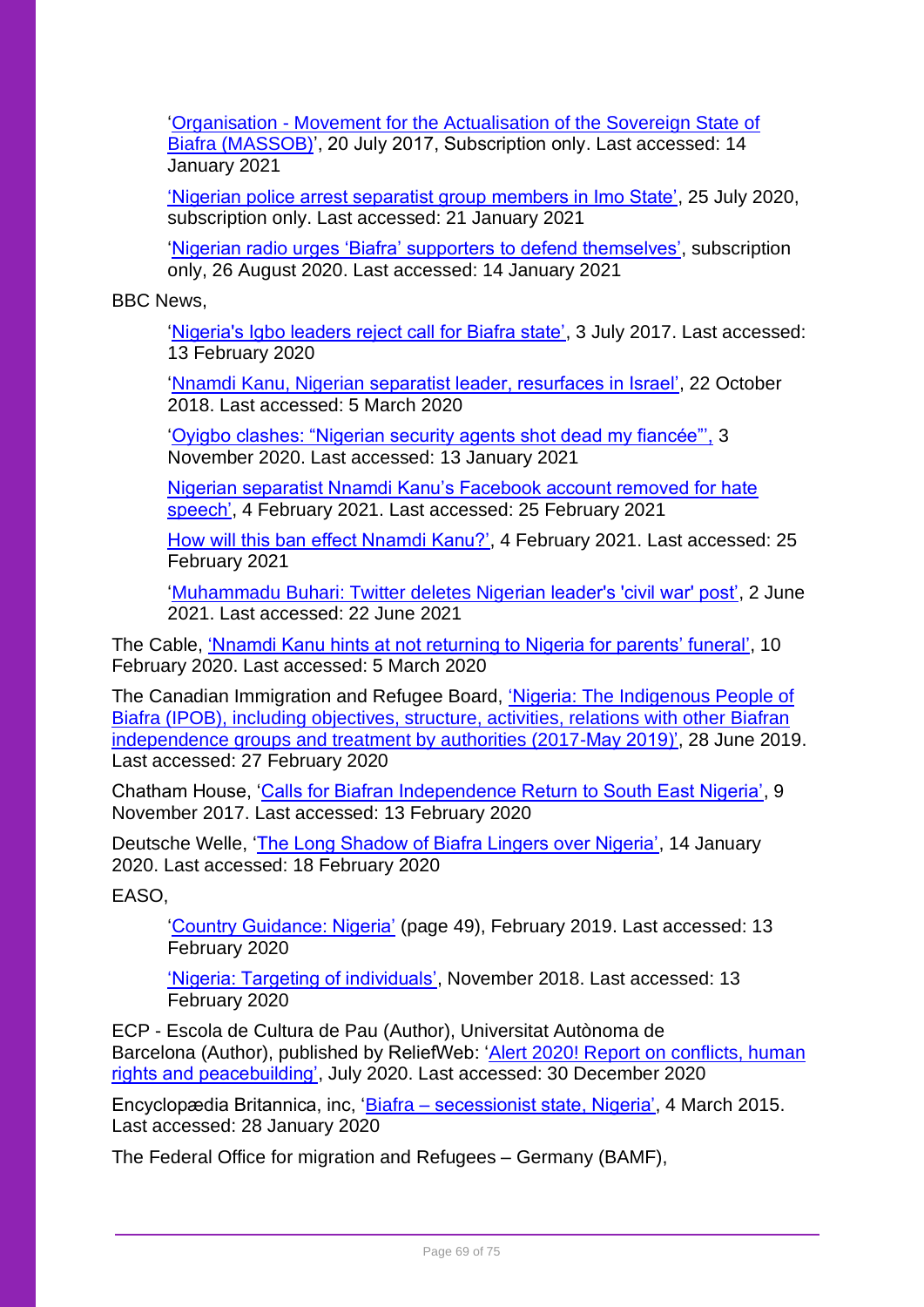['Briefing Notes',](https://www.ecoi.net/en/file/‌local/2022111/briefingnotes-kw50-2019.pdf) 9 December 2019. Last accessed: 8 January 2020

['Briefing Notes 1 April',](https://www.ecoi.net/en/file/local/2006129/Deutschland___Bundesamt_für_Migration_und_Flüchtlinge%2C_Briefing_Notes%2C_01.04.2019_%28englisch%29.pdf)1 April 2019. Last accessed: 5 March 2020

['Nigeria: briefing notes',](https://www.ecoi.net/en/file/local/2037636/briefingnotes-kw35-2020.pdf) 24 August 2020. Last accessed: 29 December 2020

Freedom House,

[Freedom in the world 2021: Nigeria,](https://freedomhouse.org/country/nigeria/freedom-world/2021) 3 March 2021. Last accessed: 22 June 2021

[Freedom on the Net 2021'](https://freedomhouse.org/country/nigeria/freedom-net/2021) (Nigeria), 21 September 2021. Last accessed: 24 January 2022

The Guardian, 'Nigeria lifts Twitter ban seven [months after site deleted president's](https://www.theguardian.com/world/2022/jan/13/nigeria-lifts-twitter-ban-seven-months-after-site-deleted-presidents-post)  [post',](https://www.theguardian.com/world/2022/jan/13/nigeria-lifts-twitter-ban-seven-months-after-site-deleted-presidents-post) 13 January 2022. Last accessed: 24 January 2022

The Guardian – Nigeria,

['Enugu residents partially comply with IPOB's sit at home order',](https://guardian.ng/news/enugu-residents-partially-comply-with-ipobs-sit-at-home-order/) 30 May 2019. Last accessed: 15 January 2020

['Alleged killing of Igbo a distraction from IPOBS activities says Wike',](https://guardian.ng/news/alleged-killing-of-igbo-a-distraction-from-ipobs-activities-says-wike/) 3 November 2020. Last accessed: 13 January 2021

[Nzuko Umunna may sue Ugwuanyi over killing of Igbo youths',](https://guardian.ng/news/nzuko-umunna-may-sue-ugwuanyi-over-killing-of-igbo-youths/) 31 August 2020. Last accessed: 21 January 2021

Human Rights Watch,

['"Rest in Pieces", Police Torture and Deaths in Custody in NGA'](https://www.hrw.org/reports/2005/nigeria0705/) (section VI), July 2005. Last accessed: 6 February 2021

'Biafra – [The historical and cultural context',](https://coi.easo.europa.eu/administration/easo/‌ILib/2019_EASO_SNM_West_Africa_HRW_Nigeria_Biafra_Historical_and_current_context.pdf) 2 October 2019, (published by EASO). Last accessed: 13 February 2021

['World Report 2019, Nigeria: Events of 2018'](https://www.hrw.org/world-report/2019/country-chapters/nigeria), 17 January 2019. Last accessed: 13 February 2021

Independent, ['Soldiers came to kill me: I'd be shot in the head and dumped in a](https://www.independent.co.uk/news/long_reads/nnamdi-kanu-indigenous-people-of-biafra-conflict-1967-a9169196.html)  [shallow grave with my dead companions',](https://www.independent.co.uk/news/long_reads/nnamdi-kanu-indigenous-people-of-biafra-conflict-1967-a9169196.html) 6 November 2019. Last accessed: 16 January 2020

International Center for Not-for-Profit Law (ICNL), ['Civic Freedom Monitor: Nigeria'](https://www.icnl.org/resources/‌civic-freedom-monitor/nigeria), 5 October 2019. Last accessed 17 December 2019

Migrationsverket – Swedish Migration Agency: Nigeria – [Indigenous People of Biafra](https://www.ecoi.net/en/file/local/1420588/1226_1515060267_171219102.pdf)  [\(IPOB\)](https://www.ecoi.net/en/file/local/1420588/1226_1515060267_171219102.pdf), 19 December 2017. Last accessed: 22 February 2021

National Daily, ['MASSOB dares military, insists to mark Biafra at 51',](https://nationaldailyng.com/massob-dares-military-insists-to-mark-biafra-at-51/) 28 May 2018. Last accessed: 21 January 2020

The News Agency of Nigeria,

['Court frees 114 women demanding IPOB leaders Kanu whereabouts'](https://www.nan.ng/page/2/?s=IPOB), 24 August 2018. Last accessed: 13 January 2020

['Police to charge arrested IPOB members with](https://www.nan.ng/page/2/?s=IPOB) terrorism', 25 November 2018. Last accessed: 13 January 2020

Nigerian Eye, ['IPOB, ESN not unknown gunmen –](https://www.nigerianeye.com/2021/06/ipob-esn-not-unknown-gunmen-nnamdi-kanu.html) Nnamdi Kanu insists', 9 June 2021. Last accessed: 14 June 2021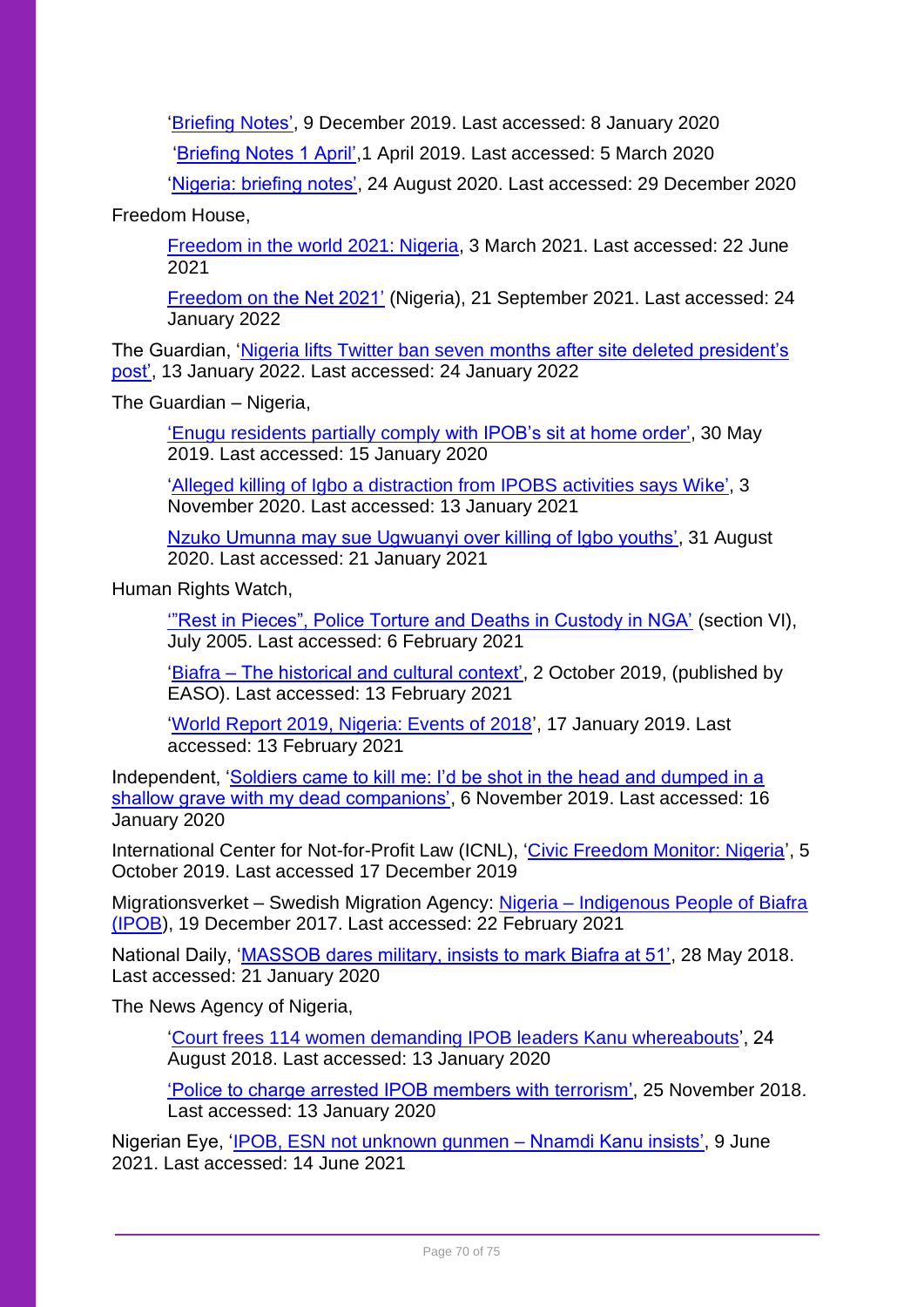The Nigerians in Diaspora Organization, ['About us'](https://nidouksouth.org/about-us/), undated. Last accessed: 13 January 2020

Nigerian government, ['Constitution of the Federal Republic of Nigeria, 1999',](https://www.refworld.org/pdfid/44e344fa4.pdf) circa 1999, accessed via refworld. Last accessed: 10 March 2020

The Nigerian Voice (TNV), ['Ipob Gives A Sit-at-home Order On 30th May 2019',](https://www.thenigerianvoice.com/news/277825/ipob-gives-a-sit-at-home-order-on-30th-may-2019.html) 2 May 2020. Last accessed: 15 January 2020

Nigeria Watch, [database –](http://www.nigeriawatch.org/index.php?urlaction=evtListe&page=1) IPOB, results searched 24 January 2022. Last accessed: 24 January 2022

Office for National Statistics, ['Population of the UK by country of birth and](https://www.ons.gov.uk/peoplepopulationandcommunity/‌pop‌ulationandmigration/internationalmigration/datasets/populationoftheunitedkingdombycountryofbirthandnationalityunderlyingdatasheets)  [nationality',](https://www.ons.gov.uk/peoplepopulationandcommunity/‌pop‌ulationandmigration/internationalmigration/datasets/populationoftheunitedkingdombycountryofbirthandnationalityunderlyingdatasheets) 28 November 2019. Last accessed: 13 February 2020

Norman M; Ueda P. (2017) Biafran Famine. In: Preedy V., Patel V. (eds), ['Handbook](https://link.springer.com/referenceworkentry/10.1007%2F978-3-319-40007-5_8-1#citeas)  [of Famine, Starvation, and Nutrient Deprivation',](https://link.springer.com/referenceworkentry/10.1007%2F978-3-319-40007-5_8-1#citeas) Springer, Cham, 20 February 2017. Last accessed 17 December 2019

PM News,

['Police arrest 140 members of Biafra group in Nsukka',](https://www.pmnewsnigeria.com/2019/05/23/police-arrest-140-members-of-biafra-group-in-nsukka/) 23 May 2019. Last accessed: 16 January 2020

['Genesis of the bloody IPOB –](https://www.pmnewsnigeria.com/2020/08/24/inside-story-genesis-of-the-bloody-ipob-police-dss-clash-in-enugu/) Police, DSS clash in Enugu' 24 August 2020. Last accessed: 21 January 2021

Premium Times,

['Ekweremadu dragged, assaulted in Germany',](https://www.pmnewsnigeria.com/2019/05/23/police-arrest-140-members-of-biafra-group-in-nsukka/) 17 August 2019. Last accessed: 13 January 2020

['Police accuse IPOB members of killing three officers in Rivers',](https://www.premiumtimesng.com/news/headlines/423207-police-accuse-ipob-members-of-killing-three-officers-in-rivers.html%2026%20October%202020) 26 October 2020. Last accessed: 13 January 2021

['Stop military from tracking Nigerians groups tell Buhari',](https://www.premiumtimesng.com/news/top-news/241677-stop-military-from-tracking-nigerians-on-social-media-groups-tell-buhari.html) 27 August 2017. Last accessed: 21 January 2021

['16 Police officers killed in Nigeria last week',](https://www.premiumtimesng.com/news/headlines/460408-16-police-officers-killed-in-nigeria-last-week.html) 9 May 2021. Last accessed: 24 May 2021

['IPOB claims responsibility for attack on Amaechi in Spain'](https://www.premiumtimesng.com/news/headlines/367008-ipob-claims-responsibility-for-attack-on-amaechi-in-spain.html), 6 December 2019. Last accessed: 9 June 2021

['Hours after shootings, Uzodinma declares curfew in 10 LGAs…'](https://www.premiumtimesng.com/news/headlines/438715-hours-after-shootings-uzodinma-declares-curfew-in-10-lgas-in-imo.html) 26 January 2021. Last accessed: 14 June 2021

['Kanu pleads not guilty to fresh charges, court shifts trial to February',](https://www.premiumtimesng.com/news/headlines/506616-updated-kanu-pleads-not-guilty-to-fresh-charges-court-shifts-trial-to-february.html) 19 January 2022. Last accessed: 20 January 2022

Pulse,

['Pro-Biafra group announces May 30 sit-at-home order for national day of](https://www.pulse.ng/news/local/ipob-pro-biafra-group-announces-may-30-sit-at-home-order-for-national-day-of-mourning/b5c69jw)  [mourning',](https://www.pulse.ng/news/local/ipob-pro-biafra-group-announces-may-30-sit-at-home-order-for-national-day-of-mourning/b5c69jw) 25 May 2018. Last accessed: 15 January 2020

[9 feared dead as soldiers and IPOB members clash in Rivers',](https://www.pulse.ng/news/local/9-feared-dead-as-soldiers-and-ipob-members-clash-in-rivers/exn4hsr) 25 October 2020. Last accessed: 21 January 2021

['Gov. Wilke signs executive order proscribing IPOB in Rivers State',](https://www.pulse.ng/news/local/gov-wike-signs-executive-order-proscribing-ipob-in-rivers/nx5nfmq) 29 October 2020. Last accessed: 21 January 2021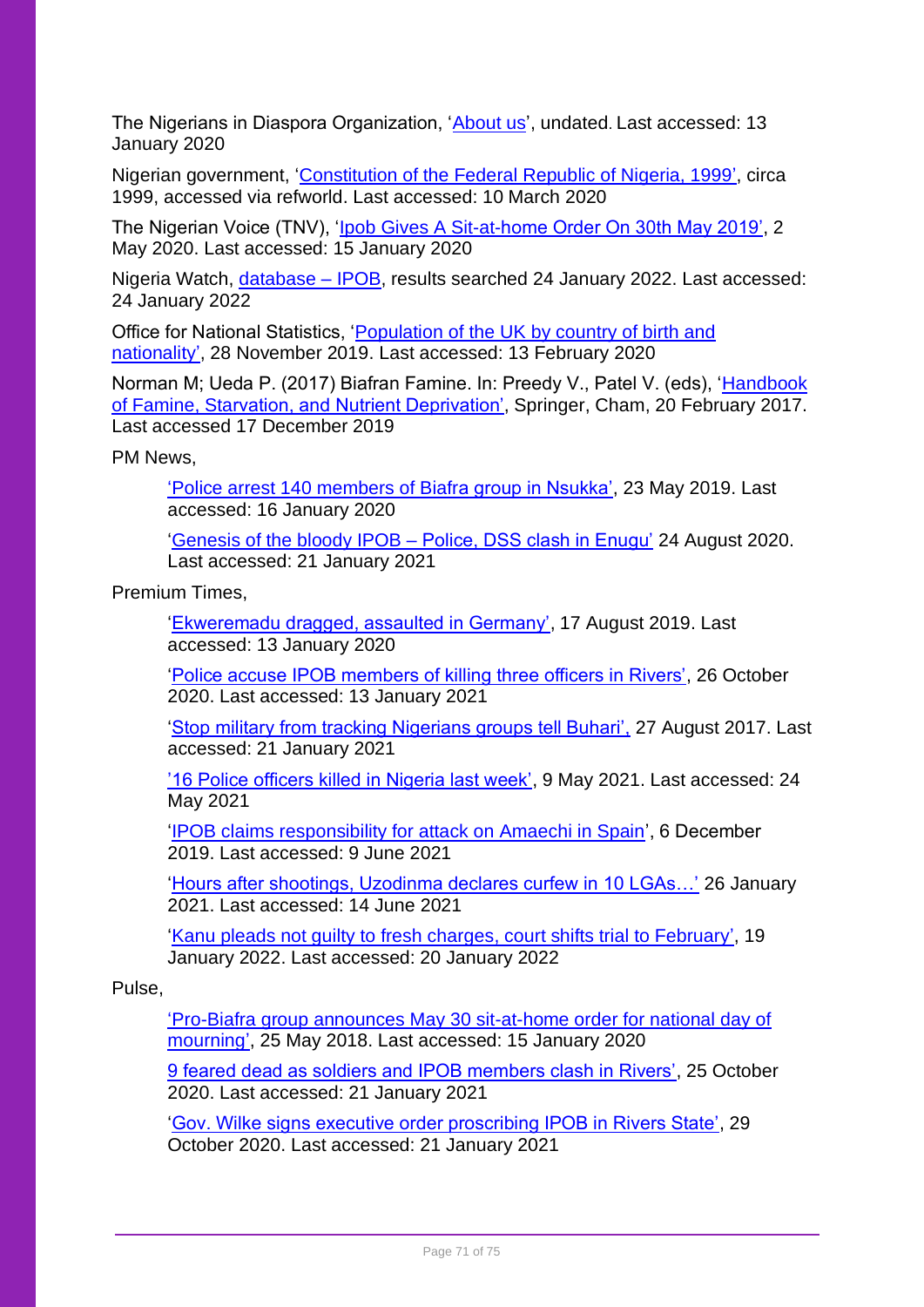['Imo Governor Uzodinma imposes curfew in Orlu zone following unrest',](https://www.pulse.ng/news/local/orlu-imo-governor-uzodinma-imposes-curfew-following-unrest/xdhdsgg) 25 January 2021. Last accessed: 14 June 2021

Punch,

['Court affirms IPOB's proscription, designation as terrorist group',](https://punchng.com/court-affirms-ipobs-proscription-designation-as-terrorist-group/) 19 January 2019. Last accessed: 20 January 2020

['Army arrests 27 IPOB members',](https://punchng.com/army-arrests-27-ipob-members/) 4 October 2019. Last accessed: 20 January 2020

['IGP declares war on Biafran agitators, criminal element',](https://punchng.com/ig-declares-war-on-biafran-agitators-criminal-elements/) 19 May 2021. Last accessed: 24 May 2021

['IPOB women protest in London, demand Kanu's release',](https://punchng.com/video-ipob-women-protest-in-london-demand-kanus-release/) 30 September 2021. Last accessed: 24 January 2022

Radio Biafra,

['Facebook'](https://www.facebook.com/events/603368200123809/). Last accessed: 9 March 2020

[website.](http://radiobiafra.co/) Last accessed: 9 March 2020

Sahara Reporters,

['Nigerian Army, Police Conduct House-To-House Raid For IPOB, ESN](http://saharareporters.com/2021/05/19/nigerian-army-police-conduct-house-house-raid-ipob-esn-members-south-east)  [Members In South-East'](http://saharareporters.com/2021/05/19/nigerian-army-police-conduct-house-house-raid-ipob-esn-members-south-east), 19 May 2021. Last accessed: 24 May 2021

['IPOB Lists Names Of Young Innocent Men Allegedly Abducted, Detained By](http://saharareporters.com/2021/12/30/ipob-lists-names-young-innocent-men-allegedly-abducted-detained-nigerian-army-others)  [Nigerian Army, Others',](http://saharareporters.com/2021/12/30/ipob-lists-names-young-innocent-men-allegedly-abducted-detained-nigerian-army-others) 30 December 202. Last accessed: 24 January 2022

[Biafra Agitators Storm UK Parliament, London To Protest Against Alleged](http://saharareporters.com/2021/06/11/biafra-agitators-storm-uk-parliament-london-protest-against-alleged-genocide-south-east)  [Genocide In South-East',](http://saharareporters.com/2021/06/11/biafra-agitators-storm-uk-parliament-london-protest-against-alleged-genocide-south-east) 11 June 2021. Last accessed: 16 March 2022

Sun News Online, ['Biafra: Our members on DSS wanted list -](https://www.sunnewsonline.com/biafra-our-members-on-dss-wanted-list-ipob/) IPOB', 9 September 2016. Last accessed: 18 February 2020

This Day, 'Army: [IPOB Killed 128 Military, Police Personnel',](https://www.thisdaylive.com/index.php/2021/06/08/army-ipob-killed-128-military-police-personnel/) 8 June 2021. Last accessed: 14 June 2021

Today.ng,

['IPOB members arrested for selling Biafra newspaper',](https://www.today.ng/news/metro/ipob-members-arrested-selling-biafra-newspaper-270353) 24 December 2019. Last accessed: 20 January 2020

['Police confirm attack, killing of two officers by 'IPOB members' in Anambra',](https://www.today.ng/news/nigeria/police-confirm-attack-killing-officers-ipob-members-anambra-267048) 3 December 2019. Last accessed: 20 January 2020

Twitter, [Mazi Nnamdi Kanu -](https://twitter.com/MaziNnamdiKanu/status/1380026291508944896) @MaziNnamdiKanu, 2 April 2021. Last accessed: 20/05/21

United Nations - Human Rights Office of the High Commissioner (OHCHR), ['End of](https://www.ohchr.org/EN/NewsEvents/Pages/DisplayNews.aspx?NewsID=24934&LangID=E)  [visit statement of the Special Rapporteur…',](https://www.ohchr.org/EN/NewsEvents/Pages/DisplayNews.aspx?NewsID=24934&LangID=E) 2 September 2019. Last accessed: 13 February 2020

US State Department (USSD), [2020 Human Rights Report, Nigeria,](https://www.state.gov/reports/2020-country-reports-on-human-rights-practices/nigeria/) 30 March 2021. Last accessed: 22 June 2021

Vanguard,

['Group to Nigerians in diaspora: Be wary of Kanu',](https://www.vanguardngr.com/2019/08/group-to-nigerians-in-diaspora-be-wary-of-kanu/) 29 August 2019. Last accessed: 13 January 2020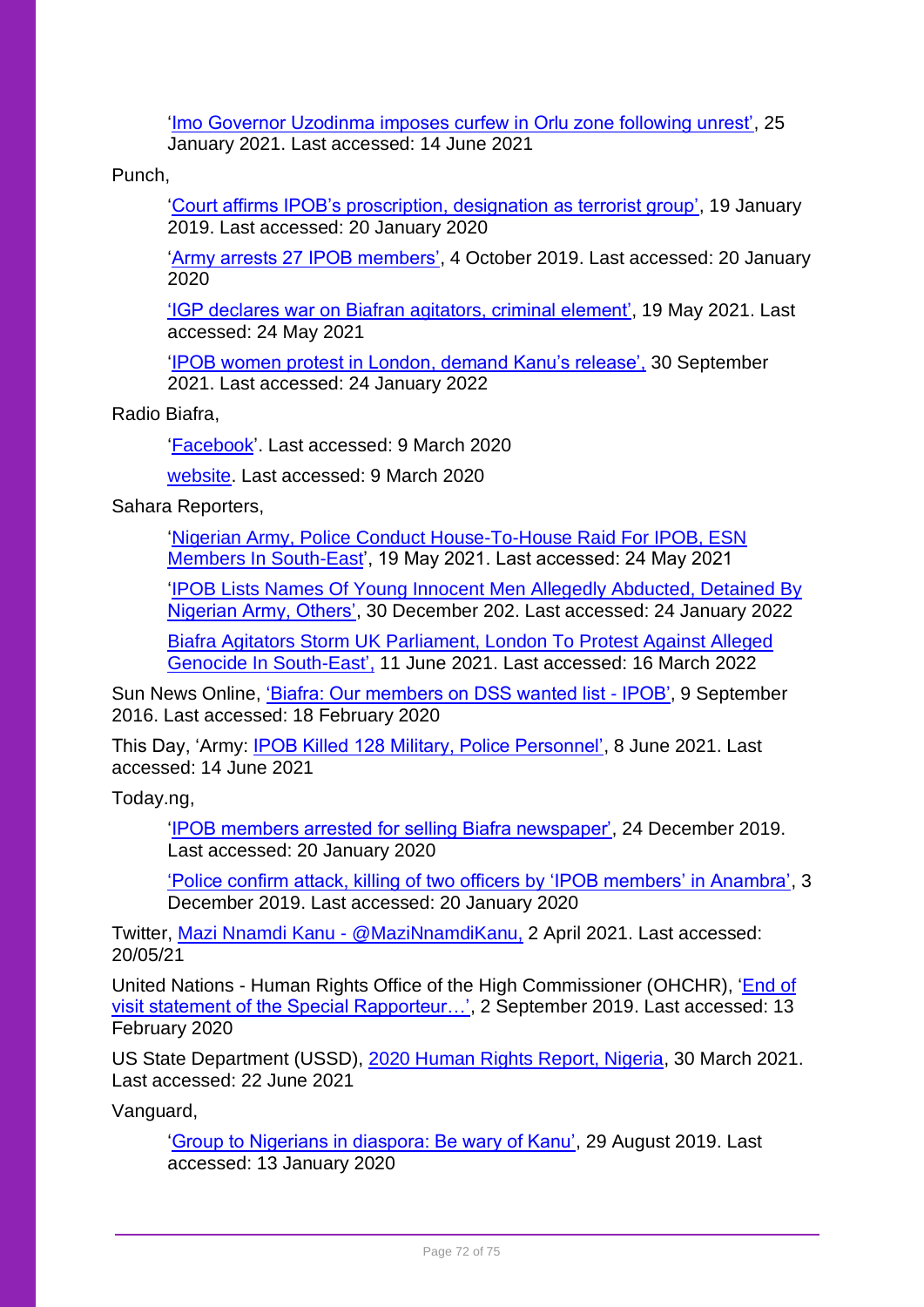['DSS list declaring our members wanted, shameful, playing to the gallery-](https://www.vanguardngr.com/2016/09/dss-list-declaring-our-members-wanted-shameful-playing-to-the-gallery-ipob/)[IPOB',](https://www.vanguardngr.com/2016/09/dss-list-declaring-our-members-wanted-shameful-playing-to-the-gallery-ipob/) 8 September 2016. Last accessed: 13 January 2020

['I am back in UK to continue our work to liberate #Biafra –](https://www.vanguardngr.com/2019/01/i-am-back-in-uk-to-continue-our-work-to-liberate-biafra-nnamdi-kanu/) Nnamdi Kanu', 26 January 2019. Last accessed: 5 March 2020

XE Currency converter, [NGN –](https://www.xe.com/currencyconverter/convert/?Amount=100000000&From=NGN&To=GBP) GBP, no date. Last accessed: 23 June 2021

YouTube, ['Biafra Protest: Group Protests In London, Call For Referendum',](https://www.youtube.com/watch?v=Y70LTyppsdQ) 19 April 2018. Last accessed: 28 January 2020

[Back to Contents](#page-1-0)

## **Sources consulted but not cited**

Amnesty International, 'Endangered voices – [Attack on freedom of expression in](https://www.amnesty.org/en/documents/afr44/9504/2019/en/)  [Nigeria',](https://www.amnesty.org/en/documents/afr44/9504/2019/en/) 14 October 2019. Last accessed: 28 January 2020

BBC News, ['Nigeria Presidential Elections Results',](https://www.bbc.co.uk/news/resources/idt-f0b25208-4a1d-4068-a204-940cbe88d1d3) Last updated 26 February 2019. Last accessed: 28 January 2020

British Library, [Website,](http://explore.bl.uk/primo_library/libweb/action/search.do?menuitem=0&fromTop=true&fromPreferences=false&fromEshelf=false&vid=BLVU1) undated

Daily Trust, ['Amnesty berates security agencies over journalists intimidation',](https://www.dailytrust.com.ng/amnesty-berates-security-agencies-over-journalists-intimidation.html) 3 May 2018. Last accessed: 28 January 2020

Deutsche Welle, ['Biafra War anniversary highlights Nigeria's uncertain future',](https://www.dw.com/en/biafra-war-anniversary-highlights-nigerias-uncertain-future/a-5126009) 15 January 2010. Last accessed: 29 March 2021

The Federal Office for migration and Refugees – Germany (BAMF), *'Briefing Notes 4* [June 2018',](https://www.ecoi.net/en/file/local/1442585/1226_1536218415_deutschland-bundesamt-fuer-migration-und-fluechtlinge-briefing-notes-04-06-2018-englisch.pdf) 4 June 2018. Last accessed: 28 January 2020

France24, ['Shadow of Nigeria's Biafra war still looms large, 50 years on',](https://www.france24.com/en/20170901-revisited-biafra-nigeria-civil-war-landmine-famine-humanitarian-aid-obudu) 1 September 2017. Last accessed: 28 January 2020

Freedom House,

['Freedom in the World 2019 –](https://freedomhouse.org/report/freedom-world/2019/nigeria) Nigeria', 4 February 2019. Last accessed: 13 February 2020

['Freedom in the World 2020 -](https://www.ecoi.net/en/document/2035799.html) Nigeria' 4 March 2020. Last accessed: 30 December 2020

Google Scholar, [website search,](https://scholar.google.com/scholar?hl=en&scisbd=1&as_sdt=0%2C5&q=IPOB&btnG=) undated

Human Rights Watch:

['Nigeria's Wavering Commitment to Freedom of Expression',](https://www.ecoi.net/en/document/2012219.html) 28 June 2019. Last accessed: 28 January 2020

['World Report 2020, Nigeria: Events of 2019](https://www.hrw.org/world-report/2019/country-chapters/nigeria)', 14 January 2020. Last accessed: 7 January 2021

['World Report 2021, Nigeria: events of 2020',](https://www.hrw.org/world-report/2021/country-chapters/nigeria#761225) January 2021. Last accessed: 25 February 2021

International Criminal Court, ICC, [Preliminary examination Nigeria,](https://www.icc-cpi.int/nigeria) Undated. Last accessed: 15 March 2021

Janes, [website,](https://customer.janes.com/janes/search?q=Biafra&pg=1&sort=postdate|dsc) subscription only, undated. Last accessed: 14 January 2021

Legit, ['Geopolitical zones in Nigeria and their state',](https://www.legit.ng/1094595-geopolitical-zones-nigeria-states.html) circa 2018. Last accessed: 22 January 2020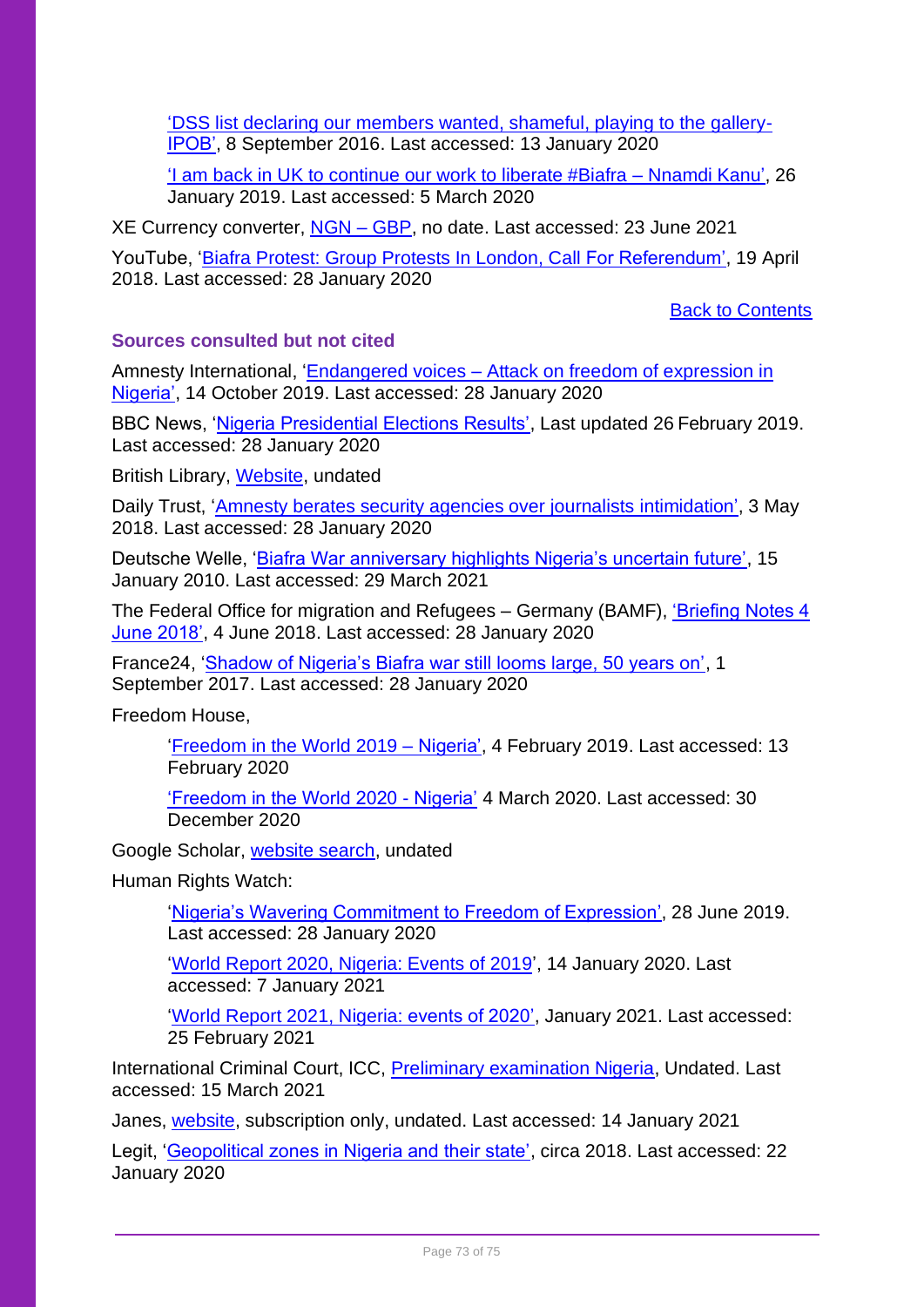The News Agency of Nigeria,

['Ignore IPOB's social media propaganda –](https://www.nan.ng/page/2/?s=IPOB) Army urges public', 14 February 2019. Last accessed: 13 January 2020

['Southeast Governors Forum decries alleged IPOB attack',](https://www.nan.ng/page/2/?s=IPOB) 14 February 2019. Last accessed: 13 January 2020

The Sun (Nigeria), ['Biafra: Our members on DSS wanted list –IPOB',](https://www.sunnewsonline.com/biafra-our-members-on-dss-wanted-list-ipob) 9 September 2016. Last accessed: 13 January 2020

US Commission on International Religious Freedom: [United States Commission on](https://www.ecoi.net/en/file/local/2028970/Nigeria.pdf)  [International Religious Freedom 2020 Annual Report; USCIRF –](https://www.ecoi.net/en/file/local/2028970/Nigeria.pdf) Recommended for [Countries of Particular Concern \(CPC\): Nigeria,](https://www.ecoi.net/en/file/local/2028970/Nigeria.pdf) April 2020. Last accessed: 30 December 2020

US State Department (USSD),

[2018 Human Rights Practices Report,](https://www.state.gov/reports/2018-country-reports-on-human-rights-practices/nigeria/) 13 March 2019. Last accessed: 12 February 2020

[2019 Human Rights Practices Report,](https://www.state.gov/reports/2019-country-reports-on-human-rights-practices/nigeria/) 11 March 2020. Last accessed: 4 January 2021

[Country Report on Terrorism 2019 -](https://www.state.gov/reports/country-reports-on-terrorism-2019/nigeria/) Chapter 1 - Nigeria, 24 June 2020. Last accessed: 4 January 2021

[Back to Contents](#page-1-0)